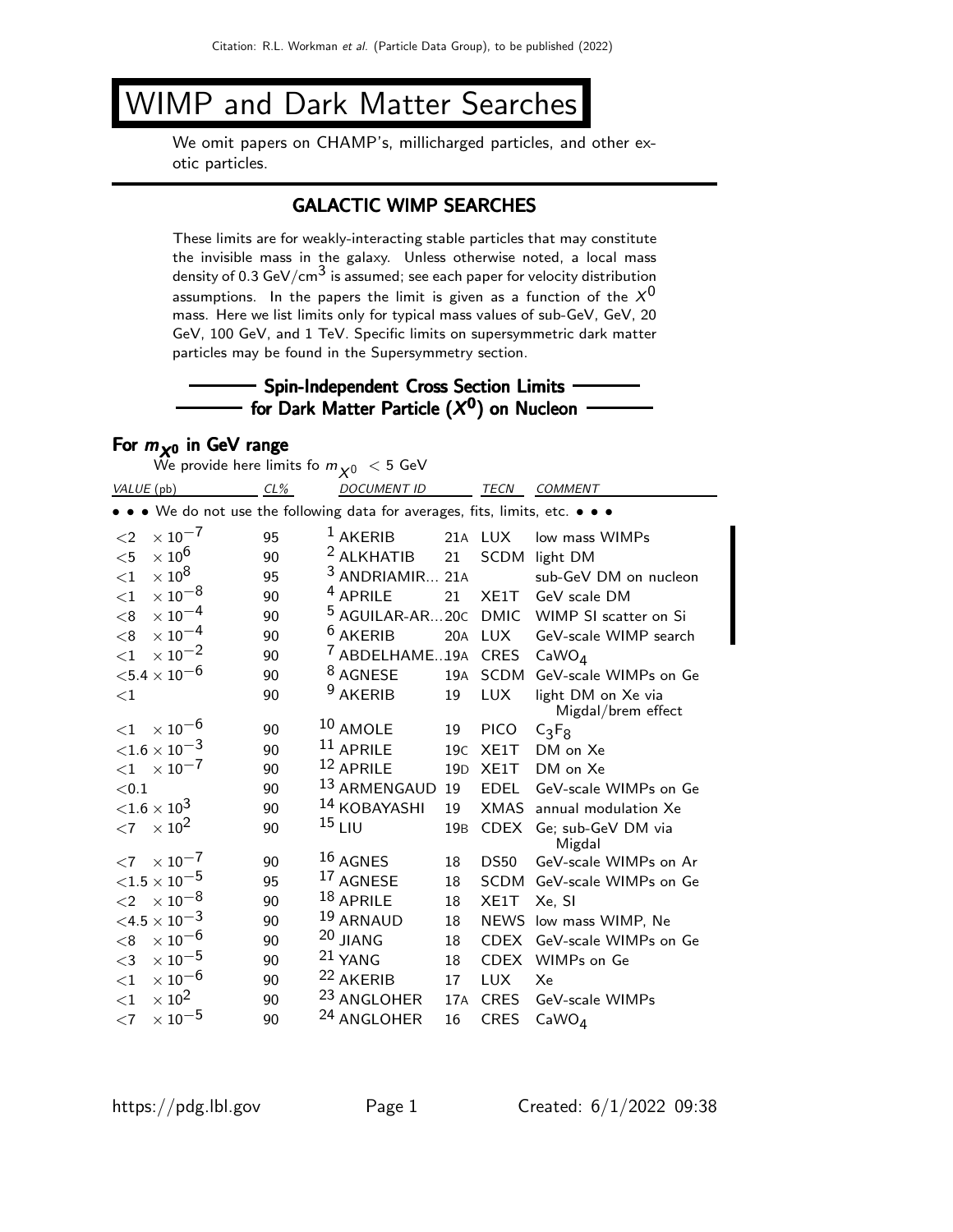|          | $<$ 3 $\times$ 10 <sup>-5</sup>        | 90 | <sup>25</sup> APRILE       | 16 | X100        | Xe                             |
|----------|----------------------------------------|----|----------------------------|----|-------------|--------------------------------|
|          | $<$ 4.3 $\times$ 10 $^{-4}$            | 90 | <sup>26</sup> ARMENGAUD 16 |    |             | EDE3 GeV-scale WIMPs on Ge     |
|          | $\langle 7 \ \times 10^{-5} \ \rangle$ | 90 | <sup>27</sup> HEHN         | 16 |             | EDE3 SI WIMP on Ge             |
|          | $< 6 \times 10^{-5}$                   | 90 | $28$ ZHAO                  | 16 |             | CDEX GeV-scale WIMPs on Ge     |
|          | $< 1 \times 10^{-4}$                   | 90 | <sup>29</sup> AMOLE        | 15 | <b>PICO</b> | $C_3F_8$                       |
|          | $< 8$ $\times 10^{-5}$                 | 90 | $30$ XIAO                  | 15 |             | PNDX WIMPs on Xe               |
| $<$ 3    | $\times$ 10 $^{-5}$                    | 90 | $31$ AGNESE                |    |             | 14 SCDM GeV-scale WIMPs        |
|          | $\langle 1 \ \times 10^{-3} \ \rangle$ | 90 | <sup>32</sup> AKERIB       |    |             | 14 LUX WIMP on Xe              |
| $\leq$ 9 | $\times$ 10 $^{-4}$                    | 90 | 33L                        |    |             | 13B TEXO WIMPs on Ge           |
| $\leq$ 3 | $\times$ 10 $^{-4}$                    | 90 | 34 ARCHAMBAU12             |    | PICA        | $C_{4}F_{10}$                  |
| $<$ 2    | $\times$ 10 $^{-4}$                    | 90 | 35 AALSETH                 | 11 |             | CGNT GeV WIMPs on Ge           |
|          | $< 5 \times 10^{-4}$                   | 90 | $36$ AHMED                 |    |             | 11B CDM2 GeV-scale WIMPs on Ge |
|          | $<$ 8 $\times10^{-5}$                  | 90 | <sup>37</sup> ANGLE        | 11 | <b>XE10</b> | Xe                             |
|          | ${<}5 \times 10^{-4}$                  | 90 | 38 AKERIB                  |    |             | 10 CDM2 WIMPs on Ge/Si         |

 $^1$  AKERIB 21A present new technique for low mass WIMP detection. Require  $\sigma^{SI}(\rho \chi) <$  $2 \times 10^{-7}$  pb for m(WIMP) 10 GeV.

 $^2$ ALKHATIB 21 search for light DM using SuperCDMS; require  $\sigma^{SI}({p\chi}) < 5\times10^6$  for  $m(DM) = 0.1$  GeV.

3 ANDRIAMIRADO 21A search for upscattered (boosted) sub-GeV DM interacting with proton in PROSPECT detector. No signal observed. Limits placed in  $\sigma(\chi N)$  vs. m(DM) plane for m(DM)  $\sim 1$  keV – 0.5 GeV. The listed limit is for m(DM) = 1 keV.

- 4 APRILE 21 search for low recoil energy GeV-scale DM in XENON1T with 1.6 keV threshold. No signal in 0.6 t y exposure. Limits placed in  $\sigma^{SI}(\chi N)$  vs. m(DM) plane for m(DM) between 3-12 GeV. The listed limit is for m(DM)  $=$  5 GeV.
- 5 AGUILAR-AREVALO 20<sup>C</sup> search for WIMP SI scatter on Si using DAMIC at SNOLab; some excess; limits placed in  $\sigma$  vs m(DM) for m(DM) in 1.2–10 GeV; quoted limit for  $m(WIMP) = 2 GeV.$
- $6$  AKERIB 20A search for GeV-scale WIMPs via WIMP-nucleon scatter with single photon emission; no signal; limits placed in m(WIMP) vs  $\sigma^{SI}$  plane: for example  $\sigma^{SI}(\chi n)$  $< 8 \times 10^{-4}$  pb for m(WIMP) = 2.5 GeV.
- <sup>7</sup> ABDELHAMEED 19A search for GeV scale dark matter SI scatter on CaWO<sub>4</sub>; no signal, limits placed in σ vs. mass plane for m(DM)  $\sim$  0.1–10 GeV. The listed limit is for  $m(DM) = 1$  GeV.

8 AGNESE 19<sup>A</sup> search for 1.5–10 GeV WIMP scatter on Ge in CDMSlite dataset. Limits set in a likelihood analysis. No signal was observed. Limit reported for  $m(\chi) = 5$  GeV.

- 9 AKERIB 19 search for 0.4–5 GeV DM using bremsstrahlung photons and "Migdal" electrons;  $1.4\times 10^4$  kg d exposure of liquid Xe; constraint  $\sigma^{SI}(\chi N) < 1$  pb for m $(\chi) = 5$ GeV in light scalar mediator model.
- $^{10}$  AMOLE 19 search for SI WIMP scatter on  $\mathsf{C}_3\mathsf{F}_8$  in PICO-60 bubble chamber; no signal: set limit for spin independent coupling  $\sigma^{SI}(\chi N)< 1\times 10^{-6}$  pb for m $(\chi)=5$  GeV.
- $11$  APRILE 19C search for light DM scatter on Xe via atomic excitation, ionization (Migdal effect) or bremsstrahlung; no signal, limits placed in  $\sigma$  vs. m(DM) plane for m(DM)  $\sim$  0.085–2 GeV. The listed limit is for m(DM) = 1 GeV.
- 12 APRILE 19D search for light DM scatter on Xe via ionization to probe SI, SD, and  $\chi e$ cross sections; with 22 t d exposure, limits placed in various  $\sigma$  vs. m(DM) planes. Quoted limit is for  $m(DM) = 5$  GeV.
- $^{13}$ ARMENGAUD 19search for GeV scale WIMP scatter on Ge; limits placed in  $\sigma^{SI}(\chi N)$ vs. m(x) plane for m(x) ~ 0.045–10 GeV; quoted limit is for m(x) = 5 GeV.
- 14 KOBAYASHI 19 search for sub-GeV WIMP annual modulation in Xe via brems; no signal; limits placed in  $\sigma^{SI}(\chi N)$  vs. m $(\chi)$  plane for m  $\sim$  0.3–1 GeV; quoted limit is for m $(\chi)$  $= 0.5$  GeV.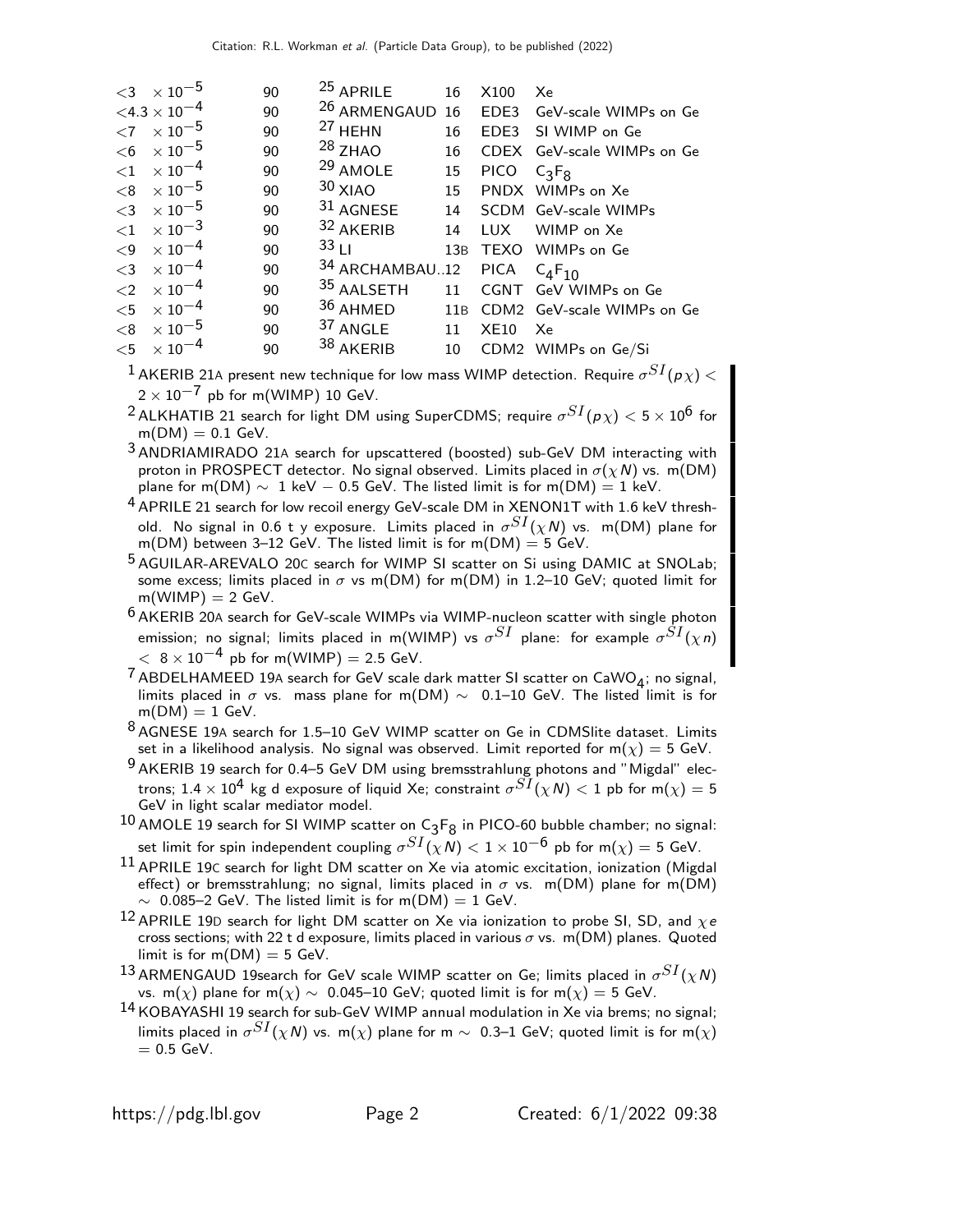- <sup>15</sup> LIU 19B seach for sub-GeV DM using Migdal effect on Ge at CDEX-IB; no signal, require  $\sigma^{SI}(\chi$ N)  $<~7\times10^2$  pb for m $(\chi)=$  0.1 GeV.
- 16 AGNES 18 search for 1.8–20 GeV WIMP SI scatter on Ar; quoted limit is for m( $\chi$ ) = 5 GeV.
- 17 AGNESE 18 search for GeV scale WIMPs using CDMSlite; limits placed in  $\sigma^{SI}(\chi N)$  vs. m(x) plane for m  $\sim 1.5-20$  GeV; quoted limit is for m(x) = 5 GeV.
- 18 APRILE 18 search for WIMP scatter on 1 t yr Xe; no signal, limits set in  $\sigma(\chi N)$  vs. m(x) plane for m(x)  $\sim$  6–1000 GeV; quoted limit is for m = 6 GeV.
- 19 ARNAUD 18 search for low mass WIMP scatter on Ne via SPC at NEWS-G; limits set in  $\sigma^{SI}(\chi N)$  vs. m $(\chi)$  plane for m  $\sim$  0.5–20 GeV; quoted limit is for m  $=$  5 GeV.
- $^{20}$  JIANG 18 search for GeV scale WIMP scatter on Ge; limits placed in  $\sigma^{SI}(\chi N)$  vs.  $\,$  m( $\chi)$ plane for m( $\chi$ ) ~ 3–10 GeV; quoted limit is for m( $\chi$ ) = 5 GeV.
- $^{21}$ YANG 18 search for WIMP scatter on Ge; limits placed in  $\sigma^{SI}(\chi N)$  vs. m $(\chi)$  plane for  $m(\chi) \sim 2$ –10 GeV; quoted limit is for  $m(\chi) = 5$  GeV.
- $^{22}$ AKERIB 17 search for WIMP scatter on Xe; limits placed in  $\sigma^{SI}(\chi N)$  vs. m $(\chi)$  plane for m( $\chi$ ) ~ 5–1 × 10<sup>5</sup> GeV; quoted limit is for m( $\chi$ ) = 5 GeV.
- $^{23}$  ANGLOHER 17A search for GeV scale WIMP scatter on Al $_2$ O $_3$  crystal; limits placed in  $\sigma^{SI}(\chi N)$  vs. m( $\chi)$  plane for m( $\chi) \sim~$  0.15–10 GeV; quoted limit is for m( $\chi) =$  5 GeV.
- <sup>24</sup> ANGLOHER 16 search for GeV scale WIMP scatter on CaWO<sub>4</sub>; limits placed in  $\sigma^{SI}(\chi N)$ vs. m(x) plane for m(x) ~ 0.5–30 GeV; quoted limit is for  $m(\chi) = 5$  GeV.
- $25$  APRILE 16 search for low mass WIMPs via ionization at XENON100; limits placed in  $\sigma^{SI}(\chi N)$  vs m $(\chi)$  plane for m  $\sim$  3.5–20 GeV; quoted limit is for m $(\chi)=$  5 GeV.
- $^{26}$ ARMENGAUD 16 search for GeV scale WIMP scatter on Ge; limits placed in  $\sigma^{SI}(\chi N)$ vs. m(x) plane for m(x)  $\sim$  4–30 GeV; quoted limit is for m(x) = 5 GeV.
- 27 HEHN 16 search for low mass WIMPs via SI scatter on Ge target using profile likelihood analysis; limits placed in  $\sigma^{SI}(\chi N)$  vs. m $(\chi)$  plane for m $(\chi)\sim\;$  4–30 GeV; quoted limit is for  $m(\chi) = 5$  GeV.
- $^{28}$ ZHAO 16 search for GeV-scale WIMP scatter on Ge; limits placed in  $\sigma^{SI}(\chi N)$  vs.  $\,$  m( $\chi)$ plane for m( $\chi$ )  $\sim$  4–30 GeV; quoted limit is for m( $\chi$ ) = 5 GeV.
- <sup>29</sup> AMOLE 15 search for WIMP scatter on C<sub>3</sub>F<sub>8</sub> in PICO-2L; limits placed in  $\sigma^{SI}(\chi N)$ vs. m(x) plane for m(x) ~ 4–25 GeV; quoted limit is for m(x) = 5 GeV.
- $^{30}$ XIAO 15 search for WIMP scatter on Xe with PandaX-I; limits placed in  $\sigma^{SI}(\chi N)$  vs. m(x) plane for m(x) ~ 5–100 GeV; quoted limit is for m(x) = 5 GeV.
- $31$  AGNESE 14 search for GeV scale WIMPs SI scatter at SuperCDMS; no signal, limits placed in  $\sigma^{SI}(\chi N)$  vs.  $\,$  m( $\chi)$  plane for m( $\chi) \sim \,$  3.5–30 GeV; quoted limit is for m( $\chi)$  $= 5$  GeV.
- $^{32}$  AKERIB 14 search for WIMP scatter on Xe; limits placed in  $\sigma^{SI}(\chi N)$  vs. m $(\chi)$  plane for m( $\chi$ ) ~ 5–5000 GeV. Limit given for m( $\chi$ ) = 5 GeV.
- $^{33}$ LI 13B search for WIMP scatter on Ge; limits placed in  $\sigma^{SI}(\chi N)$  vs.  $\,$  m( $\chi)$  plane for  $m(\chi) \sim 4$ –100 GeV; quoted limit is for  $m(\chi) = 5$  GeV.
- <sup>34</sup> ARCHAMBAULT 12 search for low mass WIMP scatter on C<sub>4</sub>F<sub>10</sub>; limits set in  $\sigma^{SI}(\chi N)$ vs. m(x) plane for m  $\sim$  4–12 GeV; quoted limit is for m = 5 GeV.
- $^{35}$ AALSETH 11 search for GeV-scale SI WIMP scatter on Ge; limits placed on  $\sigma^{SI}(\chi N)$ for m( $\chi$ ) ~ 3.5–100 GeV; quoted limit is for m( $\chi$ ) = 5 GeV.
- 36 AHMED 11B search for GeV scale WIMP scatter on Ge in CDMS II; limits placed in  $\sigma^{SD}(\chi\, n)$  vs. m $(\chi)$  plane for m  $\sim$  4–12 GeV.
- $^{37}$  ANGLE 11 search for GeV scale WIMPs in Xenon-10; limits placed in  $\sigma^{SI}(\chi N)$  vs.  $\,$  m( $\chi)$ plane for m( $\chi$ ) ~ 4–20 GeV; quoted limit is for m( $\chi$ ) = 5 GeV.
- 38 AKERIB 10 search for WIMP scatter on Ge/Si in CDMS II; limits place in  $\sigma_{SI}(\chi N)$  vs. m(x) plane for m  $\sim$  3–100 GeV. Limit given for m(DM) = 5 GeV.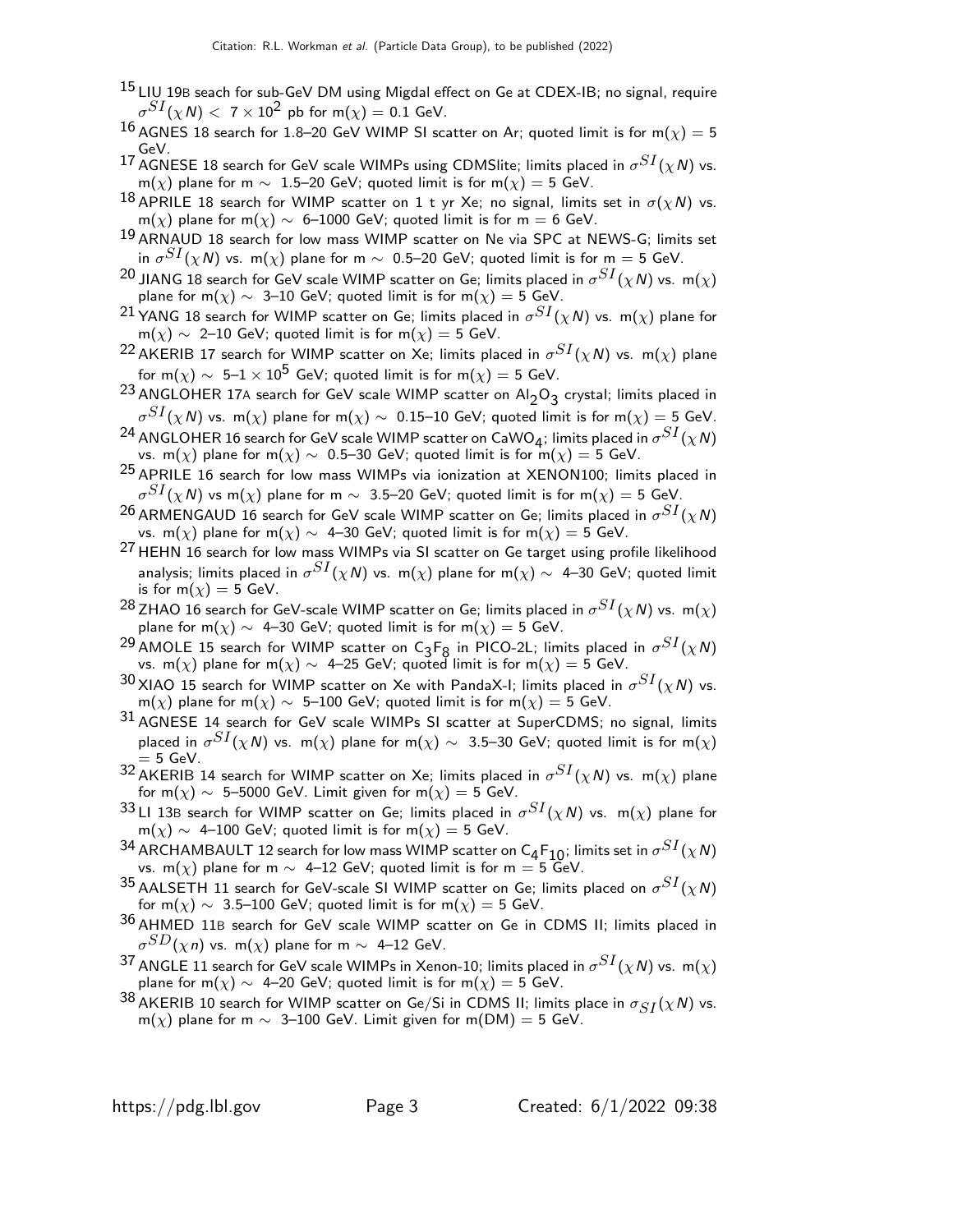## For  $m_{\chi^0} = 20$  GeV

For limits from  $X^0$  annihilation in the Sun, the assumed annihilation final state is shown in parenthesis in the comment.

| VALUE (pb)   |                                                                               | $CL\%$ | <b>DOCUMENT ID</b>         |     |                  | TECN COMMENT                                                   |
|--------------|-------------------------------------------------------------------------------|--------|----------------------------|-----|------------------|----------------------------------------------------------------|
|              | • • • We do not use the following data for averages, fits, limits, etc. • • • |        |                            |     |                  |                                                                |
| $<$ 5        | $\times$ 10 $^{-11}$                                                          | 90     | $1$ MENG                   |     |                  | 21B PNDX Xe WIMP search                                        |
| $<$ 5        | $\times$ 10 $^{-5}$                                                           |        | <sup>2</sup> FELIZARDO     | 20  |                  | SMPL $C_2CIF_5$                                                |
| < 2.2        | $\times$ 10 $^{-10}$                                                          | 90     | <sup>3</sup> WANG          | 20G |                  | PNDX Xe TPC                                                    |
|              |                                                                               |        | <sup>4</sup> ANGLOHER      | 19  | CRES             | CaWO <sub>4</sub>                                              |
| $<$ 7        | $\times$ $10^{-5}$                                                            | 90     | <sup>5</sup> KIM           | 19A | <b>KIMS</b>      | Nal                                                            |
| $<$ 3        | $\times$ $10^{-7}$                                                            | 90     | <sup>6</sup> KOBAYASHI     | 19  |                  | XMAS SI WIMP on Xe                                             |
|              |                                                                               |        | 7 SEONG                    | 19  |                  | BELL $\gamma \rightarrow \gamma A$ , $A \rightarrow \chi \chi$ |
| $<3.5$       | $\times$ 10 $^{-5}$                                                           | 90     | <sup>8</sup> YANG          | 19  |                  | CDEX annual modulation Ge                                      |
| $\leq$ 2     | $\times$ 10 $^{-7}$                                                           | 90     | $9$ ABE                    | 18C |                  | XMAS $X^0$ - Xe modulation                                     |
|              | ${<}1.44\times10^{-5}$                                                        | 90     | 10 ADHIKARI                | 18  | C100             | Nal                                                            |
| $<$ 3        | $\times$ 10 <sup>-7</sup>                                                     | 90     | 11 AGNES                   | 18  | <b>DS50</b>      | $X^0$ -Ar                                                      |
| $<$ 5        | $\times$ $10^{-6}$                                                            | 95     | 12 AGNESE                  | 18  | SCDM             | Ge                                                             |
| $\leq 4$     | $\times$ 10 $^{-8}$                                                           | 90     | 13 AGNESE                  | 18A | SCDM Ge          |                                                                |
| $<$ 6        | $\times$ $10^{-11}$                                                           | 90     | 14 APRILE                  | 18  | XE1T             | Xe, SI                                                         |
| $<$ 4.5 $\,$ | $\times$ 10 <sup>-3</sup>                                                     | 90     | <sup>15</sup> ARNAUD       | 18  |                  | NEWS GeV WIMPs on Ne                                           |
| $<$ 2        | $\times$ 10 <sup>-6</sup>                                                     | 90     | 16 AARTSEN                 | 17  | <b>ICCB</b>      | $\nu$ , earth                                                  |
| ${<}2$       | $\times$ 10 $^{-10}$                                                          | 90     | 17 AKERIB                  | 17  | <b>LUX</b>       | Xe                                                             |
| ${<}1$       | $\times$ $10^{-3}$                                                            | 90     | <sup>18</sup> BARBOSA-D 17 |     | <b>ICCB</b>      | Nal                                                            |
| ${<}1.7$     | $\times$ $10^{-10}$                                                           | 90     | $19$ CUI                   | 17A |                  | PNDX WIMPs on Xe                                               |
| ${<}7.3$     | $\times$ $10^{-7}$                                                            | 90     | <b>AGNES</b>               | 16  | <b>DS50</b>      | Ar                                                             |
| ${<}1$       | $\times$ $10^{-5}$                                                            | 90     | <sup>20</sup> AGNESE       | 16  | CDMS             | Ge                                                             |
| $<$ 2        | $\times$ 10 <sup>-4</sup>                                                     | 90     | $21$ AGUILAR-AR16          |     | <b>DMIC</b>      | Si CCDs                                                        |
| $<$ 4.5      | $\times$ 10 $^{-5}$                                                           | 90     | <sup>22</sup> ANGLOHER     | 16  | <b>CRES</b>      | CaWO <sub>4</sub>                                              |
| $\leq$ 2     | $\times$ 10 $^{-6}$                                                           | 90     | <sup>23</sup> APRILE       | 16  | X100             | Xe                                                             |
| ${<}9.4$     | $\times$ 10 <sup>-8</sup>                                                     | 90     | <sup>24</sup> ARMENGAUD 16 |     | EDE3             | Ge                                                             |
| $<\!1.0$     | $\times$ $10^{-7}$                                                            | 90     | $25$ HEHN                  | 16  | EDE3             | Ge                                                             |
| $<$ 5        | $\times$ 10 $^{-6}$                                                           | 90     | $26$ ZHAO                  | 16  | <b>CDEX</b>      | Ge                                                             |
| ${<}1$       | $\times$ $10^{-5}$                                                            | 90     | <b>AGNES</b>               | 15  | <b>DS50</b>      | Ar                                                             |
| $<$ 1.5      | $\times$ $10^{-6}$                                                            | 90     | <sup>27</sup> AGNESE       | 15A | CDM2             | Ge                                                             |
| $<1.5\,$     | $\times$ 10 <sup>-7</sup>                                                     | 90     | <sup>28</sup> AGNESE       | 15B | CDM <sub>2</sub> | Ge                                                             |
| ${<}2$       | $\times$ 10 $^{-6}$                                                           | 90     | <sup>29</sup> AMOLE        | 15  | <b>PICO</b>      | $C_3F_8$                                                       |
|              | ${<}1.2 \times 10^{-5}$                                                       | 90     | CHOI                       | 15  |                  | SKAM H, solar $\nu$ ( $b\overline{b}$ )                        |
|              | ${<}1.19\times10^{-6}$                                                        | 90     | CHOI                       | 15  |                  | SKAM H, solar $\nu$ $(\tau^+\tau^-)$                           |
| $<$ 2        | $\times$ $10^{-8}$                                                            | 90     | $30$ XIAO                  | 15  | PNDX Xe          |                                                                |
| < 2.0        | $\times$ $10^{-7}$                                                            | 90     | 31 AGNESE                  | 14  | SCDM Ge          |                                                                |
| $<$ 3.7      | $\times$ 10 $^{-5}$                                                           | 90     | 32 AGNESE                  | 14A | SCDM Ge          |                                                                |
| ${<}1$       | $\times$ 10 $^{-9}$                                                           | 90     | 33 AKERIB                  | 14  | <b>LUX</b>       | Xe                                                             |
| ${<}2$       | $\times$ 10 <sup>-6</sup>                                                     | 90     | 34 ANGLOHER                | 14  | <b>CRES</b>      | CaWO <sub>4</sub>                                              |
| $<$ 5        | $\times$ 10 $^{-6}$                                                           | 90     | <b>FELIZARDO</b>           | 14  |                  | SMPL $C_2$ CIF <sub>5</sub>                                    |
| $<\!8$       | $\times$ 10 <sup>-6</sup>                                                     | 90     | $35$ LEE                   |     | 14A KIMS         | Csl                                                            |
| $<$ $\!2$    | $\times$ $10^{-4}$                                                            | 90     | $36$ LIU                   | 14A | <b>CDEX</b>      | Ge                                                             |
| ${<}1$       | $\times$ $10^{-5}$                                                            | 90     | 37 YUE                     | 14  | <b>CDEX</b>      | Ge                                                             |
|              | ${<}1.08\times10^{-4}$                                                        | 90     | 38 AARTSEN                 | 13  | <b>ICCB</b>      | H, solar $\nu$ $(\tau^+\tau^-)$                                |
|              | $\times$ 10 $^{-5}$                                                           |        | 39 ABE                     |     | XMAS Xe          |                                                                |
| $<\!\!1.5$   |                                                                               | 90     |                            | 13B |                  |                                                                |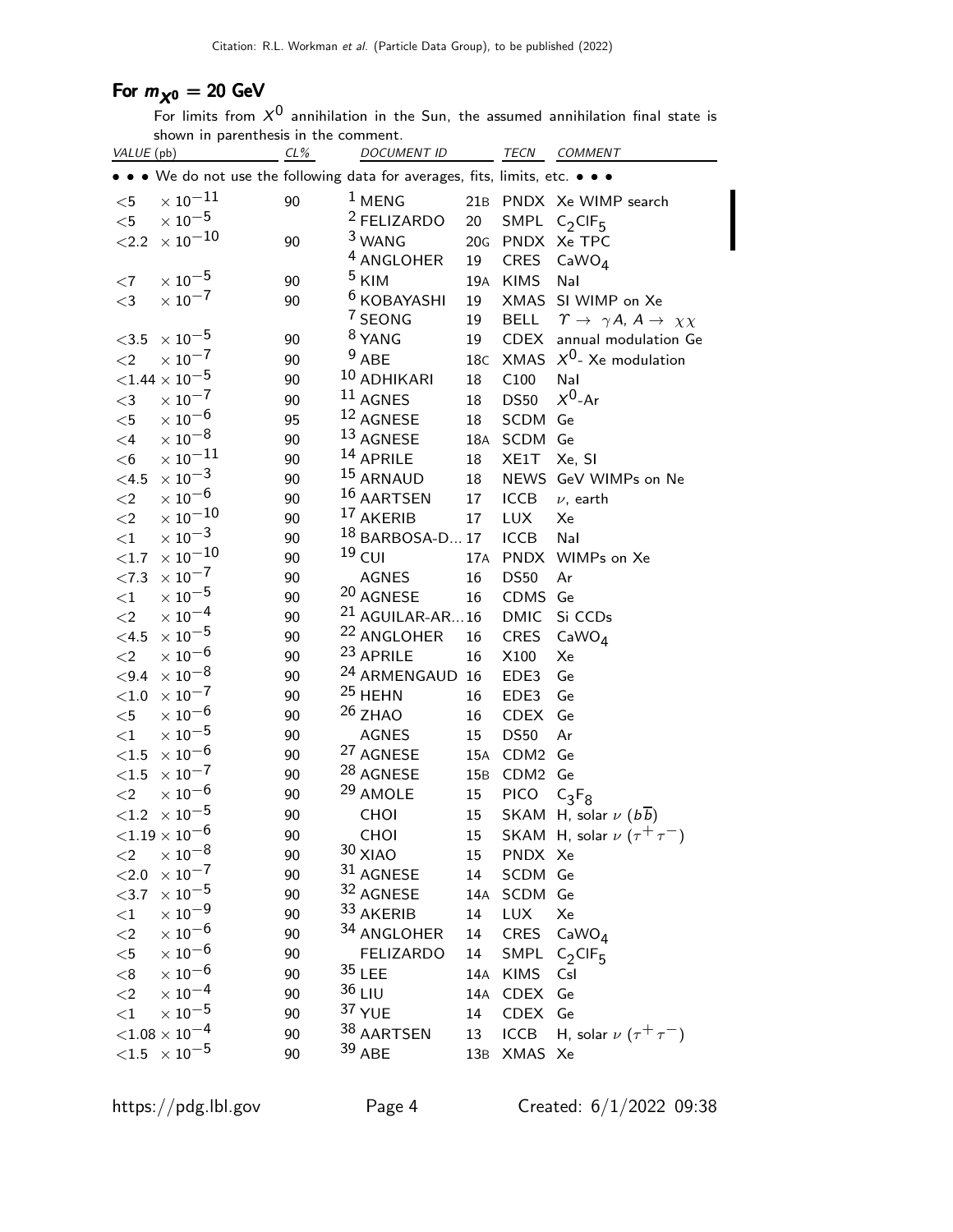|            | $<\!\!3.1~\times 10^{-6}$         | 90 | 40 AGNESE              | 13                | CDM2 Si                |                             |
|------------|-----------------------------------|----|------------------------|-------------------|------------------------|-----------------------------|
|            | $<$ 3.4 $\times$ 10 <sup>-6</sup> | 90 | <sup>41</sup> AGNESE   |                   | 13A CDM2 Si            |                             |
|            | $< 2.2 \times 10^{-6}$            | 90 | <sup>42</sup> AGNESE   |                   | 13A CDM2 Si            |                             |
|            |                                   |    | 43 BERNABEI            | 13A               |                        | DAMA Nal modulation         |
|            | ${<}1.2 \times 10^{-4}$           | 90 | 44 LI                  | 13B               | TEXO Ge                |                             |
|            |                                   |    | 45 ZHAO                | 13                | CDEX Ge                |                             |
|            | $< 1.2 \times 10^{-7}$            | 90 | AKIMOV                 | 12                | ZEP3                   | Xe                          |
|            |                                   |    | <sup>46</sup> ANGLOHER | 12                |                        | CRES $CaWO4$                |
| $<$ 8      | $\times$ 10 <sup>-6</sup>         | 90 | <sup>47</sup> ANGLOHER | 12                | CRES                   | CaWO <sub>A</sub>           |
| $<$ 7      | $\times$ 10 $^{-9}$               | 90 | 48 APRILE              | 12                | X100                   | Xe                          |
| $<$ 7      | $\times$ 10 <sup>-7</sup>         | 90 | 49 ARMENGAUD 12        |                   | EDE <sub>2</sub>       | Ge                          |
|            |                                   |    | 50 BARRETO             | 12                | DMIC CCD               |                             |
| $\leq$ 2   | $\times$ $10^{-6}$                | 90 | <b>BEHNKE</b>          | 12                | COUP CF <sub>3</sub> I |                             |
| $<$ 7      | $\times$ $10^{-6}$                |    | 51 FELIZARDO           | 12                |                        | SMPL $C_2$ CIF <sub>5</sub> |
| ${<}1.5$   | $\times$ $10^{-6}$                | 90 | KIM                    | $12 \overline{ }$ | <b>KIMS</b>            | Csl                         |
| $<$ 5      | $\times$ 10 $^{-5}$               | 90 | 52 AALSETH             | 11                | CGNT                   | Ge                          |
|            |                                   |    | 53 AALSETH             |                   | 11A CGNT Ge            |                             |
| $<$ 5      | $\times$ $10^{-7}$                | 90 | 54 AHMED               | 11                |                        | CDM2 Ge, inelastic          |
| ${<}2.7$   | $\times$ 10 <sup>-7</sup>         | 90 | 55 AHMED               | 11A               | RVUE                   | Ge                          |
| $<$ 3      | $\times$ 10 <sup>-6</sup>         | 90 | <sup>56</sup> ANGLE    | 11                | <b>XE10</b>            | Xe                          |
| $<$ 7      | $\times$ $10^{-8}$                | 90 | 57 APRILE              | 11                | X100                   | Xe                          |
|            |                                   |    | 58 APRILE              | 11A               | X100                   | Xe, inelastic               |
| $\leq$ 2   | $\times$ $10^{-8}$                | 90 | 48 APRILE              | 11B               | X100                   | Xe                          |
|            |                                   |    | 59 HORN                | 11                | ZEP3                   | Xe                          |
| ${<}2$     | $\times$ 10 $^{-7}$               | 90 | AHMED                  | 10                | CDM2 Ge                |                             |
| ${<}1$     | $\times$ $10^{-5}$                | 90 | <sup>60</sup> AKERIB   | 10                |                        | CDM2 Si, Ge, low threshold  |
| ${<}1$     | $\times$ $10^{-7}$                | 90 | APRILE                 | 10                | X100                   | Xe                          |
| ${<}2$     | $\times$ $10^{-6}$                | 90 | ARMENGAUD 10           |                   | EDE <sub>2</sub>       | Ge                          |
| $<$ 4 $\,$ | $\times$ $10^{-5}$                | 90 | <b>FELIZARDO</b>       | 10                |                        | SMPL $C_2$ CIF <sub>3</sub> |
| ${<}1.5$   | $\times$ $10^{-7}$                | 90 | $61$ AHMED             | 09                | CDM2 Ge                |                             |
| $<$ 2      | $\times$ 10 $^{-4}$               | 90 | $62$ LIN               | 09                | TEXO                   | Ge                          |
|            |                                   |    | 63 AALSETH             | 08                | CGNT Ge                |                             |

 $1$  MENG 21B search for SI WIMP interaction with 3.7 t Xe and 0.63 t yr exposure. No signal observed. Limits placed in m(DM) vs.  $\sigma^{SI}$  plane.

<sup>2</sup> FELIZARDO 20 presents 2014 SIMPLE bounds on WIMP DM using  $C_2$ CIF<sub>5</sub> target.

3 WANG 20<sup>G</sup> search for SI WIMP scatter on Xe with 132 t d exposure of PANDAX-II . <sup>4</sup> ANGLOHER 19 search for low mass WIMP scatter on  $\text{CaWO}_4$ ; no signal; limits placed on Wilson coefficients for m $(\chi)=$  0.6–60 GeV.

- $^5$ KIM 19A search for WIMP scatter in NaI KIMS experiment; no signal: require  $\sigma^{SI}(\chi n)$  $< 7 \times 10^{-5}$  pb for m( $\chi$ ) = 20 GeV.
- 6 KOBAYASHI 19 search for WIMP scatter in XMASS single-phase liquid Xe detector; no signal; require  $\sigma^{SI}(\chi N)<~3\times 10^{-7}$  pb for m $(\chi)=20$  GeV.
- $^7$ SEONG 19 search for  $\varUpsilon$   $\rightarrow$   $\gamma$  A,  $A$   $\rightarrow$   $\chi\chi$  via CP-odd Higgs; no signal; limits on BF set; model dependent conversion to WIMP-nucleon scattering cross section limits  $\sigma^{SI}$   $<$   $\,10^{-36}$  cm $^2$  for m( $\chi)$   $=$  0.01–1 GeV.
- $8$  YANG 19 search for low mass wimps via annual modulation in Ge; no signal; require  $\sigma^{SI}(\chi$ N)  $<~3.5\times10^{-5}$  pb for m $(\chi)=$  20 GeV.
- 9 ABE 18<sup>C</sup> search for WIMP annual modulation signal for m(WIMP): 6–20 GeV; limits set on SI WIMP-nucleon cross section: see Fig. 6.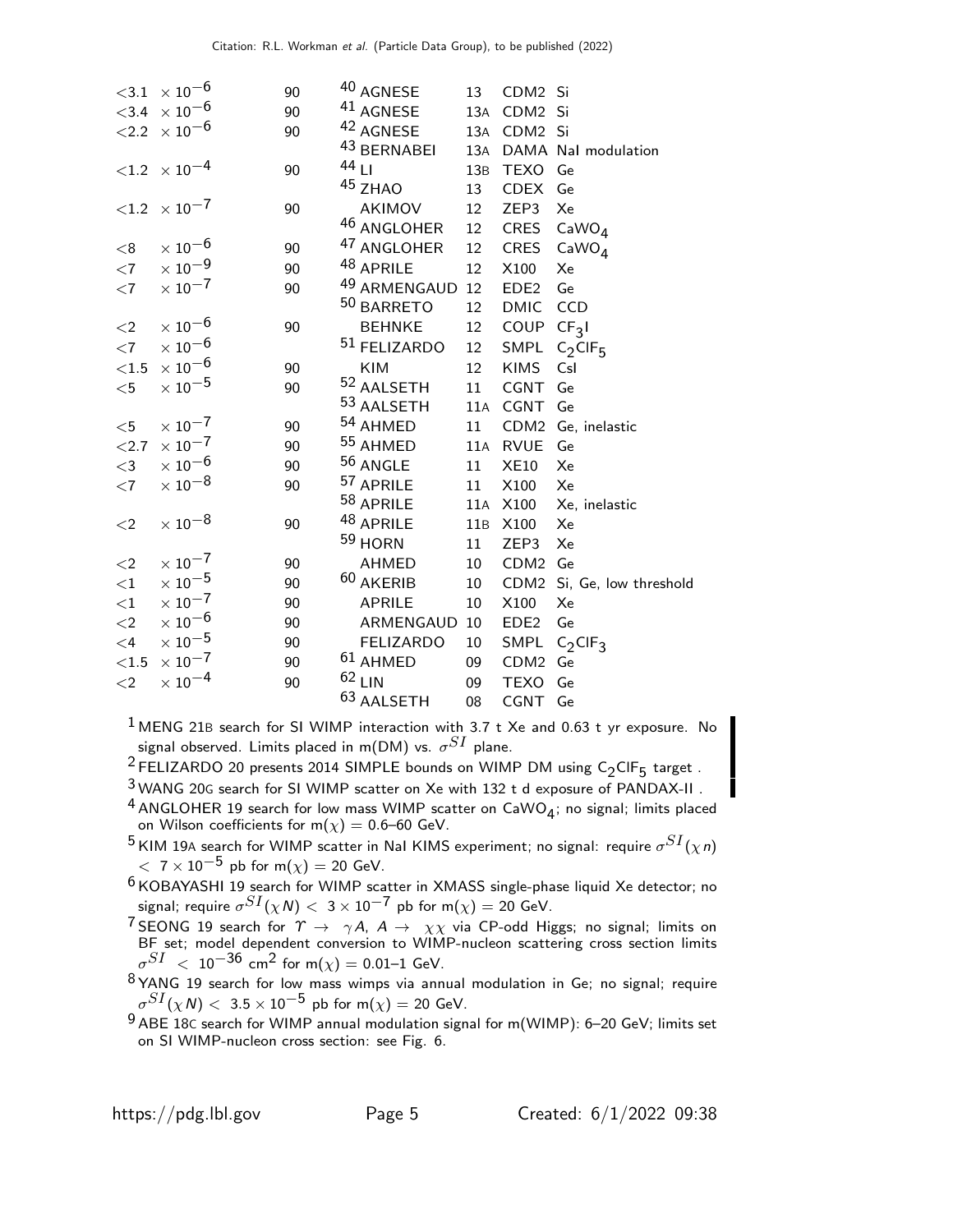- $^{10}$ ADHIKARI 18 search for WIMP scatter on NaI; no signal; require  $\sigma^{SI} <~1.44\times 10^{-5}$ pb for m(WIMP) = 20 GeV; inconsistent with  $DAMA/LIBRA$  result.
- 11 AGNES 18 search low mass m(WIMP): 1.8–20 GeV scatter on Ar; limits on SI WIMPnucleon cross section set in Fig. 8.
- $^{12}$  AGNESE 18 give limits for  $\sigma^{SI}(\chi N)$  for m(WIMP) between 1.5 and 20 GeV using CDMSlite mode data.
- 13 AGNESE 18<sup>A</sup> search for WIMP scatter on Ge at SuperCDMS; 1 event, consistent with expected background; set limit in  $\sigma^{SI}(\chi N)$  vs. m $(\chi)$  plane for m  $\sim$   $\,$  10–250 GeV.
- $^{14}$  APRILE 18 search for WIMP scatter on 1 t yr Xe; no signal, limits placed in  $\sigma^{SI}(\chi N)$ vs. m( $\chi$ ) plane for m( $\chi$ ) ~ 6–1000 GeV.
- 15 ARNAUD 18 search for low mass WIMP scatter on Ne via SPC at NEWS-G; limits set in  $\sigma^{SI}(\chi \, \mathsf{N})$  vs. m $(\chi)$  plane for m  $\sim$  0.5–20 GeV.
- 16 AARTSEN 17 obtain  $\sigma(SI) < 6 \times 10^{-6}$  pb for m(wimp) = 20 GeV from  $\nu$  from earth.
- $^{17}$ AKERIB 17 search for WIMP scatter on Xe; limits placed in  $\sigma^{SI}(\chi N)$  vs. m $(\chi)$  plane for m( $\chi$ )  $\sim 5-1 \times 10^5$  GeV.
- 18 BARBOSA-DE-SOUZA 17 search for annual modulation of WIMP scatter on NaI using an exposure of 61 kg yr of DM-Ice17 for recoil energy in the 4–20 keV range (DAMA found modulation for recoil energy < 5 keV). No modulation seen. Sensitivity insufficient to distinguish DAMA signal from null.
- $^{19}$ CUI 17A search for SI WIMP scatter; limits placed in  $\sigma^{SI}(\chi N)$  vs.  $\,$  m( $\chi)$  plane for m  $\sim 10$ – $1 \times 10^{4}$  GeV using 54 ton-day exposure of Xe.
- 20 AGNESE 16 CDMSlite excludes low mass WIMPs 1.6–5.5 GeV and SI scattering cross section depending on  $m(WIMP)$ ; see Fig. 4.
- 21 AGUILAR-AREVALO 16 search low mass 1–10 GeV WIMP scatter on Si CCDs; set limits Fig. 11.
- <sup>22</sup> ANGLOHER 16 search for GeV scale WIMP scatter on CaWO<sub>4</sub>; limits placed in  $\sigma^{SI}(\chi N)$ vs. m( $\chi$ ) plane for m( $\chi$ ) ~ 0.5–30 GeV.
- 23 APRILE 16 search for low mass WIMPs via ionization at XENON100; limits placed in  $\sigma^{SI}(\chi N)$  vs m $(\chi)$  plane for m  $\sim$  3.5–20 GeV.
- $^{24}$ ARMENGAUD 16 search for GeV scale WIMP scatter on Ge; limits placed in  $\sigma^{SI}(\chi N)$ vs. m( $\chi$ ) plane for m( $\chi$ )  $\sim$  4–30 GeV.
- $25$  HEHN 16 search for low mass WIMPs via SI scatter on Ge target using profile likelihood analysis; limits placed in  $\sigma^{SI}(\chi \, {\sf N})$  vs.  $\, {\sf m}(\chi)$  plane for  ${\sf m}(\chi) \sim \,$  4–30 GeV.
- $^{26}$  ZHAO 16 search for GeV-scale WIMP scatter on Ge; limits placed in  $\sigma^{SI}(\chi N)$  vs.  $\,$  m( $\chi)$ plane for m( $\chi$ )  $\sim$  4–30 GeV.
- 27 AGNESE 15<sup>A</sup> reanalyse AHMED 11<sup>B</sup> low threshold data. See their Fig. 12 (left) for improved limits extending down to 5 GeV.
- 28 AGNESE 15<sup>B</sup> reanalyse AHMED 10 data.
- <sup>29</sup> See their Fig. 7 for limits extending down to 4 GeV.
- $^{30}$ XIAO 15 search for WIMP scatter on Xe with PandaX-I; limits placed in  $\sigma^{SI}(\chi N)$  vs. m(x) plane for m(x)  $\sim$  5–100 GeV.
- $31$  This limit value is provided by the authors. See their Fig. 4 for limits extending down to  $m_{\chi0} = 3.5$  GeV.
- $32$  This limit value is provided by the authors. AGNESE 14A result is from CDMSlite mode operation with enhanced sensitivity to low mass  $m_{\chi_0}$ . See their Fig. 3 for limits extending down to  $m_{\chi^0} = 3.5$  GeV (see also Fig. 4 in AGNESE 14).
- 33 See their Fig. 5 for limits extending down to  $m_{\chi^0} = 5.5$  GeV.
- <sup>34</sup> See their Fig. 5 for limits extending down to  $m_{\chi0} = 1$  GeV.
- <sup>35</sup> See their Fig. 5 for limits extending down to  $m_{\chi0} = 5$  GeV.
- $36$  LIU 14A result is based on prototype CDEX-0 detector. See their Fig. 13 for limits extending down to  $m_{\chi0} = 2$  GeV.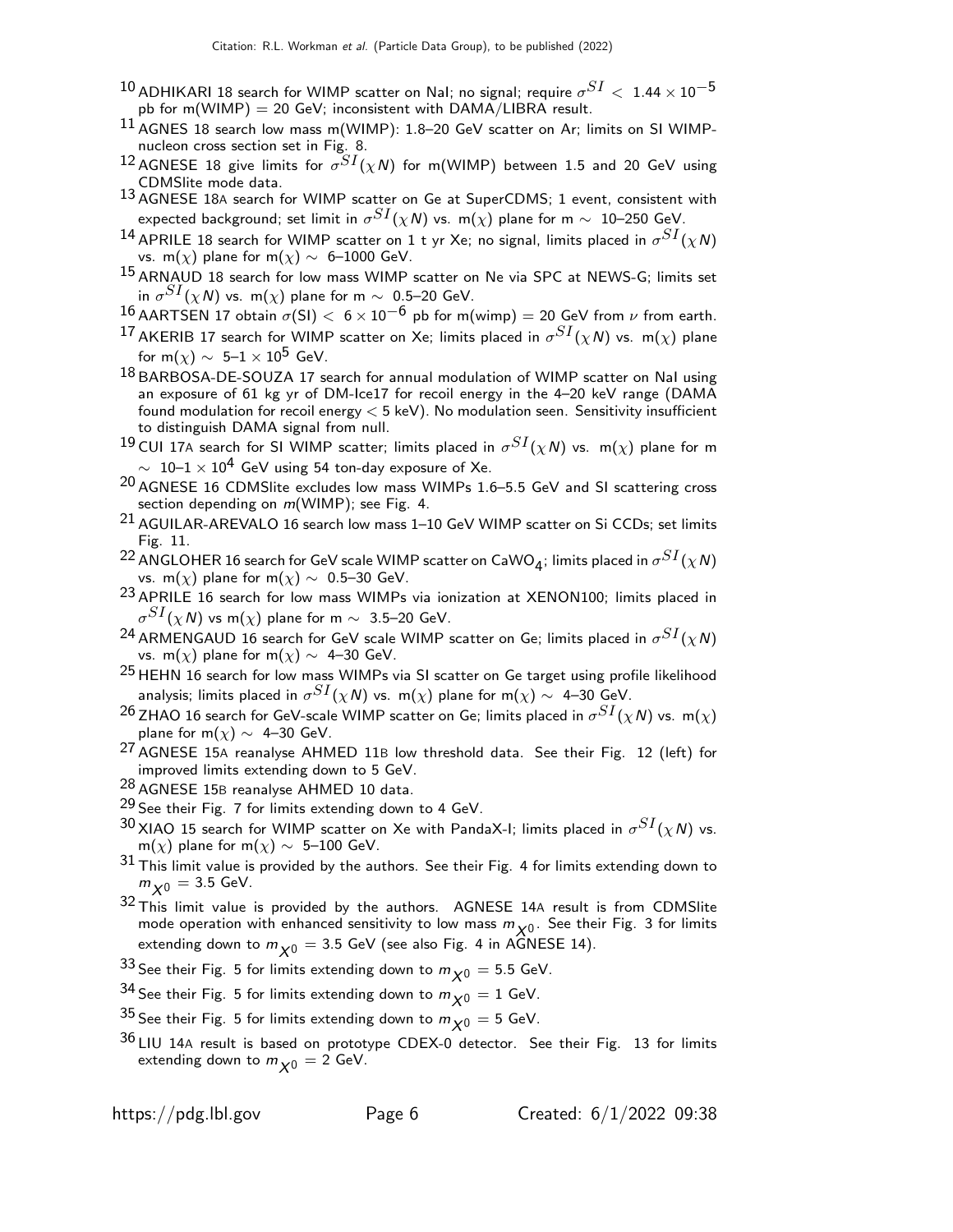- <sup>37</sup> See their Fig. 4 for limits extending down to  $m_{\chi0} = 4.5$  GeV.
- $38$  AARTSEN 13 search for neutrinos from the Sun arising from the pair annihilation of  $X^0$ trapped by the sun in data taken between June 2010 and May 2011.
- 39 See their Fig. 8 for limits extending down to  $m_{\chi^0} = 7$  GeV.
- $40$  This limit value is provided by the authors. AGNESE 13 use data taken between Oct. 2006 and July 2007. See their Fig. 4 for limits extending down to  $m_{\chi0} = 7$  GeV.
- $^{41}$  This limit value is provided by the authors. AGNESE 13A use data taken between July 2007 and Sep. 2008. Three candidate events are seen. Assuming these events are real, the best fit parameters are  $m_{\chi0} = 8.6$  GeV and  $\sigma = 1.9 \times 10^{-5}$  pb.
- $42$  This limit value is provided by the authors. Limit from combined data of AGNESE 13 and AGNESE 13A. See their Fig. 4 for limits extending down to  $m_{\chi0} = 5.5$  GeV.
- 43 BERNABEI 13<sup>A</sup> search for annual modulation of counting rate in the 2–6 keV recoil energy interval, in a 14 yr live time exposure of 1.33 t yr. Find a modulation of 0.0112  $\pm$ 0.0012 counts/(day kg keV) with 9.3 sigma C.L. Find period and phase in agreement with expectations from DM particles.
- $^{44}$ LI 13B search for WIMP scatter on Ge; limits placed in  $\sigma^{SI}(\chi N)$  vs.  $\,$  m( $\chi)$  plane for  $m(\chi) \sim 4-100$  GeV.
- 45 See their Fig. 5 for limits for  $m_{\chi^0} = 4$ –12 GeV.
- $46$  ANGLOHER 12 observe excess events above the expected background which are consistent with  $X^0$  with mass  $\sim 25$  GeV (or 12 GeV) and spin-independent  $X^0$ -nucleon cross section of  $2 \times 10^{-6}$  pb (or  $4 \times 10^{-5}$  pb).
- 47 Reanalysis of ANGLOHER 09 data with all three nuclides. See also BROWN 12.
- 48 See also APRILE 14A.
- 49 See their Fig. 4 for limits extending down to  $m_{\chi^0} = 7$  GeV.
- 50 See their Fig. 13 for cross section limits for  $m_{\chi_0}$  between 1.2 and 10 GeV.
- $51$  See also DAHL 12 for a criticism.
- $^{52}$  See their Fig. 4 for limits extending to  $m_{\chi^0} =$  3.5 GeV.
- 53 AALSETH 11<sup>A</sup> find indications of annual modulation of the data, the energy spectrum being compatible with  $X^0$  mass around 8 GeV. See also AALSETH 13.
- 54 AHMED 11 search for  $X^0$  inelastic scattering. See their Fig. 8–10 for limits. The inelastic cross section reduces to the elastic cross section at the limit of zero mass splitting (Fig. 8, left).
- 55 AHMED 11A combine CDMS II and EDELWEISS data.
- $^{56}$  ANGLE 11 show limits down to  $m_{\chi0} =$  4 GeV on Fig. 3.
- 57 APRILE 11 reanalyze APRILE 10 data.
- $^{58}$  APRILE 11A search for  $X^0$  inelastic scattering. See their Fig. 2 and 3 for limits. See also APRILE 14A.
- 59 HORN 11 perform detector calibration by neutrons. Earlier results are only marginally affected.
- $60$  See their Fig. 10 and 12 for limits extending to  $X^0$  mass of 1 GeV.
- $61$  Superseded by AHMED 10.
- $62$  See their Fig. 6(a) for cross section limits for  $m_{\chi^0}$  extending down to 2 GeV.
- $63$  See their Fig. 2 for cross section limits for  $m_{\chi0}$  between 4 and 10 GeV.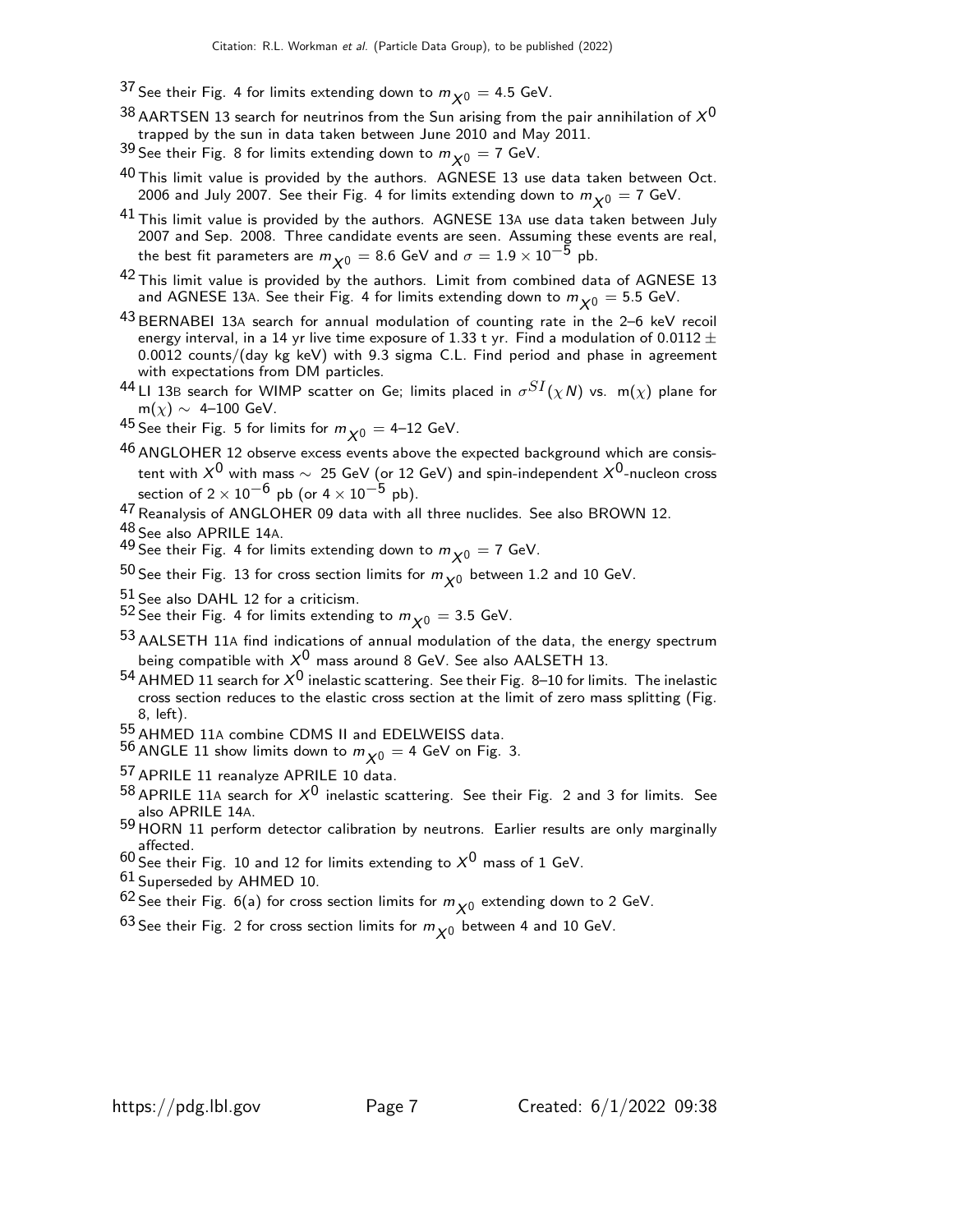# For  $m_{\chi^0} = 100$  GeV

For limits from  $X^0$  annihilation in the Sun, the assumed annihilation final state is shown in parenthesis in the comment.

| VALUE (pb) |                                                                             | CL% |         | <b>DOCUMENT ID</b>                                       |                 |             | TECN COMMENT                            |
|------------|-----------------------------------------------------------------------------|-----|---------|----------------------------------------------------------|-----------------|-------------|-----------------------------------------|
|            | • • We do not use the following data for averages, fits, limits, etc. • • • |     |         |                                                          |                 |             |                                         |
| $<$ 6      | $\times$ 10 $^{-11}$                                                        | 90  |         | $1$ MENG                                                 |                 |             | 21B PNDX Xe WIMP search                 |
|            |                                                                             |     |         | <sup>2</sup> ADHIKARI                                    | 20              | <b>DEAP</b> | Ar                                      |
| $<$ 5      | $\times$ $10^{-5}$                                                          |     |         | <sup>3</sup> FELIZARDO                                   | 20              | SMPL W      |                                         |
| $<$ 4.2    | $\times$ $10^{-10}$                                                         | 90  |         | <sup>4</sup> WANG                                        | 20G             |             | PNDX Xe TPC                             |
| $\leq$ 4   | $\times$ $10^{-8}$                                                          | 90  |         | $5$ ABE                                                  | 19              | XMAS Xe     |                                         |
| < 3.9      | $\times$ 10 $^{-9}$                                                         | 90  |         | $6$ AJAJ                                                 | 19              | <b>DEAP</b> | Ar                                      |
|            | ${<}2.3 \times 10^{-6}$                                                     | 90  |         | <sup>7</sup> ADHIKARI                                    | $18\,$          | C100        | Nal                                     |
|            | ${<}1.14\times10^{-8}$                                                      | 90  |         | <sup>8</sup> AGNES                                       | 18A             | <b>DS50</b> | Ar                                      |
| $<$ 2      | $\times$ 10 <sup>-8</sup>                                                   | 90  |         | <sup>9</sup> AGNESE                                      | 18A             | CDMS Ge     |                                         |
|            | $<$ 1.2 $\times$ 10 $^{-8}$                                                 | 90  |         | 10 AMAUDRUZ                                              | 18              | <b>DEAP</b> | Ar                                      |
|            | ${<}9.12\times10^{-11}$                                                     | 90  |         | $11$ APRILE                                              | 18              | XE1T        | Xe                                      |
|            |                                                                             |     |         | $12$ REN                                                 | 18              | <b>PNDX</b> | SIDM at PDX-II                          |
| ${<}1.7$   | $\times$ $10^{-10}$                                                         | 90  |         | 13 AKERIB                                                | 17              | <b>LUX</b>  | Xe                                      |
| ${<}1.2$   | $\times$ $10^{-10}$                                                         | 90  |         | 14 APRILE                                                | 17 <sub>G</sub> | XE1T        | Xe                                      |
| ${<}1.2$   | $\times$ $10^{-10}$                                                         | 90  |         | $15$ CUI                                                 | 17A             | <b>PNDX</b> | Xe                                      |
| ${<}2.0$   | $\times$ 10 <sup>-8</sup>                                                   | 90  |         | <b>AGNES</b>                                             | 16              | <b>DS50</b> | Ar                                      |
| ${<}1$     | $\times$ $10^{-9}$                                                          | 90  |         | 16 AKERIB                                                | 16              | <b>LUX</b>  | Xe                                      |
| ${<}1$     | $\times$ 10 $^{-9}$                                                         | 90  |         | 17 APRILE                                                | 16 <sub>B</sub> | X100        | Xe                                      |
| $\leq$ 2   | $\times$ 10 <sup>-8</sup>                                                   | 90  |         | $18$ TAN                                                 | 16              | PNDX Xe     |                                         |
| $\leq 4$   | $\times$ 10 $^{-10}$                                                        | 90  |         | $19$ TAN                                                 | 16 <sub>B</sub> | PNDX Xe     |                                         |
| $<$ 6      | $\times$ $10^{-8}$                                                          | 90  |         | <b>AGNES</b>                                             | 15              | <b>DS50</b> | Ar                                      |
| $\leq$ 4   | $\times$ 10 <sup>-8</sup>                                                   | 90  |         | 20 AGNESE                                                | 15B             | CDM2 Ge     |                                         |
|            | ${<}7.13\times10^{-6}$                                                      | 90  |         | CHOI                                                     | 15              |             | SKAM H, solar $\nu$ ( $b\overline{b}$ ) |
|            | $<$ 6.26 $\times$ 10 <sup>-7</sup>                                          | 90  |         | CHOI                                                     | 15              |             | SKAM H, solar $\nu$ $(W^+ W^-)$         |
|            | ${<}2.76 \times 10^{-7}$                                                    | 90  |         | CHOI                                                     | 15              |             | SKAM H, solar $\nu$ $(\tau^+\tau^-)$    |
|            | $<$ 1.5 $\times$ 10 $^{-8}$                                                 | 90  |         | $21$ XIAO                                                | 15              | PNDX Xe     |                                         |
| ${<}1$     | $\times$ 10 $^{-9}$                                                         | 90  |         | <b>AKERIB</b>                                            | 14              | <b>LUX</b>  | Xe                                      |
| $<$ 4.0    | $\times$ 10 $^{-6}$                                                         | 90  |         | <sup>22</sup> AVRORIN                                    | $14\,$          | <b>BAIK</b> | H, solar $\nu$ $(W^+ W^-)$              |
| $<$ 1.0    | $\times$ 10 <sup>-4</sup>                                                   | 90  |         | <sup>22</sup> AVRORIN                                    | 14              | BAIK        | H, solar $\nu$ $(b\overline{b})$        |
| < 1.6      | $\times$ $10^{-6}$                                                          | 90  |         | <sup>22</sup> AVRORIN                                    | 14              | <b>BAIK</b> | H, solar $\nu$ $(\tau^+\tau^-)$         |
| $<$ 5      | $\times$ 10 $^{-6}$                                                         | 90  |         | <b>FELIZARDO</b>                                         | 14              | SMPL        | $C_2$ CIF <sub>5</sub>                  |
|            | $<\!6.01\times10^{-7}$                                                      | 90  |         | 23 AARTSEN<br>23 AARTSEN                                 | 13              | <b>ICCB</b> | H, solar $\nu$ $(W^+ W^-)$              |
|            | ${<}3.30 \times 10^{-5}$                                                    | 90  |         |                                                          | 13              | <b>ICCB</b> | H, solar $\nu$ ( $b\overline{b}$ )      |
|            | $<\!\!1.9\;\times10^{-6}$                                                   | 90  |         | <sup>24</sup> ADRIAN-MAR13                               |                 |             | ANTR H, solar $\nu$ ( $W^+$ $W^-$ )     |
| ${<}1.2$   | $\times$ 10 <sup>-4</sup><br>$\times$ 10 <sup>-7</sup>                      | 90  |         | <sup>24</sup> ADRIAN-MAR13<br><sup>24</sup> ADRIAN-MAR13 |                 |             | ANTR H, solar $\nu$ ( $b\overline{b}$ ) |
| ${<}7.6$   | $\times$ $10^{-6}$                                                          | 90  |         | <sup>25</sup> AGNESE                                     |                 |             | ANTR H, solar $\nu$ $(\tau^+ \tau^-)$   |
| ${<}2$     |                                                                             | 90  |         | $26$ BOLIEV                                              | 13              | CDM2        | Si                                      |
| $<\!\!1.6$ | $\times$ 10 <sup>-6</sup><br>$\times$ 10 $^{-5}$                            | 90  |         | <sup>26</sup> BOLIEV                                     | 13              | <b>BAKS</b> | H, solar $\nu$ $(W^+ W^-)$              |
| ${<}1.9$   |                                                                             | 90  |         | 26 BOLIEV                                                | 13              | <b>BAKS</b> | H, solar $\nu$ $(b\overline{b})$        |
|            | ${<}7.1 \times 10^{-7}$                                                     | 90  | $27$ LI |                                                          | 13              | <b>BAKS</b> | H, solar $\nu$ $(\tau^+\tau^-)$         |
|            | $<$ 3.2 $\times$ 10 <sup>-4</sup>                                           | 90  |         | 28 ABBASI                                                | 13B             |             | TEXO WIMPs on Ge                        |
|            | ${<}1.67\times10^{-6}$<br>${<}1.07\times10^{-4}$                            | 90  |         | <sup>28</sup> ABBASI                                     | 12              | <b>ICCB</b> | H, solar $\nu$ $(W^+ W^-)$              |
|            | $\times$ $10^{-8}$                                                          | 90  |         |                                                          | 12              | <b>ICCB</b> | H, solar $\nu$ $(b\overline{b})$        |
| $\leq 4$   |                                                                             | 90  |         | AKIMOV                                                   | 12              | ZEP3        | Xe                                      |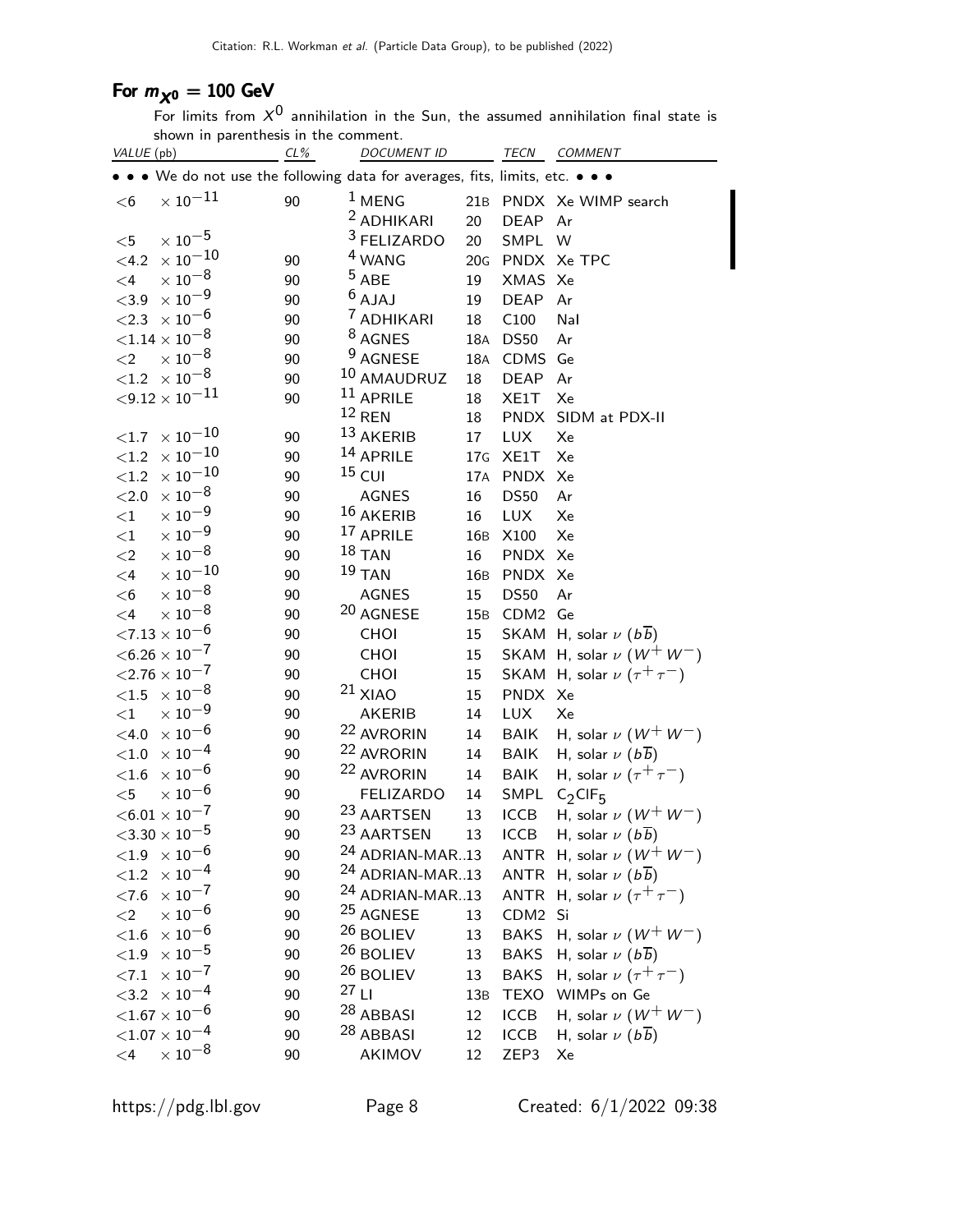| ${<}1.4$ | $\times$ 10 <sup>-6</sup>         | 90 | <sup>29</sup> ANGLOHER | 12              |                  | CRES $CaWOA$                |
|----------|-----------------------------------|----|------------------------|-----------------|------------------|-----------------------------|
| $<$ 3    | $\times$ 10 <sup>-9</sup>         | 90 | 30 APRILE              | 12              | X100             | Xe                          |
| $<$ 3    | $\times$ 10 $^{-7}$               | 90 | <b>BEHNKE</b>          | 12 <sub>2</sub> | COUP $CF3I$      |                             |
| $<$ 7    | $\times$ 10 <sup>-6</sup>         |    | <b>FELIZARDO</b>       | 12              |                  | SMPL $C_2$ CIF <sub>5</sub> |
| $<$ 2.5  | $\times$ 10 <sup>-7</sup>         | 90 | $31$ KIM               | 12              | <b>KIMS</b>      | Csl                         |
| $\leq$ 2 | $\times$ 10 <sup>-4</sup>         | 90 | AALSETH                | 11              | <b>CGNT</b>      | Ge                          |
|          |                                   |    | 32 AHMED               | 11              |                  | CDM2 Ge, inelastic          |
|          | $<$ 3.3 $\times$ 10 <sup>-8</sup> | 90 | 33 AHMED               | 11A             | <b>RVUE</b>      | Ge                          |
|          |                                   |    | 34 AJELLO              | 11              | <b>FLAT</b>      |                             |
| $<$ 3    | $\times$ 10 <sup>-8</sup>         | 90 | 35 APRILE              | 11              | X100             | Xe                          |
|          |                                   |    | 36 APRILE              |                 | 11A X100         | Xe, inelastic               |
| ${<}1$   | $\times$ 10 <sup>-8</sup>         | 90 | 30 APRILE              | 11B             | X100             | Xe                          |
| $<$ 5    | $\times$ 10 $^{-8}$               | 90 | 37 ARMENGAUD 11        |                 | EDE <sub>2</sub> | Ge                          |
|          |                                   |    | 38 HORN                | 11              | ZEP3             | Xe                          |
| $\leq$ 4 | $\times$ 10 <sup>-8</sup>         | 90 | AHMED                  | 10              | CDM <sub>2</sub> | Ge                          |
| $\leq$ 9 | $\times$ 10 <sup>-6</sup>         | 90 | <b>AKERIB</b>          | 10              |                  | CDM2 Si, Ge, low threshold  |
|          |                                   |    | 39 AKIMOV              | 10              | ZEP3             | Xe, inelastic               |
| $<$ 5    | $\times$ 10 $^{-8}$               | 90 | <b>APRILE</b>          | 10              | X100             | Xe                          |
| ${<}1\,$ | $\times$ 10 <sup>-7</sup>         | 90 | ARMENGAUD              | 10              | EDE <sub>2</sub> | Ge                          |
| $<$ 3    | $\times$ $10^{-5}$                | 90 | <b>FELIZARDO</b>       | 10              |                  | SMPL $C_2$ CIF <sub>3</sub> |
| $<$ 5    | $\times$ 10 $^{-8}$               | 90 | 40 AHMED               | 09              | CDM2 Ge          |                             |
|          |                                   |    | <sup>41</sup> ANGLE    | 09              | XE10             | Xe, inelastic               |
| $<$ 3    | $\times$ $10^{-4}$                | 90 | LIN                    | 09              | TEXO Ge          |                             |
|          |                                   |    | 42 GIULIANI            | 05              | <b>RVUE</b>      |                             |

 $1$  MENG 21B search for SI WIMP interaction with 3.7 t Xe and 0.63 t yr exposure. No signal observed. Limits placed in m(DM) vs.  $\sigma^{SI}$  plane.

2 ADHIKARI 20 search for SI WIMP scatter from Ar in AJAJ 19 data. No signal observed. Limits placed on  $\sigma^p$  vs. m(WIMP) for various assumed operators and models.

 $3$  FELIZARDO 20 presents 2014 SIMPLE bounds on WIMP DM using  $C_2$ CIF<sub>5</sub> target.

4 WANG 20<sup>G</sup> search for SI WIMP scatter on Xe with 132 t d exposure of PANDAX-II .

 $^5$ ABE 19 search for SI DD in single phase Xe; no signal; require  $\sigma^{SI}(\chi p)<~4\times 10^{-8}$ pb for m( $\chi$ ) ~ 100 GeV.

6 AJAJ 19 search for SI WIMP-nucleon scatter with 758 tonne day exposure of single phase liquid Ar; no signal: require  $\sigma^{SI}(\chi N)<~3.9\times 10^{-9}$  pb for m $(\chi)=100$  GeV.

 $^7$ ADHIKARI 18 search for WIMP scatter on NaI;limit set  $\sigma^{SI}(\chi p)< 2.3\times 10^{-6}$  pb for  $m(\chi) = 100$  GeV.

 $^8$ AGNES 18A search for WIMP scatter on 46.4 kg Ar; no signal; require  $\sigma^{SI}(\chi N)<$  $1.14 \times 10^{-8}$  pb for m( $\chi$ ) = 100 GeV.

 $^9$ AGNESE 18A set limit  $\sigma^{SI}(\chi N)<~2\times 10^{-8}$  pb for m(WIMP) = 100 GeV.

 $^{10}$ AMAUDRUZ 18 search for WIMP scatter on Ar with DEAP-3600; limits set:  $\sigma^{SI}(\chi_\mathsf{P})$  $< 1.2 \times 10^{-8}$  pb for m(WIMP) = 100 GeV.

 $^{11}$  APRILE 18 search for WIMP scatter on 1.3 t liquid Xe; no signal; require  $\sigma^{SI}(\chi\rho)$  $<$  9.12  $\times$  10<sup>-11</sup> pb for m( $\chi$ ) = 100 GeV.

12REN 18 search for self-interacting DM at Panda-X-II with a total exposure of 54 ton day; limits set in m(DM) vs. m(mediator) plane.

 $13$  AKERIB 17 exclude SI cross section >  $1.7 \times 10^{-10}$  pb for m(WIMP) = 100 GeV. Uses complete LUX data set.

 $^{14}$  APRILE 17G set limit  $\sigma^{SI}(\chi\rho) <$  1.2 10 $^{-10}$  pb for m(WIMP) = 100 GeV using 1 ton fiducial mass Xe TPC. Exposure is 34.2 live days.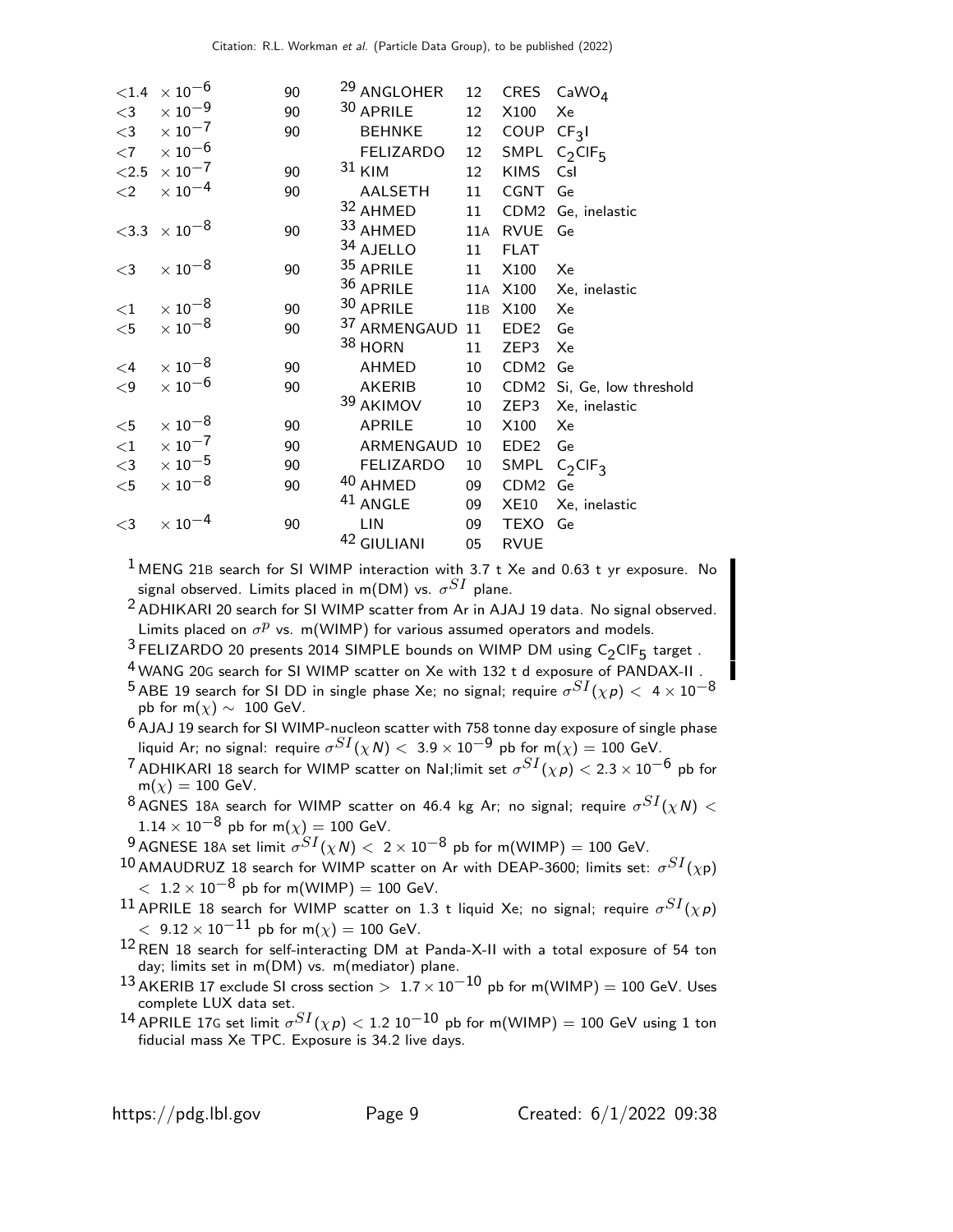- $^{15}$ CUI 17A search for SI WIMP scatter; limits placed in  $\sigma^{SI}(\chi N)$  vs.  $\,$  m( $\chi)$  plane for m  $\sim 10$ – $1 \times 10^{4}$  GeV using 54 ton-day exposure of Xe.
- $16$  AKERIB 16 re-analysis of 2013 data exclude SI cross section  $> 1\times10^{-9}$  pb for m(WIMP)  $= 100$  GeV on Xe target.
- 17 APRILE 16B combined 447 live days using Xe target exclude  $\sigma(SI) > 1.1 \times 10^{-9}$  pb for  $m(WIMP) = 50$  GeV.
- $^{18}$  TAN 16 search for WIMP scatter off Xe target; see SI exclusion plot Fig. 6.
- $19$  TAN 16B search for WIMP-p scatter off Xe target; see Fig. 5 for SI exclusion.
- 20 AGNESE 15<sup>B</sup> reanalyse AHMED 10 data.
- $^{21}$ XIAO 15 search for WIMP scatter on Xe with PandaX-I; limits placed in  $\sigma^{SI}(\chi N)$  vs. m $(\chi)$  plane for m $(\chi) \sim$  5–100 GeV.
- <sup>22</sup> AVRORIN 14 search for neutrinos from the Sun arising from the pair annihilation of  $X^0$ trapped by the Sun in data taken between 1998 and 2003. See their Table 1 for limits assuming annihilation into neutrino pairs.
- <sup>23</sup> AARTSEN 13 search for neutrinos from the Sun arising from the pair annihilation of  $X^0$ trapped by the sun in data taken between June 2010 and May 2011.
- <sup>24</sup> ADRIAN-MARTINEZ 13 search for neutrinos from the Sun arising from the pair annihilation of  $X^0$  trapped by the sun in data taken between Jan. 2007 and Dec. 2008.
- 25 AGNESE 13 use data taken between Oct. 2006 and July 2007.
- <sup>26</sup> BOLIEV 13 search for neutrinos from the Sun arising from the pair annihilation of  $X^0$ trapped by the sun in data taken from 1978 to 2009. See also SUVOROVA 13 for an older analysis of the same data.
- $^{27}$ LI 13B search for WIMP scatter on Ge; limits placed in  $\sigma^{SI}(\chi N)$  vs.  $\,$  m( $\chi)$  plane for  $m(\chi) \sim 4$ –100 GeV.
- <sup>28</sup> ABBASI 12 search for neutrinos from the Sun arising from the pair annihilation of  $X^0$ trapped by the Sun. The amount of  $X^0$  depends on the  $X^0$ -proton cross section.
- 29 Reanalysis of ANGLOHER 09 data with all three nuclides. See also BROWN 12.
- 30 See also APRILE 14A.
- <sup>31</sup> See their Fig. 6 for a limit on inelastically scattering  $X^0$  for  $m_{\chi^0} = 70$  GeV.
- 32 AHMED 11 search for  $X^0$  inelastic scattering. See their Fig. 8–10 for limits.
- 33 AHMED 11<sup>A</sup> combine CDMS and EDELWEISS data.
- $34$  AJELLO 11 search for  $e^{\pm}$  flux from  $X^{0}$  annihilations in the Sun. Models in which  $X^{0}$ annihilates into an intermediate long-lived weakly interacting particles or  $X^0$  scatters inelastically are constrained. See their Fig. 6–8 for limits.
- 35 APRILE 11 reanalyze APRILE 10 data.
- $36$  APRILE 11A search for  $X^0$  inelastic scattering. See their Fig. 2 and 3 for limits. See also APRILE 14A.
- 37 Supersedes ARMENGAUD 10. A limit on inelastic cross section is also given.
- 38 HORN 11 perform detector calibration by neutrons. Earlier results are only marginally 3<sup>9</sup> AKIMOV 10 give cross section limits for inelastically scattering dark matter. See their
- Fig. 4.
- 40 Superseded by AHMED 10.
- 41 ANGLE 09 search for  $X^0$  inelastic scattering. See their Fig. 4 for limits.
- $^{42}$  GIULIANI 05 analyzes the spin-independent  $\rm \chi^{0}$ -nucleon cross section limits with both isoscalar and isovector couplings. See their Fig. 3 and 4 for limits on the couplings.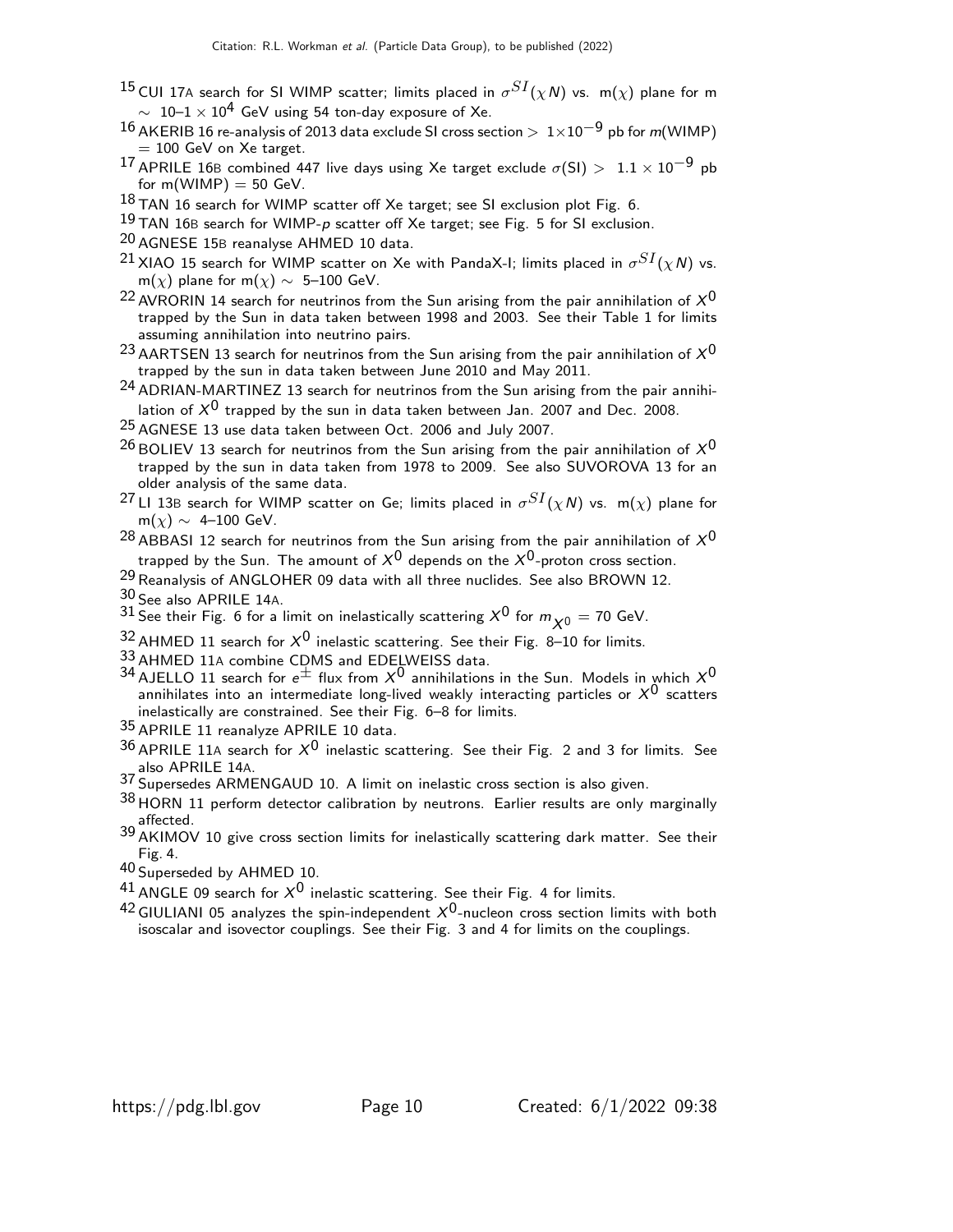## For  $m_{\chi^0} = 1$  TeV

For limits from  $X^0$  annihilation in the Sun, the assumed annihilation final state is shown in parenthesis in the comment.

| VALUE (pb) |                                             | CL%      | <b>DOCUMENT ID</b>                                                          |     |                        | TECN COMMENT                             |
|------------|---------------------------------------------|----------|-----------------------------------------------------------------------------|-----|------------------------|------------------------------------------|
|            |                                             |          | • • We do not use the following data for averages, fits, limits, etc. • • • |     |                        |                                          |
| $<$ 5      | $\times$ $10^{-10}$                         | 90       | $1$ MENG                                                                    |     |                        | 21B PNDX Xe WIMP search                  |
|            |                                             |          | <sup>2</sup> ADHIKARI                                                       | 20  | DEAP Ar                |                                          |
| $\leq$ 4   | $\times$ $10^{-9}$                          | 90       | <sup>3</sup> WANG                                                           | 20G |                        | PNDX Xe TPC                              |
| $<$ 3      | $\times$ 10 <sup>-6</sup>                   | 90       | <sup>4</sup> YAGUNA                                                         | 19  |                        | Ar; I-spin viol DM                       |
| < 3.8      | $\times$ $10^{-8}$                          | 90       | <sup>5</sup> AGNES                                                          | 18A | <b>DS50</b>            | Ar                                       |
|            | $<$ 8.24 $\times$ 10 $^{-10}$               | 90       | $6$ APRILE                                                                  | 18  | XE1T                   | Xe                                       |
| ${<}2$     | $\times$ 10 $^{-9}$                         | 90       | <sup>7</sup> AKERIB                                                         | 17  | <b>LUX</b>             | Xe                                       |
| $<0.3$     |                                             | 90       | <sup>8</sup> CHEN                                                           | 17E |                        | PNDX $\chi N \to \chi^* \to \chi \gamma$ |
| ${<}1.2$   | $\times$ 10 $^{-9}$                         | 90       | $9$ CUI                                                                     | 17A | <b>PNDX</b>            | SI WIMPs on Xe                           |
| < 8.6      | $\times$ $10^{-8}$                          | 90       | <b>AGNES</b>                                                                | 16  | <b>DS50</b>            | Ar                                       |
| $\leq$ 2   | $\times$ $10^{-7}$                          | 90       | <b>AGNES</b>                                                                | 15  | <b>DS50</b>            | Ar                                       |
| $<$ 2      | $\times$ 10 $^{-7}$                         | 90       | 10 AGNESE                                                                   | 15B | CDM <sub>2</sub>       | Ge                                       |
| ${<}1$     | $\times$ 10 $^{-8}$                         | 90       | <b>AKERIB</b>                                                               | 14  | <b>LUX</b>             | Xe                                       |
| ${<}2.2$   | $\times$ 10 $^{-6}$                         | 90       | 11 AVRORIN                                                                  | 14  | <b>BAIK</b>            | H, solar $\nu$ $(W^+ W^-)$               |
| $<\!5.5$   | $\times$ $10^{-5}$                          | 90       | 11 AVRORIN                                                                  | 14  | <b>BAIK</b>            | H, solar $\nu$ $(b\overline{b})$         |
|            | $< 6.8 \times 10^{-7}$                      | 90       | 11 AVRORIN                                                                  | 14  | <b>BAIK</b>            | H, solar $\nu$ $(\tau^+\tau^-)$          |
|            | ${<}3.46 \times 10^{-7}$                    | 90       | 12 AARTSEN                                                                  | 13  | <b>ICCB</b>            | H, solar $\nu$ $(W^+ W^-)$               |
|            | ${<}7.75\times10^{-6}$                      | 90       | 12 AARTSEN                                                                  | 13  | <b>ICCB</b>            | H, solar $\nu$ $(b\overline{b})$         |
|            | $<$ 6.9 $\times$ 10 <sup>-7</sup>           | 90       | 13 ADRIAN-MAR13                                                             |     |                        | ANTR H, solar $\nu$ ( $W^+$ $W^-$ )      |
| $<1.5$     | $\times$ 10 $^{-5}$                         | 90       | 13 ADRIAN-MAR13                                                             |     | ANTR                   | H, solar $\nu$ $(b\overline{b})$         |
| $<\!\!1.8$ | $\times$ 10 $^{-7}$                         | 90       | 13 ADRIAN-MAR13                                                             |     |                        | ANTR H, solar $\nu$ $(\tau^+\tau^-)$     |
| $<$ 4.3    | $\times$ 10 $^{-6}$                         | 90       | 14 BOLIEV                                                                   | 13  | <b>BAKS</b>            | H, solar $\nu$ $(W^+ W^-)$               |
| ${<}3.4$   | $\times$ 10 $^{-5}$                         | 90       | <sup>14</sup> BOLIEV                                                        | 13  | <b>BAKS</b>            | H, solar $\nu$ $(b\overline{b})$         |
|            | $<$ 1.2 $\thinspace\times$ 10 <sup>-6</sup> | 90       | $14$ BOLIEV                                                                 | 13  | <b>BAKS</b>            | H, solar $\nu$ $(\tau^+\tau^-)$          |
|            | ${<}2.12 \times 10^{-7}$                    | 90       | 15 ABBASI                                                                   | 12  | ICCB                   | H, solar $\nu$ $(W^+ W^-)$               |
|            | ${<}6.56\times10^{-6}$                      | 90       | 15 ABBASI                                                                   | 12  | ICCB                   |                                          |
| $\leq 4$   | $\times$ 10 <sup>-7</sup>                   | 90       | AKIMOV                                                                      | 12  | ZEP3                   | H, solar $\nu$ $(b\overline{b})$<br>Xe   |
|            | $\times$ $10^{-5}$                          | 90       | <sup>16</sup> ANGLOHER                                                      | 12  | <b>CRES</b>            |                                          |
| ${<}1.1$   | $\times$ 10 $^{-8}$                         |          | <sup>17</sup> APRILE                                                        | 12  | X100                   | CaWO <sub>4</sub>                        |
| $<$ 2      | $\times$ 10 $^{-6}$                         | 90<br>90 |                                                                             | 12  |                        | Xe                                       |
| $<$ 2      | $\times$ 10 <sup>-6</sup>                   |          | <b>BEHNKE</b>                                                               |     | COUP CF <sub>3</sub> I |                                          |
| $<$ 4      | $\times$ 10 $^{-6}$                         |          | <b>FELIZARDO</b>                                                            | 12  | SMPL                   | $C_2$ CIF <sub>5</sub>                   |
| <1.5       |                                             | 90       | <b>KIM</b>                                                                  | 12  | <b>KIMS</b>            | Csl                                      |
|            | $\times$ 10 <sup>-7</sup>                   |          | 18 AHMED<br>19 AHMED                                                        | 11  |                        | CDM2 Ge, inelastic                       |
| ${<}1.5$   | $\times$ 10 <sup>-7</sup>                   | 90       | 20 APRILE                                                                   |     | 11A RVUE               | Ge                                       |
| $\leq$ 2   |                                             | 90       | 17 APRILE                                                                   | 11  | X100                   | Xe                                       |
| < 8        | $\times$ 10 $^{-8}$                         | 90       |                                                                             | 11B | X100                   | Xe                                       |
| $\leq$ 2   | $\times$ $10^{-7}$                          | 90       | <sup>21</sup> ARMENGAUD 11                                                  |     | EDE <sub>2</sub>       | Ge                                       |
|            |                                             |          | <sup>22</sup> HORN                                                          | 11  | ZEP3                   | Xe                                       |
| $<$ 2      | $\times$ $10^{-7}$                          | 90       | AHMED                                                                       | 10  | CDM2 Ge                |                                          |
| $\leq 4$   | $\times$ 10 <sup>-7</sup>                   | 90       | <b>APRILE</b>                                                               | 10  | X100                   | Xe                                       |
| $<$ 6      | $\times$ 10 <sup>-7</sup>                   | 90       | ARMENGAUD 10                                                                |     | EDE <sub>2</sub>       | Ge                                       |
| $<3.5$     | $\times$ 10 $^{-7}$                         | 90       | 23 AHMED                                                                    | 09  | CDM2 Ge                |                                          |
|            |                                             |          |                                                                             |     |                        |                                          |

 $^1$  MENG 21B search for SI WIMP interaction with 3.7 t Xe and 0.63 t yr exposure. No signal observed. Limits placed in m(DM) vs.  $\sigma^{SI}$  plane.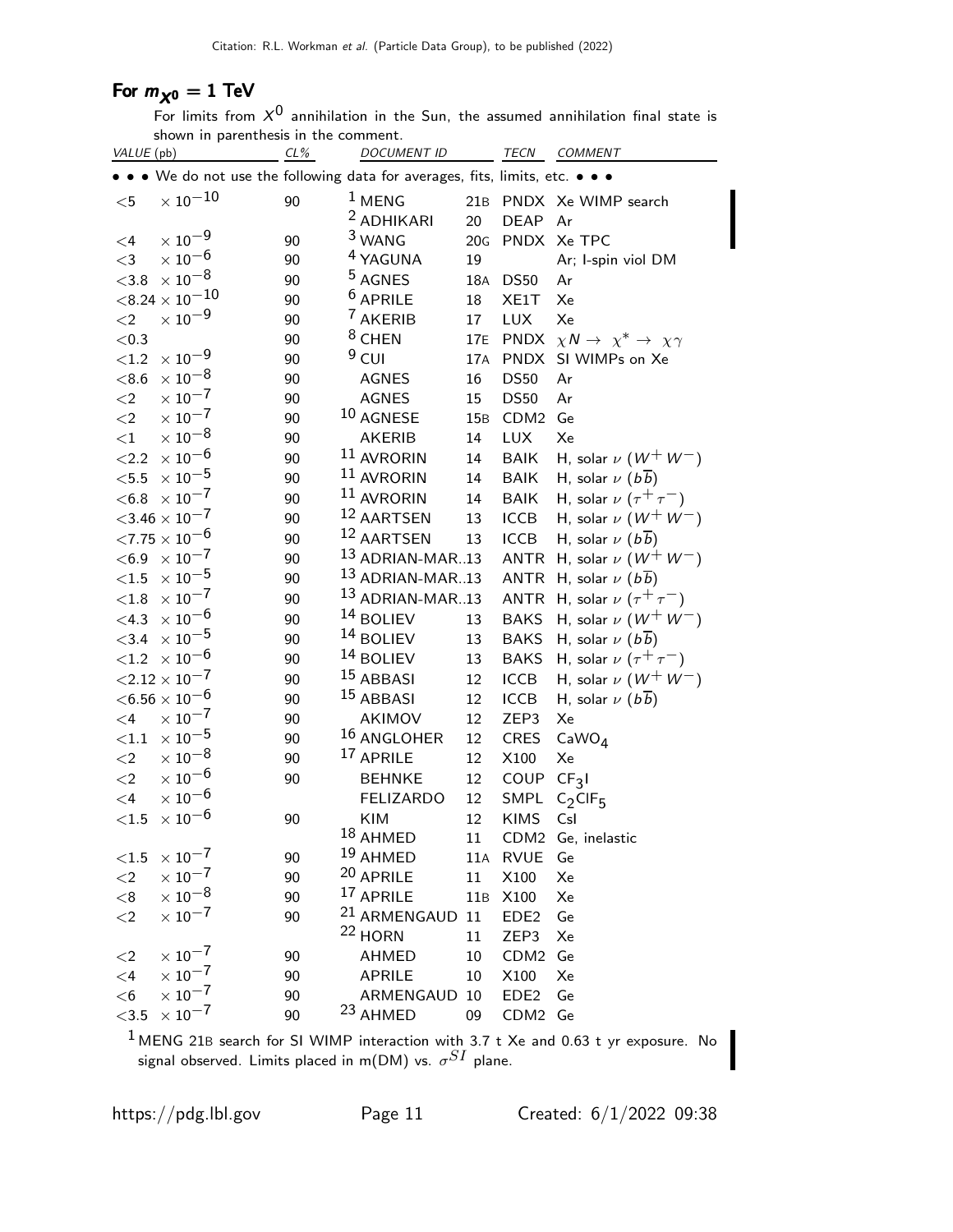- <sup>2</sup> ADHIKARI 20 search for SI WIMP scatter from Ar in AJAJ 19 data. No signal observed. Limits placed on  $\sigma^p$  vs. m(WIMP) for various assumed operators and models.
- 3 WANG 20<sup>G</sup> search for SI WIMP scatter on Xe with 132 t d exposure of PANDAX-II .
- 4 YAGUNA 19 recasts DEAP-3600 single-phase liquid argon results in limit for isospin violating DM; for  $f_{\bm n}/f_{\bm p}=-$  0.69, requires  $\sigma^{SI}(\chi\,\bm p)<~3\times10^{-6}$  pb for m $(\chi)=1$  TeV.
- $^5$ AGNES 18A search for WIMP scatter on 46.4 kg Ar; no signal; require  $\sigma^{SI}(\chi N)<$  $3.8 \times 10^{-8}$  pb for m( $\chi$ ) = 1 TeV.
- $^6$  APRILE 18 search for WIMP scatter on 1.3 t Xe; no signal seen; require  $\sigma^{SI}(\chi\rho)$  $< 8.24 \times 10^{-10}$  pb for m( $\chi$ ) = 1 TeV.
- $7$  AKERIB 17 search for WIMP scatter on Xe using complete LUX data set; limits placed in  $\sigma^{SI}(\chi N)$  vs. m $(\chi)$  plane for m $(\chi) \sim~$  5– $1\times 10^5$  GeV.
- $^8$ CHEN 17E search for inelastic WIMP scatter on Xe; require  $\sigma^{SI}(\chi N)<$  0.3 pb for m $(\chi)$  $= 1$  TeV and (mass difference)  $= 300$  keV.
- 9 CUI 17<sup>A</sup> search for WIMP scatter using 54 ton-day exposure of Xe; limits placed in  $\sigma^{SI}(\chi\,$ N) vs. m $(\chi)$  plane for m  $\sim$   $\,$  10 $\rm -1$   $\times$   $\rm 10^4$  GeV.
- 10 AGNESE 15B reanalyse AHMED 10 data.
- $^{11}$  AVRORIN 14 search for neutrinos from the Sun arising from the pair annihilation of  $X^{0}$ trapped by the Sun in data taken between 1998 and 2003. See their Table 1 for limits assuming annihilation into neutrino pairs.
- $12$  AARTSEN 13 search for neutrinos from the Sun arising from the pair annihilation of  $X^0$ trapped by the sun in data taken between June 2010 and May 2011.
- $13$  ADRIAN-MARTINEZ 13 search for neutrinos from the Sun arising from the pair annihilation of  $X^0$  trapped by the sun in data taken between Jan. 2007 and Dec. 2008.
- <sup>14</sup> BOLIEV 13 search for neutrinos from the Sun arising from the pair annihilation of  $X^0$ trapped by the sun in data taken from 1978 to 2009. See also SUVOROVA 13 for an older analysis of the same data.
- <sup>15</sup> ABBASI 12 search for neutrinos from the Sun arising from the pair annihilation of  $X^0$ trapped by the Sun. The amount of  $X^0$  depends on the  $X^0$ -proton cross section.
- 16 Reanalysis of ANGLOHER 09 data with all three nuclides. See also BROWN 12.
- 17 See also APRILE 14A.
- 18 AHMED 11 search for  $X^0$  inelastic scattering. See their Fig. 8–10 for limits.
- 19 AHMED 11<sup>A</sup> combine CDMS and EDELWEISS data.
- 20 APRILE 11 reanalyze APRILE 10 data.
- 21 Supersedes ARMENGAUD 10. A limit on inelastic cross section is also given.
- <sup>22</sup> HORN 11 perform detector calibration by neutrons. Earlier results are only marginally affected.
- 23 Superseded by AHMED 10.

## **Spin-Dependent Cross Section Limits** for Dark Matter Particle  $(X^0)$  on Proton

## For  $m_{\chi^0}$  in GeV range

|                                                                               |        | We provide here limits fo $m_{\chi_0} < 5$ GeV    |             |                                                      |
|-------------------------------------------------------------------------------|--------|---------------------------------------------------|-------------|------------------------------------------------------|
| VALUE (pb)                                                                    | $CL\%$ | <b>DOCUMENT ID</b>                                | <b>TECN</b> | COMMENT                                              |
| • • • We do not use the following data for averages, fits, limits, etc. • • • |        |                                                   |             |                                                      |
| $< 8 \times 10^4$                                                             | 90     | <sup>1</sup> ABDELHAME20A CRES LIAIO <sub>2</sub> |             |                                                      |
| $< 1 \times 10^6$                                                             | 95     |                                                   |             | <sup>2</sup> ABDELHAME19 CRES GeV-scale WIMPs on Li  |
| $< 3 \times 10^{-4}$                                                          | 90     | $3$ AMOLE                                         | 19 PICO     | $C_3F_8$                                             |
| $< 1.7 \times 10^{4}$                                                         | 90     | $4$ APRILE                                        |             | 19C XE1T light DM on Xe via<br>Migdal/brem effect    |
| $< 8 \times 10^6$                                                             | 90     |                                                   |             | <sup>5</sup> ARMENGAUD 19 EDEL GeV-scale WIMPs on Ge |
| < 70                                                                          | 90     | $6$ XIA                                           |             | 19A PNDX SD WIMP on Xe                               |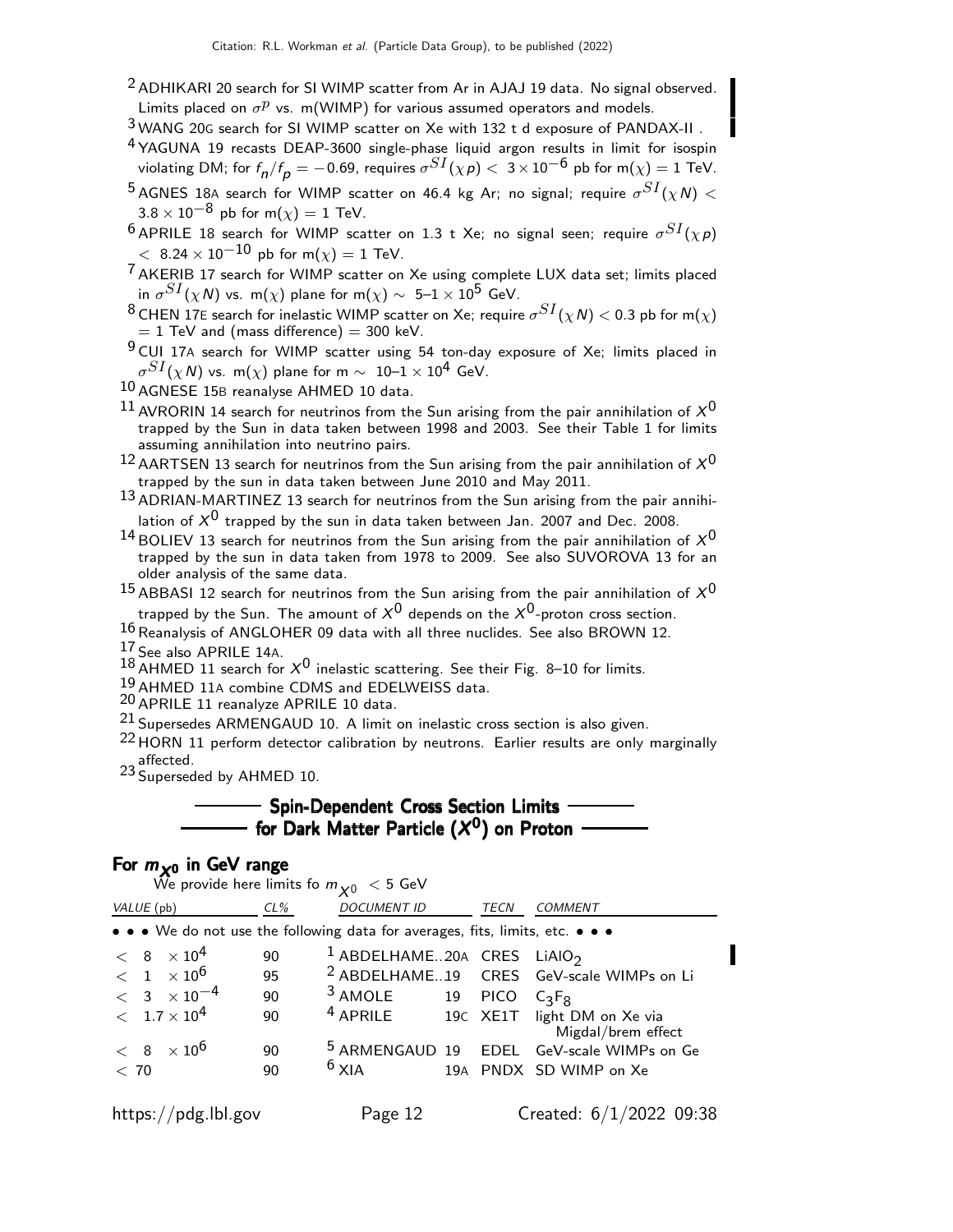| ${<}100$    |                                 | 90. | $^7$ AGNESE                         |            | 18 SCDM GeV-scale WIMPs on Ge |
|-------------|---------------------------------|-----|-------------------------------------|------------|-------------------------------|
| $\langle 1$ |                                 | 90  | $8$ AKERIB                          | 17A LUX Xe |                               |
| < 0.6       |                                 | 90  | $9$ FU                              |            | 17 PNDX SD WIMP on Xe         |
| < 0.2       |                                 | 90  | $^{10}$ AMOLE $^{15}$ PICO $C_3F_8$ |            |                               |
|             | $<\phantom{0}1.6\times 10^{-1}$ | 90  | $^{11}$ ARCHAMBAU12 PICA $^{19}$ F  |            |                               |
|             |                                 |     |                                     |            |                               |

 $1$  ABDELHAMEED 20A use LiAlO<sub>2</sub> target in CRESST to search for SD WIMP scatter on p; no signal; quoted limit is for  $\overline{m}(DM) = 1$  GeV.

 $^2$ ABDELHAMEED 19 search for SD WIMP scatter on  $^7$ Li; limits placed on  $\sigma^{SD}(\chi \rho)$  for m $(\chi)\sim$  0.8–20 GeV; quoted limit is for m $(\chi)=1$  GeV.

 $^3$  AMOLE 19 search for SD WIMP scatter on  $C_3F_8$  in PICO-60 bubble chamber; no signal: set limit for spin dependent coupling  $\sigma^{SD}(\chi \, p) < 2 \times 10^{-4}$  pb for m $(\chi) = 5$  GeV.

4 APRILE 19<sup>C</sup> search for light DM on Xe via Migdal/brem effect; no signal, require  $\sigma^{SD}(\chi\, \rho) <~1.7\times 10^4$  pb for m $(\chi)=1$  GeV.

 $^5$ ARMENGAUD 19 search for GeV scale WIMP scatter on Ge; limits placed in  $\sigma^{SD}(\chi\rho)$ vs. m(x) plane for m(x) ~ 0.5–10 GeV; quoted limit is for m(x) = 5 GeV.

- $^6$ XIA 19A search for WIMP scatter on Xe in PandaX-II; limits placed in  $\sigma^{SD}(\chi p)$  vs. m(x) plane for m(x) ~ 5–1  $\times$  10<sup>5</sup> GeV; quoted limit is for m(x) = 5 GeV.
- $^7$ AGNESE 18 search for GeV scale WIMPs with CDMSlite; limits placed in  $\sigma^{SD}(\chi \rho)$  vs. m(x) plane for m(x) ~ 1.5–20 GeV; quoted limit is for m(x) = 5 GeV.

8 AKERIB 17A search for SD WIMP scatter on Xe using 129.5 kg yr exposure; limits placed in  $\sigma^{SD}(\chi \, {\sf p})$  vs. m $(\chi)$  plane for m $(\chi) \sim~$  6– $1 \times 10^5$  GeV.

 $^9$ FU 17 search for SD WIMP scatter on Xe; limits set in  $\sigma^{SD}(\chi\rho)$  vs. m( $\chi)$  plane for  $m(\chi) \sim 4-1 \times 10^3$  GeV.; quoted limit is for  $m(\chi) = 5$  GeV.

 $^{10}$  AMOLE 15 search for WIMP scatter on C3F $_8$  in PICO-2L; limits placed in  $\sigma^{SD}(\chi\rho)$ vs. m(x) plane for m(x) ~ 4–1 × 10<sup>4</sup> GeV; quoted limit is for m(x) = 5 GeV.

 $11$  ARCHAMBAULT 12 search for SD WIMP scatter in  $^{19}$ F with PICASSO; limits set in  $\sigma^{SD}(\chi \, p)$  vs. m $(\chi)$  plane for m  $\sim\,$  4–500 GeV; quoted limit is for m $(\chi) =$  5 GeV.

### For  $m_{\chi0} = 20$  GeV

For limits from  $X^0$  annihilation in the Sun, the assumed annihilation final state is shown in parenthesis in the comment.

| VALUE (pb) |                     | $CL\%$                       | <b>DOCUMENT ID</b> |                                                                               | TECN | <b>COMMENT</b>  |                                                       |
|------------|---------------------|------------------------------|--------------------|-------------------------------------------------------------------------------|------|-----------------|-------------------------------------------------------|
|            |                     |                              |                    | • • • We do not use the following data for averages, fits, limits, etc. • • • |      |                 |                                                       |
|            | $\lt$ 9             | $\times$ 10 $^{-5}$          | 90                 | $1$ AARTSEN                                                                   |      |                 | 20C ICCB SD WIMP on p                                 |
|            |                     | $< 2 \times 10^5$            | 90                 | <sup>2</sup> ABDELHAME20A CRES LIAIO <sub>2</sub>                             |      |                 |                                                       |
|            |                     | $< 5 \times 10^{-3}$         |                    |                                                                               |      |                 | <sup>3</sup> FELIZARDO 20 SMPL WIMPs via SIMPLE       |
|            |                     | $< 3 \times 10^5$            | 95                 | <sup>4</sup> ABDELHAME19 CRES <sup>7</sup> Li                                 |      |                 |                                                       |
|            |                     | $< 2.5 \times 10^{-5}$       | 90                 | $5$ AMOLE                                                                     |      | 19 PICO         | $C_3F_8$                                              |
|            |                     | $< 2.5 \times 10^{-4}$       | 90                 | $6$ APRILE                                                                    |      | 19A XE1T Xe, SD |                                                       |
|            | $\langle 1 \rangle$ | $\times$ 10 $^{-3}$          | 90                 | $7$ XIA                                                                       |      |                 | 19A PNDX SD WIMP on Xe                                |
| < 30       |                     |                              | 95                 | $8$ AGNESE $18$ SCDM Ge                                                       |      |                 |                                                       |
|            |                     | $< 1 \times 10^{-3}$         | 90                 | $9$ AKERIB                                                                    |      | 17A LUX         | Xe                                                    |
|            |                     | $< 1.32 \times 10^{-2}$      | 90                 | <sup>10</sup> BEHNKE 17 PICA                                                  |      |                 | $C_{4}F_{10}$                                         |
|            |                     | $\langle$ 2 $\times 10^{-3}$ | 90                 | $^{11}$ FU                                                                    |      |                 | 17 PNDX SD WIMP on Xe                                 |
|            |                     | $< 5 \times 10^{-4}$         | 90                 | <sup>12</sup> AMOLE 16A PICO $C_3F_8$                                         |      |                 |                                                       |
|            |                     | $< 2 \times 10^{-6}$         | 90                 |                                                                               |      |                 | 13 KHACHATRY16AJ CMS 8 TeV $pp \rightarrow Z + E_T$ ; |
|            |                     |                              |                    |                                                                               |      |                 | $Z \rightarrow \ell \ell$                             |
|            |                     | $< 1.2 \times 10^{-3}$       | 90                 | AMOLE                                                                         | 15   | PICO $C_3F_8$   |                                                       |
|            |                     | $< 1.43 \times 10^{-3}$      | 90                 | <b>CHOI</b>                                                                   | 15   |                 | SKAM H, solar $\nu$ ( $b\overline{b}$ )               |
|            |                     | $< 1.42 \times 10^{-4}$      | 90                 | CHOI                                                                          | 15   |                 | SKAM H, solar $\nu$ ( $\tau^+\tau^-$ )                |
|            |                     | https://pdg.lbl.gov          |                    | Page 13                                                                       |      |                 | Created: 6/1/2022 09:38                               |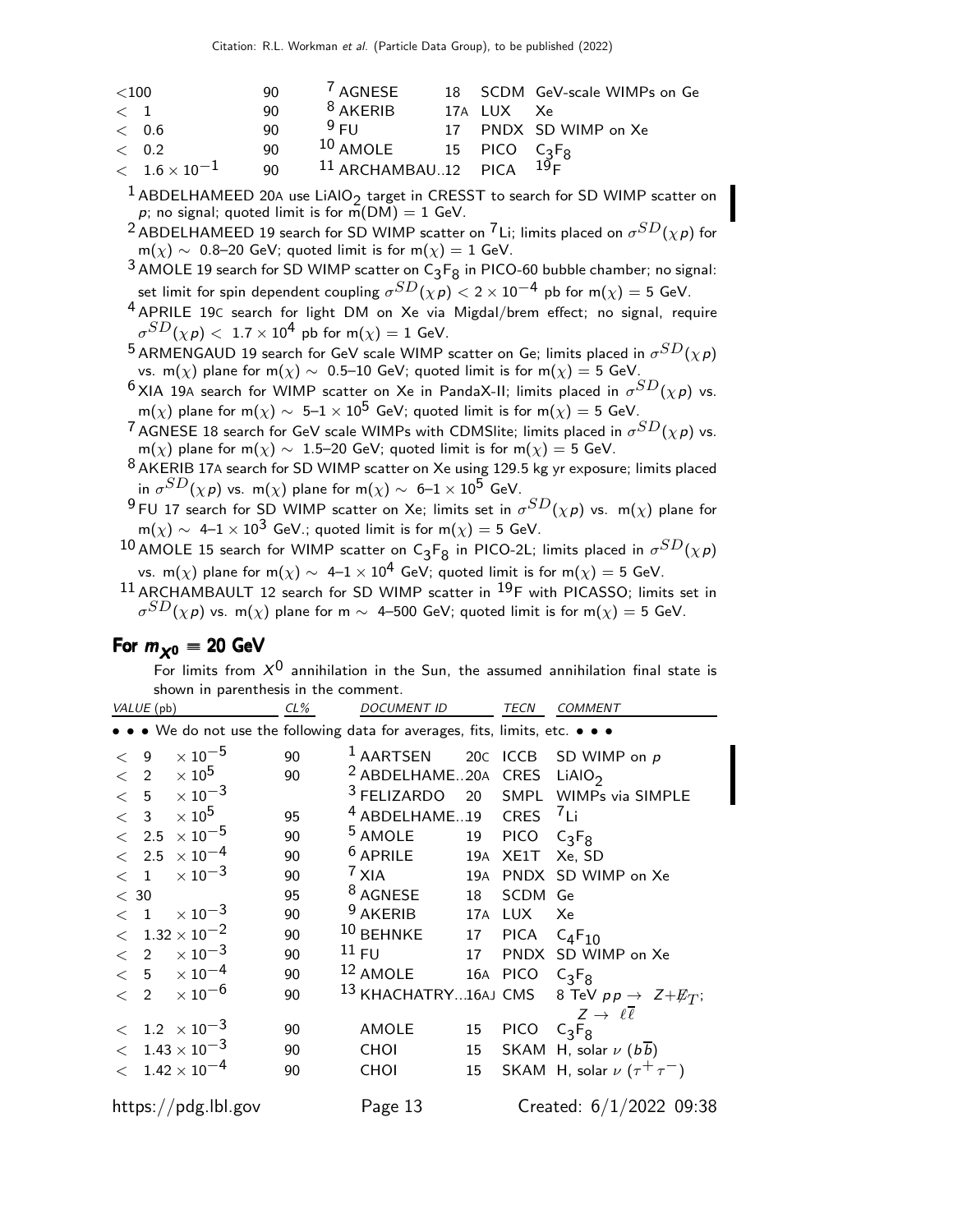| < 5                                       | $\times$ 10 $^{-3}$ | 90 | FELIZARDO 14 SMPL C <sub>2</sub> CIF <sub>5</sub> |     |                  |                                                   |
|-------------------------------------------|---------------------|----|---------------------------------------------------|-----|------------------|---------------------------------------------------|
| $< 1.29 \times 10^{-2}$                   |                     | 90 |                                                   |     |                  | 14 AARTSEN 13 ICCB H, solar $\nu (\tau^+ \tau^-)$ |
| $< 3.17 \times 10^{-2}$                   |                     | 90 | <sup>15</sup> APRILE                              |     | 13 X100 Xe       |                                                   |
| $< 3 \times 10^{-2}$                      |                     | 90 | 16 ARCHAMBAU12 PICA F $(C_4F_{10})$               |     |                  |                                                   |
| $< 6 \times 10^{-2}$                      |                     | 90 | <b>BEHNKE</b>                                     |     | 12 COUP CF31     |                                                   |
| < 20                                      |                     | 90 | <b>DAW</b>                                        |     |                  | 12 DRFT $F(CF_4)$                                 |
| $<\phantom{0}7\phantom{0} \times 10^{-3}$ |                     |    | FELIZARDO 12 SMPL C <sub>2</sub> CIF <sub>5</sub> |     |                  |                                                   |
| $<$ 0.15 $\,$                             |                     | 90 | KIM                                               | 12  | KIMS CsI         |                                                   |
| < 1                                       | $\times$ 10 $^5$    | 90 | <sup>17</sup> AHLEN                               |     |                  | 11 DMTP $F(CF_4)$                                 |
| $<$ 0.1 $\,$                              |                     | 90 | <sup>17</sup> BEHNKE                              |     | 11 COUP CF31     |                                                   |
| $< 1.5 \times 10^{-2}$                    |                     | 90 | $18$ TANAKA                                       |     |                  | 11 SKAM H, solar $\nu$ ( $b\overline{b}$ )        |
| < 0.2                                     |                     | 90 | ARCHAMBAU09                                       |     | PICA F           |                                                   |
| < 4                                       |                     | 90 | LEBEDENKO 09A ZEP3                                |     |                  | Xe                                                |
| $<$ 0.6                                   |                     | 90 | ANGLE                                             | 08A | XE10             | Xe                                                |
| $<$ 100                                   |                     | 90 | ALNER                                             | 07  | ZEP <sub>2</sub> | Xe                                                |
| $\langle$ 1                               |                     | 90 | LEE                                               |     | 07A KIMS Csl     |                                                   |
| $<\,20$                                   |                     | 90 | $19$ AKERIB                                       |     |                  | 06 CDMS <sup>73</sup> Ge, <sup>29</sup> Si        |
| $<$ 2                                     |                     | 90 | SHIMIZU                                           |     |                  | 06A CNTR $F(CaF2)$                                |
| $<$ 0.5 $\,$                              |                     | 90 | <b>ALNER</b>                                      | 05  | NAIA             | Nal                                               |
| $<$ 1.5 $\,$                              |                     | 90 | BARNABE-HE.05 PICA $F(C_4F_{10})$                 |     |                  |                                                   |
| $\langle$ 1.5                             |                     | 90 | GIRARD                                            |     |                  | 05 SMPL F $(C_2CIF_5)$                            |
| < 35                                      |                     | 90 | MIUCHI                                            | 03  | <b>BOLO LiF</b>  |                                                   |
| $<\,30$                                   |                     | 90 | <b>TAKEDA</b>                                     | 03  | BOLO NaF         |                                                   |

1 AARTSEN 20<sup>C</sup> place combined IceCube and Pico-60 velocity-independent limits on spindependent WIMP- $\rho$  scatter  $\sigma^{SD}(\chi\rho)<~$  9–5 pb for m(WIMP)  $=$  20 GeV assuming dominant annihilation to  $\tau \overline{\tau}$ .

- 2 ABDELHAMEED 20A use  $LiAlO<sub>2</sub>$  target in CRESST to search for spin-dependent WIMP scatter on  $p$ ; limits set for m(WIMP): 0.3–30 GeV in Fig. 8. Quoted limit is for M(WIMP)  $= 30$  GeV.
- <sup>3</sup> FELIZARDO 20 presents 2014 SIMPLE bounds on WIMP DM using  $C_2$ CIF<sub>5</sub> target.
- $^{4}$ ABDELHAMEED 19 uses Li $_{2}$ MoO<sub>4</sub> target to set limit for spin dependent coupling  $\sigma^{SD}(\chi\, \rho) <~3. \times 10^5$  pb for m $(\chi) = 20$  GeV.
- <sup>5</sup> AMOLE 19 search for SD WIMP scatter on  $C_3F_8$  in PICO-60 bubble chamber; no signal: set limit for spin dependent coupling  $\sigma^{SD}(\chi \rho) <$  2.5  $\times$  10 $^{-5}$  pb for m( $\chi) =$  20 GeV.
- $6$  APRILE 19A search for SD WIMP scatter on 1 t yr Xe; no signal, limits placed in  $\sigma^{SD}(\chi \, \rho)$  vs. m $(\chi)$  plane for m  $\sim$  6–1000 GeV.
- $^{7}$ XIA 19A search for WIMP scatter on Xe in PandaX-II; limits placed in  $\sigma^{SD}(\chi p)$  vs. m(x) plane for m(x)  $\sim 5-1 \times 10^5$  GeV.
- $^8$ AGNESE 18 give limits for  $\sigma^{SD}(p\chi)$  for m(WIMP) between 1.5 and 20 GeV using CDMSlite mode data.<br><sup>9</sup> AKERIB 17A search for SD WIMP scatter on Xe using 129.5 kg yr exposure; limits placed
- in  $\sigma^{SD}(\chi \, {\sf p})$  vs. m $(\chi)$  plane for m $(\chi) \sim~$  6– $1 \times 10^5$  GeV.
- $^{10}$  BEHNKE 17 show final Picasso results based on 231.4 kg d exposure at SNOLab for WIMP scatter on  $\mathsf{C_4F_{10}}$  search via superheated droplet; require  $\sigma(\mathsf{SD}) <~1.32\times 10^{-2}$ pb for m(WIMP) = 20 GeV.
- $^{11}$ FU 17 search for SD WIMP scatter on Xe; limits set in  $\sigma^{SD}(\chi\rho)$  vs. m $(\chi)$  plane for  $m(\chi) \sim 4-1 \times 10^3$  GeV.
- $12$  AMOLE 16A require SD WIMP-p scattering  $< 5 \times 10^{-4}$  pb for m(WIMP) = 20 GeV; bubbles from  $\mathsf{C}_3\mathsf{F}_8$  target.
- 13 KHACHATRYAN 16AJ require SD WIMP- $p < 2 \times 10^{-6}$  pb for m(WIMP) = 20 GeV from  $p \, p \, \rightarrow \, Z + \not\!\!{E}_T; \, Z \rightarrow \, \ell \ell$  signal.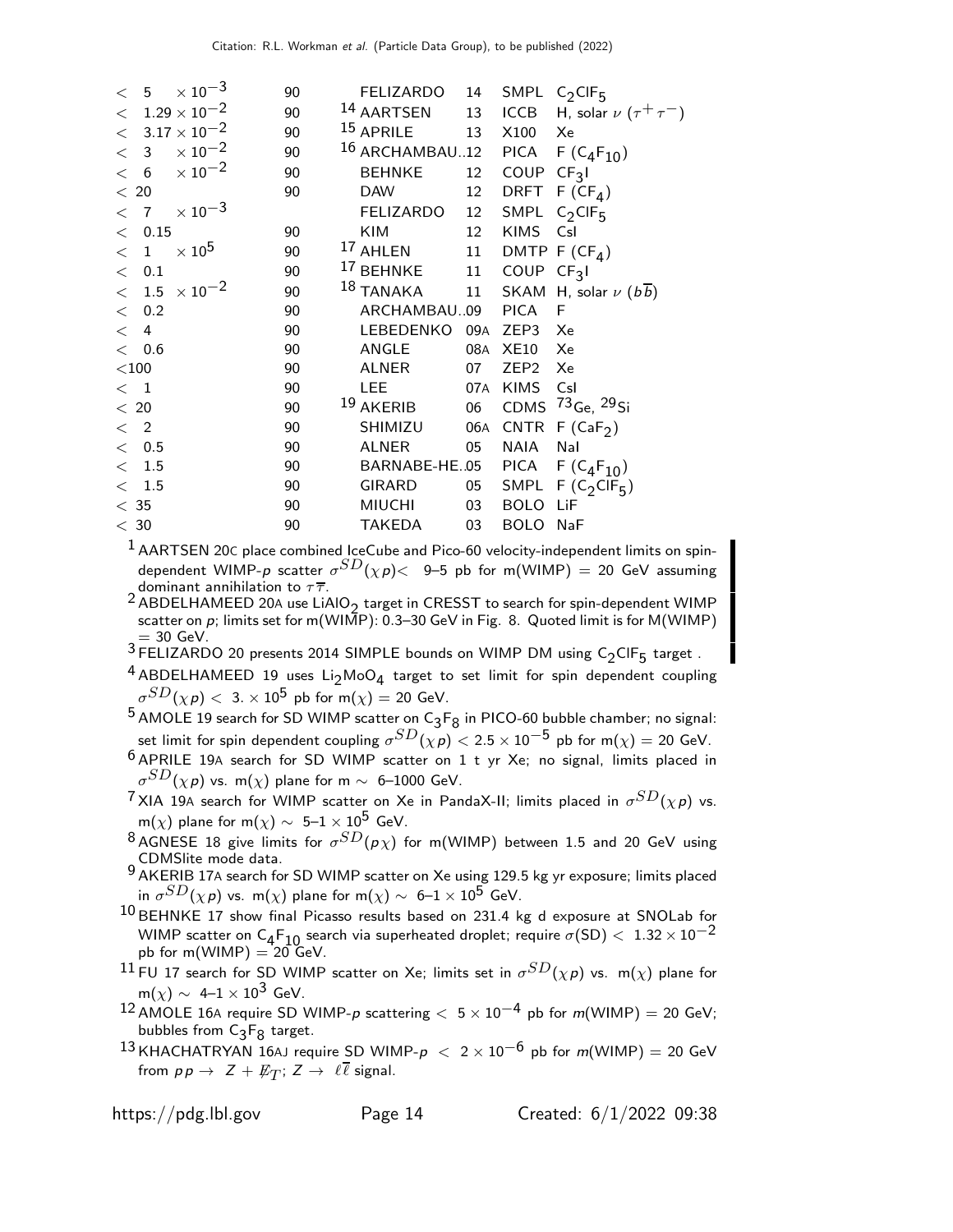- $^{14}$  AARTSEN 13 search for neutrinos from the Sun arising from the pair annihilation of  $\mathsf{\mathsf{X}}^0$ trapped by the sun in data taken between June 2010 and May 2011.
- $^{15}$  The value has been provided by the authors. APRILE 13 note that the proton limits on Xe are highly sensitive to the theoretical model used. See also APRILE 14A.
- <sup>16</sup> ARCHAMBAULT 12 search for WIMP scatter on C<sub>4</sub>F<sub>10</sub>; limits set in  $\sigma^{SD}(\chi p)$  vs. m( $\chi$ ) plane for m  $\sim$  4–500 GeV.
- 17 Use a direction-sensitive detector.

18 TANAKA 11 search for neutrinos from the Sun arising from the pair annihilation of  $X^0$ 

trapped by the Sun. The amount of  $X^0$  depends on the  $X^0$ -proton cross section.

19 See also AKERIB 05.

## For  $m_{\chi^0} = 100$  GeV

For limits from  $X^0$  annihilation in the Sun, the assumed annihilation final state is shown in parenthesis in the comment.

| VALUE (pb)                                                                  | $CL\%$ | <b>DOCUMENT ID</b>         |                   | <b>TECN</b> | COMMENT                                                             |
|-----------------------------------------------------------------------------|--------|----------------------------|-------------------|-------------|---------------------------------------------------------------------|
| • • We do not use the following data for averages, fits, limits, etc. • • • |        |                            |                   |             |                                                                     |
| < 50                                                                        | 90     | $1$ IKEDA                  | 21                | NAGE        | directional gas TPC                                                 |
| $3.34 \times 10^{-4}$<br>$\lt$                                              | 90     | <sup>2</sup> AARTSEN       | 20C               | <b>ICCB</b> | SD WIMP on p                                                        |
| $\times$ 10 <sup>-3</sup><br>6.5<br>$\lt$                                   |        | <sup>3</sup> FELIZARDO     | 20                | SMPL        | WIMPs via SIMPLE                                                    |
| $\times$ $10^{-5}$<br>$\overline{4}$<br>$\,<$                               | 90     | <sup>4</sup> AMOLE         | 19                | <b>PICO</b> | $C_3F_8$                                                            |
| $\times$ $10^{-4}$<br>$\,<$<br>4                                            | 90     | <sup>5</sup> APRILE        | 19A               | XE1T        | Xe, SD                                                              |
| $\times$ $10^{-4}$<br>$\,<$<br>8                                            | 90     | $6$ XIA                    | 19A               | PNDX        | SD WIMP on Xe                                                       |
| $\times$ $10^{-4}$<br>8<br>$\,<$                                            | 90     | <sup>7</sup> AKERIB        | 17A               | LUX         | Xe                                                                  |
| $\times$ 10 $^{-5}$<br>5<br>$\,<$                                           | 90     | <sup>8</sup> AMOLE         | 17                | <b>PICO</b> | $C_3F_8$                                                            |
| $\times$ 10 <sup>-2</sup><br>3.3<br>$\lt$                                   | 90     | <sup>9</sup> APRILE        | 17A               | X100        | Xe inelastic                                                        |
| $\times$ $10^{-1}$<br>2.8<br>$\lt$                                          | 90     | $10$ BATTAT                | 17                | <b>DRFT</b> | CS <sub>2</sub>                                                     |
| $\times\,10^{-3}$<br>$1.5\,$<br>$\lt$                                       | 90     | 11 FU                      | 17                | <b>PNDX</b> | Xe                                                                  |
| $0.553 - 0.019$<br>$\lt$                                                    | 95     | 12 AABOUD                  | 16D               | <b>ATLS</b> | $pp \rightarrow j + \not\!\!{E_T}$                                  |
| $\times$ $10^{-5}$<br>$\mathbf{1}$<br>$\,<$                                 | 90     | 13 AABOUD                  | 16F               | <b>ATLS</b> | $pp \rightarrow \gamma + \not\!\!{E_T}$                             |
| $\times$ 10 <sup>-4</sup><br>$\mathbf 1$<br>$\lt$                           | 90     | 14 AARTSEN                 | 16C               | ICCB        | solar $\nu$ $(W^+ W^-)$                                             |
| $\times$ $10^{-4}$<br>$\overline{2}$<br>$\lt$                               | 90     |                            | $15$ ADRIAN-MAR16 | <b>ANTR</b> | solar $\nu$ ( <i>WW</i> , $b\overline{b}$ , $\tau\overline{\tau}$ ) |
| $\times$ $10^{-3}$<br>3<br>$\lt$                                            | 90     | 16 AKERIB                  | 16A               | <b>LUX</b>  | Xe                                                                  |
| $\times$ $10^{-4}$<br>5<br>$\lt$                                            | 90     | 17 AMOLE                   | 16                | <b>PICO</b> | CF <sub>3</sub> I                                                   |
| $\times$ $10^{-3}$<br>1.5<br>$\,<$                                          | 90     | AMOLE                      | 15                | <b>PICO</b> | $C_3F_8$                                                            |
| $3.19\times10^{-3}$<br>$\,<$                                                | 90     | CHOI                       | 15                |             | SKAM H, solar $\nu$ ( $b\overline{b}$ )                             |
| $2.80 \times 10^{-4}$<br>$<\,$                                              | 90     | CHOI                       | $15\,$            |             | SKAM H, solar $\nu$ ( $W^+$ $W^-$ )                                 |
| $1.24 \times 10^{-4}$<br>$\,<$                                              | 90     | CHOI                       | 15                |             | SKAM H, solar $\nu$ $(\tau^+\tau^-)$                                |
| $\times 10^2$<br>8<br>$\,<$                                                 | 90     | 18 NAKAMURA                | 15                | NAGE        | CF <sub>4</sub>                                                     |
| $\times$ 10 $^{-3}$<br>1.7<br>$\,<$                                         | 90     | <sup>19</sup> AVRORIN      | 14                | <b>BAIK</b> | H, solar $\nu$ $(W^+ W^-)$                                          |
| $\times$ 10 <sup>-2</sup><br>4.5<br>$\lt$                                   | 90     | 19 AVRORIN                 | 14                | <b>BAIK</b> | H, solar $\nu$ $(b\overline{b})$                                    |
| $\times$ $10^{-4}$<br>7.1<br>$\lt$                                          | 90     | <sup>19</sup> AVRORIN      | 14                | <b>BAIK</b> | H, solar $\nu$ $(\tau^+\tau^-)$                                     |
| $\times$ 10 <sup>-3</sup><br>6<br>$\lt$                                     | 90     | <b>FELIZARDO</b>           | 14                | SMPL        | $C_2$ CIF <sub>5</sub>                                              |
| $2.68\times10^{-4}$<br>$\lt$                                                | 90     | 20 AARTSEN                 | 13                | <b>ICCB</b> | H, solar $\nu$ $(W^+ W^-)$                                          |
| $1.47 \times 10^{-2}$<br>$\,<$                                              | 90     | 20 AARTSEN                 | 13                | <b>ICCB</b> | H, solar $\nu$ $(b\overline{b})$                                    |
| $\times$ 10 <sup>-4</sup><br>8.5<br>$\,<$                                   | 90     | $21$ ADRIAN-MAR13          |                   | <b>ANTR</b> | H, solar $\nu$ $(W^+ W^-)$                                          |
| $\times$ $10^{-2}$<br>5.5<br>$\lt$                                          | 90     | <sup>21</sup> ADRIAN-MAR13 |                   | <b>ANTR</b> | H, solar $\nu$ $(b\overline{b})$                                    |
| $\times$ 10 $^{-4}$<br>3.4<br>$\lt$                                         | 90     | <sup>21</sup> ADRIAN-MAR13 |                   | <b>ANTR</b> | H, solar $\nu$ $(\tau^+\tau^-)$                                     |
| $1.00\times10^{-2}$<br>$\lt$                                                | 90     | <sup>22</sup> APRILE       | 13                | X100        | Xe                                                                  |
| $\times$ 10 $^{-4}$<br>7.1<br>$<\,$                                         | 90     | <sup>23</sup> BOLIEV       | 13                | <b>BAKS</b> | H, solar $\nu$ $(W^+ W^-)$                                          |
| 8.4 $\times 10^{-3}$<br>$\,<\,$                                             | 90     | <sup>23</sup> BOLIEV       | 13                | <b>BAKS</b> | H, solar $\nu$ (bb)                                                 |

https://pdg.lbl.gov Page 15 Created: 6/1/2022 09:38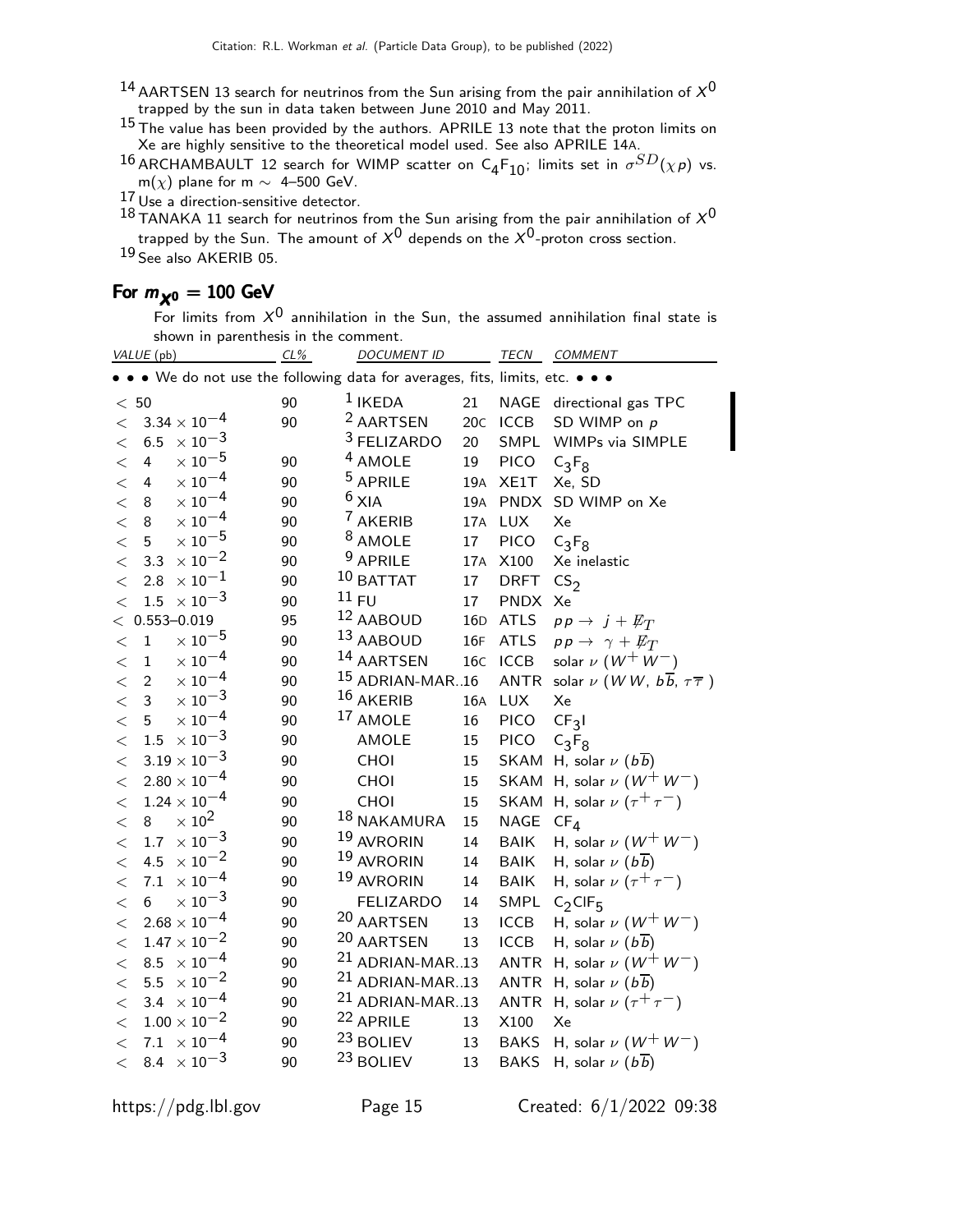| $\lt$                   | $3.1 \times 10^{-4}$      | 90 | <sup>23</sup> BOLIEV      | 13  |                  | BAKS H, solar $\nu (\tau^+ \tau^-)$     |
|-------------------------|---------------------------|----|---------------------------|-----|------------------|-----------------------------------------|
| $\lt$                   | $7.07\times10^{-4}$       | 90 | <sup>24</sup> ABBASI      | 12  | <b>ICCB</b>      | H, solar $\nu$ $(W^+ W^-)$              |
| $\lt$                   | $4.53\times10^{-2}$       | 90 | <sup>24</sup> ABBASI      | 12  | ICCB             | H, solar $\nu$ $(b\overline{b})$        |
| 7 <sup>7</sup><br>$\lt$ | $\times 10^{-2}$          | 90 | <sup>25</sup> ARCHAMBAU12 |     | <b>PICA</b>      | $F(C_4F_{10})$                          |
| $\mathbf{1}$<br>$\lt$   | $\times$ 10 <sup>-2</sup> | 90 | <b>BEHNKE</b>             | 12  | COUP             | CF <sub>3</sub> I                       |
| $\lt$<br>1.8            |                           | 90 | <b>DAW</b>                | 12  |                  | DRFT $F(CF_4)$                          |
| $\lt$<br>9              | $\times$ 10 <sup>-3</sup> |    | <b>FELIZARDO</b>          | 12  |                  | SMPL $C_2$ CIF <sub>5</sub>             |
| $\lt$<br>$\overline{2}$ | $\times\,10^{-2}$         | 90 | KIM                       | 12  | <b>KIMS</b>      | Csl                                     |
| $\lt$<br>$\overline{2}$ | $\times$ 10 <sup>3</sup>  | 90 | 18 AHLEN                  | 11  |                  | DMTP $F(CF_4)$                          |
| $\lt$<br>$\overline{7}$ | $\times$ 10 <sup>-2</sup> | 90 | <b>BEHNKE</b>             | 11  | COUP $CF3I$      |                                         |
| $\lt$<br>2.7            | $\times$ 10 $^{-4}$       | 90 | <sup>26</sup> TANAKA      | 11  |                  | SKAM H, solar $\nu$ ( $W^+$ $W^-$ )     |
| 4.5<br>$\lt$            | $\times\,10^{-3}$         | 90 | <sup>26</sup> TANAKA      | 11  |                  | SKAM H, solar $\nu$ ( $b\overline{b}$ ) |
|                         |                           |    | <sup>27</sup> FELIZARDO   | 10  |                  | SMPL $C_2$ CIF <sub>3</sub>             |
| 6<br>$\lt$              | $\times 10^3$             | 90 | <sup>18</sup> MIUCHI      | 10  | NAGE             | CF <sub>4</sub>                         |
| 0.4<br>$\lt$            |                           | 90 | ARCHAMBAU09               |     | <b>PICA</b>      | F                                       |
| 0.8<br>$\lt$            |                           | 90 | LEBEDENKO                 | 09a | ZEP3             | Xe                                      |
| $\lt$<br>1.0            |                           | 90 | ANGLE                     | 08A | <b>XE10</b>      | Xe                                      |
| $<\,15$                 |                           | 90 | <b>ALNER</b>              | 07  | ZEP <sub>2</sub> | Xe                                      |
| $<$ 0.2                 |                           | 90 | <b>LEE</b>                |     | 07A KIMS         | Csl                                     |
| $\lt$<br>$\mathbf{1}$   | $\times 10^4$             | 90 | <sup>18</sup> MIUCHI      | 07  | NAGE             | $F(CF_A)$                               |
| $\lt$<br>5              |                           | 90 | <sup>28</sup> AKERIB      | 06  |                  | CDMS 73 <sub>Ge, 29Si</sub>             |
| $\overline{2}$<br>$\lt$ |                           | 90 | SHIMIZU                   | 06A | CNTR             | F(CaF <sub>2</sub> )                    |
| $\lt$<br>0.3            |                           | 90 | <b>ALNER</b>              | 05  | <b>NAIA</b>      | Nal                                     |
| $\lt$<br>$\overline{2}$ |                           | 90 | BARNABE-HE.05             |     | <b>PICA</b>      | $F(C_4F_{10})$                          |
| $<$ 100 $\,$            |                           | 90 | <b>BENOIT</b>             | 05  | EDEL             | $73$ Ge                                 |
| 1.5<br>$\lt$            |                           | 90 | <b>GIRARD</b>             | 05  |                  | SMPL F $(C_2CIF_5)$                     |
| $\lt$<br>0.7            |                           |    | <sup>29</sup> GIULIANI    | 05A | <b>RVUE</b>      |                                         |
|                         |                           |    | 30 GIULIANI               | 04  | <b>RVUE</b>      |                                         |
|                         |                           |    | 31 GIULIANI               | 04A | <b>RVUE</b>      |                                         |
| < 35                    |                           | 90 | <b>MIUCHI</b>             | 03  | <b>BOLO</b>      | LiF                                     |
| $<\,40$                 |                           | 90 | <b>TAKEDA</b>             | 03  | <b>BOLO</b>      | NaF                                     |

<sup>1</sup> IKEDA 21 use direction sensitive TPC NEWAGE to search for SD WIMPs. No signal observed. Limits set in  $\sigma^{SD}(\chi \rho)$  vs. m plane;  $\sigma^{SD}(\chi \rho) <$  50 pb for m(DM)  $=100$ GeV.<br><sup>2</sup> AARTSEN 20C place combined IceCube and Pico-60 velocity-independent limits on spin-

dependent WIMP- $\rho$  scatter  $\sigma^{SD}(\chi\rho) <~$  3.34  $\times$   $10^{-4}$  pb for m(WIMP)  $=100$  GeV assuming dominant annihilation to  $\tau \overline{\tau}$ .

 $3$  FELIZARDO 20 presents 2014 SIMPLE bounds on WIMP DM using  $C_2$ CIF<sub>5</sub> target.

 $^4$  AMOLE 19 search for SD WIMP scatter on  $C_3F_8$  in PICO-60 bubble chamber; no signal: set limit for spin dependent coupling  $\sigma^{SD}(\chi \, p) < 4 \times 10^{-5}$  pb for m $(\chi) = 100$  GeV.

5 APRILE 19<sup>A</sup> search for SD WIMP scatter on 1 t yr Xe; no signal, limits placed in  $\sigma^{SD}(\chi \, \rho)$  vs. m $(\chi)$  plane for m  $\sim$  6–1000 GeV.

 $^6$ XIA 19A search for WIMP scatter on Xe in PandaX-II; limits placed in  $\sigma^{SD}(\chi p)$  vs. m(x) plane for m(x)  $\sim 5-1 \times 10^5$  GeV.

 $\frac{7}{7}$  AKERIB 17A search for SD WIMP scatter on Xe using 129.5 kg yr exposure; limits placed in  $\sigma^{SD}(\chi \, {\sf p})$  vs. m $(\chi)$  plane for m $(\chi) \sim~$  6– $1 \times 10^5$  GeV.

 $^8$ AMOLE 17 require  $\sigma(\mathsf{WIMP\text{-}p})^{SD} \ < \ 5\times10^{-5}$  pb for m $(\mathsf{WIMP})=100$  GeV using PICO-60 1167 kg-days exposure at SNOLab.

9 APRILE 17A require require  $\sigma$ (WIMP-p)(inelastic) $^{SD}$  < 3.3 × 10<sup>-2</sup> pb for m(WIMP)  $= 100$  GeV, based on 7640 kg day exposure at LNGS.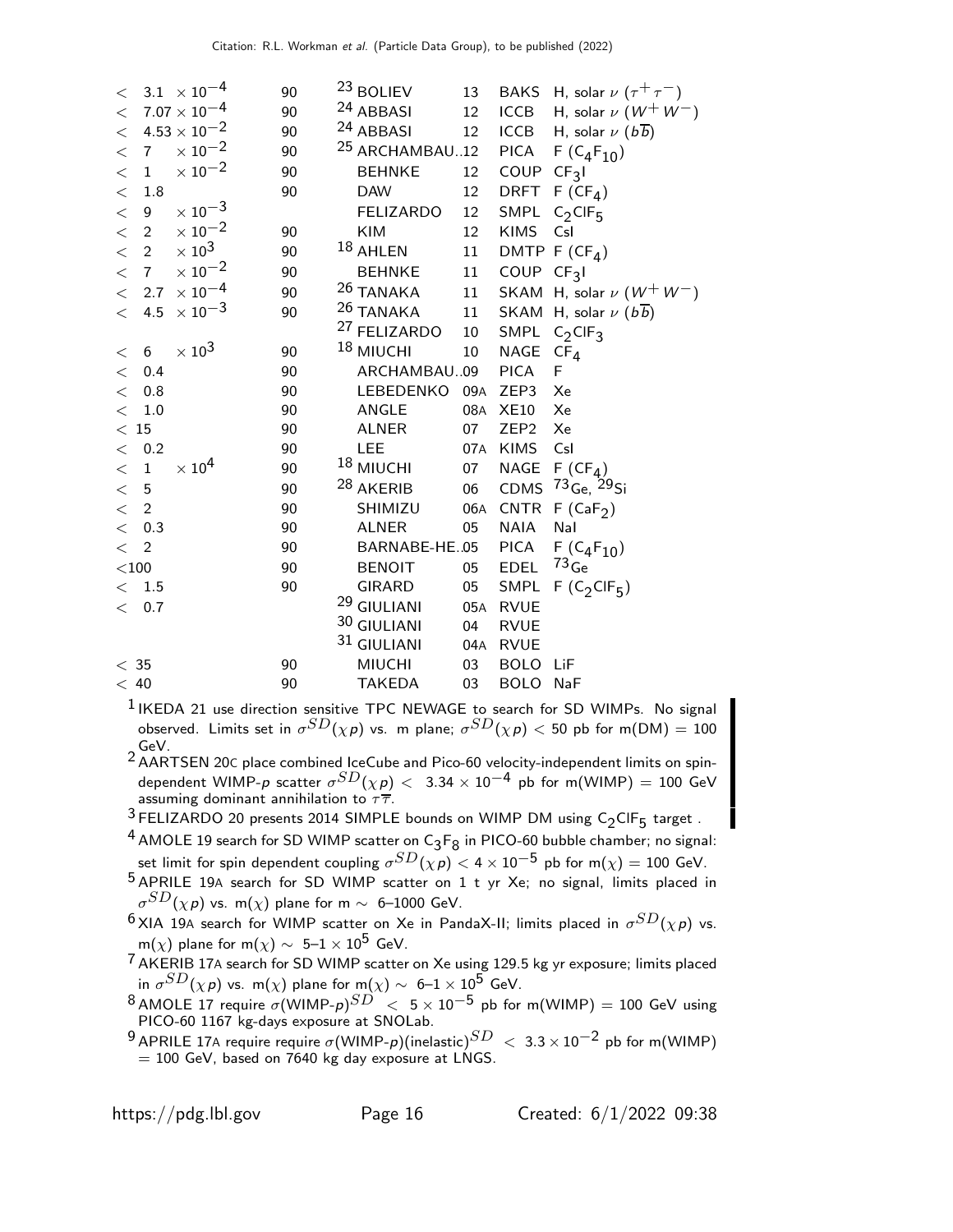- 10 BATTAT 17 use directional detection of  $CS_2$  ions to require  $\sigma(SD) < 2.8 \times 10^{-1}$  pb for 100 GeV WIMP with a 55 days exposure at the Boulby Underground Science Facility.
- $11$  FU 17 from a 33000 kg d exposure at CJPL, PANDAX II derive for m(DM) = 100 GeV,  $\sigma^{SD}$ (WIMP- $\rho) <$  2  $\times$  10 $^{-3}$  pb.
- $12$  AABOUD 16D use ATLAS 13 TeV 3.2 fb<sup>-1</sup> of data to search for monojet plus missing  $\mathsf{E}_T$ ; agree with SM rates; present limits on large extra dimensions, compressed SUSY spectra and wimp pair production.
- $^{13}$ AABOUD 16F search for monophoton plus missing  $\mathit{E}_{T}$  events at ATLAS with 13 Tev and 3.2 fb<sup>-1</sup>; signal agrees with SM background; place limits on SD WIMP-proton scattering vs. mediator mass and large extra dimension models.
- $14$  AARTSEN 16C search for high energy  $\nu$ s from WIMP annihilation in solar core; limits set on SD WIMP-p scattering (Fig. 8).
- 15 ADRIAN-MARTINEZ 16 search for WIMP annihilation into  $\nu$ s from solar core; exclude SD cross section  $<$  few 10<sup>-4</sup> depending on m(WIMP).
- 16 AKERIB 16A using 2013 data exclude SD WIMP-proton scattering >  $3 \times 10^{-3}$  pb for  $m(WIMP) = 100$  GeV.
- $^{17}$  AMOLE 16 use bubble technique on CF<sub>3</sub>I target to exclude SD WIMP-p scattering  $> 5 \times 10^{-4}$  pb for m(WIMP) = 100 GeV.
- 18 Use a direction-sensitive detector.
- $19$  AVRORIN 14 search for neutrinos from the Sun arising from the pair annihilation of  $X^0$ trapped by the Sun in data taken between 1998 and 2003. See their Table 1 for limits assuming annihilation into neutrino pairs.
- $^{20}$  AARTSEN 13 search for neutrinos from the Sun arising from the pair annihilation of  $\chi^{0}$ trapped by the sun in data taken between June 2010 and May 2011.
- 21 ADRIAN-MARTINEZ 13 search for neutrinos from the Sun arising from the pair annihilation of  $X^0$  trapped by the sun in data taken between Jan. 2007 and Dec. 2008.
- 22 The value has been provided by the authors. APRILE 13 note that the proton limits on Xe are highly sensitive to the theoretical model used. See also APRILE 14A.
- $^{23}$ BOLIEV 13 search for neutrinos from the Sun arising from the pair annihilation of  $\chi^{0}$ trapped by the sun in data taken from 1978 to 2009. See also SUVOROVA 13 for an older analysis of the same data.
- <sup>24</sup> ABBASI 12 search for neutrinos from the Sun arising from the pair annihilation of  $X^0$ trapped by the Sun. The amount of  $X^0$  depends on the  $X^0$ -proton cross section.
- <sup>25</sup> ARCHAMBAULT 12 search for WIMP scatter on C<sub>4</sub>F<sub>10</sub>; limits set in  $\sigma^{SD}(\chi p)$  vs. m( $\chi$ ) plane for m ~ 4–500 GeV.
- <sup>26</sup> TANAKA 11 search for neutrinos from the Sun arising from the pair annihilation of  $X^0$ trapped by the Sun. The amount of  $X^0$  depends on the  $X^0$ -proton cross section.

<sup>27</sup> See their Fig. 3 for limits on spin-dependent proton couplings for  $X^0$  mass of 50 GeV. 28 See also AKERIB 05.

29 GIULIANI 05<sup>A</sup> analyze available data and give combined limits.

- $30$  GIULIANI 04 reanalyze COLLAR 00 data and give limits for spin-dependent  $X^{0}$ -proton coupling.
- $31$  GIULIANI 04A give limits for spin-dependent  $X^0$ -proton couplings from existing data.

### For  $m_{\chi0} = 1$  TeV

For limits from  $\mathsf{X}^0$  annihilation in the Sun, the assumed annihilation final state is shown in parenthesis in the comment.

| VALUE (pb)                                                                                                            | $CL\%$ | <b>DOCUMENT ID</b>  | TECN | <i>COMMENT</i>              |
|-----------------------------------------------------------------------------------------------------------------------|--------|---------------------|------|-----------------------------|
| $\bullet \bullet \bullet$ We do not use the following data for averages, fits, limits, etc. $\bullet \bullet \bullet$ |        |                     |      |                             |
| $<$ 200                                                                                                               | 90.    | $\frac{1}{2}$ IKEDA |      | 21 NAGE directional gas TPC |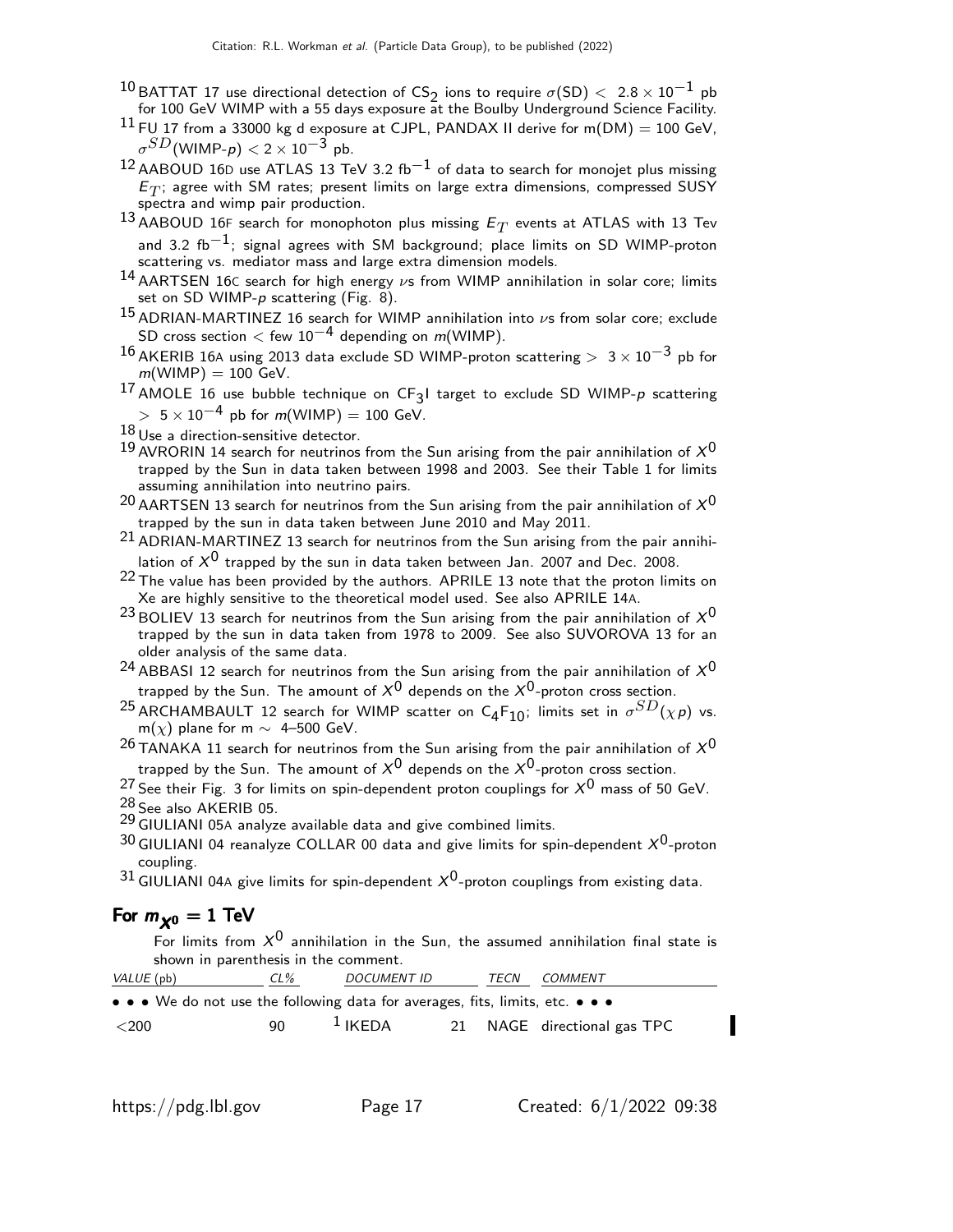| $4.81 \times 10^{-3}$<br>20C ICCB<br>90<br>$\lt$<br>$\times$ 10 <sup>-4</sup><br><sup>3</sup> AMOLE<br>$\mathbf{3}$<br><b>PICO</b><br>90<br>19<br>$\,<\,$<br>$C_3F_8$<br>$\times$ $10^{-3}$<br><sup>4</sup> APRILE<br>19A XE1T<br>$\lt$<br>4<br>90<br>Xe, SD<br>$\times$ $10^{-3}$<br>$5$ XIA<br>19A PNDX SD WIMP on Xe<br>$\lt$<br>5<br>90<br><sup>6</sup> ALBERT<br>18C HAWC DM annihilation in Sun to<br>long-lived mediator<br><sup>7</sup> AARTSEN<br>$2.05 \times 10^{-5}$<br>90<br>17A ICCB<br>$\lt$<br>$\nu$ , sun<br>$\times$ 10 <sup>-3</sup><br><sup>8</sup> AKERIB<br>7 <sup>7</sup><br>17A LUX<br>90<br>Xe<br>$\lt$<br>$\times$ 10 <sup>-2</sup><br>9 FU<br><b>PNDX</b><br>17<br>SD WIMP on Xe<br>$\lt$<br>$\overline{2}$<br>90<br><sup>10</sup> ADRIAN-MAR16B<br>ANTR solar $\mu$ from WIMP annih.<br>$\times$ $10^{-2}$<br>AMOLE<br><b>PICO</b><br>$\mathbf{1}$<br>90<br>15<br>$C_3F_8$<br>$\lt$<br>$\times$ $10^3$<br>NAGE<br>1.5<br>NAKAMURA<br>90<br>15<br>$\lt$<br>$CF_{4}$<br>$\times$ 10 <sup>-3</sup><br>11 AVRORIN<br><b>BAIK</b><br>H, solar $\nu$ $(W^+ W^-)$<br>2.7<br>90<br>14<br>$\lt$<br>$\times\,10^{-2}$<br>11 AVRORIN<br>6.9<br>90<br>BAIK<br>H, solar $\nu$ $(b\overline{b})$<br>14<br>$\lt$<br>8.4 $\times 10^{-4}$<br>$11$ AVRORIN<br><b>BAIK</b><br>H, solar $\nu$ $(\tau^+\tau^-)$<br>90<br>14<br>$\,<$<br>$4.48 \times 10^{-4}$<br>12 AARTSEN<br>H, solar $\nu$ $(W^+ W^-)$<br><b>ICCB</b><br>90<br>13<br>$\lt$<br>12 AARTSEN<br>$1.00 \times 10^{-2}$<br><b>ICCB</b><br>H, solar $\nu$ $(b\overline{b})$<br>90<br>13<br>$\lt$<br>$8.9 \times 10^{-4}$<br>13 ADRIAN-MAR13<br>ANTR H, solar $\nu$ ( $W^+$ $W^-$ )<br>90<br>$\lt$<br>13 ADRIAN-MAR13<br>$\times$ 10 <sup>-2</sup><br>ANTR<br>H, solar $\nu$ ( $b\overline{b}$ )<br>2.0<br>90<br>$\lt$<br>13 ADRIAN-MAR13<br>2.3 $\times 10^{-4}$<br>ANTR<br>H, solar $\nu$ $(\tau^+\tau^-)$<br>90<br>$\,<\,$<br>$7.57 \times 10^{-2}$<br>14 APRILE<br>X100<br>90<br>Xe<br>13<br>$\,<$<br>$5.4 \times 10^{-3}$<br>$15$ BOLIEV<br><b>BAKS</b><br>H, solar $\nu$ $(W^+ W^-)$<br>90<br>13<br>$\lt$<br>4.2 $\times 10^{-2}$<br>$15$ BOLIEV<br>BAKS H, solar $\nu$ ( $b\overline{b}$ )<br>90<br>13<br>$\,<\,$<br><sup>15</sup> BOLIEV<br>$1.5 \times 10^{-3}$<br>H, solar $\nu$ $(\tau^+ \tau^-)$<br><b>BAKS</b><br>13<br>90<br>$<\,$<br>16 ABBASI<br>$2.50 \times 10^{-4}$<br>H, solar $\nu$ $(W^+ W^-)$<br><b>ICCB</b><br>90<br>12<br>$\,<\,$<br>$7.86\times10^{-3}$<br>16 ABBASI<br><b>ICCB</b><br>H, solar $\nu$ $(b\overline{b})$<br>90<br>12<br>$\,<$<br>$\times$ 10 <sup>-2</sup><br>COUP<br>12<br>8<br>90<br><b>BEHNKE</b><br>CF <sub>3</sub><br>$\lt$<br><b>DRFT</b><br>8<br>90<br><b>DAW</b><br>12<br>$F(CF_4)$<br>$\,<$<br>$\times\,10^{-2}$<br><b>FELIZARDO</b><br>SMPL<br>$\lt$<br>6<br>12<br>$C_2$ CIF <sub>5</sub><br>$\times\,10^{-2}$<br>$\lt$<br>8<br>KIM<br>12<br><b>KIMS</b><br>90<br>Csl<br>$\times$ $10^3$<br><sup>17</sup> AHLEN<br>8<br>DMTP $F(CF_4)$<br>$\lt$<br>90<br>11<br>0.4<br>COUP<br>$\lt$<br>90<br><b>BEHNKE</b><br>11<br>CF <sub>3</sub> I<br>$\times\,10^{-3}$<br>$18$ TANAKA<br>$\overline{2}$<br>SKAM H, solar $\nu$ ( $b\overline{b}$ )<br>$\lt$<br>90<br>11<br>$\times\,10^{-2}$<br>18 TANAKA<br>SKAM H, solar $\nu$ ( $W^+ W^-$ )<br>90<br>$\overline{2}$<br>11<br>$\,<\,$<br>$\times$ $10^{-3}$<br>19 ABBASI<br>90<br><b>ICCB</b><br>KK dark matter<br>$\mathbf 1$<br>$10\,$<br>$\,<$<br><sup>17</sup> MIUCHI<br>$\times 10^4$<br>$10\,$<br>NAGE<br>$CF_{\text{A}}$<br>$\overline{c}$<br>90<br>$\,<\,$<br>$\times$ 10 <sup>-4</sup><br>H, solar $\nu$ $(W^+ W^-)$<br>8.7<br>90<br>09B ICCB<br><b>ABBASI</b><br>$\lt$<br>$\times$ 10 <sup>-2</sup><br>2.2<br>90<br>09B ICCB<br>H, solar $\nu$ ( $b\overline{b}$ )<br><b>ABBASI</b><br>$\,<\,$<br>ARCHAMBAU09<br><b>PICA</b><br>F<br>3<br>90<br>$\lt$<br>LEBEDENKO<br>$\lt$<br>90<br>09A<br>ZEP3<br>Xe<br>6<br>< 9<br>90<br>ANGLE<br>08A<br><b>XE10</b><br>Xe<br>$<$ 100 $\,$<br>ZEP <sub>2</sub><br>90<br><b>ALNER</b><br>07<br>Xe<br><b>KIMS</b><br>$<$ 0.8<br>90<br>LEE<br>07A<br>Csl<br><sup>17</sup> MIUCHI<br>$\times 10^4$<br>90<br>07<br>NAGE<br>$F(CF_A)$<br>4<br>$\lt$<br>20 AKERIB<br>CDMS $^{73}$ Ge, $^{29}$ Si<br>$<\,30$<br>90<br>06<br>Nal<br>< 1.5<br>90<br><b>ALNER</b><br>05<br><b>NAIA</b><br>BARNABE-HE.05<br>$F(C_4F_{10})$<br>$\,<\,$ 15<br>90<br><b>PICA</b><br>$73$ <sub>Ge</sub><br>$<$ 600 $\,$<br>EDEL<br>90<br><b>BENOIT</b><br>05<br>SMPL F $(C_2CIF_5)$<br>$<\,$ 10 $\,$<br>90<br><b>GIRARD</b><br>05 |  |  | <sup>2</sup> AARTSEN |  | SD WIMP on p |  |
|------------------------------------------------------------------------------------------------------------------------------------------------------------------------------------------------------------------------------------------------------------------------------------------------------------------------------------------------------------------------------------------------------------------------------------------------------------------------------------------------------------------------------------------------------------------------------------------------------------------------------------------------------------------------------------------------------------------------------------------------------------------------------------------------------------------------------------------------------------------------------------------------------------------------------------------------------------------------------------------------------------------------------------------------------------------------------------------------------------------------------------------------------------------------------------------------------------------------------------------------------------------------------------------------------------------------------------------------------------------------------------------------------------------------------------------------------------------------------------------------------------------------------------------------------------------------------------------------------------------------------------------------------------------------------------------------------------------------------------------------------------------------------------------------------------------------------------------------------------------------------------------------------------------------------------------------------------------------------------------------------------------------------------------------------------------------------------------------------------------------------------------------------------------------------------------------------------------------------------------------------------------------------------------------------------------------------------------------------------------------------------------------------------------------------------------------------------------------------------------------------------------------------------------------------------------------------------------------------------------------------------------------------------------------------------------------------------------------------------------------------------------------------------------------------------------------------------------------------------------------------------------------------------------------------------------------------------------------------------------------------------------------------------------------------------------------------------------------------------------------------------------------------------------------------------------------------------------------------------------------------------------------------------------------------------------------------------------------------------------------------------------------------------------------------------------------------------------------------------------------------------------------------------------------------------------------------------------------------------------------------------------------------------------------------------------------------------------------------------------------------------------------------------------------------------------------------------------------------------------------------------------------------------------------------------------------------------------------------------------------------------------------------------------------------------------------------------------------------------------------------------------------------------------------------------------------------------------------------------------------------------------------------------------------------------------------------------------------------------------------------------------------------------------------------------------------------------------------------------------------------------|--|--|----------------------|--|--------------|--|
|                                                                                                                                                                                                                                                                                                                                                                                                                                                                                                                                                                                                                                                                                                                                                                                                                                                                                                                                                                                                                                                                                                                                                                                                                                                                                                                                                                                                                                                                                                                                                                                                                                                                                                                                                                                                                                                                                                                                                                                                                                                                                                                                                                                                                                                                                                                                                                                                                                                                                                                                                                                                                                                                                                                                                                                                                                                                                                                                                                                                                                                                                                                                                                                                                                                                                                                                                                                                                                                                                                                                                                                                                                                                                                                                                                                                                                                                                                                                                                                                                                                                                                                                                                                                                                                                                                                                                                                                                                                                                                            |  |  |                      |  |              |  |
|                                                                                                                                                                                                                                                                                                                                                                                                                                                                                                                                                                                                                                                                                                                                                                                                                                                                                                                                                                                                                                                                                                                                                                                                                                                                                                                                                                                                                                                                                                                                                                                                                                                                                                                                                                                                                                                                                                                                                                                                                                                                                                                                                                                                                                                                                                                                                                                                                                                                                                                                                                                                                                                                                                                                                                                                                                                                                                                                                                                                                                                                                                                                                                                                                                                                                                                                                                                                                                                                                                                                                                                                                                                                                                                                                                                                                                                                                                                                                                                                                                                                                                                                                                                                                                                                                                                                                                                                                                                                                                            |  |  |                      |  |              |  |
|                                                                                                                                                                                                                                                                                                                                                                                                                                                                                                                                                                                                                                                                                                                                                                                                                                                                                                                                                                                                                                                                                                                                                                                                                                                                                                                                                                                                                                                                                                                                                                                                                                                                                                                                                                                                                                                                                                                                                                                                                                                                                                                                                                                                                                                                                                                                                                                                                                                                                                                                                                                                                                                                                                                                                                                                                                                                                                                                                                                                                                                                                                                                                                                                                                                                                                                                                                                                                                                                                                                                                                                                                                                                                                                                                                                                                                                                                                                                                                                                                                                                                                                                                                                                                                                                                                                                                                                                                                                                                                            |  |  |                      |  |              |  |
|                                                                                                                                                                                                                                                                                                                                                                                                                                                                                                                                                                                                                                                                                                                                                                                                                                                                                                                                                                                                                                                                                                                                                                                                                                                                                                                                                                                                                                                                                                                                                                                                                                                                                                                                                                                                                                                                                                                                                                                                                                                                                                                                                                                                                                                                                                                                                                                                                                                                                                                                                                                                                                                                                                                                                                                                                                                                                                                                                                                                                                                                                                                                                                                                                                                                                                                                                                                                                                                                                                                                                                                                                                                                                                                                                                                                                                                                                                                                                                                                                                                                                                                                                                                                                                                                                                                                                                                                                                                                                                            |  |  |                      |  |              |  |
|                                                                                                                                                                                                                                                                                                                                                                                                                                                                                                                                                                                                                                                                                                                                                                                                                                                                                                                                                                                                                                                                                                                                                                                                                                                                                                                                                                                                                                                                                                                                                                                                                                                                                                                                                                                                                                                                                                                                                                                                                                                                                                                                                                                                                                                                                                                                                                                                                                                                                                                                                                                                                                                                                                                                                                                                                                                                                                                                                                                                                                                                                                                                                                                                                                                                                                                                                                                                                                                                                                                                                                                                                                                                                                                                                                                                                                                                                                                                                                                                                                                                                                                                                                                                                                                                                                                                                                                                                                                                                                            |  |  |                      |  |              |  |
|                                                                                                                                                                                                                                                                                                                                                                                                                                                                                                                                                                                                                                                                                                                                                                                                                                                                                                                                                                                                                                                                                                                                                                                                                                                                                                                                                                                                                                                                                                                                                                                                                                                                                                                                                                                                                                                                                                                                                                                                                                                                                                                                                                                                                                                                                                                                                                                                                                                                                                                                                                                                                                                                                                                                                                                                                                                                                                                                                                                                                                                                                                                                                                                                                                                                                                                                                                                                                                                                                                                                                                                                                                                                                                                                                                                                                                                                                                                                                                                                                                                                                                                                                                                                                                                                                                                                                                                                                                                                                                            |  |  |                      |  |              |  |
|                                                                                                                                                                                                                                                                                                                                                                                                                                                                                                                                                                                                                                                                                                                                                                                                                                                                                                                                                                                                                                                                                                                                                                                                                                                                                                                                                                                                                                                                                                                                                                                                                                                                                                                                                                                                                                                                                                                                                                                                                                                                                                                                                                                                                                                                                                                                                                                                                                                                                                                                                                                                                                                                                                                                                                                                                                                                                                                                                                                                                                                                                                                                                                                                                                                                                                                                                                                                                                                                                                                                                                                                                                                                                                                                                                                                                                                                                                                                                                                                                                                                                                                                                                                                                                                                                                                                                                                                                                                                                                            |  |  |                      |  |              |  |
|                                                                                                                                                                                                                                                                                                                                                                                                                                                                                                                                                                                                                                                                                                                                                                                                                                                                                                                                                                                                                                                                                                                                                                                                                                                                                                                                                                                                                                                                                                                                                                                                                                                                                                                                                                                                                                                                                                                                                                                                                                                                                                                                                                                                                                                                                                                                                                                                                                                                                                                                                                                                                                                                                                                                                                                                                                                                                                                                                                                                                                                                                                                                                                                                                                                                                                                                                                                                                                                                                                                                                                                                                                                                                                                                                                                                                                                                                                                                                                                                                                                                                                                                                                                                                                                                                                                                                                                                                                                                                                            |  |  |                      |  |              |  |
|                                                                                                                                                                                                                                                                                                                                                                                                                                                                                                                                                                                                                                                                                                                                                                                                                                                                                                                                                                                                                                                                                                                                                                                                                                                                                                                                                                                                                                                                                                                                                                                                                                                                                                                                                                                                                                                                                                                                                                                                                                                                                                                                                                                                                                                                                                                                                                                                                                                                                                                                                                                                                                                                                                                                                                                                                                                                                                                                                                                                                                                                                                                                                                                                                                                                                                                                                                                                                                                                                                                                                                                                                                                                                                                                                                                                                                                                                                                                                                                                                                                                                                                                                                                                                                                                                                                                                                                                                                                                                                            |  |  |                      |  |              |  |
|                                                                                                                                                                                                                                                                                                                                                                                                                                                                                                                                                                                                                                                                                                                                                                                                                                                                                                                                                                                                                                                                                                                                                                                                                                                                                                                                                                                                                                                                                                                                                                                                                                                                                                                                                                                                                                                                                                                                                                                                                                                                                                                                                                                                                                                                                                                                                                                                                                                                                                                                                                                                                                                                                                                                                                                                                                                                                                                                                                                                                                                                                                                                                                                                                                                                                                                                                                                                                                                                                                                                                                                                                                                                                                                                                                                                                                                                                                                                                                                                                                                                                                                                                                                                                                                                                                                                                                                                                                                                                                            |  |  |                      |  |              |  |
|                                                                                                                                                                                                                                                                                                                                                                                                                                                                                                                                                                                                                                                                                                                                                                                                                                                                                                                                                                                                                                                                                                                                                                                                                                                                                                                                                                                                                                                                                                                                                                                                                                                                                                                                                                                                                                                                                                                                                                                                                                                                                                                                                                                                                                                                                                                                                                                                                                                                                                                                                                                                                                                                                                                                                                                                                                                                                                                                                                                                                                                                                                                                                                                                                                                                                                                                                                                                                                                                                                                                                                                                                                                                                                                                                                                                                                                                                                                                                                                                                                                                                                                                                                                                                                                                                                                                                                                                                                                                                                            |  |  |                      |  |              |  |
|                                                                                                                                                                                                                                                                                                                                                                                                                                                                                                                                                                                                                                                                                                                                                                                                                                                                                                                                                                                                                                                                                                                                                                                                                                                                                                                                                                                                                                                                                                                                                                                                                                                                                                                                                                                                                                                                                                                                                                                                                                                                                                                                                                                                                                                                                                                                                                                                                                                                                                                                                                                                                                                                                                                                                                                                                                                                                                                                                                                                                                                                                                                                                                                                                                                                                                                                                                                                                                                                                                                                                                                                                                                                                                                                                                                                                                                                                                                                                                                                                                                                                                                                                                                                                                                                                                                                                                                                                                                                                                            |  |  |                      |  |              |  |
|                                                                                                                                                                                                                                                                                                                                                                                                                                                                                                                                                                                                                                                                                                                                                                                                                                                                                                                                                                                                                                                                                                                                                                                                                                                                                                                                                                                                                                                                                                                                                                                                                                                                                                                                                                                                                                                                                                                                                                                                                                                                                                                                                                                                                                                                                                                                                                                                                                                                                                                                                                                                                                                                                                                                                                                                                                                                                                                                                                                                                                                                                                                                                                                                                                                                                                                                                                                                                                                                                                                                                                                                                                                                                                                                                                                                                                                                                                                                                                                                                                                                                                                                                                                                                                                                                                                                                                                                                                                                                                            |  |  |                      |  |              |  |
|                                                                                                                                                                                                                                                                                                                                                                                                                                                                                                                                                                                                                                                                                                                                                                                                                                                                                                                                                                                                                                                                                                                                                                                                                                                                                                                                                                                                                                                                                                                                                                                                                                                                                                                                                                                                                                                                                                                                                                                                                                                                                                                                                                                                                                                                                                                                                                                                                                                                                                                                                                                                                                                                                                                                                                                                                                                                                                                                                                                                                                                                                                                                                                                                                                                                                                                                                                                                                                                                                                                                                                                                                                                                                                                                                                                                                                                                                                                                                                                                                                                                                                                                                                                                                                                                                                                                                                                                                                                                                                            |  |  |                      |  |              |  |
|                                                                                                                                                                                                                                                                                                                                                                                                                                                                                                                                                                                                                                                                                                                                                                                                                                                                                                                                                                                                                                                                                                                                                                                                                                                                                                                                                                                                                                                                                                                                                                                                                                                                                                                                                                                                                                                                                                                                                                                                                                                                                                                                                                                                                                                                                                                                                                                                                                                                                                                                                                                                                                                                                                                                                                                                                                                                                                                                                                                                                                                                                                                                                                                                                                                                                                                                                                                                                                                                                                                                                                                                                                                                                                                                                                                                                                                                                                                                                                                                                                                                                                                                                                                                                                                                                                                                                                                                                                                                                                            |  |  |                      |  |              |  |
|                                                                                                                                                                                                                                                                                                                                                                                                                                                                                                                                                                                                                                                                                                                                                                                                                                                                                                                                                                                                                                                                                                                                                                                                                                                                                                                                                                                                                                                                                                                                                                                                                                                                                                                                                                                                                                                                                                                                                                                                                                                                                                                                                                                                                                                                                                                                                                                                                                                                                                                                                                                                                                                                                                                                                                                                                                                                                                                                                                                                                                                                                                                                                                                                                                                                                                                                                                                                                                                                                                                                                                                                                                                                                                                                                                                                                                                                                                                                                                                                                                                                                                                                                                                                                                                                                                                                                                                                                                                                                                            |  |  |                      |  |              |  |
|                                                                                                                                                                                                                                                                                                                                                                                                                                                                                                                                                                                                                                                                                                                                                                                                                                                                                                                                                                                                                                                                                                                                                                                                                                                                                                                                                                                                                                                                                                                                                                                                                                                                                                                                                                                                                                                                                                                                                                                                                                                                                                                                                                                                                                                                                                                                                                                                                                                                                                                                                                                                                                                                                                                                                                                                                                                                                                                                                                                                                                                                                                                                                                                                                                                                                                                                                                                                                                                                                                                                                                                                                                                                                                                                                                                                                                                                                                                                                                                                                                                                                                                                                                                                                                                                                                                                                                                                                                                                                                            |  |  |                      |  |              |  |
|                                                                                                                                                                                                                                                                                                                                                                                                                                                                                                                                                                                                                                                                                                                                                                                                                                                                                                                                                                                                                                                                                                                                                                                                                                                                                                                                                                                                                                                                                                                                                                                                                                                                                                                                                                                                                                                                                                                                                                                                                                                                                                                                                                                                                                                                                                                                                                                                                                                                                                                                                                                                                                                                                                                                                                                                                                                                                                                                                                                                                                                                                                                                                                                                                                                                                                                                                                                                                                                                                                                                                                                                                                                                                                                                                                                                                                                                                                                                                                                                                                                                                                                                                                                                                                                                                                                                                                                                                                                                                                            |  |  |                      |  |              |  |
|                                                                                                                                                                                                                                                                                                                                                                                                                                                                                                                                                                                                                                                                                                                                                                                                                                                                                                                                                                                                                                                                                                                                                                                                                                                                                                                                                                                                                                                                                                                                                                                                                                                                                                                                                                                                                                                                                                                                                                                                                                                                                                                                                                                                                                                                                                                                                                                                                                                                                                                                                                                                                                                                                                                                                                                                                                                                                                                                                                                                                                                                                                                                                                                                                                                                                                                                                                                                                                                                                                                                                                                                                                                                                                                                                                                                                                                                                                                                                                                                                                                                                                                                                                                                                                                                                                                                                                                                                                                                                                            |  |  |                      |  |              |  |
|                                                                                                                                                                                                                                                                                                                                                                                                                                                                                                                                                                                                                                                                                                                                                                                                                                                                                                                                                                                                                                                                                                                                                                                                                                                                                                                                                                                                                                                                                                                                                                                                                                                                                                                                                                                                                                                                                                                                                                                                                                                                                                                                                                                                                                                                                                                                                                                                                                                                                                                                                                                                                                                                                                                                                                                                                                                                                                                                                                                                                                                                                                                                                                                                                                                                                                                                                                                                                                                                                                                                                                                                                                                                                                                                                                                                                                                                                                                                                                                                                                                                                                                                                                                                                                                                                                                                                                                                                                                                                                            |  |  |                      |  |              |  |
|                                                                                                                                                                                                                                                                                                                                                                                                                                                                                                                                                                                                                                                                                                                                                                                                                                                                                                                                                                                                                                                                                                                                                                                                                                                                                                                                                                                                                                                                                                                                                                                                                                                                                                                                                                                                                                                                                                                                                                                                                                                                                                                                                                                                                                                                                                                                                                                                                                                                                                                                                                                                                                                                                                                                                                                                                                                                                                                                                                                                                                                                                                                                                                                                                                                                                                                                                                                                                                                                                                                                                                                                                                                                                                                                                                                                                                                                                                                                                                                                                                                                                                                                                                                                                                                                                                                                                                                                                                                                                                            |  |  |                      |  |              |  |
|                                                                                                                                                                                                                                                                                                                                                                                                                                                                                                                                                                                                                                                                                                                                                                                                                                                                                                                                                                                                                                                                                                                                                                                                                                                                                                                                                                                                                                                                                                                                                                                                                                                                                                                                                                                                                                                                                                                                                                                                                                                                                                                                                                                                                                                                                                                                                                                                                                                                                                                                                                                                                                                                                                                                                                                                                                                                                                                                                                                                                                                                                                                                                                                                                                                                                                                                                                                                                                                                                                                                                                                                                                                                                                                                                                                                                                                                                                                                                                                                                                                                                                                                                                                                                                                                                                                                                                                                                                                                                                            |  |  |                      |  |              |  |
|                                                                                                                                                                                                                                                                                                                                                                                                                                                                                                                                                                                                                                                                                                                                                                                                                                                                                                                                                                                                                                                                                                                                                                                                                                                                                                                                                                                                                                                                                                                                                                                                                                                                                                                                                                                                                                                                                                                                                                                                                                                                                                                                                                                                                                                                                                                                                                                                                                                                                                                                                                                                                                                                                                                                                                                                                                                                                                                                                                                                                                                                                                                                                                                                                                                                                                                                                                                                                                                                                                                                                                                                                                                                                                                                                                                                                                                                                                                                                                                                                                                                                                                                                                                                                                                                                                                                                                                                                                                                                                            |  |  |                      |  |              |  |
|                                                                                                                                                                                                                                                                                                                                                                                                                                                                                                                                                                                                                                                                                                                                                                                                                                                                                                                                                                                                                                                                                                                                                                                                                                                                                                                                                                                                                                                                                                                                                                                                                                                                                                                                                                                                                                                                                                                                                                                                                                                                                                                                                                                                                                                                                                                                                                                                                                                                                                                                                                                                                                                                                                                                                                                                                                                                                                                                                                                                                                                                                                                                                                                                                                                                                                                                                                                                                                                                                                                                                                                                                                                                                                                                                                                                                                                                                                                                                                                                                                                                                                                                                                                                                                                                                                                                                                                                                                                                                                            |  |  |                      |  |              |  |
|                                                                                                                                                                                                                                                                                                                                                                                                                                                                                                                                                                                                                                                                                                                                                                                                                                                                                                                                                                                                                                                                                                                                                                                                                                                                                                                                                                                                                                                                                                                                                                                                                                                                                                                                                                                                                                                                                                                                                                                                                                                                                                                                                                                                                                                                                                                                                                                                                                                                                                                                                                                                                                                                                                                                                                                                                                                                                                                                                                                                                                                                                                                                                                                                                                                                                                                                                                                                                                                                                                                                                                                                                                                                                                                                                                                                                                                                                                                                                                                                                                                                                                                                                                                                                                                                                                                                                                                                                                                                                                            |  |  |                      |  |              |  |
|                                                                                                                                                                                                                                                                                                                                                                                                                                                                                                                                                                                                                                                                                                                                                                                                                                                                                                                                                                                                                                                                                                                                                                                                                                                                                                                                                                                                                                                                                                                                                                                                                                                                                                                                                                                                                                                                                                                                                                                                                                                                                                                                                                                                                                                                                                                                                                                                                                                                                                                                                                                                                                                                                                                                                                                                                                                                                                                                                                                                                                                                                                                                                                                                                                                                                                                                                                                                                                                                                                                                                                                                                                                                                                                                                                                                                                                                                                                                                                                                                                                                                                                                                                                                                                                                                                                                                                                                                                                                                                            |  |  |                      |  |              |  |
|                                                                                                                                                                                                                                                                                                                                                                                                                                                                                                                                                                                                                                                                                                                                                                                                                                                                                                                                                                                                                                                                                                                                                                                                                                                                                                                                                                                                                                                                                                                                                                                                                                                                                                                                                                                                                                                                                                                                                                                                                                                                                                                                                                                                                                                                                                                                                                                                                                                                                                                                                                                                                                                                                                                                                                                                                                                                                                                                                                                                                                                                                                                                                                                                                                                                                                                                                                                                                                                                                                                                                                                                                                                                                                                                                                                                                                                                                                                                                                                                                                                                                                                                                                                                                                                                                                                                                                                                                                                                                                            |  |  |                      |  |              |  |
|                                                                                                                                                                                                                                                                                                                                                                                                                                                                                                                                                                                                                                                                                                                                                                                                                                                                                                                                                                                                                                                                                                                                                                                                                                                                                                                                                                                                                                                                                                                                                                                                                                                                                                                                                                                                                                                                                                                                                                                                                                                                                                                                                                                                                                                                                                                                                                                                                                                                                                                                                                                                                                                                                                                                                                                                                                                                                                                                                                                                                                                                                                                                                                                                                                                                                                                                                                                                                                                                                                                                                                                                                                                                                                                                                                                                                                                                                                                                                                                                                                                                                                                                                                                                                                                                                                                                                                                                                                                                                                            |  |  |                      |  |              |  |
|                                                                                                                                                                                                                                                                                                                                                                                                                                                                                                                                                                                                                                                                                                                                                                                                                                                                                                                                                                                                                                                                                                                                                                                                                                                                                                                                                                                                                                                                                                                                                                                                                                                                                                                                                                                                                                                                                                                                                                                                                                                                                                                                                                                                                                                                                                                                                                                                                                                                                                                                                                                                                                                                                                                                                                                                                                                                                                                                                                                                                                                                                                                                                                                                                                                                                                                                                                                                                                                                                                                                                                                                                                                                                                                                                                                                                                                                                                                                                                                                                                                                                                                                                                                                                                                                                                                                                                                                                                                                                                            |  |  |                      |  |              |  |
|                                                                                                                                                                                                                                                                                                                                                                                                                                                                                                                                                                                                                                                                                                                                                                                                                                                                                                                                                                                                                                                                                                                                                                                                                                                                                                                                                                                                                                                                                                                                                                                                                                                                                                                                                                                                                                                                                                                                                                                                                                                                                                                                                                                                                                                                                                                                                                                                                                                                                                                                                                                                                                                                                                                                                                                                                                                                                                                                                                                                                                                                                                                                                                                                                                                                                                                                                                                                                                                                                                                                                                                                                                                                                                                                                                                                                                                                                                                                                                                                                                                                                                                                                                                                                                                                                                                                                                                                                                                                                                            |  |  |                      |  |              |  |
|                                                                                                                                                                                                                                                                                                                                                                                                                                                                                                                                                                                                                                                                                                                                                                                                                                                                                                                                                                                                                                                                                                                                                                                                                                                                                                                                                                                                                                                                                                                                                                                                                                                                                                                                                                                                                                                                                                                                                                                                                                                                                                                                                                                                                                                                                                                                                                                                                                                                                                                                                                                                                                                                                                                                                                                                                                                                                                                                                                                                                                                                                                                                                                                                                                                                                                                                                                                                                                                                                                                                                                                                                                                                                                                                                                                                                                                                                                                                                                                                                                                                                                                                                                                                                                                                                                                                                                                                                                                                                                            |  |  |                      |  |              |  |
|                                                                                                                                                                                                                                                                                                                                                                                                                                                                                                                                                                                                                                                                                                                                                                                                                                                                                                                                                                                                                                                                                                                                                                                                                                                                                                                                                                                                                                                                                                                                                                                                                                                                                                                                                                                                                                                                                                                                                                                                                                                                                                                                                                                                                                                                                                                                                                                                                                                                                                                                                                                                                                                                                                                                                                                                                                                                                                                                                                                                                                                                                                                                                                                                                                                                                                                                                                                                                                                                                                                                                                                                                                                                                                                                                                                                                                                                                                                                                                                                                                                                                                                                                                                                                                                                                                                                                                                                                                                                                                            |  |  |                      |  |              |  |
|                                                                                                                                                                                                                                                                                                                                                                                                                                                                                                                                                                                                                                                                                                                                                                                                                                                                                                                                                                                                                                                                                                                                                                                                                                                                                                                                                                                                                                                                                                                                                                                                                                                                                                                                                                                                                                                                                                                                                                                                                                                                                                                                                                                                                                                                                                                                                                                                                                                                                                                                                                                                                                                                                                                                                                                                                                                                                                                                                                                                                                                                                                                                                                                                                                                                                                                                                                                                                                                                                                                                                                                                                                                                                                                                                                                                                                                                                                                                                                                                                                                                                                                                                                                                                                                                                                                                                                                                                                                                                                            |  |  |                      |  |              |  |
|                                                                                                                                                                                                                                                                                                                                                                                                                                                                                                                                                                                                                                                                                                                                                                                                                                                                                                                                                                                                                                                                                                                                                                                                                                                                                                                                                                                                                                                                                                                                                                                                                                                                                                                                                                                                                                                                                                                                                                                                                                                                                                                                                                                                                                                                                                                                                                                                                                                                                                                                                                                                                                                                                                                                                                                                                                                                                                                                                                                                                                                                                                                                                                                                                                                                                                                                                                                                                                                                                                                                                                                                                                                                                                                                                                                                                                                                                                                                                                                                                                                                                                                                                                                                                                                                                                                                                                                                                                                                                                            |  |  |                      |  |              |  |
|                                                                                                                                                                                                                                                                                                                                                                                                                                                                                                                                                                                                                                                                                                                                                                                                                                                                                                                                                                                                                                                                                                                                                                                                                                                                                                                                                                                                                                                                                                                                                                                                                                                                                                                                                                                                                                                                                                                                                                                                                                                                                                                                                                                                                                                                                                                                                                                                                                                                                                                                                                                                                                                                                                                                                                                                                                                                                                                                                                                                                                                                                                                                                                                                                                                                                                                                                                                                                                                                                                                                                                                                                                                                                                                                                                                                                                                                                                                                                                                                                                                                                                                                                                                                                                                                                                                                                                                                                                                                                                            |  |  |                      |  |              |  |
|                                                                                                                                                                                                                                                                                                                                                                                                                                                                                                                                                                                                                                                                                                                                                                                                                                                                                                                                                                                                                                                                                                                                                                                                                                                                                                                                                                                                                                                                                                                                                                                                                                                                                                                                                                                                                                                                                                                                                                                                                                                                                                                                                                                                                                                                                                                                                                                                                                                                                                                                                                                                                                                                                                                                                                                                                                                                                                                                                                                                                                                                                                                                                                                                                                                                                                                                                                                                                                                                                                                                                                                                                                                                                                                                                                                                                                                                                                                                                                                                                                                                                                                                                                                                                                                                                                                                                                                                                                                                                                            |  |  |                      |  |              |  |
|                                                                                                                                                                                                                                                                                                                                                                                                                                                                                                                                                                                                                                                                                                                                                                                                                                                                                                                                                                                                                                                                                                                                                                                                                                                                                                                                                                                                                                                                                                                                                                                                                                                                                                                                                                                                                                                                                                                                                                                                                                                                                                                                                                                                                                                                                                                                                                                                                                                                                                                                                                                                                                                                                                                                                                                                                                                                                                                                                                                                                                                                                                                                                                                                                                                                                                                                                                                                                                                                                                                                                                                                                                                                                                                                                                                                                                                                                                                                                                                                                                                                                                                                                                                                                                                                                                                                                                                                                                                                                                            |  |  |                      |  |              |  |
|                                                                                                                                                                                                                                                                                                                                                                                                                                                                                                                                                                                                                                                                                                                                                                                                                                                                                                                                                                                                                                                                                                                                                                                                                                                                                                                                                                                                                                                                                                                                                                                                                                                                                                                                                                                                                                                                                                                                                                                                                                                                                                                                                                                                                                                                                                                                                                                                                                                                                                                                                                                                                                                                                                                                                                                                                                                                                                                                                                                                                                                                                                                                                                                                                                                                                                                                                                                                                                                                                                                                                                                                                                                                                                                                                                                                                                                                                                                                                                                                                                                                                                                                                                                                                                                                                                                                                                                                                                                                                                            |  |  |                      |  |              |  |
|                                                                                                                                                                                                                                                                                                                                                                                                                                                                                                                                                                                                                                                                                                                                                                                                                                                                                                                                                                                                                                                                                                                                                                                                                                                                                                                                                                                                                                                                                                                                                                                                                                                                                                                                                                                                                                                                                                                                                                                                                                                                                                                                                                                                                                                                                                                                                                                                                                                                                                                                                                                                                                                                                                                                                                                                                                                                                                                                                                                                                                                                                                                                                                                                                                                                                                                                                                                                                                                                                                                                                                                                                                                                                                                                                                                                                                                                                                                                                                                                                                                                                                                                                                                                                                                                                                                                                                                                                                                                                                            |  |  |                      |  |              |  |
|                                                                                                                                                                                                                                                                                                                                                                                                                                                                                                                                                                                                                                                                                                                                                                                                                                                                                                                                                                                                                                                                                                                                                                                                                                                                                                                                                                                                                                                                                                                                                                                                                                                                                                                                                                                                                                                                                                                                                                                                                                                                                                                                                                                                                                                                                                                                                                                                                                                                                                                                                                                                                                                                                                                                                                                                                                                                                                                                                                                                                                                                                                                                                                                                                                                                                                                                                                                                                                                                                                                                                                                                                                                                                                                                                                                                                                                                                                                                                                                                                                                                                                                                                                                                                                                                                                                                                                                                                                                                                                            |  |  |                      |  |              |  |
|                                                                                                                                                                                                                                                                                                                                                                                                                                                                                                                                                                                                                                                                                                                                                                                                                                                                                                                                                                                                                                                                                                                                                                                                                                                                                                                                                                                                                                                                                                                                                                                                                                                                                                                                                                                                                                                                                                                                                                                                                                                                                                                                                                                                                                                                                                                                                                                                                                                                                                                                                                                                                                                                                                                                                                                                                                                                                                                                                                                                                                                                                                                                                                                                                                                                                                                                                                                                                                                                                                                                                                                                                                                                                                                                                                                                                                                                                                                                                                                                                                                                                                                                                                                                                                                                                                                                                                                                                                                                                                            |  |  |                      |  |              |  |
|                                                                                                                                                                                                                                                                                                                                                                                                                                                                                                                                                                                                                                                                                                                                                                                                                                                                                                                                                                                                                                                                                                                                                                                                                                                                                                                                                                                                                                                                                                                                                                                                                                                                                                                                                                                                                                                                                                                                                                                                                                                                                                                                                                                                                                                                                                                                                                                                                                                                                                                                                                                                                                                                                                                                                                                                                                                                                                                                                                                                                                                                                                                                                                                                                                                                                                                                                                                                                                                                                                                                                                                                                                                                                                                                                                                                                                                                                                                                                                                                                                                                                                                                                                                                                                                                                                                                                                                                                                                                                                            |  |  |                      |  |              |  |
|                                                                                                                                                                                                                                                                                                                                                                                                                                                                                                                                                                                                                                                                                                                                                                                                                                                                                                                                                                                                                                                                                                                                                                                                                                                                                                                                                                                                                                                                                                                                                                                                                                                                                                                                                                                                                                                                                                                                                                                                                                                                                                                                                                                                                                                                                                                                                                                                                                                                                                                                                                                                                                                                                                                                                                                                                                                                                                                                                                                                                                                                                                                                                                                                                                                                                                                                                                                                                                                                                                                                                                                                                                                                                                                                                                                                                                                                                                                                                                                                                                                                                                                                                                                                                                                                                                                                                                                                                                                                                                            |  |  |                      |  |              |  |
|                                                                                                                                                                                                                                                                                                                                                                                                                                                                                                                                                                                                                                                                                                                                                                                                                                                                                                                                                                                                                                                                                                                                                                                                                                                                                                                                                                                                                                                                                                                                                                                                                                                                                                                                                                                                                                                                                                                                                                                                                                                                                                                                                                                                                                                                                                                                                                                                                                                                                                                                                                                                                                                                                                                                                                                                                                                                                                                                                                                                                                                                                                                                                                                                                                                                                                                                                                                                                                                                                                                                                                                                                                                                                                                                                                                                                                                                                                                                                                                                                                                                                                                                                                                                                                                                                                                                                                                                                                                                                                            |  |  |                      |  |              |  |
|                                                                                                                                                                                                                                                                                                                                                                                                                                                                                                                                                                                                                                                                                                                                                                                                                                                                                                                                                                                                                                                                                                                                                                                                                                                                                                                                                                                                                                                                                                                                                                                                                                                                                                                                                                                                                                                                                                                                                                                                                                                                                                                                                                                                                                                                                                                                                                                                                                                                                                                                                                                                                                                                                                                                                                                                                                                                                                                                                                                                                                                                                                                                                                                                                                                                                                                                                                                                                                                                                                                                                                                                                                                                                                                                                                                                                                                                                                                                                                                                                                                                                                                                                                                                                                                                                                                                                                                                                                                                                                            |  |  |                      |  |              |  |
|                                                                                                                                                                                                                                                                                                                                                                                                                                                                                                                                                                                                                                                                                                                                                                                                                                                                                                                                                                                                                                                                                                                                                                                                                                                                                                                                                                                                                                                                                                                                                                                                                                                                                                                                                                                                                                                                                                                                                                                                                                                                                                                                                                                                                                                                                                                                                                                                                                                                                                                                                                                                                                                                                                                                                                                                                                                                                                                                                                                                                                                                                                                                                                                                                                                                                                                                                                                                                                                                                                                                                                                                                                                                                                                                                                                                                                                                                                                                                                                                                                                                                                                                                                                                                                                                                                                                                                                                                                                                                                            |  |  |                      |  |              |  |
|                                                                                                                                                                                                                                                                                                                                                                                                                                                                                                                                                                                                                                                                                                                                                                                                                                                                                                                                                                                                                                                                                                                                                                                                                                                                                                                                                                                                                                                                                                                                                                                                                                                                                                                                                                                                                                                                                                                                                                                                                                                                                                                                                                                                                                                                                                                                                                                                                                                                                                                                                                                                                                                                                                                                                                                                                                                                                                                                                                                                                                                                                                                                                                                                                                                                                                                                                                                                                                                                                                                                                                                                                                                                                                                                                                                                                                                                                                                                                                                                                                                                                                                                                                                                                                                                                                                                                                                                                                                                                                            |  |  |                      |  |              |  |
|                                                                                                                                                                                                                                                                                                                                                                                                                                                                                                                                                                                                                                                                                                                                                                                                                                                                                                                                                                                                                                                                                                                                                                                                                                                                                                                                                                                                                                                                                                                                                                                                                                                                                                                                                                                                                                                                                                                                                                                                                                                                                                                                                                                                                                                                                                                                                                                                                                                                                                                                                                                                                                                                                                                                                                                                                                                                                                                                                                                                                                                                                                                                                                                                                                                                                                                                                                                                                                                                                                                                                                                                                                                                                                                                                                                                                                                                                                                                                                                                                                                                                                                                                                                                                                                                                                                                                                                                                                                                                                            |  |  |                      |  |              |  |
|                                                                                                                                                                                                                                                                                                                                                                                                                                                                                                                                                                                                                                                                                                                                                                                                                                                                                                                                                                                                                                                                                                                                                                                                                                                                                                                                                                                                                                                                                                                                                                                                                                                                                                                                                                                                                                                                                                                                                                                                                                                                                                                                                                                                                                                                                                                                                                                                                                                                                                                                                                                                                                                                                                                                                                                                                                                                                                                                                                                                                                                                                                                                                                                                                                                                                                                                                                                                                                                                                                                                                                                                                                                                                                                                                                                                                                                                                                                                                                                                                                                                                                                                                                                                                                                                                                                                                                                                                                                                                                            |  |  |                      |  |              |  |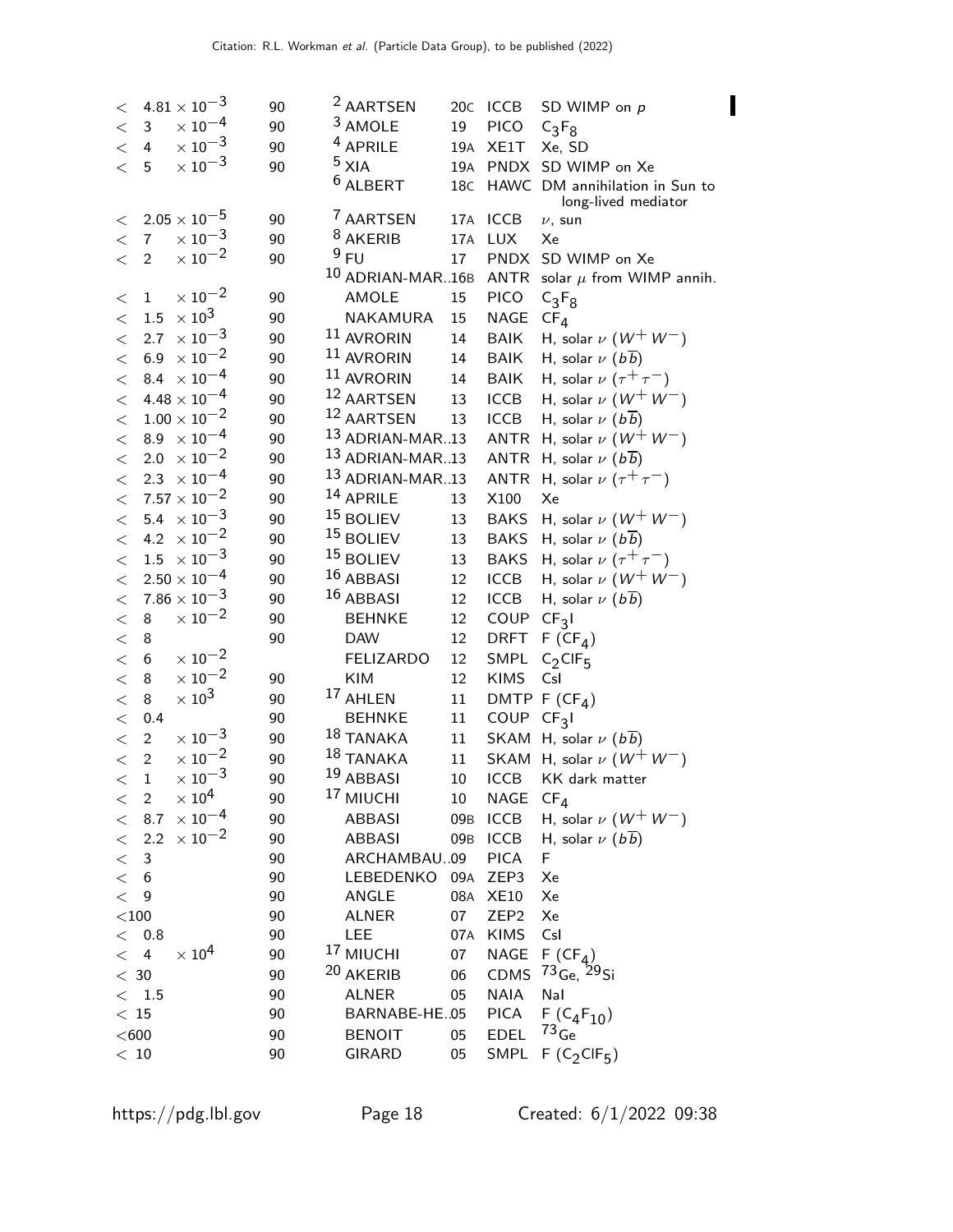| < 260    | 90 | <b>MIUCHI</b> | 03 BOLO LiF |  |
|----------|----|---------------|-------------|--|
| ${<}150$ | 90 | <b>TAKFDA</b> | 03 BOLO NaF |  |

- $<sup>1</sup>$  IKEDA 21 use direction sensitive TPC NEWAGE to search for SD WIMPs. No signal</sup> observed. Limits set in  $\sigma^{SD}(\chi \, {\sf p})$  vs. m plane;  $\sigma^{SD}(\chi \, {\sf p}) <$  200 pb for m(DM)  $=1000$
- GeV. 2 AARTSEN 20<sup>C</sup> place combined IceCube and Pico-60 velocity-independent limits on spindependent WIMP- $p$  scatter  $\sigma^{SD}(\chi p)<~3\times 10^{-3}$  pb for m(WIMP)  $=1$  TeV assuming
- 3 dominant annihilation to *W W*.<br><sup>3</sup> AMOLE 19 search for SD WIMP scatter on C<sub>3</sub>F<sub>8</sub> in PICO-60 bubble chamber; no signal: set limit for spin dependent coupling  $\sigma^{SD}(\chi \, p) < 3 \times 10^{-4}$  pb for m $(\chi) = 1000$  GeV.
- 4 APRILE 19<sup>A</sup> search for SD WIMP scatter on 1 t yr Xe; no signal, limits placed in  $\sigma^{SD}(\chi \, \rho)$  vs. m $(\chi)$  plane for m  $\sim$  6–1000 GeV.
- $^5$ XIA 19A search for WIMP scatter on Xe in PandaX-II; limits placed in  $\sigma^{SD}(\chi p)$  vs. m(x) plane for m(x)  $\sim 5-1 \times 10^5$  GeV.
- $6$  ALBERT 18C search for DM annihilation in Sun to long-lived mediator (LLM) which decays outside Sun, for DM masses above 1 TeV; assuming LLM, limits set on  $\sigma^{SD}(\chi\, p)$ .
- <sup>7</sup> AARTSEN 17A search for neutrinos from solar WIMP annihilation into  $\tau^+ \tau^-$  in 532 days of live time.
- $8$  AKERIB 17A search for SD WIMP scatter on Xe using 129.5 kg yr exposure; limits placed in  $\sigma^{SD}(\chi \, {\sf p})$  vs. m $(\chi)$  plane for m $(\chi) \sim~$  6– $1 \times 10^5$  GeV.
- $^9$ FU 17 search for SD WIMP scatter on Xe; limits set in  $\sigma^{SD}(\chi p)$  vs. m(x) plane for  $m(\chi) \sim 4-1 \times 10^3$  GeV.
- 10 ADRIAN-MARTINEZ 16<sup>B</sup> search for secluded DM via WIMP annihilation in solar core into light mediator which later decays to  $\mu$  or  $\nu$ s; limits presented in Figures 3 and 4.
- <sup>11</sup> AVRORIN 14 search for neutrinos from the Sun arising from the pair annihilation of  $X^0$ trapped by the Sun in data taken between 1998 and 2003. See their Table 1 for limits assuming annihilation into neutrino pairs.
- $12$  AARTSEN 13 search for neutrinos from the Sun arising from the pair annihilation of  $X^0$ trapped by the sun in data taken between June 2010 and May 2011.
- 13 ADRIAN-MARTINEZ 13 search for neutrinos from the Sun arising from the pair annihilation of  $X^0$  trapped by the sun in data taken between Jan. 2007 and Dec. 2008.
- 14 The value has been provided by the authors. APRILE 13 note that the proton limits on Xe are highly sensitive to the theoretical model used. See also APRILE 14A.
- $15$  BOLIEV 13 search for neutrinos from the Sun arising from the pair annihilation of  $X^0$ trapped by the sun in data taken from 1978 to 2009. See also SUVOROVA 13 for an older analysis of the same data.
- 16 ABBASI 12 search for neutrinos from the Sun arising from the pair annihilation of  $X^0$ trapped by the Sun. The amount of  $X^0$  depends on the  $X^0$ -proton cross section.<br><sup>17</sup> Use a direction-sensitive detector.
- 
- $18$  TANAKA 11 search for neutrinos from the Sun arising from the pair annihilation of  $X^0$ trapped by the Sun. The amount of  $X^0$  depends on the  $X^0$ -proton cross section.
- $^{19}$ ABBASI  $^{10}$  search for  $\nu_{\mu}$  from annihilations of Kaluza-Klein photon dark matter in the Sun. <sup>20</sup> See also AKERIB 05.
- 

### - Spin-Dependent Cross Section Limits for Dark Matter Particle  $(X^{\mathbf{0}})$  on Neutron

#### For  $m_{\times0}$  in GeV range

| We provide here limits fo $m_{\chi_0}$ $<$ 5 GeV |     |                                                                               |      |                                                    |  |
|--------------------------------------------------|-----|-------------------------------------------------------------------------------|------|----------------------------------------------------|--|
| VALUE (pb)                                       | CL% | <b>DOCUMENT ID</b>                                                            | TECN | <i>COMMENT</i>                                     |  |
|                                                  |     | • • • We do not use the following data for averages, fits, limits, etc. • • • |      |                                                    |  |
| $<$ 1 $\times10^8$                               | 90  | <sup>1</sup> ABDELHAME20A CRES LIAIO <sub>2</sub>                             |      |                                                    |  |
| $< 1 \times 10^{10}$                             | 95  |                                                                               |      | <sup>2</sup> ABDELHAME19 CRES SD low mass DM on Li |  |
| https://pdg.lbl.gov                              |     | Page 19                                                                       |      | Created: $6/1/2022$ 09:38                          |  |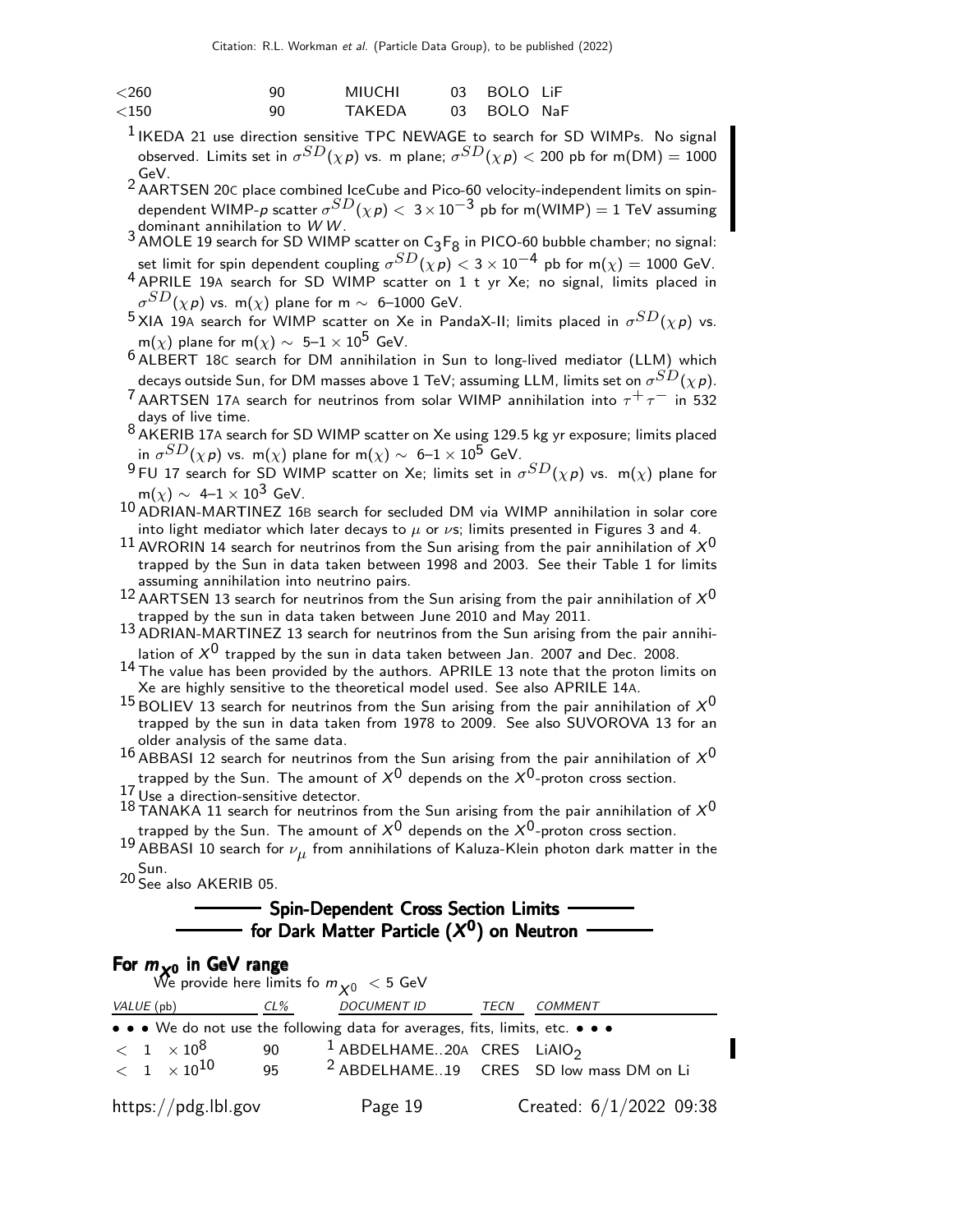|             | $< 2.3 \times 10^2$  | 90 | <sup>3</sup> APRILE       |     |            | 19C XE1T light DM on Xe via<br>Migdal/brem effect |
|-------------|----------------------|----|---------------------------|-----|------------|---------------------------------------------------|
|             | $< 1 \times 10^{-2}$ | 90 | <sup>4</sup> APRILE       |     | 19D XE1T   | light DM on Xe via ioniza-<br>tion                |
|             | $< 4 \times 10^4$    | 90 | <sup>5</sup> ARMENGAUD 19 |     | EDEL       | GeV-scale WIMPs on Ge                             |
|             | $< 8 \times 10^{-2}$ | 90 | $6$ XIA                   | 19A |            | PNDX SD WIMP on Xe                                |
| $\langle$ 3 |                      | 90 | <sup>7</sup> AGNESE       | 18  |            | SCDM GeV-scale WIMPs on Ge                        |
| $\langle$ 3 |                      | 90 | $8$ JIANG                 | 18  |            | CDEX GeV-scale WIMPs on Ge                        |
| < 10        |                      | 90 | $9$ YANG                  | 18  |            | CDEX WIMPs on Ge                                  |
| < 1         | $\times$ 10 $^{-1}$  | 90 | $10$ AKERIB               | 17A | <b>LUX</b> | Xe                                                |
| < 0.1       |                      | 90 | 11 FU                     | 17  |            | PNDX SD WIMP on Xe                                |
| < 20        |                      | 90 | $12$ ZHAO                 | 16  |            | CDEX GeV-scale WIMPs on Ge                        |
| $<$ 150     |                      | 90 | 13 AHMED                  |     |            | 11B CDM2 GeV-scale WIMPs on Ge                    |

 $1$  ABDELHAMEED 20A use LiAIO<sub>2</sub> target in CRESST to search for SD WIMP scatter; no signal; quoted limit is for m( $DM\tilde{)} = 1$  GeV.

 $2$  ABDELHAMEED 19 search for GeV-scale WIMP SD scatter on  $7$ Li crystal; set limit  $\sigma^{SD}(\chi\, n)$  for m $(\chi) \sim~$  0.8–20 GeV; quoted limit for m $(\chi) = 1$  GeV.

3 APRILE 19<sup>C</sup> search for light DM on Xe via Migdal/bremsstrahlung effect; no signal, require  $\sigma^{SD}(\chi\,\eta)<$ 230 pb for m $(\chi)=1$  GeV.

4 APRILE 19<sup>D</sup> search for light DM scatter on Xe via ionization; no signal, limits placed in  $σ$  vs. m(DM)  $\sim$  3–6 GeV; quoted limit is for m(DM) = 5 GeV.

 $^5$ ARMENGAUD 19 search for GeV scale WIMP scatter on Ge; limits placed in  $\sigma^{SD}(\chi n)$ vs. m(x) plane for m(x) ~ 0.5–10 GeV; quoted limit is for m(x) = 5 GeV.

 $^6$ XIA 19A search for WIMP scatter on Xe in PandaX-II; limits placed in  $\sigma^{SD}(\chi n)$  vs. m( $\chi$ ) plane for m( $\chi) \sim~$  5–1  $\times~10^5$  GeV; quoted limit is for m( $\chi) =$  5 GeV.

 $^7$  AGNESE 18 search for GeV scale WIMPs scatter at CDMSlite; limits placed in  $\sigma^{SD}(\chi n)$ vs. m(x) plane for m  $\sim 1.5-20$  GeV; quoted limit is for m(x) = 5 GeV.

 $^8$  JIANG 18 search for GeV scale WIMP scatter on Ge; limits placed in  $\sigma^{SD}(\chi \textit{n})$  vs.  $\textsf{m}(\chi)$ plane for m( $\chi$ ) ~ 3–10 GeV; quoted limit is for m( $\chi$ ) = 5 GeV.

 $^9$ YANG 18 search for WIMP scatter on Ge; limits placed in  $\sigma^{SD}(\chi \textit{n})$  vs. m $(\chi)$  plane for  $m(\chi) \sim 2$ –10 GeV; quoted limit is for  $m(\chi) = 5$  GeV.

10 AKERIB 17<sup>A</sup> search for SD WIMP scatter on Xe with 129.5 kg yr exposure; limits placed in  $\sigma^{SD}(\chi\,\!n)$  vs. m $(\chi)$  plane for m $(\chi)\sim\;$  5– $1\times 10^5$  GeV; quoted limit is for m $(\chi)=5$ 

 $^{11}$  GeV.<br> $^{11}$  FU 17 search for SD WIMP scatter on Xe; limits set in  $\sigma^{SD}(\chi \textit{n})$  vs. m $(\chi)$  plane for m $(\chi) \sim\;$  4–1  $\times\;$  10 $^{\textstyle 3}$  GeV.; quoted limit is for m $(\chi) =$  5 GeV.

 $^{12}$  ZHAO 16 search for GeV-scale WIMP scatter on Ge; limits placed in  $\sigma^{SD}(\chi \textit{n})$  vs.  $\textsf{m}(\chi)$ plane for m( $\chi$ ) ~ 4–30 GeV; quoted limit is for m( $\chi$ ) = 5 GeV.

13 AHMED 11B search for GeV scale WIMP scatter on Ge in CDMS II; limits placed in  $\sigma^{SD}(\chi\, n)$  vs. m $(\chi)$  plane for m  $\sim\,$  4–12 GeV. Limit given for m $(\chi)=$  5 GeV.

For  $m_{\chi0} = 20$  GeV

|         | VALUE (pb)                                                                    |                          | $CL\%$ | <b>DOCUMENT ID</b>                       |    | <b>TECN</b> | <b>COMMENT</b>                                  |  |  |  |
|---------|-------------------------------------------------------------------------------|--------------------------|--------|------------------------------------------|----|-------------|-------------------------------------------------|--|--|--|
|         | • • • We do not use the following data for averages, fits, limits, etc. • • • |                          |        |                                          |    |             |                                                 |  |  |  |
| < 5     |                                                                               | $\times$ 10 <sup>7</sup> | 90     | $1$ ABDELHAME20A CRES LIAIO <sub>2</sub> |    |             |                                                 |  |  |  |
|         |                                                                               | $< 1 \times 10^{-1}$     |        |                                          |    |             | <sup>2</sup> FELIZARDO 20 SMPL WIMPs via SIMPLE |  |  |  |
|         |                                                                               | $< 8 \times 10^{-6}$     | 90     | $3$ APRILE                               |    |             | 19A XE1T Xe, SD                                 |  |  |  |
|         |                                                                               | $< 3 \times 10^{-5}$     | 90     | $4$ XIA                                  |    |             | 19A PNDX SD WIMP on Xe                          |  |  |  |
|         | < 1.5                                                                         |                          | 95     | <sup>5</sup> AGNESE                      |    | 18 SCDM Ge  |                                                 |  |  |  |
|         |                                                                               | $< 2.5 \times 10^{-5}$   | 90     | $6$ AKERIB                               |    | 17A LUX Xe  |                                                 |  |  |  |
|         |                                                                               | $< 7 \times 10^{-5}$     | 90     | $7$ FU                                   | 17 |             | PNDX SD WIMP on Xe                              |  |  |  |
| $\lt$ 2 |                                                                               |                          | 90     | $8$ ZHAO                                 | 16 |             | CDEX GeV-scale WIMPs on Ge                      |  |  |  |
|         |                                                                               | https://pdg.lbl.gov      |        | Page 20                                  |    |             | Created: $6/1/2022$ 09:38                       |  |  |  |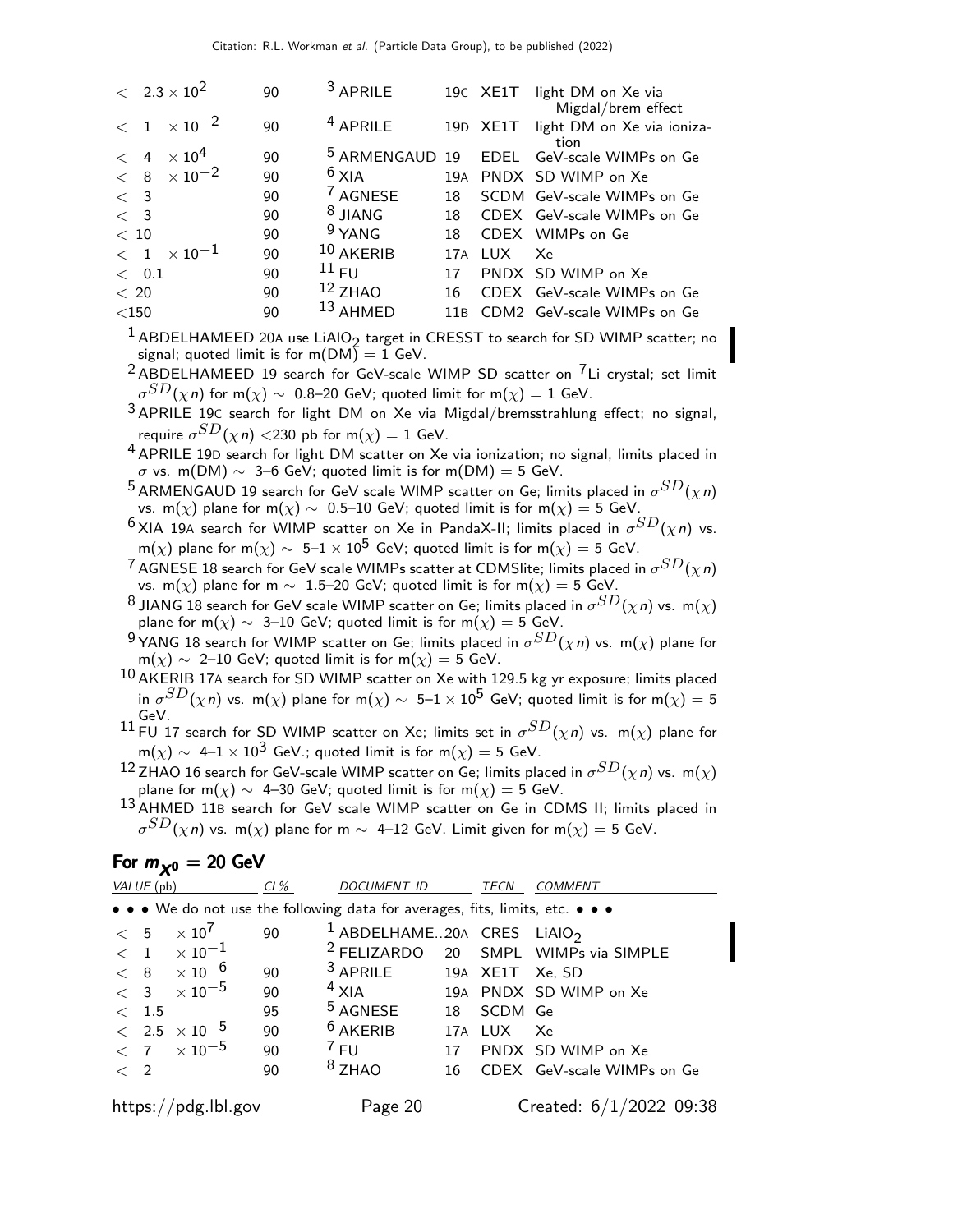| $\lt$   | 0.09                  |                           | 90 | <b>FELIZARDO</b> | 14  |                  | SMPL $C_2$ CIF <sub>5</sub>                  |
|---------|-----------------------|---------------------------|----|------------------|-----|------------------|----------------------------------------------|
| $\lt$   | 8                     |                           | 90 | $9$ UCHIDA       | 14  | XMAS             | $129$ Xe, inelastic                          |
| $\lt$   | $1.13 \times 10^{-3}$ |                           | 90 | $10$ APRILE      | 13  | X100             | Xe                                           |
| $\lt$   | 0.02                  |                           | 90 | <b>AKIMOV</b>    | 12  | ZEP3             | Xe                                           |
| $\lt$   | 0.06                  |                           | 90 | <b>AHMED</b>     | 09  | CDM <sub>2</sub> | Ge                                           |
| $\lt$   | 0.04                  |                           | 90 | LEBEDENKO        | 09A | ZEP3             | Xe                                           |
| < 50    |                       |                           |    | $11$ LIN         | 09  | TEXO             | Ge                                           |
| < 6     |                       | $\times$ 10 <sup>-3</sup> | 90 | ANGLE            | 08A | XE10             | Xe                                           |
| < 0.5   |                       |                           | 90 | <b>ALNER</b>     | 07  | ZEP <sub>2</sub> | Xe                                           |
| < 25    |                       |                           | 90 | <b>LEE</b>       | 07A | <b>KIMS</b>      | Csl                                          |
| < 0.3   |                       |                           | 90 | 12 AKERIB        | 06  | <b>CDMS</b>      | $^{73}$ Ge, $^{29}$ Si                       |
| $<$ 30  |                       |                           | 90 | SHIMIZU          | 06A |                  | CNTR $F(CaF2)$                               |
| < 60    |                       |                           | 90 | <b>ALNER</b>     | 05  | NAIA             | Nal                                          |
| < 20    |                       |                           | 90 | BARNABE-HE.05    |     | PICA             | $F(C_4F_{10})$                               |
| < 10    |                       |                           | 90 | <b>BENOIT</b>    | 05  | <b>EDEL</b>      | $^{73}$ Ge                                   |
| $\lt$ 4 |                       |                           | 90 |                  |     |                  | KLAPDOR-K05 HDMS <sup>73</sup> Ge (enriched) |
| $<$ 600 |                       |                           | 90 | TAKEDA           | 03  | <b>BOLO</b>      | NaF                                          |

<sup>1</sup> ABDELHAMEED 20A use LiAlO<sub>2</sub> target in CRESST to search for SD WIMP scatter on n; limits placed for m(WIMP):  $0.3-30$  GeV in Fig. 8. Quoted limit is for M(WIMP) =

30 GeV.<br><sup>2</sup> FELIZARDO 20 presents 2014 SIMPLE bounds on WIMP DM using C<sub>2</sub>CIF<sub>5</sub> target .<br>-

- 3 APRILE 19<sup>A</sup> search for SD WIMP scatter on 1 t yr Xe; no signal: limits placed in  $\sigma^{SD}(\chi\, n)$  vs. m $(\chi)$  plane for m  $\sim$  6–1000 GeV.
- $^4$ XIA 19A search for WIMP scatter on Xe in PandaX-II; limits placed in  $\sigma^{SD}(\chi n)$  vs. m(x) plane for m(x)  $\sim 5-1 \times 10^5$  GeV.
- $^5$ AGNESE 18 give limits for  $\sigma^{SD}(n\chi)$  for m(WIMP) between 1.5 and 20 GeV using CDMSlite mode data.
- 6 AKERIB 17<sup>A</sup> search for SD WIMP scatter on Xe with 129.5 kg yr exposure; limits placed in  $\sigma^{SD}(\chi\, n)$  vs. m $(\chi)$  plane for m $(\chi) \sim~$  5–1  $\times~$   $10^5~$  GeV.
- $^7$ FU 17 search for SD WIMP scatter on Xe; limits set in  $\sigma^{SD}(\chi \textit{n})$  vs.  $\textsf{m}(\chi)$  plane for  $m(\chi) \sim 4-1 \times 10^3$  GeV.
- $^8$ ZHAO 16 search for GeV-scale WIMP scatter on Ge; limits placed in  $\sigma^{SD}(\chi \textit{n})$  vs.  $\textsf{m}(\chi)$ plane for  $m(\chi) \sim 4-30$  GeV.

 $^9$ Derived limit from search for inelastic scattering  $\rm \chi^{0} +~^{129}Xe \rightarrow \rm \chi^{0} +~^{129}Xe^{*}$ (39.58 keV).

 $10$  The value has been provided by the authors. See also APRILE 14A.

 $^{11}$  See their Fig. 6(b) for cross section limits for  $m_{\chi^0}$  extending down to 2 GeV.

12 See also AKERIB 05.

#### For  $m_{\chi0} = 100$  GeV

| VALUE (pb)                                                                    | $CL\%$ | DOCUMENT ID            | <b>TECN</b> | <b>COMMENT</b>                         |
|-------------------------------------------------------------------------------|--------|------------------------|-------------|----------------------------------------|
| • • • We do not use the following data for averages, fits, limits, etc. • • • |        |                        |             |                                        |
| $<$ 1.5 $\times\,10^{-1}$                                                     |        | <sup>1</sup> FELIZARDO |             | 20 SMPL WIMPs via SIMPLE               |
| $< 1.5 \times 10^{-5}$                                                        | 90     | $2$ APRILE             |             | 19A XE1T Xe, SD                        |
| $< 4 \times 10^{-3}$                                                          | 90     |                        |             | $3$ SUZUKI 19 XMAS $129$ Xe, inelastic |
| $\langle$ 2 $\times 10^{-5}$                                                  | 90     | $4$ XIA                |             | 19A PNDX SD WIMP on Xe                 |
| $< 2.5 \times 10^{-5}$                                                        | 90     | $5$ AKERIB             | 17A LUX     | – Xe                                   |
| $< 7 \times 10^{-5}$                                                          | 90     | $6$ FU                 |             | 17 PNDX SD WIMP on Xe                  |
| $<$ 0.1                                                                       | 90     | <b>FELIZARDO</b>       |             | 14 SMPL $C_2$ CIF <sub>5</sub>         |
| < 0.05                                                                        | 90     | <sup>7</sup> UCHIDA    |             | 14 XMAS $129$ Xe, inelastic            |
| https://pdg.lbl.gov                                                           |        | Page 21                |             | Created: $6/1/2022$ 09:38              |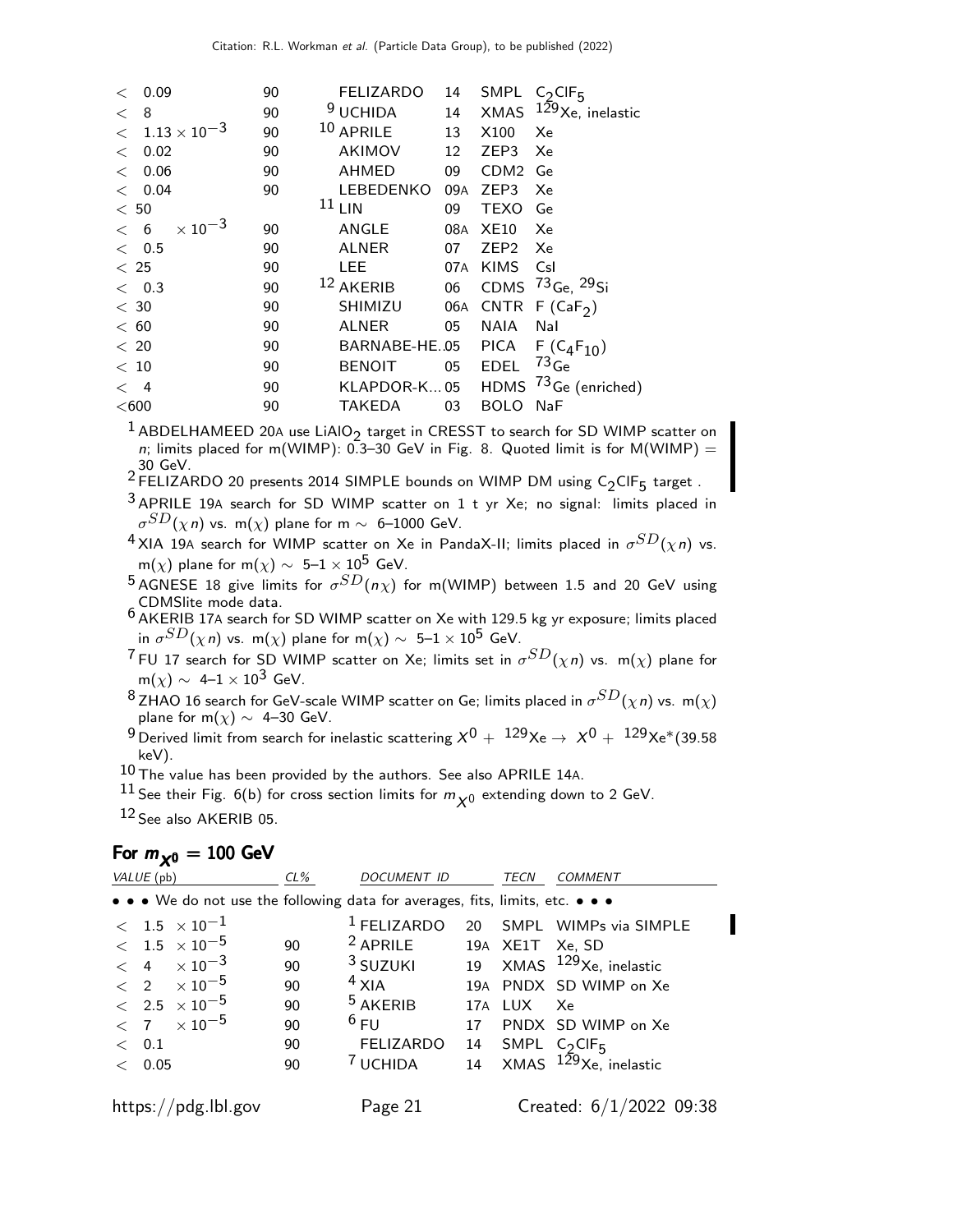|         | $< 4.68 \times 10^{-4}$ | 90 | <sup>8</sup> APRILE    | 13                                 | X100             | Xe                                            |
|---------|-------------------------|----|------------------------|------------------------------------|------------------|-----------------------------------------------|
|         | $<$ 0.01                | 90 |                        | AKIMOV<br>12 <sup>12</sup>         | ZEP3             | Xe                                            |
|         |                         |    | $9$ FELIZARDO          | 10 <sup>°</sup>                    |                  | SMPL $C_2$ CIF <sub>3</sub>                   |
| $\lt$   | 0.02                    | 90 | AHMED                  | 09                                 | CDM <sub>2</sub> | Ge                                            |
|         | $<$ 0.01                | 90 |                        | LEBEDENKO<br>09A                   | ZEP3             | Xe                                            |
| $<$ 100 |                         | 90 | <b>LIN</b>             | 09                                 | <b>TEXO</b>      | Ge                                            |
|         | $<$ 0.01                | 90 | ANGLE                  | 08A                                | XE10             | Xe                                            |
| $\lt$   | 0.05                    | 90 | 10 BEDNYAKOV           | 08                                 | <b>RVUE</b>      | Ge                                            |
| $\lt$   | 0.08                    | 90 | <b>ALNER</b>           | 07                                 | ZEP <sub>2</sub> | Xe                                            |
| < 6     |                         | 90 | LEE.                   | 07A                                | <b>KIMS</b>      | Csl                                           |
|         | < 0.07                  | 90 | $11$ AKERIB            | 06                                 |                  | CDMS $^{73}$ Ge, $^{29}$ Si                   |
| < 30    |                         | 90 |                        | SHIMIZU<br>06A                     |                  | CNTR $F(CaF2)$                                |
| < 10    |                         | 90 | <b>ALNER</b>           | 05                                 | NAIA             | Nal                                           |
| < 30    |                         | 90 |                        | BARNABE-HE.05 PICA F $(C_4F_{10})$ |                  |                                               |
|         | $<$ 0.7                 | 90 | <b>BENOIT</b>          |                                    | 05 EDEL          | $^{73}$ Ge                                    |
|         | $<$ 0.2                 |    | <sup>12</sup> GIULIANI | 05A                                | <b>RVUE</b>      |                                               |
|         | < 1.5                   | 90 |                        |                                    |                  | KLAPDOR-K 05 HDMS <sup>73</sup> Ge (enriched) |
|         |                         |    | <sup>13</sup> GIULIANI | 04                                 | <b>RVUE</b>      |                                               |
|         |                         |    | <sup>14</sup> GIULIANI | 04A                                | <b>RVUE</b>      |                                               |
|         |                         |    | <sup>15</sup> MIUCHI   | 03                                 | <b>BOLO</b>      | - LiF                                         |
| $<$ 800 |                         | 90 | <b>TAKEDA</b>          | 03                                 | <b>BOLO</b>      | NaF                                           |
|         |                         |    |                        |                                    |                  |                                               |

<sup>1</sup> FELIZARDO 20 presents 2014 SIMPLE bounds on WIMP DM using  $C_2$ CIF<sub>5</sub> target.  $2$  APRILE 19A search for SD WIMP scatter on 1 t yr Xe; no signal, limits placed in

 $\sigma^{SD}(\chi\, n)$  vs. m $(\chi)$  plane for m  $\sim$  6–1000 GeV.

 $3$  SUZUKI 19 search in single phase liquid xenon detector for inelastic scattering  $X^0$  +  $^{129}\text{Xe} \rightarrow$   $\,X^{0} \, + \,$   $^{129}\text{Xe}^{\ast}$  (39.58 keV) ; no signal: require  $\sigma(\chi\, n)^{SD} \, < \, 4 \times 10^{-3}$  pb for  $m(\chi) = 100$  GeV.

 $^4$ XIA 19A search for WIMP scatter on Xe in PandaX-II; limits placed in  $\sigma^{SD}(\chi n)$  vs. m(x) plane for m(x)  $\sim 5-1 \times 10^5$  GeV.

<sup>5</sup> AKERIB 17A search for SD WIMP scatter on Xe with 129.5 kg yr exposure; limits placed in  $\sigma^{SD}(\chi\, n)$  vs. m $(\chi)$  plane for m $(\chi) \sim~$  5–1  $\times~$   $10^5~$  GeV.

 $^6$ FU 17 search for SD WIMP scatter on Xe; limits set in  $\sigma^{SD}(\chi \textit{n})$  vs.  $\textsf{m}(\chi)$  plane for  $m(\chi) \sim 4-1 \times 10^3$  GeV.

<sup>7</sup> UCHIDA 14 derived limit from search for inelastic scattering  $X^0 + {}^{129}Xe \rightarrow X^0 +$  $129$ Xe(39.58 keV).

 $8$  The value has been provided by the authors. See also APRILE 14A.

 $9$  See their Fig. 3 for limits on spin-dependent neutron couplings for  $X^0$  mass of 50 GeV.

10 BEDNYAKOV 08 reanalyze KLAPDOR-KLEINGROTHAUS 05 and BAUDIS 01 data.

11 See also AKERIB 05.

12 GIULIANI 05<sup>A</sup> analyze available data and give combined limits.

13 GIULIANI 04 reanalyze COLLAR 00 data and give limits for spin-dependent  $X^0$ -neutron coupling.

<sup>14</sup> GIULIANI 04A give limits for spin-dependent  $X^0$ -neutron couplings from existing data.

<sup>15</sup> MIUCHI 03 give model-independent limit for spin-dependent  $X^0$ -proton and neutron cross sections. See their Fig. 5.

### For  $m_{\chi0} = 1$  TeV

| VALUE (pb)                                                                    | $CL\%$ | <i>DOCUMENT ID</i> | TECN | COMMENT                                |
|-------------------------------------------------------------------------------|--------|--------------------|------|----------------------------------------|
| • • • We do not use the following data for averages, fits, limits, etc. • • • |        |                    |      |                                        |
| $\epsilon$ 7 $\times 10^{-1}$                                                 |        |                    |      | $1$ FELIZARDO 20 SMPL WIMPs via SIMPLE |
| https://pdg.lbl.gov                                                           |        | Page 22            |      | Created: $6/1/2022$ 09:38              |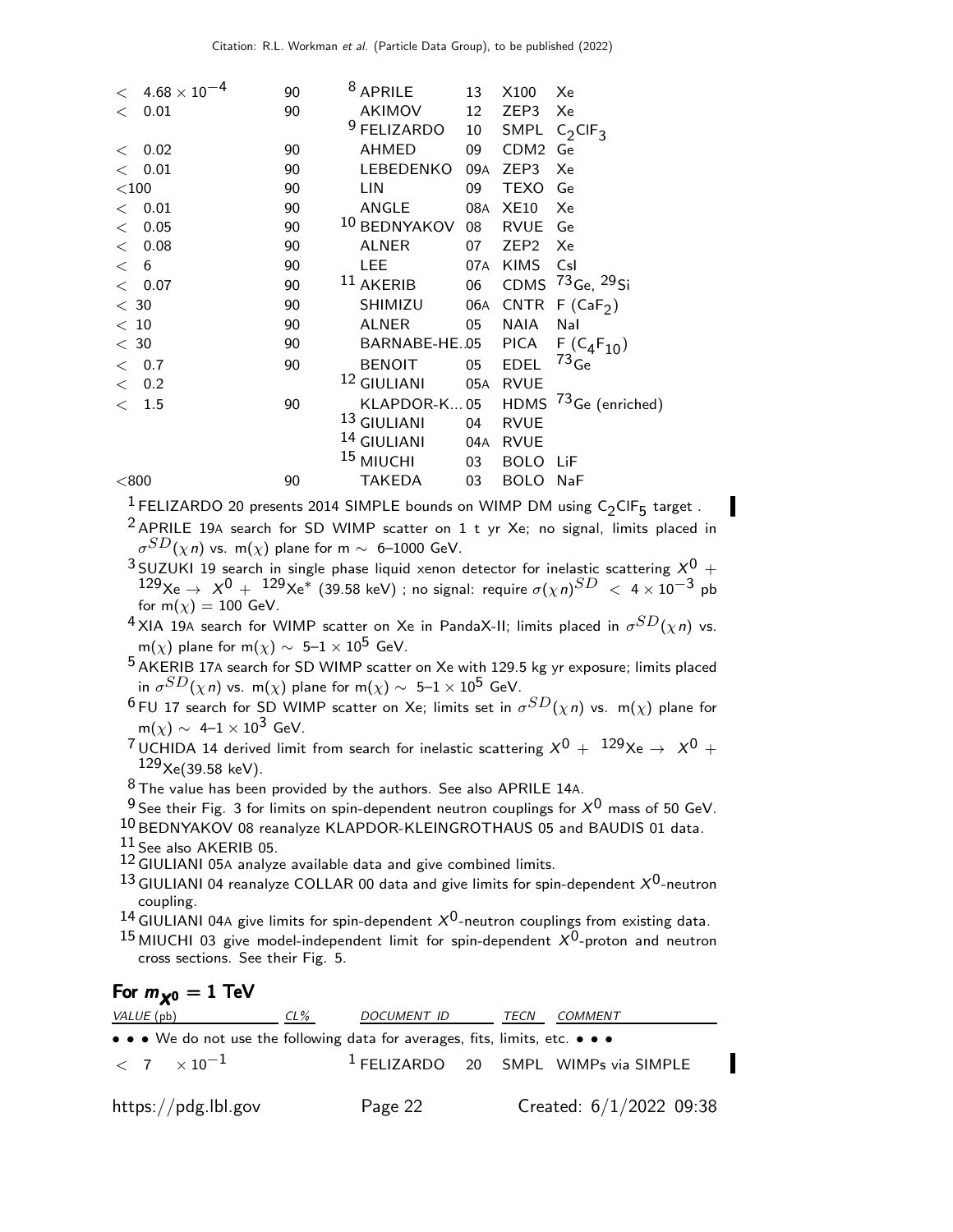|              | $< 1.2 \times 10^{-4}$                      | 90 | $2$ APRILE             |     | 19A XE1T Xe, SD  |                                              |
|--------------|---------------------------------------------|----|------------------------|-----|------------------|----------------------------------------------|
|              | $\times$ 10 $^{-4}$<br>$\langle$ 2          | 90 | $3$ XIA                | 19A | PNDX Xe          |                                              |
|              | $< 2.5 \times 10^{-4}$                      | 90 | <sup>4</sup> AKERIB    | 17A | <b>LUX</b>       | Xe                                           |
| $\lt$        | $\times$ 10 <sup>-4</sup><br>$\overline{4}$ | 90 | 5 FU                   | 17  |                  | PNDX SD WIMP on Xe                           |
| $\lt$        | 0.07                                        | 90 | FELIZARDO              | 14  |                  | SMPL $C_2$ CIF <sub>5</sub>                  |
| $\lt$        | 0.2                                         | 90 | $6$ UCHIDA             |     | 14 XMAS          | $129$ Xe, inelastic                          |
| $\lt$        | $3.64 \times 10^{-3}$                       | 90 | <sup>7</sup> APRILE    | 13  | X100             | Xe                                           |
| $\lt$        | 0.08                                        | 90 | AKIMOV                 | 12  | ZEP3             | Xe                                           |
| $\lt$        | 0.2                                         | 90 | AHMED                  | 09  | CDM <sub>2</sub> | Ge                                           |
| $\lt$        | 0.1                                         | 90 | LEBEDENKO              | 09A | ZEP3             | Xe                                           |
| $\lt$        | 0.1                                         | 90 | ANGLE                  | 08A | <b>XE10</b>      | Xe                                           |
| $\lt$        | 0.25                                        | 90 | <sup>8</sup> BEDNYAKOV | 08  | <b>RVUE</b>      | Ge                                           |
|              | $<$ 0.6                                     | 90 | <b>ALNER</b>           | 07  | ZEP <sub>2</sub> | Xe                                           |
| $<$ 30       |                                             | 90 | <b>LEE</b>             | 07A | <b>KIMS</b>      | Csl                                          |
|              | < 0.5                                       | 90 | <sup>9</sup> AKERIB    |     | 06 CDMS          | $^{73}$ Ge, $^{29}$ Si                       |
| < 40         |                                             | 90 | <b>ALNER</b>           | 05  | NAIA             | Nal                                          |
| $<$ 200 $\,$ |                                             | 90 | BARNABE-HE.05          |     | PICA             | $F(C_4F_{10})$                               |
| $\lt$ 4      |                                             | 90 | <b>BENOIT</b>          | 05  | <b>EDEL</b>      | $^{73}$ Ge                                   |
| < 10         |                                             | 90 |                        |     |                  | KLAPDOR-K05 HDMS <sup>73</sup> Ge (enriched) |
| $\lt$        | $\times$ 10 <sup>3</sup><br>$\overline{4}$  | 90 | <b>TAKEDA</b>          | 03  | <b>BOLO</b>      | <b>NaF</b>                                   |

 $\frac{1}{2}$ FELIZARDO 20 presents 2014 SIMPLE bounds on WIMP DM using C<sub>2</sub>CIF<sub>5</sub> target .

2<br>
<sup>2</sup> APRILE 19A search for SD WIMP scatter on 1 t yr Xe; no signal, limits placed in  $\sigma^{SD}(\chi\, n)$  vs. m $(\chi)$  plane for m  $\sim$  6–1000 GeV.

 $^3$ XIA 19A search for WIMP scatter on Xe in PandaX-II; limits placed in  $\sigma^{SD}(\chi n)$  vs. m(x) plane for m(x)  $\sim 5-1 \times 10^5$  GeV.

4 AKERIB 17A search for SD WIMP scatter on Xe with 129.5 kg yr exposure; limits placed in  $\sigma^{SD}(\chi\, n)$  vs. m $(\chi)$  plane for m $(\chi) \sim~$  5–1  $\times~$   $10^5~$  GeV.

 $^5$ FU 17 search for SD WIMP scatter on Xe; limits set in  $\sigma^{SD}(\chi \textit{n})$  vs.  $\textsf{m}(\chi)$  plane for  $m(\chi) \sim 4-1 \times 10^3$  GeV.

 $^6$  Derived limit from search for inelastic scattering  $X^0 + {^{129}}Xe^* \rightarrow X^0 + {^{129}}Xe^*(39.58)$ keV).

7 The value has been provided by the authors. See also APRILE 14A.

8 BEDNYAKOV 08 reanalyze KLAPDOR-KLEINGROTHAUS 05 and BAUDIS 01 data. <sup>9</sup> See also AKERIB 05.

## Cross-Section Limits for Dark Matter Particles  $(X^0)$  on electron

## For  $m_{\chi^0}$  in GeV range

|                                                                               | We provide here limits fo $m_{\chi_0} < 5$ GeV |                     |    |             |                                  |  |  |  |  |  |  |
|-------------------------------------------------------------------------------|------------------------------------------------|---------------------|----|-------------|----------------------------------|--|--|--|--|--|--|
| VALUE (pb)                                                                    | $CL\%$                                         | <b>DOCUMENT ID</b>  |    | TECN        | <b>COMMENT</b>                   |  |  |  |  |  |  |
| • • • We do not use the following data for averages, fits, limits, etc. • • • |                                                |                     |    |             |                                  |  |  |  |  |  |  |
| < 10                                                                          | 90                                             | $1$ CHENG           | 21 |             | PNDX MeV-scale DM on e           |  |  |  |  |  |  |
|                                                                               |                                                | $2$ AKERIB          | 20 | LUX         | mirror DM with Xe                |  |  |  |  |  |  |
| $< 8.7 \times 10^2$                                                           | 90                                             | <sup>3</sup> AMARAL | 20 |             | SCDM light DM scatter on e in Si |  |  |  |  |  |  |
|                                                                               |                                                | $4$ APRILE          | 20 | XF1T        | excess keV electron recoil in    |  |  |  |  |  |  |
| $<$ 100                                                                       | 90                                             | <sup>5</sup> ARNAUD | 20 | <b>FDFL</b> | Xe.<br>MeV DM scatter on e in Ge |  |  |  |  |  |  |
| < 0.6                                                                         | 90                                             | $6$ BARAK           | 20 |             | SENS MeV scale DM scatter from   |  |  |  |  |  |  |
|                                                                               |                                                |                     |    |             | e in Si                          |  |  |  |  |  |  |

П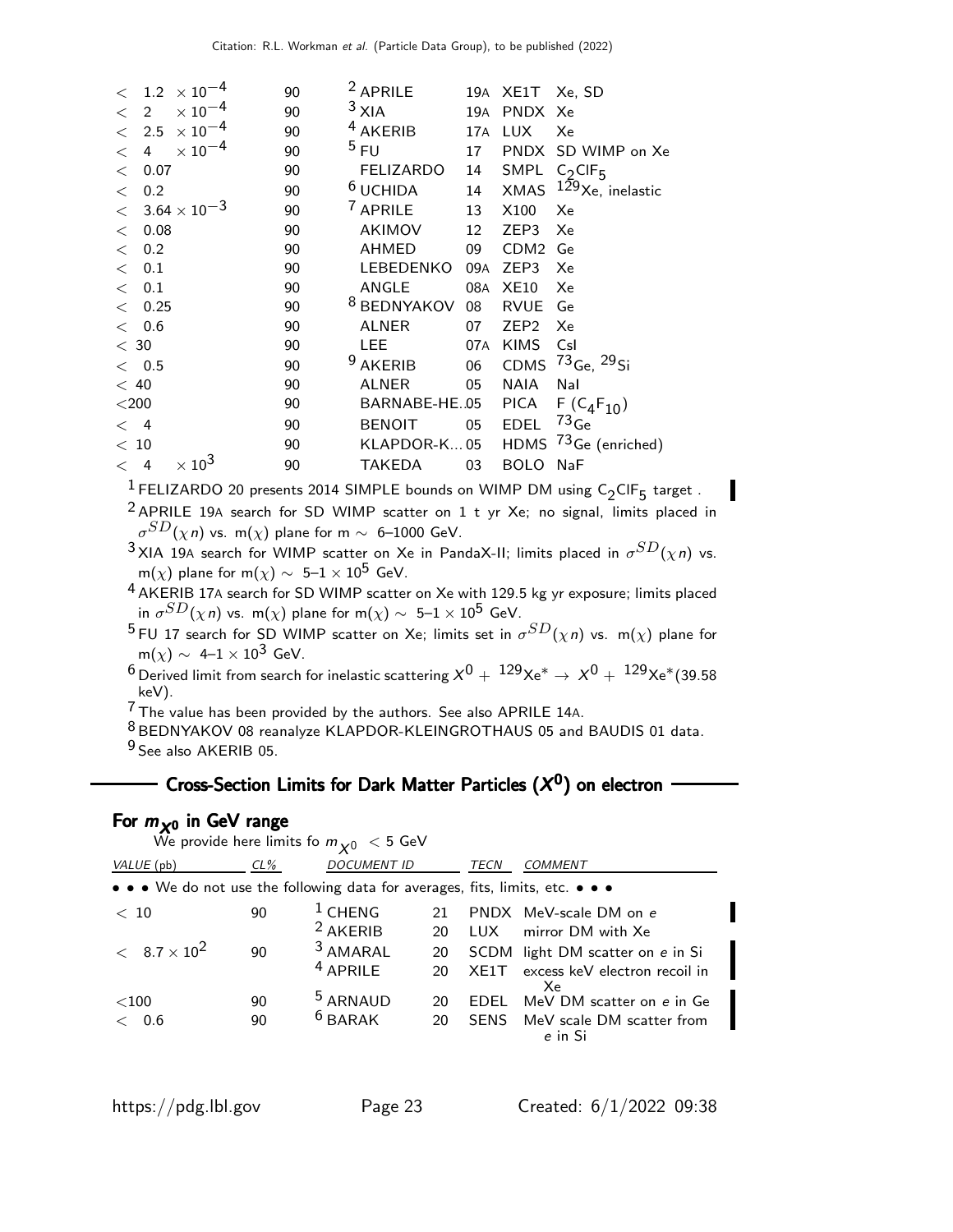|  | $< 2 \times 10^6$                 | 90 |              |    |             | <sup>7</sup> ABRAMOFF 19 SENS WIMP-e scatter on Si        |
|--|-----------------------------------|----|--------------|----|-------------|-----------------------------------------------------------|
|  |                                   |    |              |    |             | <sup>8</sup> AGUILAR-AR19A DMIC MeV scale DM scatter on e |
|  | $< 1 \times 10^{-4}$ 90           |    | $9$ APRILE   |    |             | in Si<br>19D XE1T light DM on Xe via ioniza-              |
|  | $< 9 \times 10^{-3}$              | 90 | 10 A GNES    |    | 18B DS50 Ar | tion                                                      |
|  | $<$ 1 $\times$ 10 <sup>4</sup> 90 |    | $11$ AGNESE  |    |             | 18B SCDM $e\chi$ scatter                                  |
|  | $< 5 \times 10^3$                 | 90 | 12 CRISLER   | 18 |             | SENS Si CCD                                               |
|  |                                   |    | $13$ APRIL F | 17 | X100        | Xe, annual modulation                                     |

 $1$  CHENG 21 search for MeV-scale DM scatter from e in PANDAX-II. No signal detected. Limits set in  $\sigma(\chi e)$  vs. m(DM) plane for two choices of form factors;  $\sigma(\chi e) < 10$  pb for  $m(\chi) = 10$  MeV and  $F_{DM} = 1$ .

- <sup>2</sup> AKERIB 20 search for mirror DM with LUX 95 d  $\times$  118 kg data for mirror e scatter from Xe; no signal, limits placed in kinetic mixing parameter vs. mirror e temperature  $T \sim 0.1 - 0.9$  keV plane.
- 3 AMARAL 20 search SuperCDMS data for low mass DM scatter from e in Si; no signal; quoted limit  $\sigma_{\rho}$  < 8.7 × 10<sup>2</sup> pb for m(DM) = 10 MeV with form factor F  $_{DM}$  = 1.
- $4$  APRILE 20 report excess at electron recoil around 2–3 keV in Xe; data compared to unforeseen tritium background, and various signal models (bosonic DM, solar axion, and neutrino magnetic moment).
- 5 ARNAUD 20 search for MeV DM scattering from e in Ge; no signal; quoted limit is for  $m(DM) = 10$  MeV with form factor  $F_{DM} = 1$ .
- <sup>6</sup> BARAK 20 report search for MeV scale DM scatter from e in Si; limits placed in  $\sigma_e$  vs. m(DM) plane; quoted limit is for m(DM) = 10 MeV and form factor  $F_{DM} = 1$ .
- <sup>7</sup> ABRAMOFF 19 search for MeV-scale WIMP scatter from Si skipper-CCD; limits placed on  $\sigma(\chi e)$  for m( $\chi$ ) ~ 0.5–100 MeV depending on DM form factors. Limit given for  $m(DM) = 1$  MeV.
- 8 AGUILAR-AREVALO 19<sup>A</sup> search for MeV scale DM scatter from e in Si CCDs at SNO-LAB; no signal, limits placed in  $\sigma(e)$  vs. m(DM) plane for m(DM) ~ 0.6–100 MeV.
- $9$  APRILE 19D search for light DM scatter on Xe via ionization; no signal, limits placed in  $\sigma$  on nucleus vs. m(DM) plane for m(DM) ~ 0.02–10 GeV; quoted limit is for m(DM)  $= 0.2$  GeV.
- $^{10}$  AGNES 18B search for MeV scale WIMP scatter from e in Ar; no signal, limits set in  $\sigma_{\rm e}$ vs. m(x) plane for m  $\sim$  20–1000 MeV and two choices of form factor F(DM); quoted limit for  $m(\chi) = 100$  MeV and F = 1.
- <sup>11</sup> AGNESE 18B search for  $e\chi$  scatter in SuperCDMS; limits placed in  $\sigma(e\chi)$  vs. m(x) plane for m  $\sim$  0.3–1  $\times$  10<sup>4</sup> MeV for two assumed form factors and also in m(dark photon) vs. kinetic mixing plane. Limit given for  $m(\chi) = 1$  GeV and F=1.
- <sup>12</sup> CRISLER 18 search for  $\chi e \to \chi e$  scatter in Si CCD; place limits on MeV DM in  $\sigma_e$  vs. m(x) plane for m  $\sim$  0.5–1000 MeV for different form factors; quoted limit is for F(DM)  $= 1$  and m( $\chi$ )  $= 10$  MeV.
- $13$  APRILE 17 search for WIMP-e annual modulation signal for recoil energy in the 2.0–5.8 keV interval using 4 years data with Xe. No significant effect seen.

## Cross-Section Limits for Dark Matter Particles  $(X^0)$  on Nuclei

#### For  $m_{\chi0}$  in GeV range

 $\sim$   $\sim$   $\sqrt{2}$ 

We provide here limits fo  $m_{\chi_0} < 5$  GeV

| For $m_{x0} = 20$ GeV                                                                                                 |        |                    |      |                                        |  |
|-----------------------------------------------------------------------------------------------------------------------|--------|--------------------|------|----------------------------------------|--|
| VALUE (nb)                                                                                                            | $CL\%$ | <b>DOCUMENT ID</b> | TECN | <b>COMMENT</b>                         |  |
| $\bullet \bullet \bullet$ We do not use the following data for averages, fits, limits, etc. $\bullet \bullet \bullet$ |        |                    |      |                                        |  |
| < 0.03                                                                                                                | 90.    |                    |      | $1$ UCHIDA 14 XMAS $129$ Xe, inelastic |  |
| https://pdg.lbl.gov                                                                                                   |        | Page 24            |      | Created: $6/1/2022$ 09:38              |  |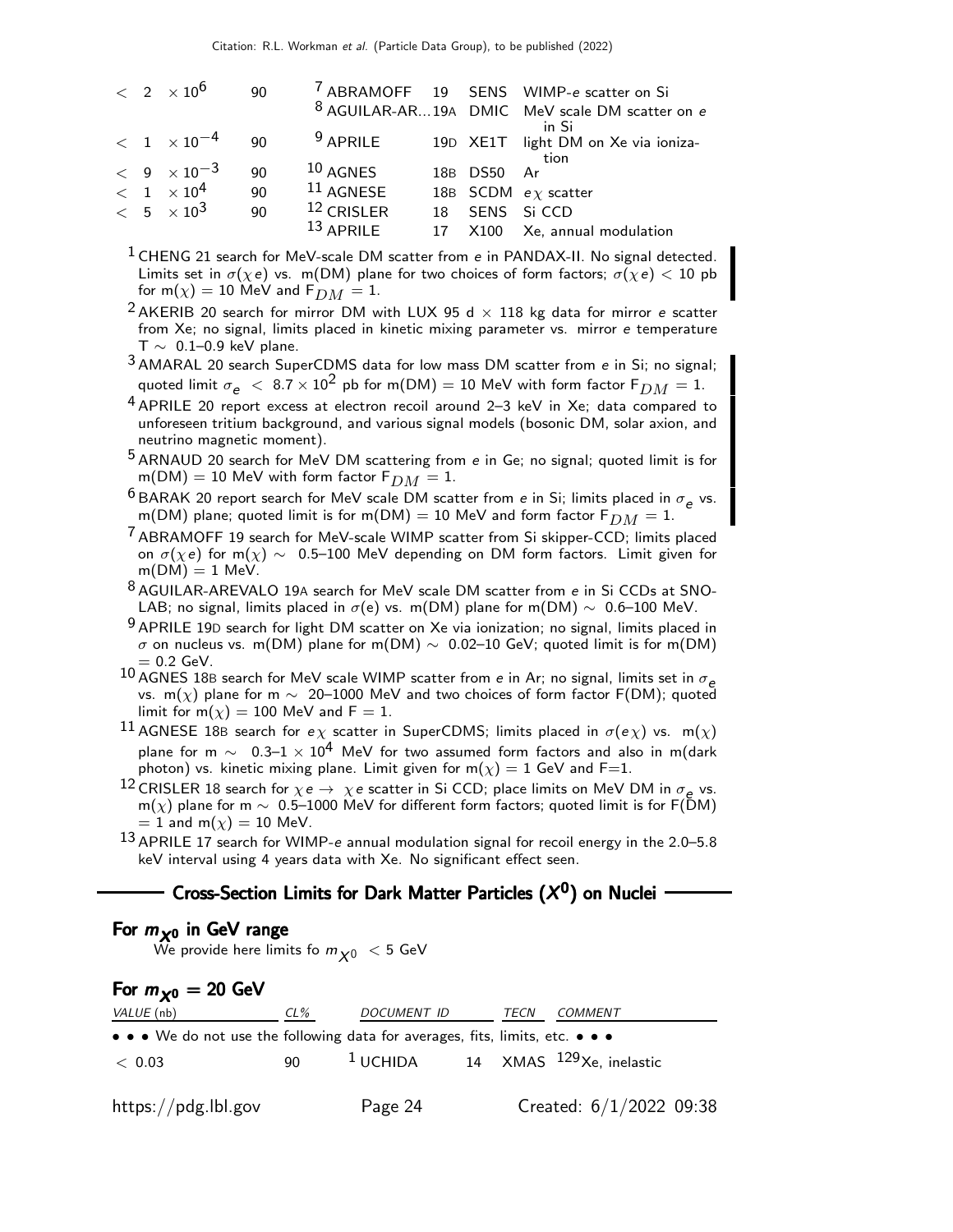| < 0.08                                   | 90 | <sup>2</sup> ANGLOHER  | 02              | <b>CRES</b> | Al              |
|------------------------------------------|----|------------------------|-----------------|-------------|-----------------|
|                                          |    | <sup>3</sup> BENOIT    | $00\,$          | EDEL        | Ge              |
| < 0.04                                   | 95 | <sup>4</sup> KLIMENKO  | 98              | <b>CNTR</b> | $73$ Ge, inel.  |
| < 0.8                                    |    | ALESSAND               | 96              | <b>CNTR</b> | Ω               |
| < 6                                      |    | ALESSAND               | 96              | <b>CNTR</b> | Te              |
| $<\,$ 0.02 $\,$                          | 90 | $5$ BELLI              | 96              | <b>CNTR</b> | $129$ Xe, inel. |
|                                          |    | $6$ BELLI              | 96 <sub>C</sub> | <b>CNTR</b> | $129\chi$ e     |
| $\times$ 10 <sup>-3</sup><br>$\langle 4$ | 90 | <sup>7</sup> BERNABEI  | 96              | <b>CNTR</b> | Na              |
| < 0.3                                    | 90 | <sup>7</sup> BERNABEI  | 96              | <b>CNTR</b> |                 |
| < 0.2                                    | 95 | <sup>8</sup> SARSA     | 96              | <b>CNTR</b> | Na              |
| < 0.015                                  | 90 | $9$ SMITH              | 96              | <b>CNTR</b> | Na              |
| < 0.05                                   | 95 | $10$ GARCIA            | 95              | <b>CNTR</b> | Natural Ge      |
| < 0.1                                    | 95 | QUENBY                 | 95              | <b>CNTR</b> | Na              |
| $90$                                     | 90 | <sup>11</sup> SNOWDEN- | 95              | <b>MICA</b> | 16 <sub>O</sub> |
| $\times 10^3$<br>< 4                     | 90 | $11$ SNOWDEN-          | 95              | <b>MICA</b> | 39 <sub>K</sub> |
| < 0.7                                    | 90 | <b>BACCI</b>           | 92              | <b>CNTR</b> | Na              |
| < 0.12                                   | 90 | 12 REUSSER             | 91              | <b>CNTR</b> | Natural Ge      |
| < 0.06                                   | 95 | CALDWELL               | 88              | CNTR        | Natural Ge      |

 $^1$ UCHIDA 14 limit is for inelastic scattering  $X^0 +~^{129}\mathrm{Xe}^* \rightarrow~X^0 +~^{129}\mathrm{Xe}^*$  (39.58 keV).

2 ANGLOHER 02 limit is for spin-dependent WIMP-Aluminum cross section.

 $3$  BENOIT 00 find four event categories in Ge detectors and suggest that low-energy surface nuclear recoils can explain anomalous events reported by UKDMC and Saclay NaI experiments.

 $^4$ KLIMENKO 98 limit is for inelastic scattering  $X^{\mathrm{0}}$   $^{73}$ Ge  $\;\rightarrow$   $\;X^{\mathrm{0}}$   $^{73}$ Ge\* (13.26 keV).

 $^5$ BELLI 96 limit for inelastic scattering  $\chi^0$   $^{129}\text{Xe} \rightarrow \ \chi^0$   $^{129}\text{Xe}^*(39.58 \text{ keV}).$ 

<sup>6</sup> BELLI 96C use background subtraction and obtain  $\sigma$  < 150 pb (< 1.5 fb) (90% CL) for spin-dependent (independent)  $X^{0}$ -proton cross section. The confidence level is from R. Bernabei, private communication, May 20, 1999.

7 BERNABEI 96 use pulse shape discrimination to enhance the possible signal. The limit here is from R. Bernabei, private communication, September 19, 1997.

8 SARSA 96 search for annual modulation of WIMP signal. See SARSA 97 for details of the analysis. The limit here is from M.L. Sarsa, private communication, May 26, 1997.

9 SMITH 96 use pulse shape discrimination to enhance the possible signal. A dark matter density of 0.4 GeV cm<sup> $-3$ </sup> is assumed.

10 GARCIA 95 limit is from the event rate. A weaker limit is obtained from searches for diurnal and annual modulation.

11 SNOWDEN-IFFT 95 look for recoil tracks in an ancient mica crystal. Similar limits are also given for  $^{27}$ Al and  $^{28}$ Si. See COLLAR 96 and SNOWDEN-IFFT 96 for discussion on potential backgrounds.

 $12$  REUSSER 91 limit here is changed from published (0.04) after reanalysis by authors. J.L. Vuilleumier, private communication, March 29, 1996.

#### For  $m_{\chi0} = 100$  GeV

| VALUE (nb)                                                                    | $CL\%$         | DOCUMENT ID                                                              |                              | TECN                                             | <b>COMMENT</b>                                                                                      |
|-------------------------------------------------------------------------------|----------------|--------------------------------------------------------------------------|------------------------------|--------------------------------------------------|-----------------------------------------------------------------------------------------------------|
| • • • We do not use the following data for averages, fits, limits, etc. • • • |                |                                                                          |                              |                                                  |                                                                                                     |
| $< 3.3 \times 10^{-6}$<br>$< 3 \times 10^{-3}$<br>< 0.3                       | 90<br>90<br>90 | <sup>3</sup> ANGLOHER<br>$4$ BELLI<br><sup>5</sup> BERNABEI<br>$6$ GREEN | 02 <sup>°</sup><br>02C<br>02 | 02 CRES AI<br><b>RVUE</b><br>DAMA<br><b>RVUE</b> | <sup>1</sup> APRILE 21A XE1T <sup>129</sup> Xe, inelastic<br>$2$ UCHIDA 14 XMAS $129$ Xe, inelastic |
| https://pdg.lbl.gov                                                           |                | Page 25                                                                  |                              |                                                  | Created: $6/1/2022$ 09:38                                                                           |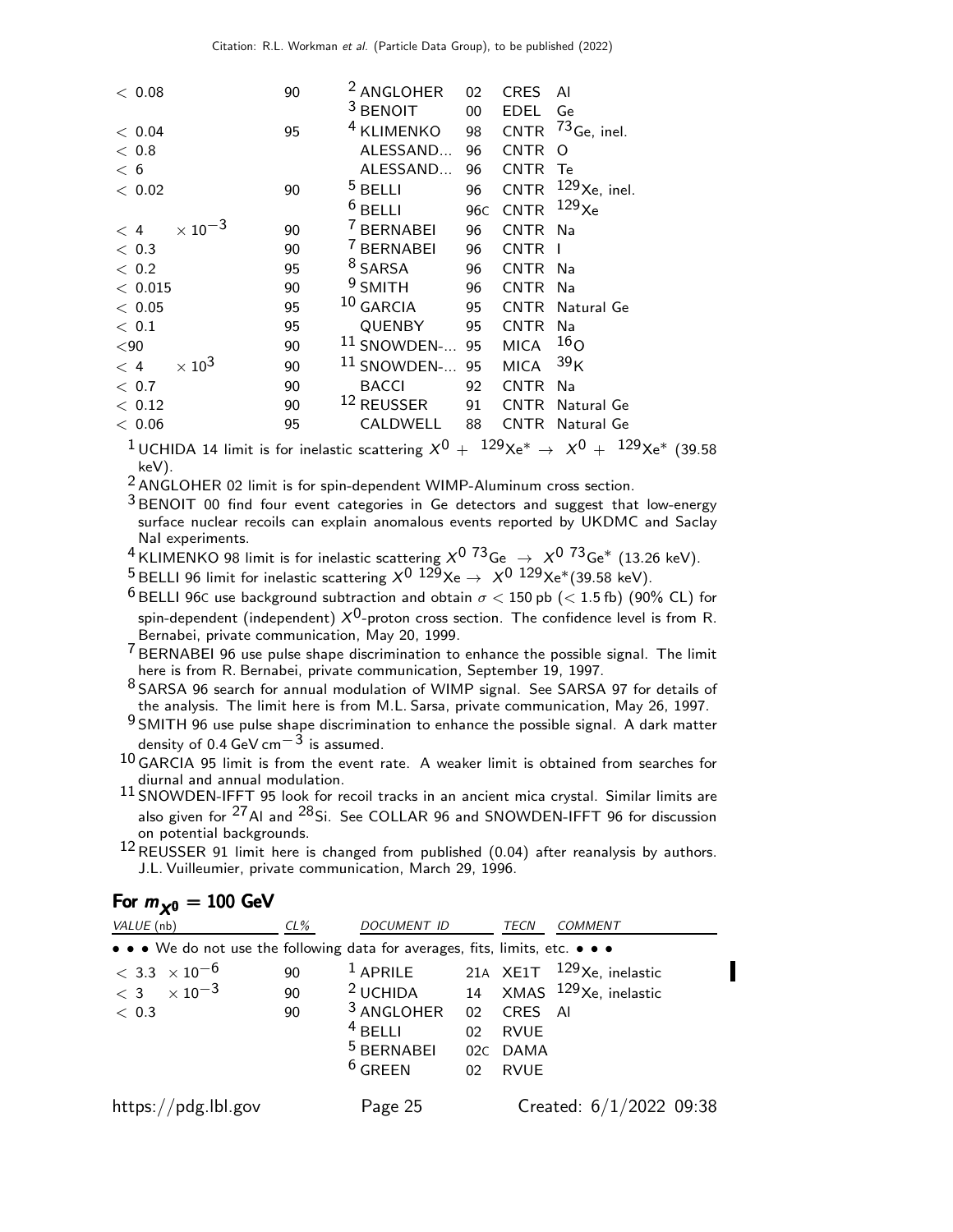|                |                           |    | $7$ ULLIO              | 01              | <b>RVUE</b> |                             |
|----------------|---------------------------|----|------------------------|-----------------|-------------|-----------------------------|
|                |                           |    | <sup>8</sup> BENOIT    | $00\,$          | <b>EDEL</b> | Ge                          |
| < 4            | $\times$ 10 <sup>-3</sup> | 90 | <sup>9</sup> BERNABEI  | 00D             |             | $129$ Xe, inelastic         |
|                |                           |    | 10 AMBROSIO            | 99              | <b>MCRO</b> |                             |
|                |                           |    | $11$ BRHLIK            | 99              | <b>RVUE</b> |                             |
| < 8            | $\times$ 10 <sup>-3</sup> | 95 | <sup>12</sup> KLIMENKO | 98              | <b>CNTR</b> | 73 Ge, inelastic            |
| < 0.08         |                           | 95 | 13 KLIMENKO            | 98              | <b>CNTR</b> | 73 <sub>Ge, inelastic</sub> |
| < 4            |                           |    | ALESSAND               | 96              | <b>CNTR</b> | O                           |
| $<$ 25 $\,$    |                           |    | ALESSAND               | 96              | <b>CNTR</b> | Te                          |
| < 6            | $\times 10^{-3}$          | 90 | $14$ BELLI             | 96              | <b>CNTR</b> | $129$ Xe, inelastic         |
|                |                           |    | $15$ BELLI             | 96 <sub>C</sub> | <b>CNTR</b> | $129\chi$ e                 |
| < 1            | $\times\,10^{-3}$         | 90 | 16 BERNABEI            | 96              | <b>CNTR</b> | Na                          |
| < 0.3          |                           | 90 | 16 BERNABEI            | 96              | <b>CNTR</b> | ı                           |
| < 0.7          |                           | 95 | 17 SARSA               | 96              | <b>CNTR</b> | Na                          |
| < 0.03         |                           | 90 | $18$ SMITH             | 96              | <b>CNTR</b> | Na                          |
| $<\,$ 0.8 $\,$ |                           | 90 | $18$ SMITH             | 96              | <b>CNTR</b> | ı                           |
| < 0.35         |                           | 95 | $19$ GARCIA            | 95              | <b>CNTR</b> | Natural Ge                  |
| < 0.6          |                           | 95 | QUENBY                 | 95              | <b>CNTR</b> | Na                          |
| $<$ 3          |                           | 95 | QUENBY                 | 95              | <b>CNTR</b> |                             |
| $<\,1.5$       | $\times 10^2$             | 90 | <sup>20</sup> SNOWDEN- | 95              | <b>MICA</b> | 16 <sub>O</sub>             |
| < 4            | $\times 10^{2}$           | 90 | <sup>20</sup> SNOWDEN- | 95              | <b>MICA</b> | 39 <sub>K</sub>             |
| < 0.08         |                           | 90 | $21$ BECK              | 94              | <b>CNTR</b> | $76$ Ge                     |
| $<\,2.5$       |                           | 90 | <b>BACCI</b>           | 92              | <b>CNTR</b> | Na                          |
| $<$ 3          |                           | 90 | <b>BACCI</b>           | 92              | <b>CNTR</b> | ı                           |
| $<\,0.9$       |                           | 90 | <sup>22</sup> REUSSER  | 91              | <b>CNTR</b> | Natural Ge                  |
| < 0.7          |                           | 95 | CALDWELL               | 88              | <b>CNTR</b> | Natural Ge                  |

 $1$  APRILE 21A search for inelastic DM scatter off  $129$ Xe nuclei with 0.83 t yr exposure. No signal obseved. Limits placed in  $\sigma(\chi Xe)$  vs. m(DM) plane for WIMP mass between 20 GeV and 10 TeV.

20 dev and 10 Tev.<br>
<sup>2</sup> UCHIDA 14 limit is for inelastic scattering  $X^0 + 129Xe^* \rightarrow X^0 + 129Xe^*(39.58)$ keV).

3 ANGLOHER 02 limit is for spin-dependent WIMP-Aluminum cross section.

 $4$  BELLI 02 discuss dependence of the extracted WIMP cross section on the assumptions of the galactic halo structure.

 $5$  BERNABEI 02C analyze the DAMA data in the scenario in which  $X^0$  scatters into a slightly heavier state as discussed by SMITH 01.

 $6$  GREEN 02 discusses dependence of extracted WIMP cross section limits on the assumptions of the galactic halo structure.

7 ULLIO 01 disfavor the possibility that the BERNABEI 99 signal is due to spin-dependent WIMP coupling.

8 BENOIT 00 find four event categories in Ge detectors and suggest that low-energy surface nuclear recoils can explain anomalous events reported by UKDMC and Saclay NaI experiments.

<sup>9</sup> BERNABEI 00D limit is for inelastic scattering  $X^{0.129}Xe \rightarrow X^{0.129}Xe$  (39.58 keV).

 $10$  AMBROSIO 99 search for upgoing muon events induced by neutrinos originating from WIMP annihilations in the Sun and Earth.

 $11$  BRHLIK 99 discuss the effect of astrophysical uncertainties on the WIMP interpretation of the BERNABEI 99 signal.

<sup>12</sup> KLIMENKO 98 limit is for inelastic scattering  $X^0$  <sup>73</sup>Ge  $\rightarrow X^0$  <sup>73</sup>Ge\* (13.26 keV).

13 KLIMENKO 98 limit is for inelastic scattering  $X^0$  73<sub>Ge</sub>  $\rightarrow X^0$  73<sub>Ge</sub>\* (66.73 keV).

14 BELLI 96 limit for inelastic scattering  $X^0$   $129$ Xe  $\rightarrow X^0$   $129$ Xe<sup>\*</sup>(39.58 keV).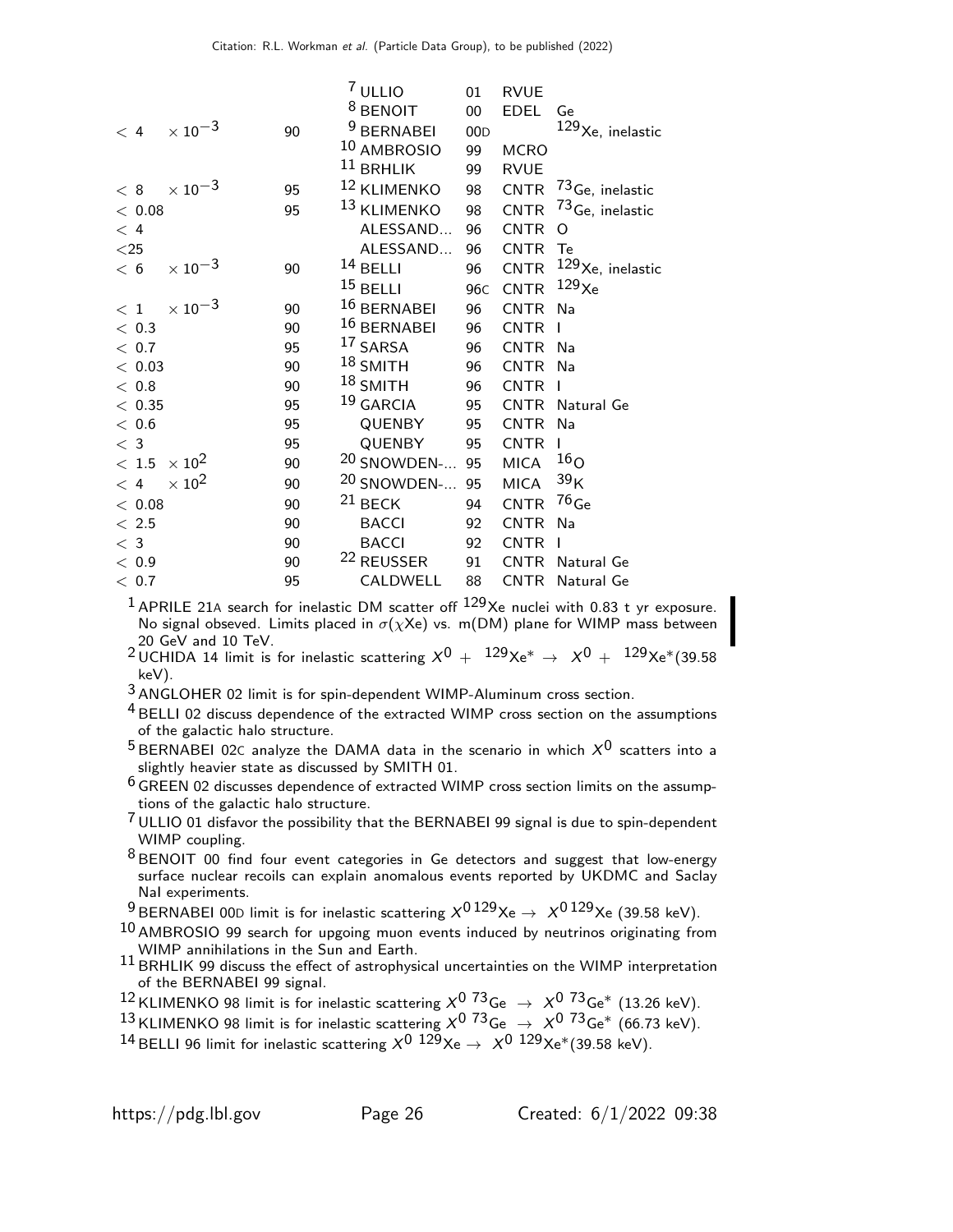- <sup>15</sup> BELLI 96C use background subtraction and obtain  $\sigma$  < 0.35 pb (< 0.15 fb) (90% CL) for spin-dependent (independent)  $X^{0}$ -proton cross section. The confidence level is from R. Bernabei, private communication, May 20, 1999.
- $16$  BERNABEI 96 use pulse shape discrimination to enhance the possible signal. The limit here is from R. Bernabei, private communication, September 19, 1997.
- 17 SARSA 96 search for annual modulation of WIMP signal. See SARSA 97 for details of the analysis. The limit here is from M.L. Sarsa, private communication, May 26, 1997.
- $18$  SMITH 96 use pulse shape discrimination to enhance the possible signal. A dark matter density of 0.4 GeV cm<sup> $-3$ </sup> is assumed.
- 19 GARCIA 95 limit is from the event rate. A weaker limit is obtained from searches for diurnal and annual modulation.

20 SNOWDEN-IFFT 95 look for recoil tracks in an ancient mica crystal. Similar limits are also given for  $27$  Al and  $28$  Si. See COLLAR 96 and SNOWDEN-IFFT 96 for discussion on potential backgrounds.

 $21$  BECK 94 uses enriched  $76$  Ge (86% purity).

22REUSSER 91 limit here is changed from published (0.3) after reanalysis by authors. J.L. Vuilleumier, private communication, March 29, 1996.

#### For  $m_{\chi0} = 1$  TeV

| VALUE (nb)                                                                        | CL% | DOCUMENT ID            |                 | TECN            | COMMENT                                                                                                             |
|-----------------------------------------------------------------------------------|-----|------------------------|-----------------|-----------------|---------------------------------------------------------------------------------------------------------------------|
| • • • We do not use the following data for averages, fits, limits, etc. • • •     |     |                        |                 |                 |                                                                                                                     |
| < 0.03                                                                            | 90  | $1$ UCHIDA             | 14              |                 | XMAS $129$ Xe, inelastic                                                                                            |
| $\langle$ 3                                                                       | 90  | <sup>2</sup> ANGLOHER  | 02              | <b>CRES</b>     | $\mathsf{A}$                                                                                                        |
|                                                                                   |     | $3$ BENOIT             | $00\,$          | <b>EDEL</b>     | Ge                                                                                                                  |
|                                                                                   |     | <sup>4</sup> BERNABEI  | 99 <sub>D</sub> | CNTR SIMP       |                                                                                                                     |
|                                                                                   |     | <sup>5</sup> DERBIN    | 99              | CNTR SIMP       |                                                                                                                     |
| 0.06<br>$\,<\,$                                                                   | 95  | <sup>6</sup> KLIMENKO  | 98              | <b>CNTR</b>     | $73$ Ge, inel.                                                                                                      |
| 0.4<br>$\lt$                                                                      | 95  | <sup>7</sup> KLIMENKO  | 98              | <b>CNTR</b>     | $^{73}$ Ge, inel.                                                                                                   |
| < 40                                                                              |     | ALESSAND               | 96              | <b>CNTR</b>     | $\Omega$                                                                                                            |
| $<$ 700 $\,$                                                                      |     | ALESSAND               | 96              | CNTR Te         |                                                                                                                     |
| < 0.05                                                                            | 90  | $8$ BELLI              | 96              | <b>CNTR</b>     | $129$ Xe, inel.                                                                                                     |
| 1.5<br>$\lt$                                                                      | 90  | $9$ BELLI              | 96              | CNTR            | $129$ Xe, inel.                                                                                                     |
|                                                                                   |     | $10$ BELLI             | 96 <sub>C</sub> | <b>CNTR</b>     | 129 <sub>Xe</sub>                                                                                                   |
| 0.01<br>$\lt$                                                                     | 90  | $11$ BERNABEI          | 96              | <b>CNTR</b>     | Na                                                                                                                  |
| $\boldsymbol{9}$<br>$\lt$                                                         | 90  | $11$ BERNABEI          | 96              | <b>CNTR</b>     | - 1                                                                                                                 |
| $\overline{7}$<br>$\,<\,$                                                         | 95  | 12 SARSA               | 96              | <b>CNTR</b>     | - Na                                                                                                                |
| $\lt$<br>0.3                                                                      | 90  | $13$ SMITH             | 96              | <b>CNTR</b>     | Na                                                                                                                  |
| $\lt$<br>6                                                                        | 90  | $13$ SMITH             | 96              | CNTR I          |                                                                                                                     |
| $\lt$<br>6                                                                        | 95  | $14$ GARCIA            | 95              |                 | CNTR Natural Ge                                                                                                     |
| < 8                                                                               | 95  | <b>QUENBY</b>          | 95              | <b>CNTR</b>     | Na                                                                                                                  |
| $<\,50$                                                                           | 95  | QUENBY                 | 95              | <b>CNTR</b>     | L                                                                                                                   |
| $<$ 700                                                                           | 90  | <sup>15</sup> SNOWDEN- | 95              | <b>MICA</b>     | 16 <sub>O</sub>                                                                                                     |
| $\times 10^3$<br>$\langle 1$                                                      | 90  | <sup>15</sup> SNOWDEN- | 95              | <b>MICA</b>     | 39 <sub>K</sub>                                                                                                     |
| $<$ 0.8                                                                           | 90  | $16$ BECK              | 94              | CNTR $^{76}$ Ge |                                                                                                                     |
| $<\,30$                                                                           | 90  | <b>BACCI</b>           | 92              | <b>CNTR</b>     | Na                                                                                                                  |
| $<\,30$                                                                           | 90  | <b>BACCI</b>           | 92              | <b>CNTR</b>     | $\mathbf{I}$                                                                                                        |
| < 15                                                                              | 90  | <sup>17</sup> REUSSER  | 91              | CNTR            | Natural Ge                                                                                                          |
| < 6                                                                               | 95  | CALDWELL               | 88              |                 | CNTR Natural Ge                                                                                                     |
| keV).<br>$2$ ANGLOHER 02 limit is for spin-dependent WIMP-Aluminum cross section. |     |                        |                 |                 | <sup>1</sup> UCHIDA 14 limit is for inelastic scattering $X^0 + {}^{129}Xe^* \rightarrow X^0 + {}^{129}Xe^*$ (39.58 |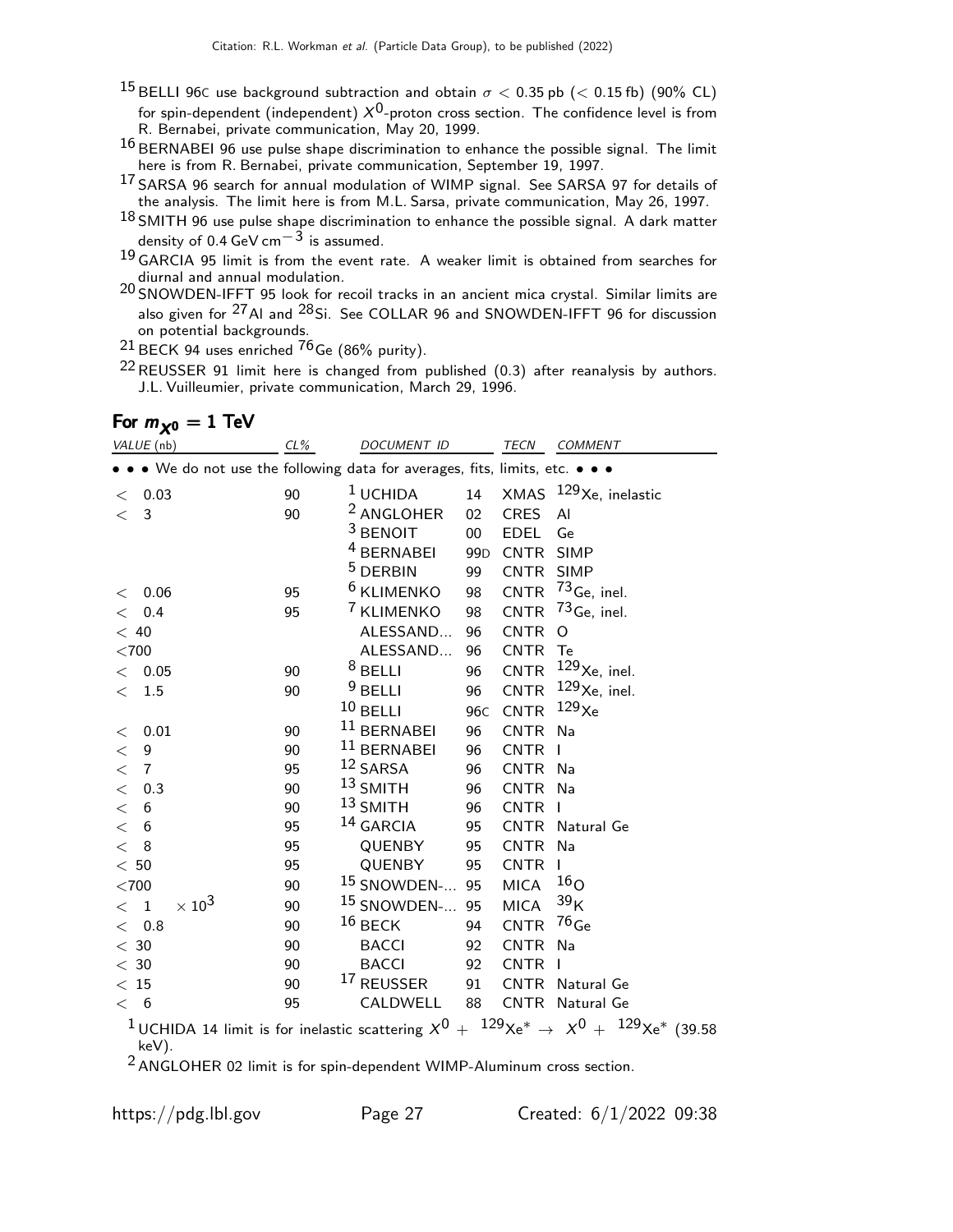- 3 BENOIT 00 find four event categories in Ge detectors and suggest that low-energy surface nuclear recoils can explain anomalous events reported by UKDMC and Saclay NaI experiments.
- <sup>4</sup> BERNABEI 99D search for SIMPs (Strongly Interacting Massive Particles) in the mass range  $10^3 - 10^{16}$  GeV. See their Fig. 3 for cross-section limits.
- 5 DERBIN 99 search for SIMPs (Strongly Interacting Massive Particles) in the mass range  $10^2$ – $10^{14}$  GeV. See their Fig. 3 for cross-section limits.
- $6$  KLIMENKO 98 limit is for inelastic scattering  $X^0$   $73\text{Ge} \rightarrow X^0$   $73\text{Ge}^*$  (13.26 keV).
- <sup>7</sup> KLIMENKO 98 limit is for inelastic scattering  $X^0$  <sup>73</sup>Ge  $\rightarrow X^0$  <sup>73</sup>Ge\* (66.73 keV).
- 8 BELLI 96 limit for inelastic scattering  $X^0$   $^{129}Xe \rightarrow X^0$   $^{129}Xe^*(39.58 \text{ keV})$ .
- <sup>9</sup> BELLI 96 limit for inelastic scattering  $X^0$   $129$ Xe  $\rightarrow X^0$   $129$ Xe\*(236.14 keV).
- 10 BELLI 96C use background subtraction and obtain  $\sigma$  < 0.7 pb (< 0.7 fb) (90% CL) for spin-dependent (independent)  $X^{0}$ -proton cross section. The confidence level is from R. Bernabei, private communication, May 20, 1999.
- $11$  BERNABEI 96 use pulse shape discrimination to enhance the possible signal. The limit here is from R. Bernabei, private communication, September 19, 1997.
- <sup>12</sup> SARSA 96 search for annual modulation of WIMP signal. See SARSA 97 for details of the analysis. The limit here is from M.L. Sarsa, private communication, May 26, 1997.
- $13$  SMITH 96 use pulse shape discrimination to enhance the possible signal. A dark matter density of 0.4 GeV cm<sup> $-3$ </sup> is assumed.
- 14 GARCIA 95 limit is from the event rate. A weaker limit is obtained from searches for diurnal and annual modulation.
- 15 SNOWDEN-IFFT 95 look for recoil tracks in an ancient mica crystal. Similar limits are also given for  $27$  AI and  $28$  Si. See COLLAR 96 and SNOWDEN-IFFT 96 for discussion on potential backgrounds.
- $16$  BECK 94 uses enriched  $76$  Ge (86% purity).
- $17$  REUSSER 91 limit here is changed from published (5) after reanalysis by authors. J.L. Vuilleumier, private communication, March 29, 1996.

| CL% | <b>DOCUMENT ID</b>    |                                                                                                                                         | TECN                   | COMMENT                                                                                                                             |
|-----|-----------------------|-----------------------------------------------------------------------------------------------------------------------------------------|------------------------|-------------------------------------------------------------------------------------------------------------------------------------|
|     |                       |                                                                                                                                         |                        |                                                                                                                                     |
|     | <sup>1</sup> ADHIKARI | 22                                                                                                                                      | <b>DEAP</b>            | Planck scale DM multiple<br>scatter on Ar                                                                                           |
|     | <sup>2</sup> AKERIB   | 21B                                                                                                                                     | <b>LUX</b>             | limits on WIMP EFT cou-<br>plings                                                                                                   |
|     | <sup>3</sup> AMARE    | 21                                                                                                                                      | ANAI                   | annual modulation on Nal                                                                                                            |
|     | <sup>4</sup> AGOSTINI | 20                                                                                                                                      | <b>HPGE</b>            | keV-MeV scale super-WIMP<br>absorption in Ge                                                                                        |
|     |                       | 20                                                                                                                                      | <b>FUNK</b>            | hidden photon DM search                                                                                                             |
|     |                       | 20                                                                                                                                      |                        | superheavy MIMP DM                                                                                                                  |
|     | <sup>7</sup> ABRAMOFF | 19                                                                                                                                      | <b>SENS</b>            | MeV DM e-Si; dark photon<br>Si absorption                                                                                           |
|     |                       | 19                                                                                                                                      | C <sub>100</sub>       | annual modulation Nal                                                                                                               |
|     |                       | 19                                                                                                                                      | ANAI                   | annual modulation Nal                                                                                                               |
| 90  |                       | 19                                                                                                                                      | XE1T                   | $\pi$ (Xe)                                                                                                                          |
|     |                       | 19                                                                                                                                      |                        | cosmic ray DM                                                                                                                       |
|     |                       | 19                                                                                                                                      |                        | Majoran DM                                                                                                                          |
|     |                       | 19                                                                                                                                      | <b>THEO</b>            | 290 TeV IceCube $\nu$                                                                                                               |
|     |                       | 19                                                                                                                                      | C <sub>100</sub>       | inelastic boosted dark $\gamma$                                                                                                     |
|     |                       | 19                                                                                                                                      |                        | $n \rightarrow \chi e^+ e^-$                                                                                                        |
|     |                       | $6$ CLARK<br><sup>8</sup> ADHIKARI<br><sup>9</sup> AMARE<br>$10$ APRILE<br>11 BRINGMANN<br>12 BRUNE<br>$13$ CHOI<br>$14$ HA<br>15 KLOPF | <sup>5</sup> ANDRIANAV | $\bullet\;\bullet\;\mathsf{We}$ do not use the following data for averages, fits, limits, etc. $\bullet\;\bullet\;\bullet\;\bullet$ |

Miscellaneous Results from Underground Dark Matter Searches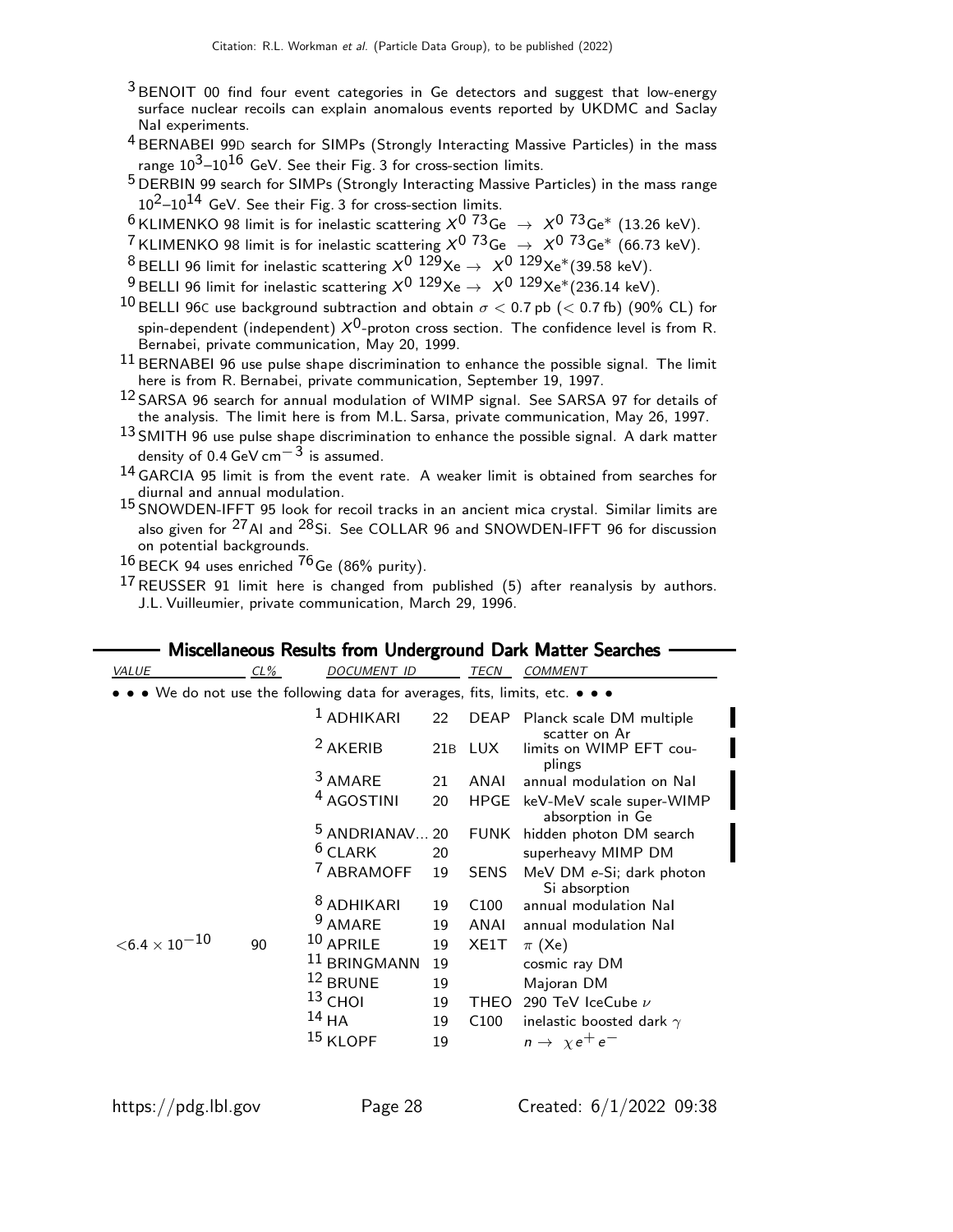|                            |    | 16 AARTSEN                                      |     |             | 18D ICCB relic WIMP $\chi \rightarrow \nu X$       |
|----------------------------|----|-------------------------------------------------|-----|-------------|----------------------------------------------------|
|                            |    | $17$ ABE                                        |     |             | 18F XMAS $A'e \rightarrow A'e$                     |
|                            |    | $18$ AGNES                                      | 18B | <b>DS50</b> | Ar                                                 |
|                            |    | $19$ AGNESE                                     |     |             | 18B SCDM MeV DM e-Si; dark photon<br>Si absorption |
|                            |    | <sup>20</sup> AKERIB                            |     | 18A LUX Xe  |                                                    |
|                            |    | <sup>21</sup> ARMENGAUD 18 EDE3 Ge              |     |             |                                                    |
|                            |    | <sup>22</sup> KACHULIS                          |     |             | 18 SKAM boosted DM on e                            |
| $<$ 1 $\times$ 10 $^{-12}$ | 90 | <sup>23</sup> AGUILAR-AR17 DMIC $\gamma'$ on Si |     |             |                                                    |
|                            |    | <sup>24</sup> APRILE                            | 17  | X100        | Xe                                                 |
|                            |    | <sup>25</sup> APRILE                            |     | 17D X100 Xe |                                                    |
|                            |    | <sup>26</sup> APRILE                            |     |             | 17H X100 keV bosonic DM search                     |
|                            |    | <sup>27</sup> APRILE                            |     |             | 17K X100 $\chi N \to \chi^* \to \chi \gamma$       |
| $\leq 4 \times 10^{-3}$    | 90 | <sup>28</sup> ANGLOHER                          |     | 16A CRES    | CaWO <sub>4</sub>                                  |
|                            |    | <sup>29</sup> APRILE                            | 15  | X100        | Event rate modulation                              |
|                            |    | 30 APRILE                                       |     | 15A X100    | Electron scattering                                |

 $<sup>1</sup>$  ADHIKARI 22 search for multiple scatter of Planck scale DM on Ar using DEAP detector.</sup> No signal observed. Limits placed in mass vs. cross section plane for m(DM):  $10^7-10^{19}$ GeV.

 $2$ AKERIB 21B place limits on 15 WIMP non-relativistic EFT couplings for m(DM): 10–4000 GeV using 3.14 kg d exposure.

3 AMARE 21 search for WIMP annual modulation signal on NaI target in the Canfranc Underground Laboratory (LSC). With an effective exposure of 313.95 kg y, and a sensitivity of 2.5  $\sigma$  no signal is observed. Incompatible with DAMA/LIBRA at 3.3  $\sigma$  level.

<sup>4</sup> AGOSTINI 20 search for keV-MeV scale super-WIMP absorption in Ge in GERDA; no signal; limits placed on keV–MeV scale bosonic superWIMPs in coupling vs. mass plane.

5 ANDRIANAVALOMAHEFA 20 search for hidden photon DM in eV range; place limits in m(DM) vs ln(x) plane: exclude coupling  $\chi \lesssim 1 \times 10^{-12}$  for m(DM) ~ 2.5–7 eV.

6 CLARK 20 use Majorana and Xe-1-ton data to constrain superheavy multply interacting dark matter (MIMP) in range m $\sim 10^8$ –10<sup>17</sup> GeV depending on interaction cross section.

7 ABRAMOFF 19 search for MeV scale DM via DM−e scattering and dark photon DM via absorption in Si; limits set in coupling vs.  $m(\chi)$  plane and on dark photon in  $m(A)$ vs. kinetic mixing parameter plane.

8 ADHIKARI 19 search for annual modulation signal from WIMP scatter on Nal with 1.7 yr exposure; result consistent with both DAMA/LIBRA and null hypothesis.

9 AMARE 19 is ANAIS-112 search for WIMP scatter annual modulation on NaI; 157.55 kg yr exposure; result compatible with null hypothesis; confirm goal of reaching sensitivity at  $3\sigma$  to DAMA/LIBRA result in 5 years.

10 APRILE 19 search for WIMP-pion scattering in Xe; no signal: require  $\sigma(\chi \pi) < 6.4 \times$  $10^{-10}$  pb for m( $\chi$ ) = 30 GeV.

 $11$  BRINGMANN 19 derive theoretically limits on GeV and sub-GeV mass dark matter, in its high energy component generated by interaction with cosmic rays; place limits on  $\sigma^{SI}$  and  $\sigma^{SD}~<~10^5$  pb.

 $12$  BRUNE 19 examine possibility of Majoron dark matter; limits placed on Majoron mass vs. coupling from SN1987a and  $\nu$ -less double beta decay.

<sup>13</sup> CHOI 19 from multimessenger observation finds limit on  $\sigma(\nu \chi)/m(DM) < 5.1 \times 10^{-23}$  $\rm cm^2/G$ eV based on 290 TeV IceCube neutrino event.

 $14$  HA 19 search for inelastic boosted MeV scale dark photon using COSINE-100 data; limits placed in m vs. epsilon plane for various mediators.

15 KLOPF 19 search for DM via  $n \to \chi e^+ e^-$ ; no signal: limits placed in branching fraction vs. m( $e^+e^-$ ) plane.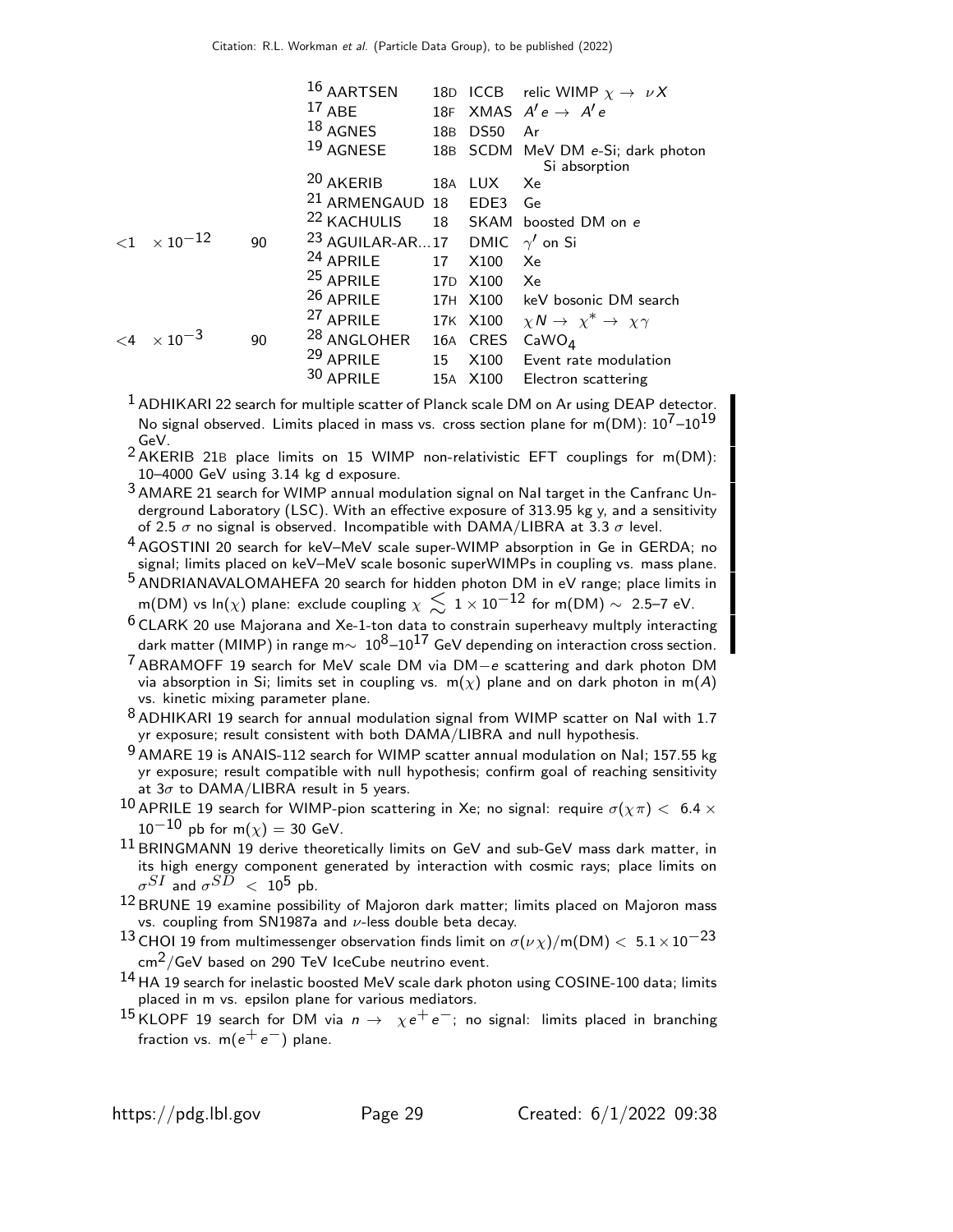- 16 AARTSEN 18D search for long-lived DM particles decaying  $\chi \to \nu X$ ; no excess seen; for DM masses above 10 TeV, excluding lifetimes shorter than  $10^{28}$  s.
- $17$  ABE 18F search for keV mass ALPs and hidden photons (HP) scatter on electrons; limits set on mass vs. coupling.
- 18 AGNES 18B search for MeV-scale DM scatter on electrons in Ar; no signal; require  $\sigma(\chi e)$  $<~9\times10^{-3}$  pb for DM form factor F(DM)  $=1$  and  $< 300$  pb for F(DM) proportional to  $1/q^2$  for  $m(\chi) = 100$  MeV.
- 19 AGNESE 18<sup>B</sup> search for MeV scale DM via DM-e scattering and dark photon DM via absorption in Si; limits set on MeV DM in coupling vs.  $m(\chi)$  plane and on dark photon in  $m(A')$  vs. kinetic mixing plane.
- <sup>20</sup> AKERIB 18A search for annual and diurnal modulation of DM scattering rate on electrons for recoil energy between 2 and 6 keVee; no signal found.
- <sup>21</sup> ARMENGAUD 18 search for ALP from the Sun and galactic bosonic DM, interacting in Ge; no signal; limits set for 0.8–500 keV DM particles.
- <sup>22</sup> KACHULIS 18 search for an excess of elastically scattered electrons above the atmospheric neutrino background in Super-K; limits placed for simple annihilation or decay in the Sun or galactic center producing "boosted" dark matter.
- 23 AGUILAR-AREVALO 17 search for hidden photon DM scatter on Si target CCD; limit kinetic mixing  $\kappa$  < 1 × 10<sup>-12</sup> for m = 10 eV.
- 24 APRILE 17 search for WIMP-e annual modulation signal for recoil energy in the 2.0–5.8 keV interval using 4 years data with Xe. No significant effect seen.
- 25 APRILE 17<sup>D</sup> set limits on 14 WIMP-nucleon different interaction operators. No deviations found using 225 live days in the 6.6–240 keV recoil energy range.
- <sup>26</sup> APRILE 17H search for keV bosonic DM via  $e\chi \rightarrow e$ , looking for electronic recoils with 224.6 live days of data and 34 kg of LXe. Limits set on  $\chi e e$  coupling for m( $\chi$ ) = 8–125 keV.
- <sup>27</sup> APRILE 17K search for magnetic inelastic DM via  $\chi N \to~\chi^* \to~\chi \gamma$ . Limits set in DM magnetic moment vs. mass splitting plane for two DM masses corresponding to the DAMA/LIBRA best fit values.
- $^{28}$  ANGLOHER 16A require q<sup>2</sup> dependent scattering  $<~8\times10^{-3}$  pb for asymmetric DM  $m(WIMP) = 3$  GeV on CaWO<sub>4</sub> target. It uses a local dark matter density of 0.38  $GeV/cm<sup>3</sup>$ .
- $29$  APRILE 15 search for periodic variation of electronic recoil event rate in the data between Feb. 2011 and Mar. 2012. No significant modulation is found for periods up to 500 days.
- $30$  APRILE 15A search for  $X^0$  scattering off electrons. See their Fig. 4 for limits on cross section through axial-vector coupling for  $m_{\chi0}$  between 0.6 GeV and 1 TeV. For  $m_{\chi0} =$ 2 GeV,  $\sigma$  < 60 pb (90%CL) is obtained.

## $X^0$  Annihilation Cross Section

Limits are on  $\sigma v$  for  $X^0$  pair annihilation at threshold.

| $VALUE$ (cm <sup>3</sup> s <sup>-1</sup> )                                    | $CL\%$ | <b>DOCUMENT ID</b>     |    | <b>TECN</b> | <i>COMMENT</i>                                      |
|-------------------------------------------------------------------------------|--------|------------------------|----|-------------|-----------------------------------------------------|
| • • • We do not use the following data for averages, fits, limits, etc. • • • |        |                        |    |             |                                                     |
| ${5 \times 10^{-24}}$                                                         |        | $95$ $1$ ABDALLAH 21   |    | <b>HESS</b> | WIMP annihilation in dwarf<br>irregular galaxy      |
|                                                                               |        | <sup>2</sup> CIRELLI   | 21 |             | light DM annihilation producing<br>$X$ -rays        |
|                                                                               |        | $3$ JOHN               | 21 |             | cosmic positron spectra limits<br>on leptophilic DM |
| $\langle 2.5 \times 10^{-27} \rangle$                                         | 95     | <sup>4</sup> ABAZAJIAN | 20 | FLAT        | $\gamma$ from galactic center                       |
|                                                                               |        | $5$ ABDALLAH           | 20 | <b>HESS</b> | WIMP annihilation in dwarf<br>satellite galaxies    |
| $\langle 1.2 \times 10^{-24} \rangle$                                         | 90     | $6$ ABE                |    |             | 20G SKAM WIMP annihilation to neutrinos             |
| https://pdg.lbl.gov                                                           |        | Page 30                |    |             | Created: $6/1/2022$ 09:38                           |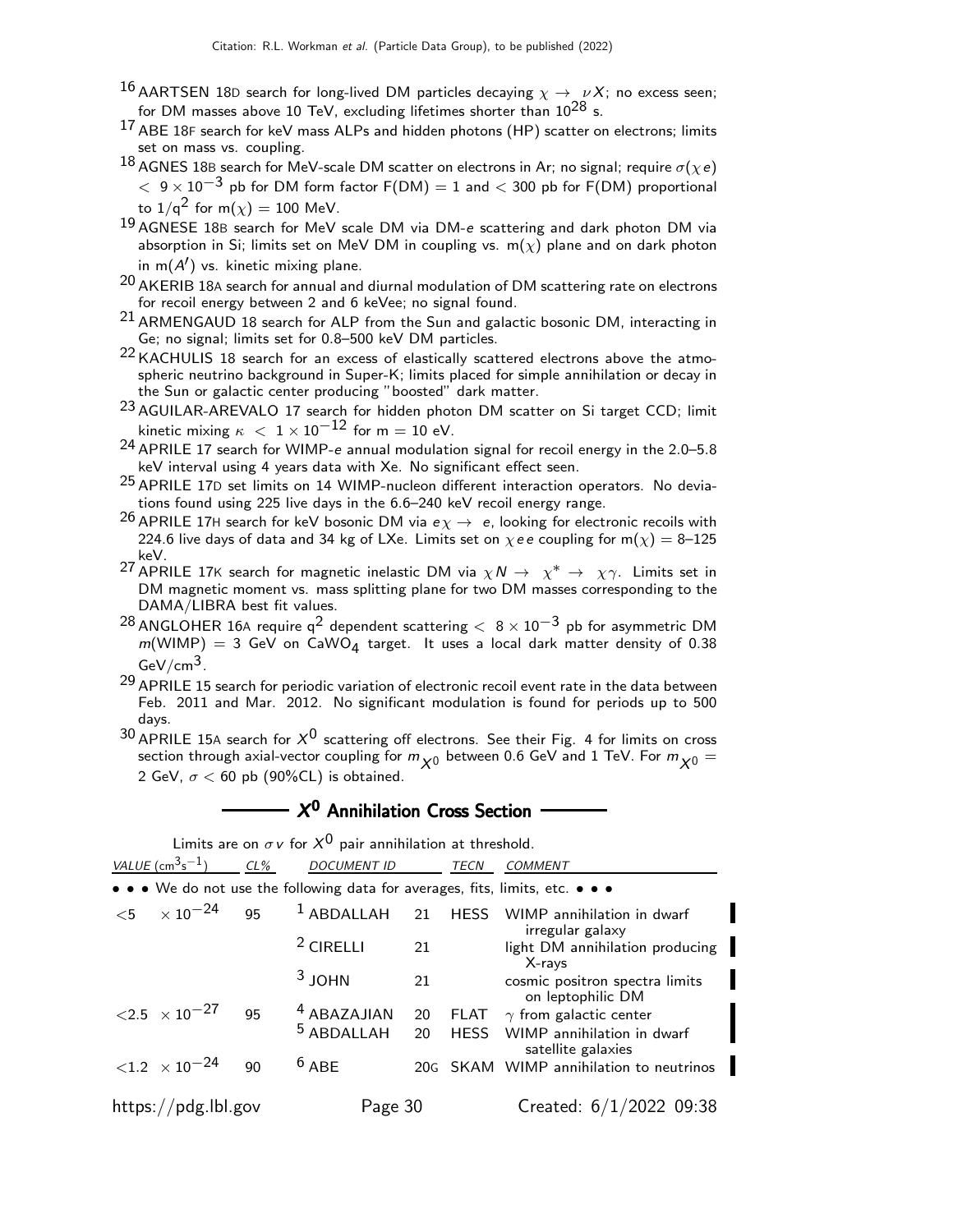| ${<}2.2$ | $\times$ $10^{-24}$        | 95       | <sup>7</sup> ALBERT             | 20              |                            | HAWC WIMP annihilation to $\gamma$                               |
|----------|----------------------------|----------|---------------------------------|-----------------|----------------------------|------------------------------------------------------------------|
| $<$ 5    | $\times$ $10^{-24}$        | 90       | 8 ALBERT                        | 20A             |                            | ANTR WIMP annihilation to $\nu s$ in                             |
|          |                            |          |                                 |                 |                            | galactic center                                                  |
| $<$ 1    | $\times$ $10^{-23}$        | 90       | <sup>9</sup> ALBERT             | 20C             |                            | ANTR Antares/IceCube search for                                  |
| < 8      | $\times$ $10^{-26}$        |          | 10 ALVAREZ                      | 20              | <b>FLAT</b>                | WIMP annihilation to $\nu$ s<br>dwarf spheroidal; J-distribution |
| $<$ 2    | $\times$ $10^{-26}$        | 90       | $11$ HOOF                       | 20              | <b>FLAT</b>                | WIMP annihilation to $\gamma$                                    |
|          |                            |          | 12 MAZZIOTTA                    | 20              | <b>FLAT</b>                | DM annihilation in Sun to $\gamma$                               |
|          |                            |          | 13 ABEYSEKARA 19                |                 | <b>HAWC</b>                | DM annihilation to $\gamma$ s within                             |
|          |                            |          |                                 |                 |                            | galactic substructure                                            |
| < 0.8    | $\times$ $10^{-22}$        | 95       | 14 ALBERT                       | 19 <sub>B</sub> | <b>HAWC</b>                | annihilation/decay to $\gamma$ in M31                            |
| $\leq 4$ | $\times$ $10^{-26}$        | 95       | 15 CHEUNG                       | 19              | <b>EDGS</b>                | $\chi \chi \rightarrow ~e^+e^-$ and $b \overline{b}$             |
| $<$ 7    | $\times$ $10^{-27}$        | 95       | 16 DI-MAURO                     | 19              | <b>FLAT</b>                | Fermi-LAT M31 and M33                                            |
|          |                            |          | 17 JOHNSON                      | 19              | <b>FLAT</b>                | P-wave DM; Fermi-LAT                                             |
| $<$ 2    | $\times$ $10^{-26}$        | 95       | 18 <sub>L1</sub>                | 19 <sub>D</sub> | <b>FLAT</b>                | $\chi \chi \rightarrow \gamma$                                   |
| ${<}1$   | $\times$ $10^{-32}$        |          | 19 <sub>NG</sub>                | 19              |                            | sterile $\nu$ decay/annihilation                                 |
|          |                            |          | <sup>20</sup> QUEIROZ           | 19              |                            | semi-annihilating DM                                             |
| $\leq 4$ | $\times$ 10 $^{-28}$       | 95       | <sup>21</sup> ABDALLAH          | 18              | <b>HESS</b>                | $X^0 X^0 \rightarrow \ \gamma X$ ; galactic halo                 |
| $<$ 1    | $\times$ 10 <sup>-23</sup> | 95       | 22 AHNEN                        | 18              | <b>MGIC</b>                | $X^0 X^0 \rightarrow \gamma X$ ; Ursa Major II                   |
| ${<}1$   | $\times$ $10^{-22}$        | 95       | 23 ALBERT                       | 18 <sub>B</sub> | <b>HAWC</b>                | $X^0 X^0 \rightarrow \gamma X$ ; Andromeda                       |
| ${<}1$   | $\times$ $10^{-26}$        | 95       | <sup>24</sup> CHANG             | 18A             |                            | $\chi \chi \to b\overline{b} \to \gamma$                         |
|          |                            |          | <sup>25</sup> LISANTI           | 18              | <b>THEO</b>                | Fermi, $\gamma$ ; galaxy groups                                  |
|          |                            |          | 26 MAZZIOTTA                    | 18              | <b>FLAT</b>                | Fermi-LAT CRE data                                               |
| ${<}1.2$ | $\times$ 10 <sup>-23</sup> | 95       | <sup>27</sup> AARTSEN           | 17 <sub>C</sub> | <b>ICCB</b>                | $\chi \chi \rightarrow$ neutrinos                                |
| ${<}1\,$ | $\times$ 10 <sup>-23</sup> | 90       | 28 ALBERT                       |                 | 17A ANTR                   | $\nu$ , DM annihilation                                          |
|          | ${<}1.32\times10^{-25}$    | 95       | <sup>29</sup> ARCHAMBAU17       |                 | <b>VRTS</b>                | $\gamma$ dwarf galaxies                                          |
| $<$ 7    | $\times$ $10^{-21}$        | 90       | 30 AVRORIN                      | 17              | <b>BAIK</b>                | cosmic $\nu$                                                     |
| ${<}1$   | $\times$ $10^{-28}$        |          | 31 BOUDAUD                      | 17              |                            | MeV DM to $e^+e^-$                                               |
|          |                            |          | 32 AARTSEN                      | 16D             | <b>ICCB</b>                | $\nu$ , galactic center                                          |
| $<$ 6    | $\times$ 10 $^{-26}$       | 95       | 33 ABDALLAH                     | 16              | <b>HESS</b>                | Central Galactic Halo                                            |
| $<$ 1    | $\times$ $10^{-27}$        | 95       | 34 ABDALLAH                     | 16A             | <b>HESS</b>                | WIMP+WIMP $\rightarrow \gamma \gamma$ ; galactic                 |
|          |                            |          |                                 |                 |                            | center                                                           |
| $<$ 3    | $\times$ $10^{-26}$        | 95       | 35 AHNEN                        | 16              | <b>MGFL</b>                | Satellite galaxy,                                                |
| $<1.9\,$ | $\times$ $10^{-21}$        | 90       | 36 AVRORIN                      |                 | <b>BAIK</b>                | $m(WIMP) = 100$ GeV                                              |
| $<$ 3    | $\times$ $10^{-26}$        | 95       | 37 CAPUTO                       | 16<br>16        | <b>FLAT</b>                | $\nu$ s from galactic center<br>small Magellanic cloud           |
|          | $\times$ $10^{-25}$        | 95       | 38 FORNASA                      | 16              | <b>FLAT</b>                | Fermi-LAT $\gamma$ -ray anisotropy                               |
| ${<}1$   | $\times$ $10^{-27}$        |          | $39$ LEITE                      | 16              |                            | WIMP, radio                                                      |
| $<$ 5    | $\times$ $10^{-26}$        |          | $40$ LI                         |                 |                            |                                                                  |
| ${<}2$   | $\times$ 10 <sup>-25</sup> | 95<br>95 | $41$ LI                         | 16              | <b>FLAT</b>                | dwarf galaxies                                                   |
| ${<}1$   | $\times$ $10^{-26}$        |          | 42 LIANG                        |                 | 16A FLAT<br><b>FLAT</b>    | Fermi-LAT; M31                                                   |
| $<$ 1    | $\times$ $10^{-25}$        |          | 43LU                            | 16              |                            | Fermi-LAT, gamma line<br>Fermi-LAT and AMS-02                    |
| ${<}1\,$ | $\times$ $10^{-23}$        | 95<br>95 | 44 SHIRASAKI                    | 16              | <b>FLAT</b>                |                                                                  |
| ${<}1$   |                            |          | 45 AARTSEN                      | 16              | <b>FLAT</b>                | extra galactic                                                   |
|          |                            |          | 46 AARTSEN                      | 15 <sub>C</sub> | <b>ICCB</b>                | $\nu$ , Galactic halo                                            |
|          |                            |          | <sup>47</sup> ABRAMOWSKI15      | 15E             | <b>ICCB</b>                | $\nu$ , Galactic center                                          |
|          |                            |          | <sup>48</sup> ACKERMANN 15      |                 | <b>HESS</b><br><b>FLAT</b> | Galactic center                                                  |
|          |                            |          | <sup>49</sup> ACKERMANN 15A     |                 | <b>FLAT</b>                | monochromatic $\gamma$<br>isotropic $\gamma$ background          |
|          |                            |          | $^{50}$ ACKERMANN $\,$ 15B $\,$ |                 | <b>FLAT</b>                | Satellite galaxy                                                 |
|          |                            |          | $51$ ADRIAN-MAR15               |                 | ANTR                       | $\nu$ , Galactic center                                          |
|          | $<\!\!2.90\times 10^{-26}$ |          | 95 52,53 ACKERMANN 14           |                 | <b>FLAT</b>                | Satellite galaxy, $m = 10$ GeV                                   |
|          |                            |          |                                 |                 |                            |                                                                  |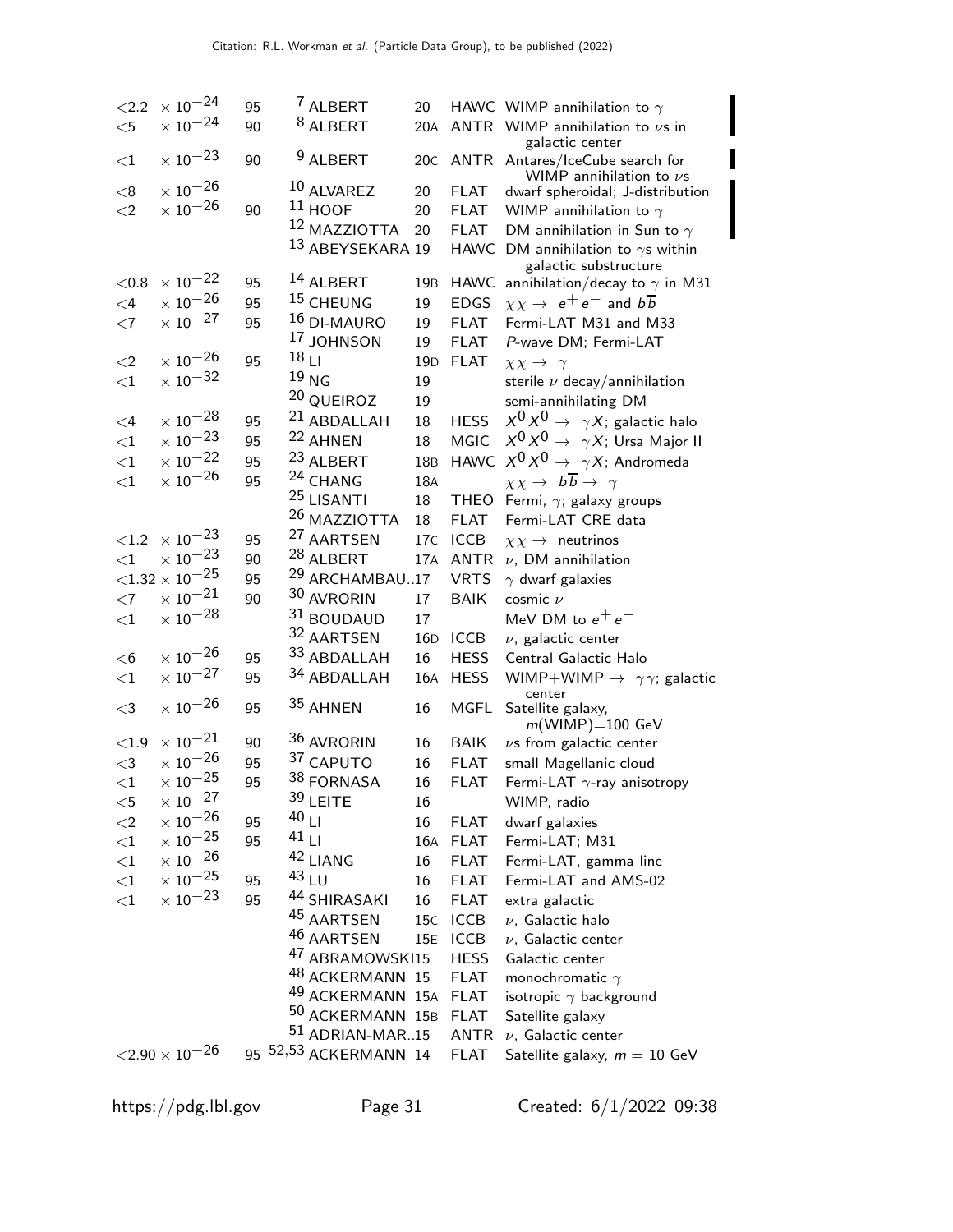|          | ${<}1.84\times10^{-25}$    |    | 95 <sup>52,54</sup> ACKERMANN 14 FLAT |    |             | Satellite galaxy, $m = 100$ GeV |
|----------|----------------------------|----|---------------------------------------|----|-------------|---------------------------------|
|          | ${<}1.75\times10^{-24}$    | 95 | 52,54 ACKERMANN 14 FLAT               |    |             | Satellite galaxy, $m = 1$ TeV   |
|          | $<\!\!4.52\times 10^{-24}$ | 95 | <sup>55</sup> ALEKSIC                 | 14 | MGIC        | Segue 1, $m = 1.35$ TeV         |
|          |                            |    | 56 AARTSEN                            |    | 13C ICCB    | Galaxies                        |
|          |                            |    | <sup>57</sup> ABRAMOWSKI13            |    |             | HESS Central Galactic Halo      |
|          |                            |    | 58 ACKERMANN 13A FLAT                 |    |             | Galaxy                          |
|          |                            |    | 59 ABRAMOWSKI12 HESS Fornax Cluster   |    |             |                                 |
|          |                            |    | <sup>60</sup> ACKERMANN 12 FLAT       |    |             | Galaxy                          |
|          |                            |    | <sup>61</sup> ACKERMANN 12 FLAT       |    |             | Galaxy                          |
|          |                            |    | $62$ ALIU                             | 12 | <b>VRTS</b> | Segue 1                         |
| $\leq$ 1 | $\times$ 10 $^{-22}$       | 90 | $63$ ABBASI                           |    | 11C ICCB    | Galactic halo, m=1 TeV          |
| $<$ 3    | $\times$ 10 $^{-25}$       | 95 | <sup>64</sup> ABRAMOWSKI11            |    | <b>HESS</b> | Near Galactic center, $m=1$ TeV |
| $<$ 1    | $\times$ 10 $^{-26}$       | 95 | <sup>65</sup> ACKERMANN 11 FLAT       |    |             | Satellite galaxy, $m=10$ GeV    |
| ${<}1$   | $\times$ 10 $^{-25}$       | 95 | <sup>65</sup> ACKERMANN 11            |    | FLAT        | Satellite galaxy, $m=100$ GeV   |
| $<$ 1    | $\times$ 10 <sup>-24</sup> | 95 | <sup>65</sup> ACKERMANN 11            |    | FLAT        | Satellite galaxy, $m=1$ TeV     |

- <sup>1</sup> ABDALLAH 21 search for WIMP-WIMP annihilation into 2 monoenergetic  $\gamma$  rays in WLM dwarf irregular galaxy using HESS data. No signal. Limits placed in  $\langle \sigma\cdot v\rangle$  vs. m(WIMP) plane for a mass of 370 GeV.
- <sup>2</sup> CIRELLI 21 derive limits on light DM annihilation to ee,  $\mu\mu$ ,  $\pi\pi$  that then produce X-rays using data published by INTEGRAL telescope. Limits placed in  $\langle \sigma \cdot v \rangle$  vs. m(DM) plane for  $m(DM) = 1-5000$  MeV.
- <sup>3</sup> JOHN 21 derive limits on leptophilic DM annihilating to positrons by comparing expected spectra to AMS-02 data. The range m(DM): 60–300 GeV appears excluded for this type of model, see Fig. 3.
- <sup>4</sup> ABAZAJIAN 20 derive new limits on WIMP annihilation in galactic center (GC):  $σ · v$  $<~2.5\times10^{-27}$  cm $^3/$ s for m(WIMP)  $=50$  GeV: seems to rule out WIMP explanation for GC  $\gamma$  excess, favouring an astrophysics origin.
- 5 ABDALLAH 20 search for WIMP annihilation in newly discovered by DES dwarf satellite galaxies using HESS; limits placed in  $\langle \sigma\cdot v\rangle$  vs. m(DM) plane depending on annihilation channel and which dwarf satellite.
- 6 ABE 20<sup>G</sup> search Super-Kamiokande data for WIMP annihilation to neutrinos in galactic center/halo; no signal; limits placed in  $\langle \sigma\cdot v\rangle$  vs. m(DM) plane depending on annihilation channel and m(WIMP). Reported limit for annihilation to  $\nu \overline{\nu}$  at 1 GeV.
- <sup>7</sup> ALBERT 20 search for TeV-scale WIMP annihlation to  $\gamma\gamma$  in dwarf spheroidal galaxies; no signal; limits placed in  $\sigma \cdot v$  vs m(WIMP) plane: e.g.  $\sigma \cdot v$   $\langle 2.2 \times 10^{-24} \text{ cm}^3/\text{s}$  for  $m(WIMP) = 1 TeV$ .
- $8$  ALBERT 20A search for WIMP annihilation to  $\nu$ s in galactic center using Antares; limits placed in  $\sigma \cdot v$  vs m(WIMP) plane e.g.  $\sigma \cdot v < 5 \times 10^{-24}$  cm<sup>3</sup>/s for m(WIMP) = 1 TeV assuming annihilation dominantly to  $\tau\overline{\tau}$ .
- 9 ALBERT 20C report combined Antares + IceCube search for WIMP annihilation to  $\tau \overline{\tau}$ ; for NFW halo profile report  $\sigma \cdot v < 1 \times 10^{-23}$  cm<sup>3</sup>/s for m(WIMP) = 100 GeV.
- $10$  ALVAREZ 20 use profiling over J-factor distributions and background to derive new limits on  $\sigma \cdot v$ ; e.g.  $\sigma \cdot v < 8 \times 10^{-26}$  cm<sup>3</sup>/s for m(WIMP) = 100 GeV.
- <sup>11</sup> HOOF 20 examine  $\gamma$  rays from 27 dwarf spheroidals using Fermi-LAT data; place limits in  $\sigma \cdot v$  vs m(WIMP) plane using profile likelihood and marginalized posterior techniques for DM annihilation to  $\tau\bar{\tau}$  and  $b\bar{b}$ ; quoted limit uses first technique and  $b\bar{b}$  channel for  $m(WIMP) = 100 GeV$ ; results rule out WIMP explanation of galactic center excess.
- 12 MAZZIOTTA 20 use Fermi-LAT pointed-at-Sun data to search for DM annihilation in the Sun to long-lived mediators decaying into gamma rays, i.e.  $\chi\chi\to\ \phi\phi\to\ 4\gamma$ . Limits placed on the SI and SD DM-nucleon cross sections in the  $\sigma$ -DM mass plane for DM masses in the range  $3 \text{ GeV} - 1.8 \text{ TeV}$ . Limits are evaluated in both cases of equilibrium and non-equilibrium.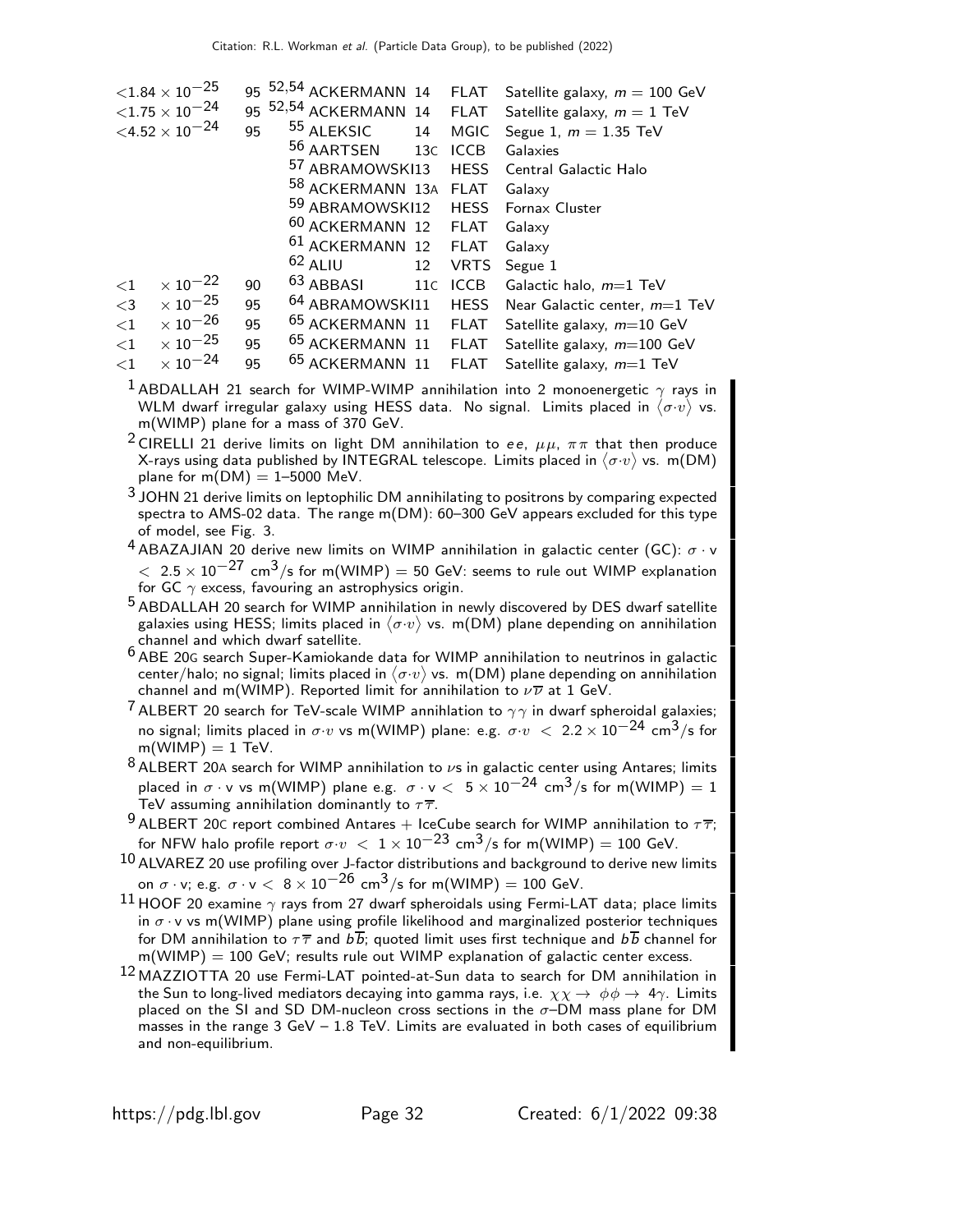- 13 ABEYSEKARA 19 search for  $\gamma s$  from DM annihilation in galactic substructures with HAWC; no signal, limits placed in J $\langle \sigma \cdot v \rangle$  vs. declination plane for m(DM)  $\sim$   $\,$  1–108  $\,$ TeV.
- 14 ALBERT 19B search for DM signal from M31 galaxy in  $\mu$ ,  $\tau$ , t, b, W channels using HAWC for m(DM)  $\sim~$  1–100 TeV; no signal, limits placed in  $\langle \sigma \cdot v \rangle$  vs. m(DM) plane.
- $^{15}$  CHEUNG 19 derive model-dependent bounds on  $\langle \sigma \cdot v \rangle$  from EDGES data:  $<\,$  4  $\times$   $10^{-26}$ cm<sup>3</sup>/s for  $e^+e^-$  and  $b\overline{b}$  for m( $\chi$ ) = 100 GeV (including boost factor).
- 16 DI-MAURO 19 place limits on WIMP annihilation via Fermi-LAT observation of M31 and M33 galaxies:  $\langle \sigma \cdot v \rangle \ <\ 7 \times 10^{-27}$ cm $^3 /$ s for m $(\chi) = 20$  GeV from M31.
- 17 JOHNSON 19 search for  $\gamma$ -rays, 10–600 GeV energy, from P-wave annihilating DM around SgrA\* BH using Fermi-LAT; limits set for various models.
- $^{18}$ LI 19D search for  $\chi\chi\to~\gamma$  in Fermi-LAT data; no signal, require  $\langle\sigma\cdot v\rangle~<~2\times10^{-26}$ cm<sup>3</sup>/s for m( $\chi$ ) = 100 GeV.
- <sup>19</sup> NG 19 search for X-ray line from sterile  $\nu$  decay/annihilation using NuStar M-31; no signal: limits placed in m $(\nu)$  vs mixing angle and  $\langle \sigma\mathord{\cdot} v\rangle$  vs m $(\nu).$
- <sup>20</sup> QUEIROZ 19 examine  $\chi\chi\to\ \chi SM$  semi-annihilation of DM reaction; limits placed for various assumed  $SM$  particles in  $\langle \sigma \cdot v \rangle$  vs. m $(\chi)$  plane.
- <sup>21</sup> ABDALLAH 18 search for WIMP WIMP  $\rightarrow \gamma X$  in central galactic halo, 10 years of data; limits placed in  $\langle \sigma \cdot v \rangle$  vs. m(WIMP) plane for m(WIMP): 0.3–70 TeV.
- $^{22}$ AHNEN 18 search for WIMP WIMP $\rightarrow \ \gamma X$  from Ursa Major II; limits set in  $\langle \sigma \cdot v \rangle$  vs. m(WIMP) plane for  $b\overline{b}$ ,  $W^+ W^-$ ,  $\tau^+ \tau^-$ , and  $\mu^+ \mu^-$  annihilation modes.
- <sup>23</sup> ALBERT 18B search for TeV-scale WIMPs with WIMP WIMP  $\rightarrow \gamma X$  in Andromeda galaxy using HAWC Observatory; limits set in  $\langle \sigma\mathord{\cdot} v\rangle$  vs m(WIMP) plane.
- <sup>24</sup> CHANG 18A examine  $\chi\chi \to b\overline{b} \to \gamma$  using Fermi Pass 8 data; no signal; require  $\langle \sigma \cdot v \rangle \ < \ 10^{-26}$  cm $^3 /$ s for m $(\chi) = 50$  GeV.
- $25$  LISANTI 18 examine Fermi Pass 8  $\gamma$ -ray data from galaxy groups; report m(WMP)  $>$ 30 GeV for annihilation in  $b\overline{b}$  channel.
- 26 MAZZIOTTA 18 examine Fermi-LAT electron and positron spectra searching for features originating from DM particles annihilation into  $e^+e^-$  pairs, from 45 GeV to 2 TeV; no signal found, limits are obtained.
- <sup>27</sup> AARTSEN 17C use 1005 days of IceCube data to search for  $\chi\chi\to\;$  neutrinos via various annihilation channels. Limits set.
- 28 ALBERT 17A search for DM annihilation to νs using ANTARES data from 2007–2015. No signal. Limits set in  $\langle \sigma \cdot v \rangle$  vs. m(DM) plane for m(DM)  $\sim 10–10 \times 10^5$  GeV. The listed limit is for  $m(DM) = 100$  TeV.
- $^{29}$  ARCHAMBAULT 17 set limits for WIMP mass between 100 GeV and 1 TeV on  $\langle \sigma \cdot v \rangle$  for  $W^+W^-, ZZ, b\overline{b}, s\overline{s}, u\overline{u}, d\overline{d}, t\overline{t}, e^+e^-, gg, c\overline{c}, hh, \gamma\gamma, \mu^+\mu^-, \tau^+\tau^-$  annihilation channels.
- 30 AVRORIN 17 find upper limits for the annhilation cross section in various channels for DM particle mass between 30 GeV and 10 TeV. Strongest upper limits coming from the two neutrino channel require  $\langle \sigma \cdot v \rangle \ < \ 6 \times 10^{-20}$  cm $^3 /$ s in dwarf galaxies and  $\langle \sigma \cdot v \rangle \ < \ 7 \times 10^{-21}$  cm<sup>3</sup>/s in LMC for 5 TeV WIMP mass.
- $^{31}\,$ BOUDAUD 17 use data from the spacecraft Voyager 1, beyond the heliopause, and from AMS02 on  $\chi\chi\to~e^+e^-$  to require  $\langle\sigma\cdot v\rangle < 1. \times 10^{-28}$  cm $^3/$ s for m $(\chi)=10$  MeV.
- 32 AARTSEN 16D search for GeV  $\nu$ s from WIMP annihilation in galaxy; limits set on  $\langle \sigma \cdot v \rangle$ in Fig. 6, 7.
- $^{33}$ ABDALLAH 16 require  $\langle \sigma \cdot v \rangle \ < \ 6 \times 10^{-26}$  cm $^3/$ s for m(WIMP)  $= 1.5$  TeV from 254 hours observation (W W channel) and  $< 2 \times 10^{-26}$  cm<sup>3</sup>/s for m(WIMP) = 1.0 TeV in  $\tau^+ \tau^-$  channel.
- 34 ABDALLAH 16A search for line spectra from WIMP + WIMP  $\rightarrow \gamma \gamma$  in 18 hr HESS data; rule out previous 130 GeV WIMP hint from Fermi-LAT data.
- $^{35}$ AHNEN 16 require  $\langle \sigma \cdot v \rangle <$  3 $\times$ 10 $^{-26}$  cm $^3$ /s for m(WIMP)  $=$  100 GeV (*W W* channel).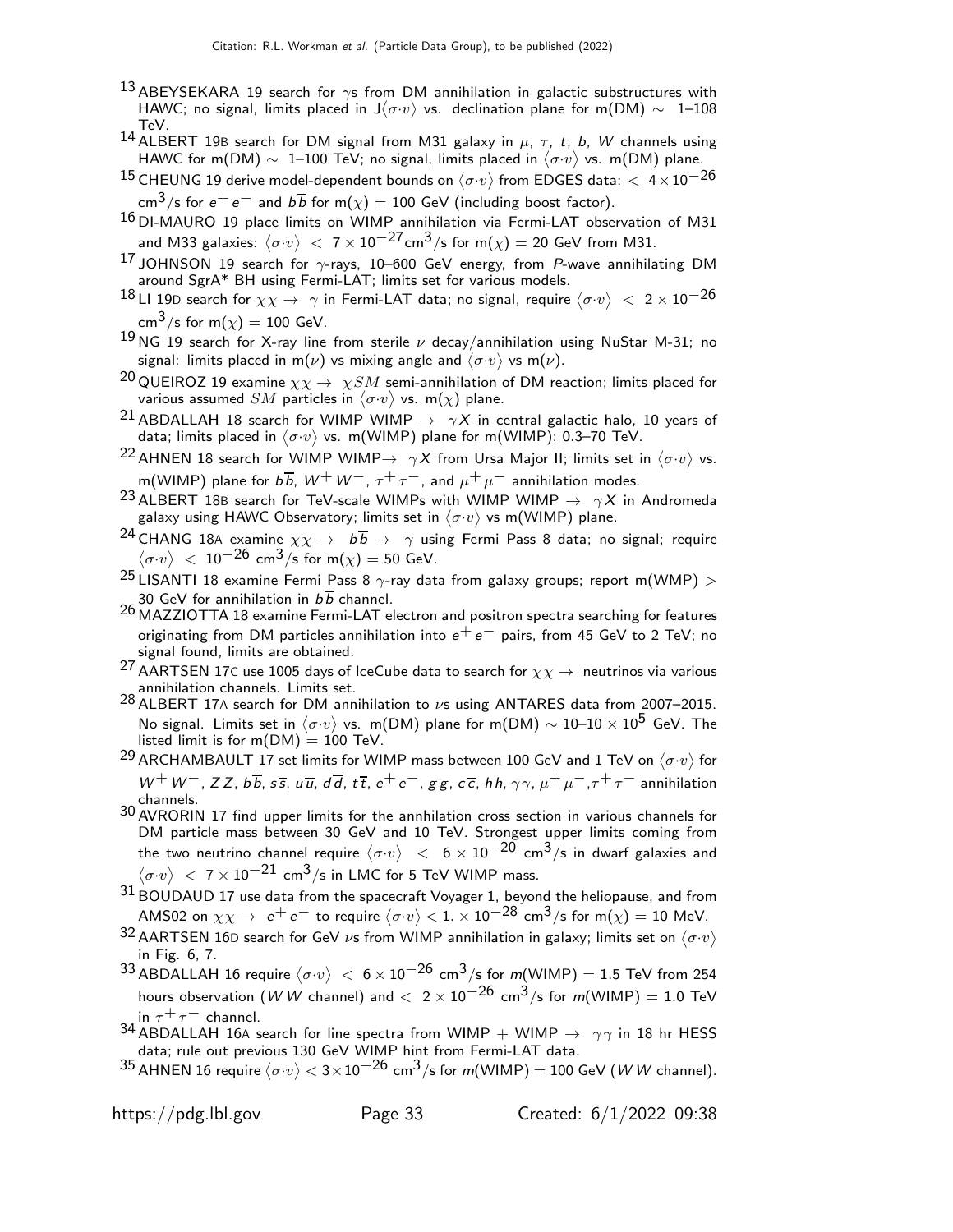- $^{36}$  AVRORIN 16 require  $\langle$ s.v $\rangle~<~$  1.91  $\times$  10 $^{-21}$  cm $^3$ /s from WIMP annihilation to  $\nu$ s via W W channel for  $m(\hat{\text{W}}|\text{MP}) = 1$  TeV.
- 37 CAPUTO 16 place limits on WIMPs from annihilation to gamma rays in Small Magellanic Cloud using Fermi-LaT data:  $\langle \sigma \cdot v \rangle < 3 \times 10^{-26}$ cm $^3/$ s for m(WIMP) = 10 GeV.
- $38$  FORNASA 16 use anisotropies in the  $\gamma$ -ray diffuse emission detected by Fermi-LAT to bound  $\langle \sigma \cdot v \rangle$   $\ < \ 10^{-25}$ cm $^3/$ s for m(WIMP) = 100 GeV in  $b \, \overline{b}$  channel: see Fig. 28. The limit is driven by dark-matter subhalos in the Milky Way and it refers to their Most Constraining Scenario.
- 39 LEITE 16 constrain WIMP annihilation via search for radio emissions from Smith cloud;  $\langle \sigma \cdot v \rangle$   $\langle 5 \times 10^{-27} \text{cm}^3/\text{s}$  in ee channel for m(WIMP) = 5 GeV.
- $^{40}$ LI 16 re-analyze Fermi-LAT data on 8 dwarf spheroidals; set limit  $\langle \sigma \cdot v \rangle <$  2  $\times$  10 $^{-26}$ cm $^3$ /s for *m*(WIMP) = 100 GeV in  $b\overline{b}$  mode with substructures included.
- $^{41}$ LI 16A constrain  $\langle \sigma \cdot v \rangle \ <\ 10^{-25}$ cm $^3/$ s in  $b \, \overline{b}$  channel for m(WIMP)  $=100$  GeV using Fermi-LAT data from M31; see Fig. 6.
- 42 LIANG 16 search dwarf spheroidal galaxies, Large Magellanic Cloud, and Small Magellanic Cloud for  $\gamma$ -line in Fermi-LAT data.
- $^{43}$ LU 16 re-analyze Fermi-LAT and AMS-02 data; require  $\langle \sigma \cdot v \rangle \, < \, 10^{-25}$ cm $^3 /$ s for  $m_m(\text{WIMP}) = 1 \text{ TeV in } b\overline{b}$  channel.
- $^{44}$ SHIRASAKI 16 re-anayze Fermi-LAT extra-galactic data; require  $\langle \sigma \cdot v \rangle < 10^{-23}$ cm $^3 /$ s for  $m(WIMP) = 1$  TeV in  $b\overline{b}$  channel; see Fig. 8.
- <sup>45</sup> AARTSEN 15C search for neutrinos from  $X^0$  annihilation in the Galactic halo. See their Figs. 16 and 17, and Table 5 for limits on  $\sigma \cdot v$  for  $X^0$  mass between 100 GeV and 100 TeV.
- $^{46}$  AARTSEN 15E search for neutrinos from  $X^0$  annihilation in the Galactic center. See their Figs. 7 and 9, and Table 3 for limits on  $\sigma \cdot$  v for  $X^{\mathsf{0}}$  mass between 30 GeV and 10 TeV.
- 47 ABRAMOWSKI 15 search for  $\gamma$  from  $X^0$  annihilation in the Galactic center. See their Fig. 4 for limits on  $\sigma \cdot v$  for  $X^0$  mass between 250 GeV and 10 TeV.
- 48 ACKERMANN 15 search for monochromatic  $\gamma$  from  $X^0$  annihlation in the Galactic halo. See their Fig. 8 and Tables 2–4 for limits on  $\sigma \cdot v$  for  $X^0$  mass between 0.2 GeV and 500 GeV.
- 49 ACKERMANN 15A search for  $\gamma$  from  $X^0$  annihilation (both Galactic and extragalactic) in the isotropic  $\gamma$  background. See their Fig. 7 for limits on  $\sigma \cdot v$  for  $X^0$  mass between 10 GeV and 30 TeV.
- 50 ACKERMANN 15B search for  $\gamma$  from  $X^0$  annihilation in 15 dwarf spheroidal satellite galaxies of the Milky Way. See their Figs. 1 and 2 for limits on  $\sigma \cdot v$  for  $X^0$  mass between 2 GeV and 10 TeV.
- $51$  ADRIAN-MARTINEZ 15 search for neutrinos from  $X^0$  annihilation in the Galactic center. See their Figs. 10 and 11 and Tables 1 and 2 for limits on  $\sigma \cdot v$  for  $X^0$  mass between 25 GeV and 10 TeV.
- 52 ACKERMANN 14 search for  $\gamma$  from  $X^0$  annihilation in 25 dwarf spheroidal satellite galaxies of the Milky Way. See their Tables II–VII for limits assuming annihilation into  $e^+ e^-, \mu^+ \mu^-, \tau^+ \tau^-, \mu \overline{u}, b \overline{b}$ , and  $W^+ W^-,$  for  $X^0$  mass ranging from 2 GeV to 10 TeV.
- 53 Limit assuming  $X^0$  pair annihilation into  $b\overline{b}$ .
- 54 Limit assuming  $X^0$  pair annihilation into  $W^+W^-$ .
- <sup>55</sup> ALEKSIC 14 search for  $\gamma$  from  $X^0$  annihilation in the dwarf spheroidal galaxy Segue 1. The listed limit assumes annihilation into  $W^+ W^-$ . See their Figs. 6, 7, and 16 for limits on  $\sigma \cdot v$  for annihilation channels  $\mu^+ \mu^-$ ,  $\tau^+ \tau^-$ ,  $b\overline{b}$ ,  $t\overline{t}$ ,  $\gamma\gamma$ ,  $\gamma Z$ ,  $W^+ W^-$ ,  $ZZ$ for  $X^0$  mass between  $10^2$  and  $10^4$  GeV.
- $56$  AARTSEN 13C search for neutrinos from  $X^0$  annihilation in nearby galaxies and galaxy clusters. See their Figs. 5–7 for limits on  $\sigma \cdot v$  for  $X^0 X^0 \to \nu \overline{\nu}$ ,  $\mu^+ \mu^-$ ,  $\tau^+ \tau^-$ , and  $W^+W^-$  for  $X^0$  mass between 300 GeV and 100 TeV.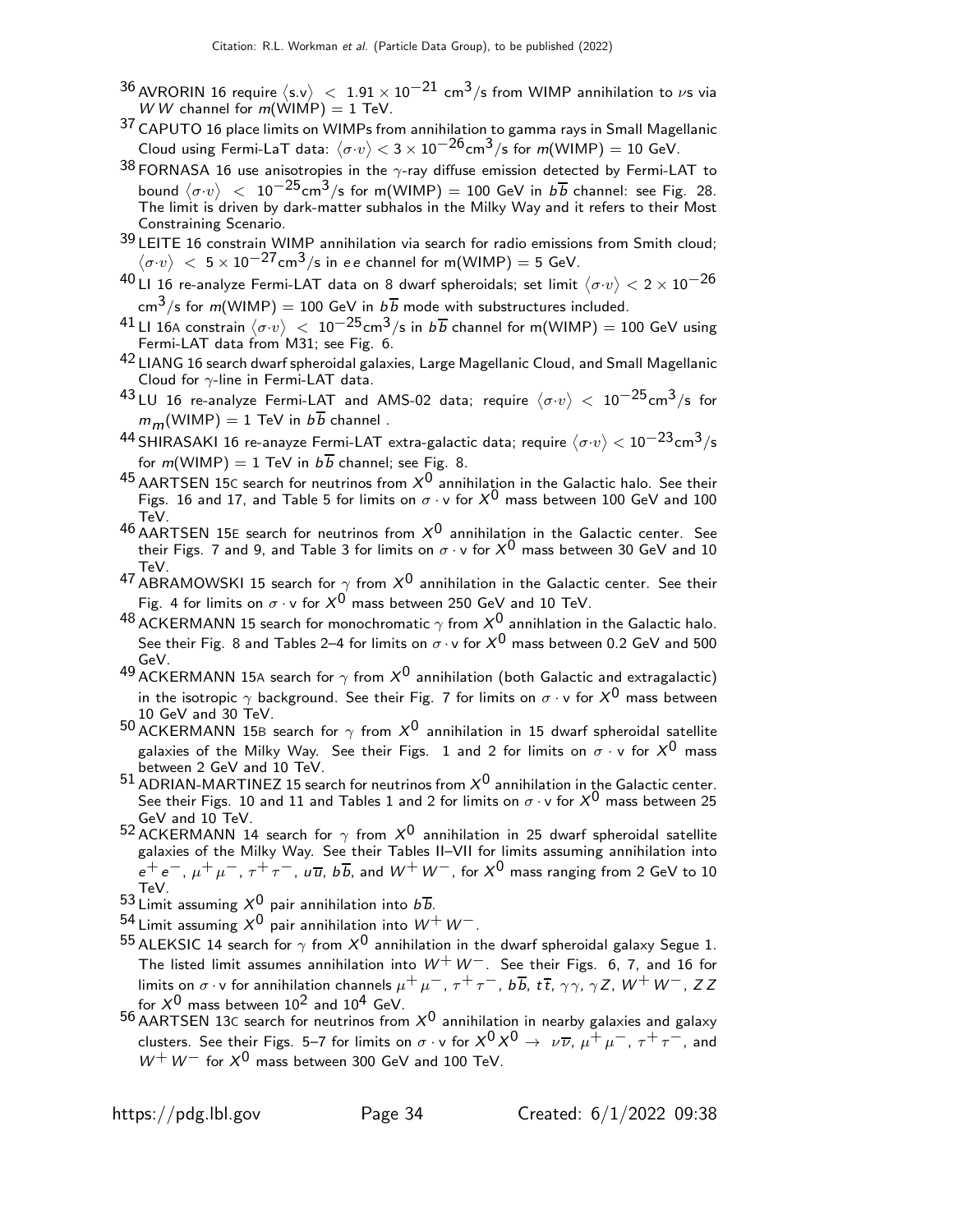- $^{57}$ ABRAMOWSKI 13 search for monochromatic  $\gamma$  from  $X^{\rm 0}$  annihilation in the Milky Way halo in the central region. Limit on  $\sigma \cdot v$  between  $10^{-28}$  and  $10^{-25}$  cm<sup>3</sup> s<sup>-1</sup> (95% CL) is obtained for  $X^0$  mass between 500 GeV and 20 TeV for  $X^0 X^0 \rightarrow \gamma \gamma$ .  $X^0$  density distribution in the Galaxy by Einasto is assumed. See their Fig. 4.
- 58 ACKERMANN 13A search for monochromatic  $\gamma$  from  $X^0$  annihilation in the Milky Way. Limit on  $\sigma \cdot v$  for the process  $X^0 X^0 \to \gamma \gamma$  in the range 10<sup>-29</sup>–10<sup>-27</sup> cm<sup>3</sup> s<sup>-1</sup> (95% CL) is obtained for  $X^0$  mass between 5 and 300 GeV. The limit depends slightly on the assumed density profile of  $X^0$  in the Galaxy. See their Tables VII–X and Fig.10. Supersedes ACKERMANN 12.
- 59 ABRAMOWSKI 12 search for  $\gamma$ 's from  $X^0$  annihilation in the Fornax galaxy cluster. See their Fig. 7 for limits on  $\sigma \cdot v$  for  $X^0$  mass between 0.1 and 100 TeV for the annihilation channels  $\tau^+ \tau^-$ ,  $b\overline{b}$ , and  $W^+ W^-$ .
- 60 ACKERMANN 12 search for monochromatic  $\gamma$  from  $X^0$  annihilation in the Milky Way. Limit on  $\sigma \cdot v$  in the range 10<sup>-28</sup>-10<sup>-26</sup> cm<sup>3</sup>s<sup>-1</sup> (95% CL) is obtained for  $X^0$  mass between 7 and 200 GeV if  $X^0$  annihilates into  $\gamma\gamma$ . The limit depends slightly on the assumed density profile of  $X^0$  in the Galaxy. See their Table III and Fig. 15.
- $^{61}$  ACKERMANN 12 search for  $\gamma$  from  $X^0$  annihilation in the Milky Way in the diffuse  $\gamma$ background. Limit on  $\sigma \cdot$ v of 10 $^{-24}$  cm $^3$ s $^{-1}$  or larger is obtained for  $X^0$  mass between 5 GeV and 10 TeV for various annihilation channels including  $W^+W^-$ ,  $b\overline{b}$ ,  $gg$ ,  $e^+e^-$ ,  $\mu^+ \mu^-, \tau^+ \tau^-$ . The limit depends slightly on the assumed density profile of  $X^0$  in the Galaxy. See their Figs. 17–20.
- 62 ALIU 12 search for  $\gamma$ 's from  $X^0$  annihilation in the dwarf spheroidal galaxy Segue 1. Limit on  $\sigma \cdot v$  in the range 10<sup>-24</sup>–10<sup>-20</sup> cm<sup>3</sup>s<sup>-1</sup> (95% CL) is obtained for  $X^{0}$  mass between 10 GeV and 2 TeV for annihilation channels  $e^+e^-$ ,  $\mu^+\mu^-$ ,  $\tau^+\tau^-$ ,  $b\overline{b}$ , and  $W^+W^-$ . See their Fig. 3.
- $^{63}$  ABBASI 11C search for  $\nu_{\mu}$  from  $X^0$  annihilation in the outer halo of the Milky Way. The limit assumes annihilation into  $\nu \nu$ . See their Fig. 9 for limits with other annihilation channels.
- <sup>64</sup> ABRAMOWSKI 11 search for  $\gamma$  from  $X^0$  annihilation near the Galactic center. The limit assumes Einasto DM density profile.
- $^{65}$ ACKERMANN 11 search for  $\gamma$  from  $X^0$  annihilation in ten dwarf spheroidal satellite galaxies of the Milky Way. The limit for  $m = 10$  GeV assumes annihilation into  $b\overline{b}$ , the others  $W^+ W^-$ . See their Fig. 2 for limits with other final states. See also GERINGER-SAMETH 11 for a different analysis of the same data.

## Dark Matter Particle  $(X^0)$  Production in Hadron Collisions

| on $X^0$ -nucleon scattering cross section.                                   |                    |         |          |                                                                                    |
|-------------------------------------------------------------------------------|--------------------|---------|----------|------------------------------------------------------------------------------------|
| <b>VALUE</b>                                                                  | <b>DOCUMENT ID</b> |         | TECN     | <b>COMMENT</b>                                                                     |
| • • • We do not use the following data for averages, fits, limits, etc. • • • |                    |         |          |                                                                                    |
|                                                                               | $1$ AAD            |         |          | 21AZ ATLS DM search in H $\not{\!\! E_T} \rightarrow \gamma \gamma \not{\!\! E_T}$ |
| $2$ AAD                                                                       |                    |         |          | 21BB ATLS DM search in H $\not{\!\! E_T} \rightarrow b \cdot \not{\!\! E_T}$       |
| $3$ AAD                                                                       |                    |         | 21D ATLS | Dark Higgs                                                                         |
| $4$ AAD                                                                       |                    |         |          | 21F $ATLS$ jet + missing momentum                                                  |
| $5$ AAD                                                                       |                    |         |          | 21 $K$ ATLS photon + DM                                                            |
| $6$ AAD                                                                       |                    |         | 210 ATLS | $\ell$ + jets + $\not\!\!E_T$ to search for <i>t</i> -pairs                        |
|                                                                               |                    |         |          | $+$ DM                                                                             |
| $7$ AAD                                                                       |                    |         |          | 21P ATLS $\ell^+ \ell^-$ + jets + $\not\!\!E_T$                                    |
| $8$ AAD                                                                       |                    |         |          | 21s ATLS <i>b</i> -jets + $\not\hspace{-1.2mm}E_{T}$                               |
| https://pdg.lbl.gov                                                           |                    | Page 35 |          | Created: $6/1/2022$ 09:38                                                          |

Searches for  $X^0$  production in asociation with observable particles ( $\gamma$ , jets, ...) in high energy hadron collisions. If a specific form of effective interaction Lagrangian is assumed, the limits may be translated into limits on  $X^0$ -nucleon scattering cross section.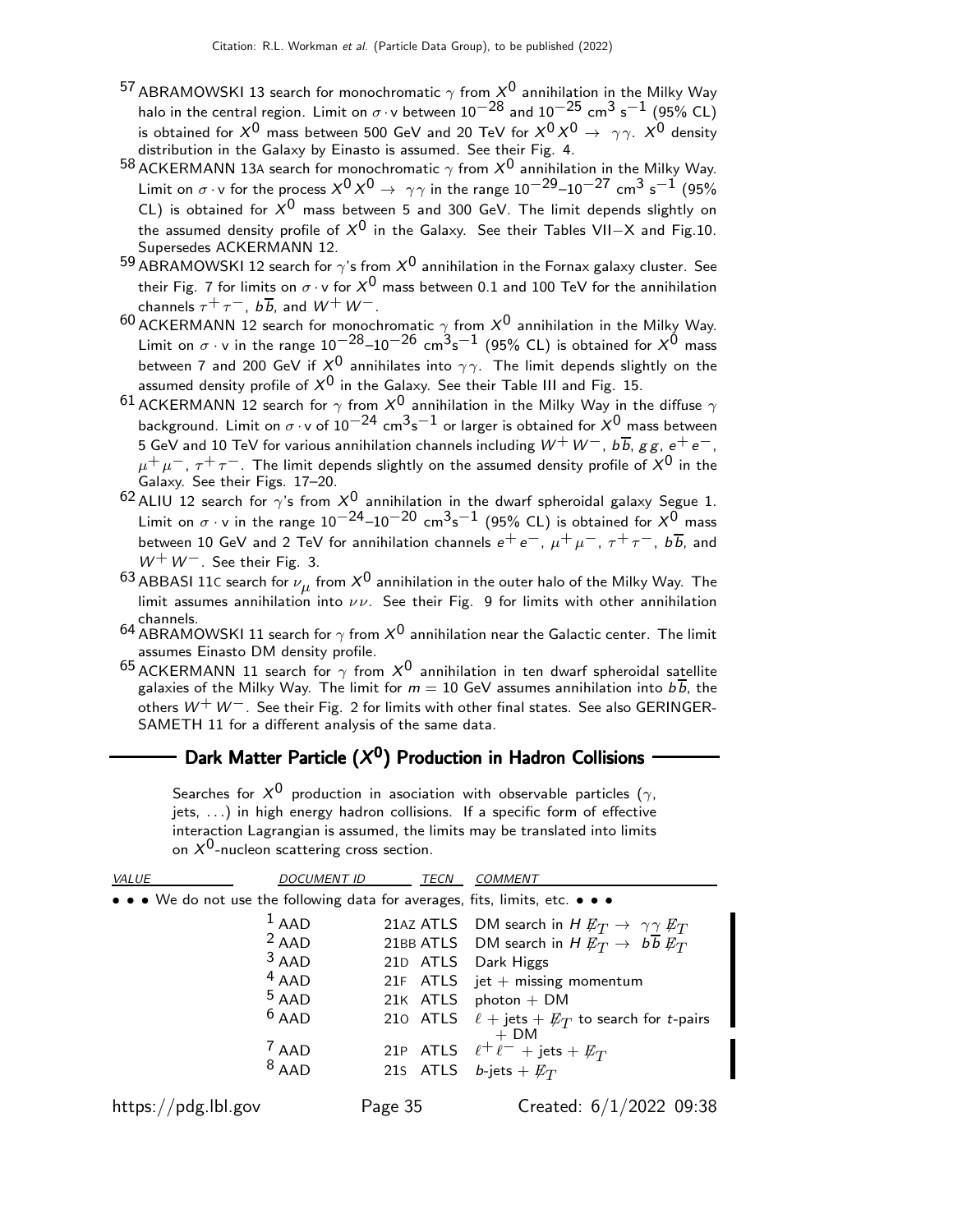| <sup>9</sup> SIRUNYAN            | 21A CMS   | $pp \rightarrow Z \chi \chi$ ; $Z \rightarrow \ell \overline{\ell}$                          |
|----------------------------------|-----------|----------------------------------------------------------------------------------------------|
| 10 TUMASYAN                      | 21D CMS   | DM search in jets $+ E_T$                                                                    |
| 11 SIRUNYAN<br>12 AABOUD         | 20X CMS   | $pp \rightarrow Z' \rightarrow A(Z')h \rightarrow h + E_T$                                   |
|                                  | 19AA ATLS | multi-channel BSM search                                                                     |
| 13 AABOUD<br>14 AABOUD           | 19AI ATLS | $H \rightarrow \chi \chi$                                                                    |
|                                  | 19AL ATLS | $H \rightarrow \chi \chi$                                                                    |
| 15 AABOUD                        | 19Q ATLS  | single $t+\not{\!\! E}_T$                                                                    |
| 16 AABOUD                        | 19V ATLS  | review mediator based DM searches                                                            |
| 17 BANERJEE                      | 19 NA64   | $e N \rightarrow e N + E$                                                                    |
| $18$ SIRUNYAN                    | 19AN CMS  | $H\chi\chi \to b\overline{b}E_T$                                                             |
| <sup>19</sup> SIRUNYAN           | 19BC CMS  | LQ LQ $\rightarrow \mu j \not\!\! E_T$                                                       |
| <sup>20</sup> SIRUNYAN 19BO CMS  |           | $VV \rightarrow Hqq; H \rightarrow DM$                                                       |
| <sup>21</sup> SIRUNYAN 19C CMS   |           | $pp \rightarrow t\overline{t}\chi\chi$                                                       |
| <sup>22</sup> SIRUNYAN 190 CMS   |           | $pp \rightarrow \gamma \not\!\!E_T$                                                          |
| <sup>23</sup> SIRUNYAN           | 19X CMS   | $pp \rightarrow t\,\overline{t} + p_T';\, pp \rightarrow t(\overline{t}) + p_T'$             |
| <sup>24</sup> AABOUD             | 18 ATLS   | $pp \rightarrow Z \chi \chi$ ; Z $\rightarrow \ell \ell$                                     |
| $25$ AABOUD                      | 18A ATLS  | $pp \rightarrow t\overline{t}$ $\not\!\!E_T$ ; $pp \rightarrow b\overline{b}$ $\not\!\!E_T$  |
| <sup>26</sup> AABOUD 18CA ATLS   |           | $pp \rightarrow V \chi \chi$ ; $V \rightarrow jj$                                            |
| <sup>27</sup> AABOUD             | 181 ATLS  | $pp \rightarrow \text{jet(s)} + \not\!\!{E_T}$                                               |
| <sup>28</sup> AGUILAR-AR18B MBNE |           | $p N \rightarrow \chi X$ , $\chi = e$ , $\pi$ , or N                                         |
| <sup>29</sup> KHACHATRY18 CMS    |           | $pp \rightarrow Z(\ell\ell)+E_T$                                                             |
| 30 SIRUNYAN 18BF CMS             |           | $pp \rightarrow t \not\!\!E_T$                                                               |
| 31 SIRUNYAN 18BO CMS             |           | dijet resonance search                                                                       |
| 32 SIRUNYAN 18BV CMS             |           | $pp \rightarrow Z E_T$                                                                       |
| 33 SIRUNYAN 18C CMS              |           | $pp \rightarrow t\overline{t}$ $\not{\!\! E_T}$                                              |
| 34 SIRUNYAN 18CU CMS             |           | $pp \rightarrow Z \not\!\!E_T$                                                               |
| 35 SIRUNYAN 18DH CMS             |           | $pp \rightarrow \chi \chi h$ ; $h \rightarrow \gamma \gamma$ or $\tau \overline{\tau}$       |
| 36 SIRUNYAN                      | 185 CMS   | $p \, p \rightarrow$ jets $\not\hspace{-1.2mm}E_{T}$                                         |
| 37 AABOUD                        | 17A ATLS  | $p p (H \rightarrow b\overline{b} +$ WIMP pair)                                              |
| 38 AABOUD 17AMATLS               |           | $pp \rightarrow Z' \rightarrow Ah \rightarrow h(b\overline{b}) + E_T$                        |
| 39 AABOUD 17AQ ATLS              |           | $pp \rightarrow h(\gamma \gamma) + E_T$                                                      |
| 40 AABOUD 17BD ATLS              |           | $pp \rightarrow jet(s) + E_T$                                                                |
| <sup>41</sup> AABOUD             | 17R ATLS  | $pp \rightarrow \gamma E_T$                                                                  |
|                                  |           | <sup>42</sup> AGUILAR-AR17A MBNE $pN \rightarrow \chi \chi X$ ; $\chi N \rightarrow \chi N$  |
| <sup>43</sup> BANERJEE 17 NA64   |           | $e N \rightarrow e N \gamma'$                                                                |
| <sup>44</sup> KHACHATRY17A CMS   |           | forward jets + $\not{\!\! E_T}$                                                              |
| 45 KHACHATRY17F CMS              |           | $H \rightarrow$ invisibles                                                                   |
| 46 SIRUNYAN                      | 17 CMS    | $Z + E_T$                                                                                    |
| <sup>47</sup> SIRUNYAN           | 17AP CMS  | $pp \rightarrow Z' \rightarrow Ah \rightarrow h + E_T$                                       |
| <sup>48</sup> SIRUNYAN           | 17AQ CMS  | $pp \rightarrow \gamma + \not\!\!{E_T}$                                                      |
| <sup>49</sup> SIRUNYAN 17BB CMS  |           | $pp \rightarrow t\overline{t} + \not\!\!{E_T}; pp \rightarrow b\overline{b} + \not\!\!{E_T}$ |
| 50 SIRUNYAN                      | 17G CMS   | $pp \rightarrow j + \not\!\!{E_T}$                                                           |
| 51 SIRUNYAN                      | 170 CMS   | $pp \rightarrow Z \chi \chi$ ; $Z \rightarrow \ell \overline{\ell}$                          |
| 52 AABOUD                        |           | 16AD ATLS ( <i>W</i> or $Z \rightarrow$ jets) + $\not\hspace{-1.2mm}E_T$                     |
| $53$ AAD                         | 16AF ATLS | $V\,V\rightarrow$ forward jets $+\not\!\!{E_T}$                                              |
| 54 AAD                           | 16AG ATLS | $\ell$ + jets                                                                                |
| 55 AAD                           | 16M ATLS  | $pp \rightarrow H + \not\!\!{E_T}, H \rightarrow b\overline{b}$                              |
| <sup>56</sup> KHACHATRY16BZ CMS  |           | $jet(s) + E_T$                                                                               |
| <sup>57</sup> KHACHATRY16ca CMS  |           | jets + $\not{\!\! E_T}$                                                                      |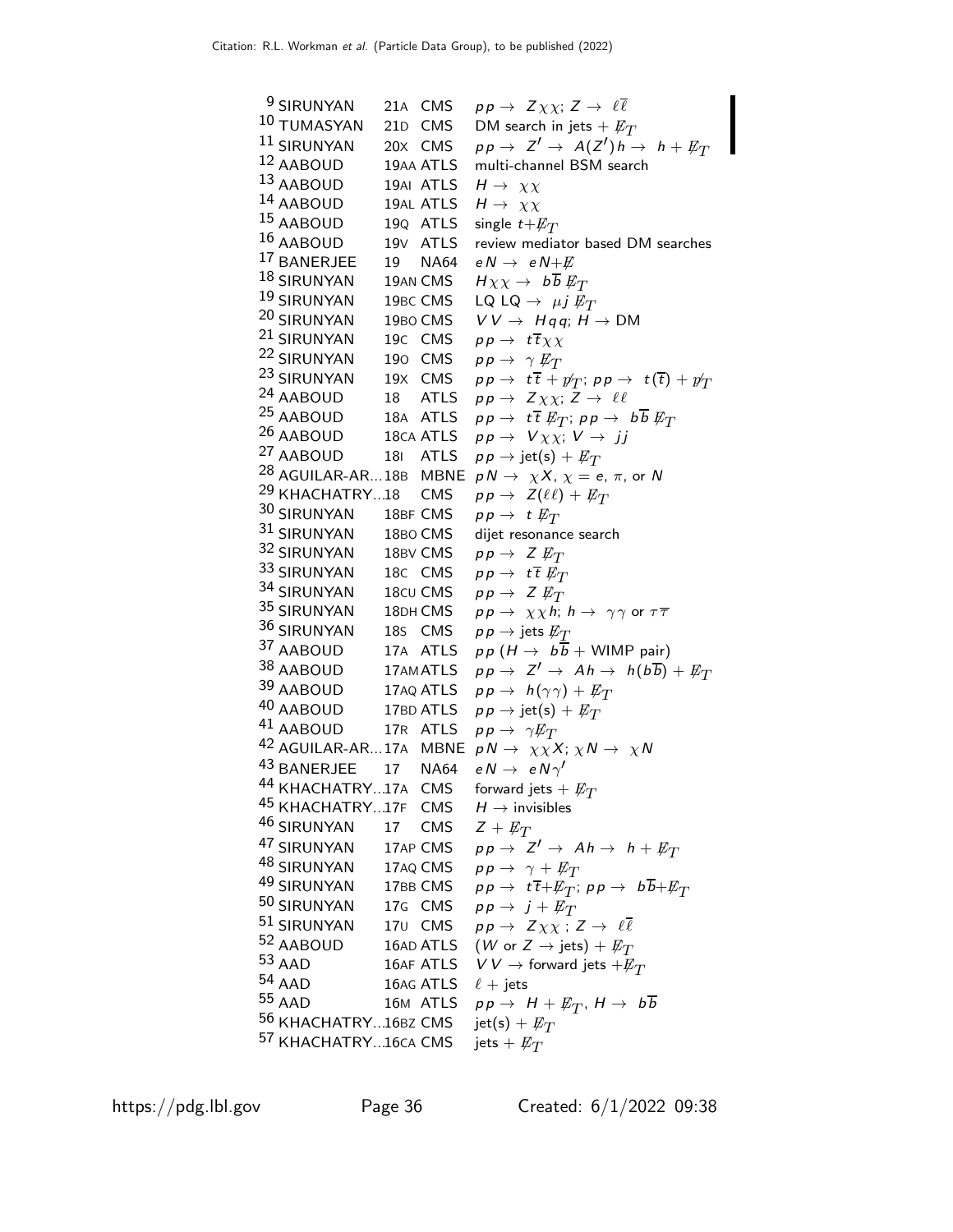| 58 KHACHATRY16N CMS             |                  | $pp \rightarrow \gamma + \not\!\!{E_T}$                          |
|---------------------------------|------------------|------------------------------------------------------------------|
| $59$ AAD                        | 15AS ATLS        | $b(\overline{b}) + \not\!\!{E_T}, t\overline{t} + \not\!\!{E_T}$ |
| $60$ AAD                        | <b>15BH ATLS</b> | jet + $\not{\!\! E_T}$                                           |
| $61$ AAD                        | <b>15CF ATLS</b> | $H^0 + E_T$                                                      |
| $62$ AAD                        | 15CS ATLS        | $\gamma + \not\!\!{E_T}$                                         |
| <sup>63</sup> KHACHATRY15AG CMS |                  | $t\bar{t} + \not\!\!{E_T}$                                       |
| 64 KHACHATRY15AL CMS            |                  | jet + $\not{\!\! E_T}$                                           |
| 65 KHACHATRY15T CMS             |                  | $\ell + \not\!\!{E_T}$                                           |
| $66$ AAD                        | 14AI ATLS        | $W + E_T$                                                        |
| $67$ AAD                        | 14BK ATLS        | W, $Z + E_T$                                                     |
| 68 AAD                          | 14K ATLS         | $Z + E_T$                                                        |
| 69 AAD                          | 140 ATLS         | $Z + E_T$                                                        |
| $70$ AAD                        | 13AD ATLS        | jet + $\not{\!\! E_T}$                                           |
| $71$ AAD                        | 13C ATLS         | $\gamma + \not\!\!{E_T}$                                         |
| 72 AALTONEN 12K CDF             |                  | $t + \not\!\!{E_T}$                                              |
| <sup>73</sup> AALTONEN 12M CDF  |                  | jet + $\not{\!\! E_T}$                                           |
| 74 CHATRCHYAN 12AP CMS          |                  | jet + $\not{\!\! E_T}$                                           |
| 75 CHATRCHYAN 12T CMS           |                  | $\gamma + \not\!\!{E_T}$                                         |
|                                 |                  |                                                                  |

- $^1$  AAD 21AZ search for DM in  $H\not\!\!E_T \rightarrow \gamma\gamma \not\!\!E_T$  events with 139 fb $^{-1}$  at 13 TeV. No signal observed. Limits placed for several simplified models.
- $^2$ AAD 21BB search for DM in  $H\not\!\!E_T \rightarrow~b\overline{b}\not\!\!E_T$  events with 139 fb $^{-1}$  at 13 TeV. No signal observed. Limits placed for several simplified models.
- <sup>3</sup> AAD 21D search for  $VV+ \chi\chi$ ,  $V\rightarrow q\overline{q}$  with 139 fb<sup>-1</sup> at 13 TeV LHC. No signal detected. Limits placed in dark Higgs boson mass vs.  $\mathsf{m}(Z')$  plane. Here  $V\,V$  stand for  $W^{\pm}W^{\mp}$ , ZZ.
- $4$  AAD 21F search for monojet recoiling against invisibles with 139 fb<sup>-1</sup> at 13 TeV LHC. No signal detected. Limits placed in various simplified dark matter models.
- $5$  AAD 21K search for a photon recoiling against dark matter with 139 fb<sup>-1</sup> at 13 TeV LHC. No signal detected. Limits placed on parameter space of various simplified models.
- $^6$  AAD 210 search for  $\ell + {\rm jets} + E_T$  to search for  $t$ -pairs  $+$  DM particles with 139 fb $^{-1}$ at LHC 13 TeV LHC. No signal detected. Limits placed in the cross-section vs. mediator mass plane, assuming light DM states.
- $^7$ AAD 21P search for  $\ell^+\ell^ +$  jets  $+$   $\not\!\!E_T$  in context of various BSM models with 139  $fb^{-1}$  at 13 TeV LHC. No signal observed. Limits placed in parameter space of dark matter models and SUSY.
- 8 AAD 21S search for b-jets +  $\not\!\!E_T$  signal from BSM/DM models with 139 fb<sup>-1</sup> at 13 TeV LHC. No signal observed. Limits placed on parameter space of DM models.
- 9 SIRUNYAN 21A search for DM production in association with leptonically decaying Z boson in 137 fb<sup>-1</sup> at 13 TeV; no signal; limits set in large variety of simplified DM models.
- $^{10}$ TUMASYAN 21D search for DM and other exotica at CMS in jets  $+$   $\not\!\!E_{T}$  events with 137 fb $^{-1}$  at 13 TeV. No signal observed. Limits placed for a variety of simplified models.
- $11$  SIRUNYAN 20X search for DM in  $p p \to Z' \to A(Z') h \to h + E_T$  in CMS at 13 TeV with 35.9 fb $^{-1}$ ; no signal; limits placed in  $\sigma^{SI}$  vs. m( $\chi$ ), and  $\sigma$ , m(A) and tan $\beta$ vs m(Z') for considered DM models.
- 12 AABOUD 19AA searches for BSM physics in more than 700 event classes with more than  $10^5$  regions at 13 TeV with 3.2 fb<sup>-1</sup>; no significant signal.
- 13 AABOUD 19AI searches for vector boson fusion  $p p \rightarrow H q q$ ,  $H \rightarrow$  invisible at 13 TeV with 36.1 fb<sup>-1</sup>; no signal: require B( $H \rightarrow$  invisible) < 0.37 (0.28 expected).
- 14 AABOUD 19AL perform search in three different channels for  $H \to \chi \chi$  at 7, 8 and 13 TeV; combined result  $BF(H \rightarrow$  invisible) < 0.26 (0.17 expected).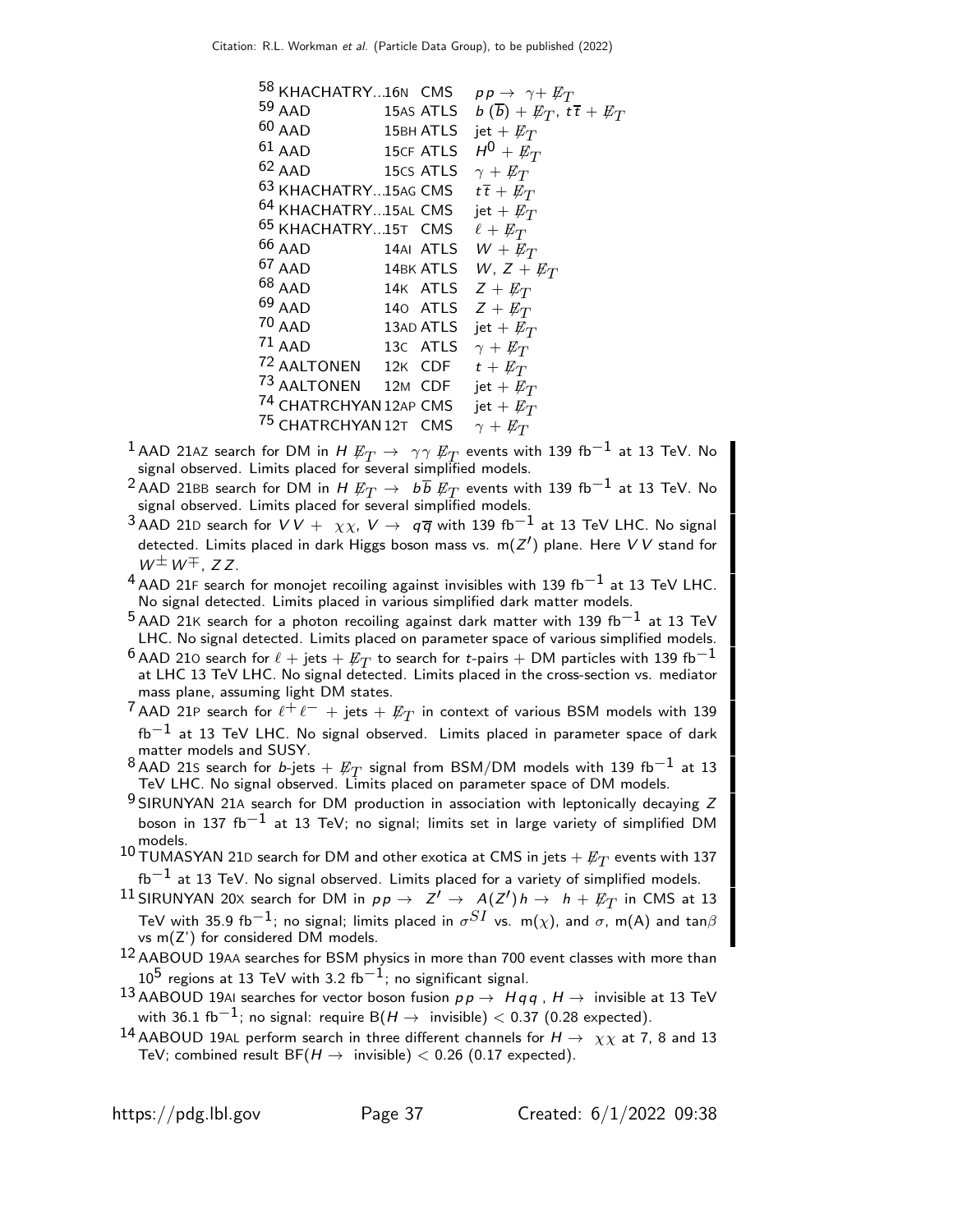- $^{15}$  AABOUD 19Q search for single  $t + \not\!\!{E}_T$  at 13 TeV with 36.1 fb $^{-1}$  of data; no signal; limits set in  $\sigma$  or coupling vs. mass plane for simplified models.
- 16 AABOUD 19<sup>V</sup> review ATLAS results from 7, 8 and 13 TeV searches for mediator-based DM and DE scalar which couples to gravity; no signal: limits set for large variety of simplified models .
- <sup>17</sup> BANERJEE 19 search for dark photon via  $e N \rightarrow e N + E$  in NA64; no signal, limits placed in kinetic mixing  $\epsilon$  vs. m(DM) plane for m(DM)  $\sim$  0.001–1 GeV.
- $^{18}$ SIRUNYAN 19AN search at 13 TeV with 35.9 fb $^{-1}$  for  $p \, \rightarrow \, \, H \chi \chi \rightarrow \, \, b \, \overline{b} \, \, \not\!\! E_{T}$ ; no signal: limits set in the context of a 2HDM  $+$  pseudoscalar (a) model and a baryonic  $Z^\prime$ model.
- 19 SIRUNYAN 19BC search for DM via LeptoQuark pair annihilation LQ LQ  $\rightarrow \mu j \chi \chi \rightarrow 19$  $\mu j \not\!\! E_T$  with 77.4 fb $^{-1}$ , 13 TeV; no signal: limits placed in m( $\chi$ ) vs. m(LQ) plane.<br>Model dependent limits on DM mass up to 600 GeV depending on m(LQ) placed.
- <sup>20</sup> SIRUNYAN 19BO search for vector boson fusion  $VV \rightarrow q\overline{q}H$  with  $H \rightarrow \chi \chi$  at 13 TeV with 38.2 fb $^{-1}$ ; no signal: limits placed for several models. Also search for  $H\to$ invisible at 7, 8, and 13 TeV; no signal: limit placed on  $BF < 0.19$ .
- $^{21}$ SIRUNYAN 19 $\epsilon$  search for DM via  $p \, p \to \, t \overline{t} \chi \chi$  at 13 TeV, 35.9 fb $^{-1}$ ; no signal; limits placed on coupling vs. mediator mass for various simplified models.
- <sup>22</sup> SIRUNYAN 190 search for  $p p \rightarrow \gamma$  at 13 TeV with 35.9 fb<sup>-1</sup>; no signal: limits placed on parameters of various models.
- $^{23}$ SIRUNYAN 19X search for  $p \, p \, \rightarrow \, \, t \, \overline{t} \not \!\! E_{T}$  and  $p \, p \, \rightarrow \, \, t \not \!\! E_{T} + ...$  at 13 TeV with 35.9 fb<sup>-1</sup>; no signal: limits placed on  $\chi$  production  $\sigma$  for various simplified models with m( $\chi$ )
- $= 1$  GeV.<br><sup>24</sup> AABOUD 18 search for  $p p \rightarrow Z + \not\!\! E_T$  with  $Z \rightarrow \ell \ell$  at 13 TeV with 36.1 fb<sup>−1</sup> of data. Limits set for simplified models.
- $^{25}$  AABOUD 18A search for  $p \, p \to \; t\, \overline{t} \, \not \!\! E_{T}$  or  $p \, p \to \; b \, \overline{b} \, \not \!\! E_{T}$  at 13 TeV, 36.1 fb $^{-1}$  of data. Limits set for simplified models.
- $^{26}$ AABOUD 18CA search for  $p \, p \, \rightarrow \, \, V \chi \chi$  with  $V \rightarrow \, jj$  at 13 TeV, 36.1 fb $^{-1}$ ; no signal; limits set in m(DM) vs m(mediator) simplified model plane .
- $^{27}$  AABOUD 181 search for  $p \, p \, \rightarrow \,$   $j + \not \! \! E_{T}$  at 13 TeV with 36.1 fb $^{-1}$  of data. Limits set for simplified models with pair-produced weakly interacting dark-matter candidates.
- 28 AGUILAR-AREVALO 18B search for WIMP production in MiniBooNE p beam dump; no signal; limits set for m( $\chi$ ) ~ 5–50 MeV in vector portal DM model.
- $^{29}$ KHACHATRYAN 18 search for  $\rho \rho \to \ Z(\ell\ell) + \not \!\! E_{T}$  ; no signal ; limits set on effective dark matter interactions and other exotic physics models .
- $^{30}$ SIRUNYAN 18BF search for  $p \, p \rightarrow \; t \not\!\! E_T$  at 13 TeV and 36 fb $^{-1}$ ; no signal; limits placed on DM models involving a flavor changing neutral current, scalar resonance decaying to top quark and DM.
- $31$  SIRUNYAN 18BO search for high mass dijet resonances at 13 TeV and 36 fb<sup>-1</sup>; no signal: limits placed on various models, including simplified DM models involving a spin  $= 1$   $Z'$  mediator.
- $^{32}$  SIRUNYAN 18BV search for  $p \, \rightarrow \, Z \, \not\!\!E_T$  at 13 TeV; no signal, limits placed for various exotic physics models including DM.
- 33 SIRUNYAN 18C search for new physics in  $p p \rightarrow$  final states with two oppositely charged leptons at 13 TeV with 35.9 fb<sup>-1</sup>. Limits placed on m(mediator) and top squark for various simplified models.
- $^{34}$ SIRUNYAN 18<code>CU</code> search for  $p \, p \, \rightarrow \, \, Z \not\!\! E_T$  at 13 TeV and 2.3 fb $^{-1}$ ; no signal: limits placed for various exotic models including DM .
- $^{35}$ SIRUNYAN 18DH search for  $p \, p \, \rightarrow \, \, \chi \chi \, h; \; h \, \rightarrow \, \, \gamma \gamma$  or  $\tau \overline{\tau}$  at 13 TeV, 35.9 fb $^{-1};$  no signal; limits placed on massive boson mediator  $Z'$  in the context of  $Z'+2{\sf HDM}$  and baryonic  $Z'$  models. Limits also cast in terms of spin-independent WIMP-nucleon cross section for masses 1–200 GeV.
- $36$  SIRUNYAN 18S search for  $pp \rightarrow$  jets  $\not\!\!E_T$  at 13 TeV; no signal: limits placed on simplified dark matter models, on the branching ratio of the Higgs boson to invisible particles, and on several other exotic physics models including fermion portal DM.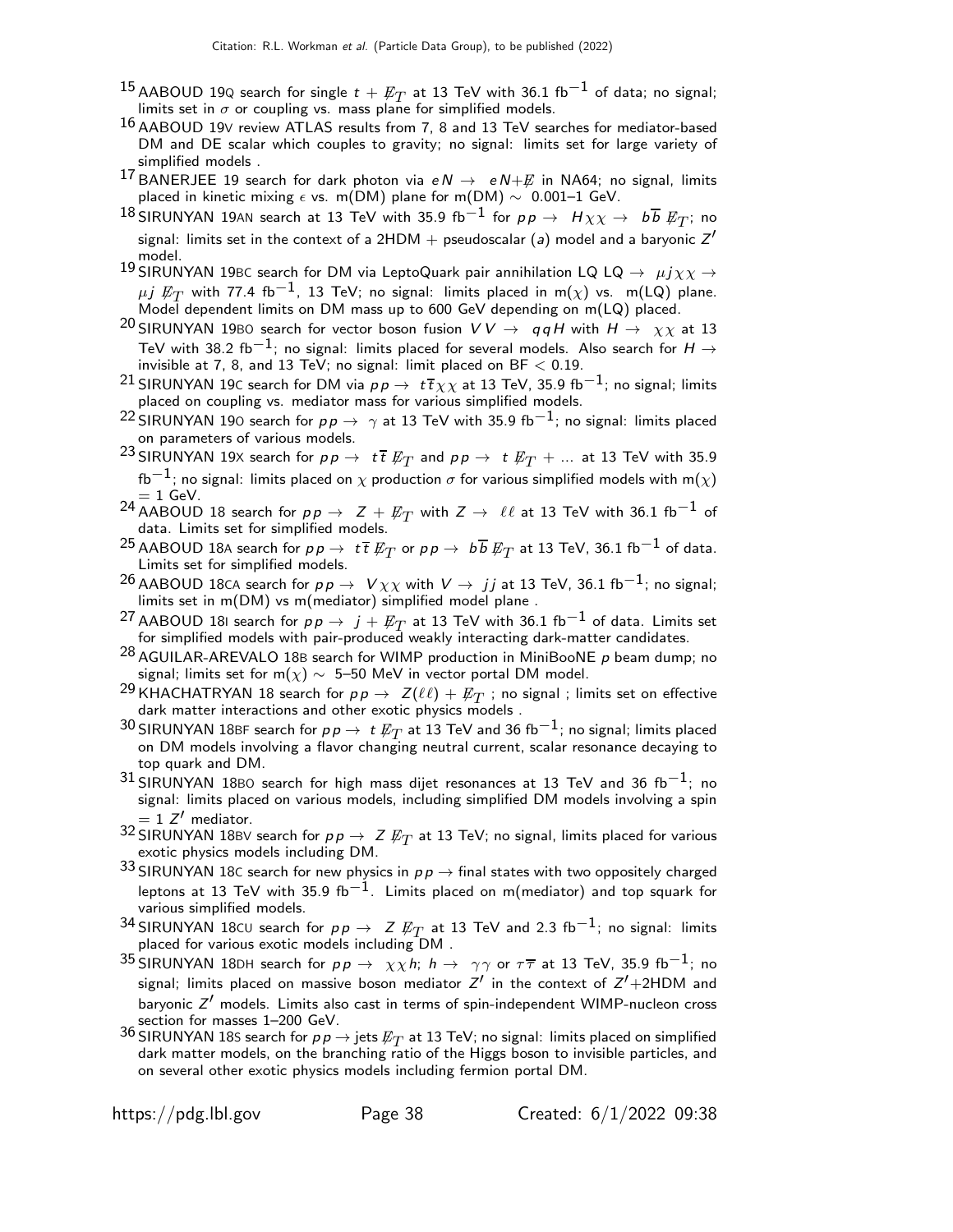- $^{37}$  AABOUD 17A search for  $H \rightarrow~b\overline{b} + E_T$ . See Fig. 4b for limits set on VB mediator vs WIMP mass.
- $^{38}$  AABOUD 17AM search for  $p \, p \to \ Z^\prime \to \ A \, h \to \ h(b \, \overline{b}) + \not\!\!E_T$  at 13 TeV. Limits set in  $\mathsf{m}(Z')$  vs.  $\mathsf{m}(A)$  plane and on the visible cross section of  $h(b\overline{b}) + \not\!\!{E}_T$  events in bins of  $\not{\!\! E_T}.$
- $^{39}$  AABOUD 17AQ search for WIMP in  $p \, p \to \, h (\gamma \gamma) + E_T$  in 36.1 fb $^{-1}$  of data. Limits on the visible cross section are also provided. Model dependent limits on spin independent DM - Nucleon cross-section are also presented, which are more stringent than those from direct searches for DM mass smaller than 2.5 GeV .
- $^{40}$  AABOUD 17BD search for  $p \, p \to \mathrm{jet}(\mathrm{s}) + \not\!\!E_{T}$  at 13 TeV with 3.2 fb $^{-1}$  of data. Limits set for simplified models. Observables corrected for detector effects can be used to constrain other models.
- 41 AABOUD 17R, for an axial vector mediator in the s-channel, excludes  $m(\text{mediator}) <$ 750–1200 GeV for  $m(DM) < 230$ –480 GeV, depending on the couplings.
- <sup>42</sup> AGUILAR-AREVALO 17A search for DM produced in 8 GeV proton collisions with steel beam dump followed by DM-nucleon scattering in MiniBooNE detector. Limit placed on DM cross section parameter  $Y < 2 \times 10^{-8}$  for  $\alpha_D = 0.5$  and for 0.01  $< m(DM) <$ 0.3 GeV.
- $^{43}$ BANERJEE 17 search for dark photon invisible decay via e $N$  scattering; exclude m( $\gamma^\prime)$  $<$  100 MeV as an explanation of  $(g<sub>µ</sub>−2)$  muon anomaly.
- $^{44}$ KHACHATRYAN 17A search for WIMPs in forward jets  $+$   $\not\!\!E_T$  channel with 18.5 fb $^{-1}$ at 8 TeV; limits set in effective theory model, Fig. 3.
- 45 KHACHATRYAN 17F search for  $H \to$  invisibles in  $pp$  collisions at 7, 8, and 13 TeV; place limits on Higgs portal DM.
- 46 SIRUNYAN 17 search for  $pp \rightarrow Z + \not\!\!{E}_T$  with 2.3 fb<sup>-1</sup> at 13 TeV; no signal seen; limits placed on WIMPs and unparticles.
- $^{47}$ SIRUNYAN 17AP search for  $p \, p \, \rightarrow \, \; Z' \, \rightarrow \, \; Ah \, \rightarrow \, \; h \, + \, \not\!\!E_{T}$  with  $h \, \rightarrow \, \; b \, \overline{b}$  or  $\gamma \gamma$  and  $A \rightarrow \ \chi \chi$  with 2.3 fb $^{-1}$  at 13 TeV. Limits set in m(Z $^\prime$ ) vs. m(A) plane.
- $^{48}$ SIRUNYAN 17AQ search for  $p \, p \, \rightarrow \, \gamma + \not\!\!E_{T}$  at 13 TeV with 12.9 fb $^{-1}$ . Limits derived for simplified DM models, effective electroweak-DM interaction and Extra Dimensions models.
- $^{49}$ SIRUNYAN 17BB search for WIMPs via  $p \, p \to \; t\, \overline{t} + {\not\!\! E_T}$ ,  $p \, p \to \; b\, \overline{b} + {\not\!\! E_T}$  at 13 TeV with 2.2 fb<sup> $-1$ </sup>. Limits derived for various simplified models.
- <sup>50</sup> SIRUNYAN 17G search for  $p p \rightarrow j + \not\!\! E_{T}$  with 12.9 fb $^{-1}$  at 13 TeV; limits placed on WIMP mass/mediators in DM simplified models.
- $^{51}$ SIRUNYAN 17 $\scriptstyle\rm U$  search for WIMPs/unparticles via  $p \, p \, \rightarrow \, \; Z \, \chi \chi, \, Z \, \rightarrow \, \, \ell \, \overline{\ell}$  at 13 TeV with 2.3 fb<sup>-1</sup>. Limits derived for various simplified models.
- $52$  AABOUD 16AD place limits on  $VVXX$  effective theory via search for hadronic W or Z plus WIMP pair production. See Fig. 5.
- $^{53}$ AAD 16AF search for  $V\,V \rightarrow (H \rightarrow$  WIMP pair)  $+$  forward jets with 20.3 fb $^{-1}$  at 8 TeV; set limits in Higgs portal model, Fig. 8 .
- $^{54}$  AAD 16AG search for lepton jets with 20.3 fb<sup>-1</sup> of data at 8 TeV; Fig. 13 excludes dark photons around 0.1–1 GeV for kinetic mixing 10−6–10−2.
- $^{55}$  AAD 16M search with 20.3 fb<sup>-1</sup> of data at 8 TeV pp collisions; limits placed on EFT model (Fig. 7) and simplified  $Z'$  model (Fig. 6).
- $^{56}\,$ KHACHATRYAN 16BZ search for jet(s)  $+ \not\!\!{E}_T$  in 19.7 fb $^{-1}$  at 8 TeV; limits set for variety of simplified models.
- $^{57}$ KHACHATRYAN 16CA search for WIMPs via jet(s)  $+$   $\not\!\!E_{T}$  using razor variable; require mediator scale  $> 1$  TeV for various effective theories.
- 58 KHACHATRYAN 16N search for  $\gamma$  + WIMPs in 19.6 fb<sup>-1</sup> at 8 TeV; limits set on SI and SD WIMP-p scattering in Fig. 3.
- <sup>59</sup> AAD 15AS search for events with one or more bottom quark and missing  $E_T$ , and also events with a top quark pair and missing  $E^{}_T$  in  $\rho\,\rho$  collisions at  $E^{}_{\mathsf{cm}}=$  8 TeV with  $L$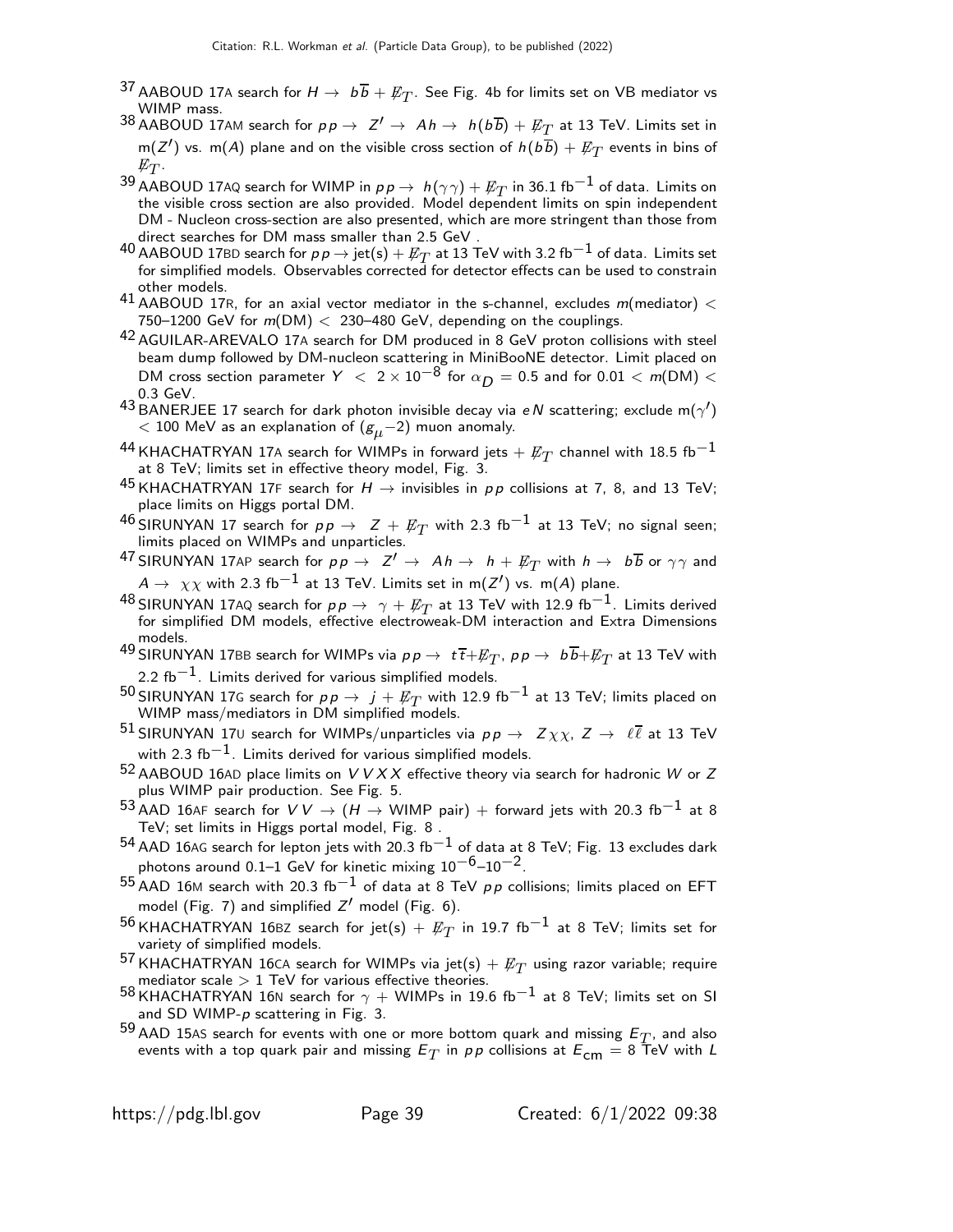$=$  20.3 fb $^{-1}$ . See their Figs. 5 and 6 for translated limits on  $\mathsf{\mathsf{X}}^0$ -nucleon cross section for  $m = 1 - 700$  GeV.

 $^{60}$  AAD 15BH search for events with a jet and missing  $E_T$  in  $\rho \rho$  collisions at  $E_{\mathsf{cm}}=$  8 TeV with  $L = 20.3$  fb<sup>-1</sup>. See their Fig. 12 for translated limits on  $X<sup>0</sup>$ -nucleon cross section for  $m = 1 - 1200$  GeV.

61 AAD 15CF search for events with a  $H^0$  ( $\rightarrow \gamma \gamma$ ) and missing  $E_T$  in pp collisions at  $E_{\text{cm}} = 8$  TeV with  $L = 20.3$  fb $^{-1}$ . See paper for limits on the strength of some contact interactions containing  $X^0$  and the Higgs fields.

<sup>62</sup> AAD 15CS search for events with a photon and missing  $E_T$  in pp collisions at  $E_{cm} =$ 8 TeV with  $L = 20.3 \text{ fb}^{-1}$ . See their Fig. 13 (see also erratum) for translated limits on  $X^0$ -nucleon cross section for  $m = 1$ –1000 GeV.

 $^{63}\,$ KHACHATRYAN 15AG search for events with a top quark pair and missing  $E_T$  in  $\rho\, p$ collisions at  $E_{cm} = 8$  TeV with  $L = 19.7$  fb<sup>-1</sup>. See their Fig. 8 for translated limits on  $X^{0}$ -nucleon cross section for  $m = 1-200$  GeV.

 $^{64}\,$ KHACHATRYAN 15AL search for events with a jet and missing  $E_T$  in  $\rho\rho$  collisions at  $E_{\textsf{cm}}=8$  TeV with  $L=19.7$  fb $^{-1}$ . See their Fig. 5 and Tables 4–6 for translated limits on  $X^{\mathsf{0}}$ -nucleon cross section for  $m=1\text{--}1000$  GeV.

 $^{65}$  KHACHATRYAN 15T search for events with a lepton and missing  $E_T$  in  $\rho \rho$  collisions at  $E_{\text{cm}} = 8 \text{ TeV}$  with  $L = 19.7 \text{ fb}^{-1}$ . See their Fig. 17 for translated limits on  $X^0$ -proton cross section for  $m = 1-1000$  GeV.

 $^{66}$  AAD 14AI search for events with a  $W$  and missing  $E^{}_T$  in  $\rho\,p$  collisions at  $E^{}_{\sf cm} =$  8 TeV with  $L = 20.3$  fb<sup>-1</sup>. See their Fig. 4 for translated limits on  $X<sup>0</sup>$ -nucleon cross section for  $m = 1 - 1500$  GeV.

67 AAD 14BK search for hadronically decaying W, Z in association with  $\not\!\!E_T$  in 20.3 fb<sup>-1</sup> at 8 TeV  $pp$  collisions. Fig. 5 presents exclusion results for SI and SD scattering cross section. In addition, cross section limits on the anomalous production of W or Z bosons with large missing transverse momentum are also set in two fiducial regions.

 $^{68}$  AAD 14K search for events with a Z and missing  $E_T$  in pp collisions at  $E_{\textsf{cm}}=$  8 TeV with  $L = 20.3$  fb<sup>-1</sup>. See their Fig. 5 and 6 for translated limits on  $X^0$ -nucleon cross section for  $m = 1 - 10^3$  GeV.

 $^{69}$  AAD 140 search for  $ZH^0$  production with  $H^0$  decaying to invisible final states. See their Fig. 4 for translated limits on  $X^0$ –nucleon cross section for  $m = 1$ –60 GeV in Higgs-portal  $X^0$  scenario.

 $^{70}$  AAD 13AD search for events with a jet and missing  $E^{}_T$  in  $\rho\, \rho$  collisions at  $E^{}_{\sf cm} =$  7 TeV with  $L=$  4.7 fb $^{-1}$ . See their Figs. 5 and 6 for translated limits on  $\mathsf{\mathsf{X}}^0$ -nucleon cross section for  $m = 1 - 1300$  GeV.

 $71$  AAD 13C search for events with a photon and missing  $E_T$  in pp collisions at  $E_{\mathsf{cm}}=0$ 7 TeV with  $L = 4.6~{\rm fb}^{-1}$ . See their Fig. 3 for translated limits on  $X^0$ -nucleon cross section for  $m = 1 - 1000$  GeV.

 $^{72}$  AALTONEN 12K search for events with a top quark and missing  $E_T$  in  $\rho\overline{\rho}$  collisions at  $E_{\text{CFR}} = 1.96$  TeV with  $L = 7.7$  fb<sup>-1</sup>. Upper limits on  $\sigma(tX^0)$  in the range 0.4–2 pb (95% CL) is given for  $m_{\chi^0}=$  0–150 GeV.

 $^{73}$ AALTONEN 12M search for events with a jet and missing  $E_T$  in  $\rho\overline{\rho}$  collisions at  $E_{\mathsf{cm}}$  $= 1.96$  TeV with  $L = 6.7$  fb $^{-1}$ . Upper limits on the cross section in the range 2–10 pb (90% CL) is given for  $m_{\chi0} = 1$ –300 GeV. See their Fig. 2 for translated limits on  $X^{\mathsf{U}}$ -nucleon cross section.

 $^{74}$  CHATRCHYAN 12AP search for events with a jet and missing  $E_T$  in  $\rho\rho$  collisions at  $E_{\text{cm}} = 7$  TeV with  $L = 5.0 \text{ fb}^{-1}$ . See their Fig. 4 for translated limits on  $X^0$ -nucleon cross section for  $m_{\chi^0}=$  0.1–1000 GeV.

 $^{75}$  CHATRCHYAN 12T search for events with a photon and missing  $E_T$  in  $\rho\rho$  collisions at  $E_{cm} = 7$  TeV with  $L = 5.0$  fb<sup>-1</sup>. Upper limits on the cross section in the range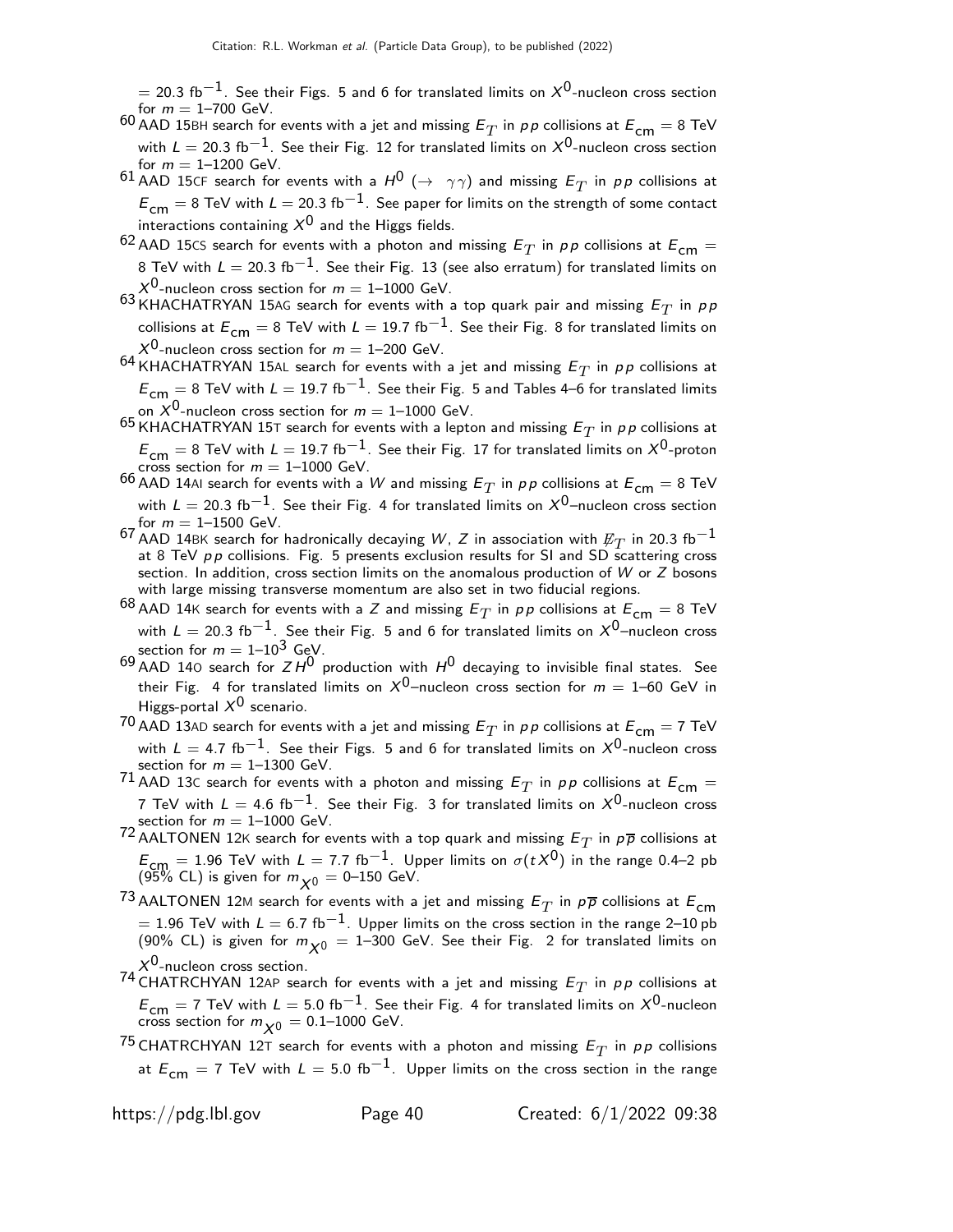13–15 fb (90% CL) is given for  $m_{\chi0} = 1$ –1000 GeV. See their Fig. 2 for translated limits on  $X^0$ -nucleon cross section.

REFERENCES FOR WIMP and Dark Matter Searches

| ADHIKARI                | 22              | PRL 128 011801                                              | P. Adhikari et al.                     | (DEAP Collab.)                |
|-------------------------|-----------------|-------------------------------------------------------------|----------------------------------------|-------------------------------|
| AAD                     |                 | 21AZ JHEP 2110 013                                          | G. Aad et al.                          | (ATLAS Collab.)               |
| AAD                     |                 | 21BB JHEP 2111 209                                          | G. Aad et al.                          | (ATLAS Collab.)               |
| AAD                     | 21 <sub>D</sub> | PRL 126 121802                                              | G. Aad et al.                          | (ATLAS Collab.)               |
| AAD                     | 21F             | PR D103 112006                                              | G. Aad et al.                          | (ATLAS Collab.)               |
| AAD                     | 21K             | JHEP 2102 226                                               | G. Aad et al.                          | (ATLAS Collab.)               |
| AAD                     | 210             | JHEP 2104 174                                               | G. Aad et al.                          | (ATLAS Collab.)               |
| AAD                     | 21P             | JHEP 2104 165                                               | G. Aad et al.                          | (ATLAS Collab.)               |
| AAD                     | 21S             | JHEP 2105 093                                               | G. Aad et al.                          | (ATLAS Collab.)               |
| ABDALLAH                | 21              | PR D103 102002                                              | H. Abdallah et al.                     | (H.E.S.S. Collab.)            |
| AKERIB                  | 21 A            | PR D104 012011                                              | D.S. Akerib et al.                     | (LUX Collab.)                 |
| AKERIB                  | 21 <sub>B</sub> | PR D104 062005                                              | D.S. Akerib et al.                     | (LUX Collab.)                 |
| ALKHATIB                | 21              | PRL 127 061801                                              | I. Alkhatib <i>et al.</i>              | (SuperCDMS Collab.)           |
| AMARE                   | 21              | PR D103 102005                                              | J. Amare <i>et al.</i>                 | (ANAIS Collab.)               |
| ANDRIAMIR               | 21A             | PR D104 012009                                              | M. Andriamirado et al.                 | (PROSPECT Collab.)            |
| APRILE<br><b>APRILE</b> | 21              | PRL 126 091301                                              | E. Aprile et al.                       | (XENON1T Collab.)             |
| CHENG                   | 21A<br>21       | PR D103 063028                                              | E. Aprile et al.                       | (XENON1T Collab.)             |
| CIRELLI                 | 21              | PRL 126 211803<br>PR D103 063022                            | C. Cheng et al.<br>M. Cirelli et al.   | (PandaX-II Collab.)           |
| IKEDA                   | 21              | PTEP 2021 063F01                                            | T. Ikeda <i>et al.</i>                 | (NEWAGE Collab.)              |
| JOHN                    | 21              | JCAP 2112 007                                               | I. John, T. Linden                     | (STOH)                        |
| MENG                    | 21 <sub>B</sub> | PRL 127 261802                                              | Y. Meng <i>et al.</i>                  | (PandaX-4T Collab.)           |
| SIRUNYAN                | 21A             | EPJ C81 13                                                  | A.M. Sirunyan et al.                   | (CMS Collab.)                 |
| Also                    |                 | EPJ C81 333 (errat.)                                        | A.M. Sirunyan et al.                   | (CMS Collab.)                 |
| TUMASYAN                | 21 <sub>D</sub> | JHEP 2111 153                                               | A. Tumasyan et al.                     | (CMS Collab.)                 |
| AARTSEN                 | 20C             | EPJ C80 819                                                 | M.G. Aartsen et al.                    | (IceCube, PICO Collabs)       |
| ABAZAJIAN               | 20              | PR D102 043012                                              | K.N. Abazajian et al.                  | (UCI, VPI, $TOKY+)$           |
| ABDALLAH                | 20              | PR D102 062001                                              | H. Abdallah et al.                     | $(H.E.S.S.$ Collab.)          |
| ABDELHAME 20A           |                 | EPJ C80 834                                                 | A.H. Abdelhameed et al.                | (CRESST Collab.)              |
| ABE                     | 20G             | PR D102 072002                                              | K. Abe et al.                          | (Super-Kamiokande Collab.)    |
| ADHIKARI                | 20              | PR D102 082001                                              | P. Adhikari et al.                     | (DEAP-3600 Collab.)           |
| AGOSTINI                | 20              | PRL 125 011801                                              | M. Agostini et al.                     | (GERDA Collab.)               |
| AGUILAR-AR 20C          |                 | PRL 125 241803                                              | A. Aguilar-Arevalo                     | (DAMIC Collab.)               |
| AKERIB                  | 20              | PR D101 012003                                              | D.S. Akerib et al.                     | (LUX Collab.)                 |
| AKERIB                  | 20A             | PR D101 042001                                              | D.S. Akerib et al.                     | (LUX Collab.)                 |
| ALBERT                  | 20              | PR D101 103001                                              | A. Albert et al.                       | (HAWC Collab.)                |
| ALBERT                  | 20A             | PL B805 135439                                              | A. Albert et al.                       | (ANTARES Collab.)             |
| ALBERT                  | 20C             | PR D102 082002                                              | A. Albert et al.                       | (ANTARES and IceCube Collab.) |
| ALVAREZ                 | 20              | JCAP 2009 004                                               | A. Alvarez et al.                      |                               |
| AMARAL                  | 20              | PR D102 091101                                              | D.W. Amaral et al.                     | (SuperCDMS Collab.)           |
| ANDRIANAV               | 20              | PR D102 042001                                              | A. Andrianavalomahefa et al.           | (FUNK Collab.)                |
| APRILE                  | 20              | PR D102 072004                                              | E. Aprile et al.                       | (XENON Collab.)               |
| ARNAUD                  | 20              | PRL 125 141301                                              | Q. Arnaud et al.                       | (EDELWEISS Collab.)           |
| <b>BARAK</b>            | 20              | PRL 125 171802                                              | L. Barak <i>et al.</i>                 | (SENSEI Collab.)              |
| <b>CLARK</b>            | 20              | PR D102 123026                                              | M. Clark et al.                        | (PURD)                        |
| Also<br>FELIZARDO       | 20              | PR D104 129903 (errat.) M. Clark et al.<br>IJMP A35 2030005 | M. Felizardo                           | (SIMPLE Collab.)              |
| HOOF                    | 20              | JCAP 2002 012                                               | S. Hoof, A. Geringer-Sameth, R. Trotta | $(GOET+)$                     |
| MAZZIOTTA               | 20              | PR D102 022003                                              | M.N. Mazziotta et al.                  |                               |
| SIRUNYAN                | 20X             | JHEP 2003 025                                               | A.M. Sirunyan et al.                   | (CMS Collab.)                 |
| WANG                    | 20G             | CP C44 125001                                               | Q. Wang et al.                         | (PandaX-II Collab.)           |
| AABOUD                  |                 | 19AA EPJ C79 120                                            | M. Aaboud et al.                       | (ATLAS Collab.)               |
| AABOUD                  | 19AI            | PL B793 499                                                 | M. Aaboud et al.                       | (ATLAS Collab.)               |
| AABOUD                  | 19AL            | PRL 122 231801                                              | M. Aaboud et al.                       | (ATLAS Collab.)               |
| AABOUD                  | 19Q             | JHEP 1905 041                                               | M. Aaboud et al.                       | (ATLAS Collab.)               |
| AABOUD                  | 19V             | JHEP 1905 142                                               | M. Aaboud et al.                       | (ATLAS Collab.)               |
| ABDELHAME 19            |                 | EPJ C79 630                                                 | A.H. Abdelhameed et al.                | (CRESST Collab.)              |
| ABDELHAME 19A           |                 | PR D100 102002                                              | A.H. Abdelhameed et al.                | (CRESST Collab.)              |
| ABE                     | 19              | PL B789 45                                                  | K. Abe <i>et al.</i>                   | (XMASS Collab.)               |
| ABEYSEKARA              | - 19            | JCAP 1907 022                                               | A.U. Abeysekara et al.                 | (HAWC Collab.)                |
| ABRAMOFF                | 19              | PRL 122 161801                                              | O. Abramoff et al.                     | (SENSEI Collab.)              |
| ADHIKARI                | 19              | PRL 123 031302                                              | G. Adhikari et al.                     | (COSINE-100 Collab.)          |
| AGNESE                  | 19A             | PR D99 062001                                               | R. Agnese <i>et al.</i>                | (CDMS Collab.)                |
| AGUILAR-AR 19A          |                 | PRL 123 181802                                              | A. Aguilar-Arevalo et al.              | (DAMIC Collab.)               |

https://pdg.lbl.gov Page 41 Created: 6/1/2022 09:38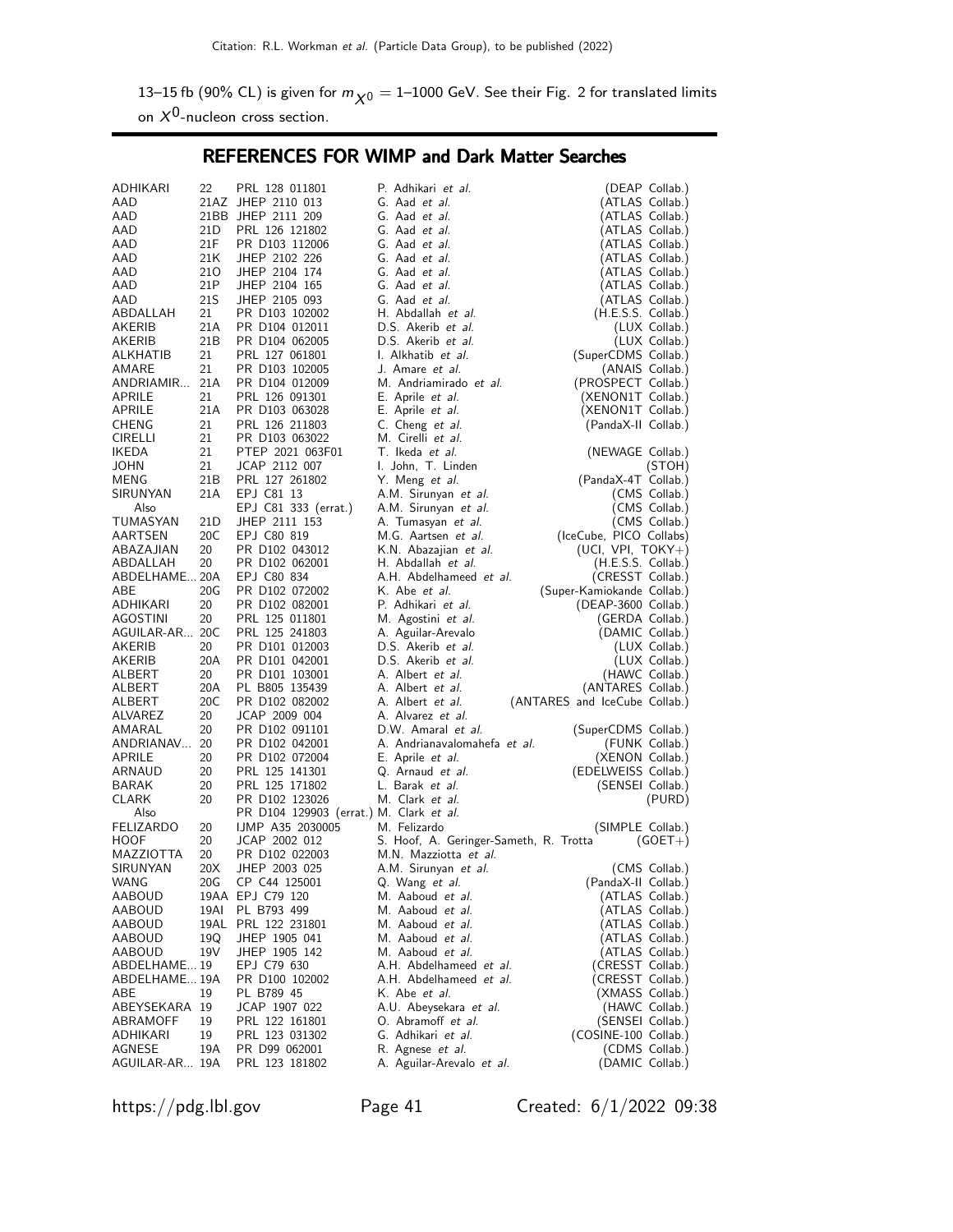| AJAJ           | 19              | PR D100 022004                           | R. Ajaj <i>et al.</i>                      | (DEAP-3600 Collab.)                            |                 |
|----------------|-----------------|------------------------------------------|--------------------------------------------|------------------------------------------------|-----------------|
| AKERIB         | 19              | PRL 122 131301                           | D.S. Akerib et al.                         |                                                | (LUX Collab.)   |
| ALBERT         | 19B             | JCAP 1904 E01                            | A. Albert et al.                           |                                                | (HAWC Collab.)  |
| AMARE          | 19              | PRL 123 031301                           | J. Amare et al.                            |                                                | (ANAIS Collab.) |
| AMOLE          | 19              | PR D100 022001                           | C. Amole et al.                            |                                                | (PICO Collab.)  |
| ANGLOHER       | 19              | EPJ C79 43                               | G. Angloher et al.                         | (CRESST-II Collab.)                            |                 |
| APRILE         | 19              | PRL 122 071301                           | E. Aprile <i>et al.</i>                    | (XENON1T Collab.)                              |                 |
| APRILE         | 19A             | PRL 122 141301                           | E. Aprile <i>et al.</i>                    | (XENON1T Collab.)                              |                 |
| APRILE         | 19C             | PRL 123 241803                           | E. Aprile et al.                           | (XENON1T Collab.)                              |                 |
| APRILE         | 19 <sub>D</sub> | PRL 123 251801                           | E. Aprile et al.                           | (XENON1T Collab.)                              |                 |
| ARMENGAUD      | 19              | PR D99 082003                            | E. Armengaud et al.                        | (EDELWEISS Collab.)                            |                 |
| BANERJEE       | 19              | PRL 123 121801                           | D. Banerjee <i>et al.</i>                  |                                                | (NA64 Collab.)  |
| BRINGMANN      | 19              | PRL 122 171801                           | T. Bringmann, M. Pospelov                  |                                                | (OSLO, VICT)    |
| <b>BRUNE</b>   | 19              | PR D99 096005                            | T. Brune, H. Pas                           |                                                | (DORT)          |
| CHEUNG         | 19              | PL B789 137                              | K. Cheung <i>et al.</i>                    |                                                |                 |
| CHOI           | 19              | PR D99 083018                            | K.-Y. Choi, J. Kim, C. Rott                |                                                | (SUNG)          |
| DI-MAURO       | 19              | PR D99 123027                            | M. Di Mauro et al.                         |                                                |                 |
| НA             | 19              | PRL 122 131802                           | C. Ha et al.                               | (COSINE-100 Collab.)                           |                 |
| JOHNSON        | 19              | PR D99 103007                            | C. Johnson et al.                          |                                                |                 |
| KIM            | 19A             | JHEP 1903 194                            | K.W. Kim et al.                            |                                                | (KIMS Collab.)  |
| KLOPF          | 19              | PRL 122 222503                           | M. Klopf et al.                            | (PERKEO II Collab.)                            |                 |
| KOBAYASHI      | 19              | PL B795 308<br>PR D99 123519             | M. Kobayashi et al.                        | (XMASS Collab.)                                |                 |
| LI.            | 19D<br>19B      | PRL 123 161301                           | S. Li et al.                               |                                                |                 |
| LIU<br>ΝG      | 19              | PR D99 083005                            | Z.Z. Liu et al.<br>K.C.Y. Ng et al.        |                                                | (CDEX Collab.)  |
| QUEIROZ        | 19              | JCAP 1904 048                            | F.S. Queiroz, C. Siqueira                  |                                                |                 |
| SEONG          | 19              | PRL 122 011801                           | I.S. Seong <i>et al.</i>                   | (BELLE Collab.)                                |                 |
| SIRUNYAN       |                 | 19AN EPJ C79 280                         | A.M. Sirunyan et al.                       |                                                | (CMS Collab.)   |
| SIRUNYAN       |                 | 19BC PL B795 76                          | A.M. Sirunyan et al.                       |                                                | (CMS Collab.)   |
| SIRUNYAN       |                 | 19BO PL B793 520                         | A.M. Sirunyan et al.                       |                                                | (CMS Collab.)   |
| SIRUNYAN       | 19C             | PRL 122 011803                           | A.M. Sirunyan et al.                       |                                                | (CMS Collab.)   |
| SIRUNYAN       | 190             | JHEP 1902 074                            | A.M. Sirunyan et al.                       |                                                | (CMS Collab.)   |
| SIRUNYAN       | 19X             | JHEP 1903 141                            | A.M. Sirunyan et al.                       |                                                | (CMS Collab.)   |
| SUZUKI         | 19              | ASP 110 1                                | T. Suzuki et al.                           | (XMASS Collab.)                                |                 |
| XIA            | 19A             | PL B792 193                              | J. Xia et al.                              | (PandaX-II Collab.)                            |                 |
| YAGUNA         | 19              | JCAP 1904 041                            | C. Yaguna                                  |                                                |                 |
| YANG           | 19              | PRL 123 221301                           | L.T. Yang et al.                           |                                                | (CDEX Collab.)  |
| AABOUD         | 18              | PL B776 318                              | M. Aaboud <i>et al.</i>                    | (ATLAS Collab.)                                |                 |
| AABOUD         | 18A             | EPJ C78 18                               | M. Aaboud et al.                           | (ATLAS Collab.)                                |                 |
| AABOUD         |                 | 18CA JHEP 1810 180                       | M. Aaboud <i>et al.</i>                    | (ATLAS Collab.)                                |                 |
| AABOUD         | 18I             | JHEP 1801 126                            | M. Aaboud et al.                           | (ATLAS Collab.)                                |                 |
| AARTSEN        | 18D             | EPJ C78 831                              | M.G. Aartsen et al.                        | (IceCube Collab.)                              |                 |
| ABDALLAH       | 18              | PRL 120 201101                           | H. Abdallah et al.                         | (H.E.S.S. Collab.)                             |                 |
| ABE            | 18C             | PR D97 102006                            | K. Abe et al.                              | (XMASS Collab.)                                |                 |
| ABE            | 18F             | PL B787 153                              | K. Abe et al.                              | (XMASS Collab.)                                |                 |
| ADHIKARI       | 18              | NAT 564 83                               | G. Adhikari et al.                         | (COSINE-100 Collab.)                           |                 |
| AGNES          | 18<br>18A       | PRL 121 081307                           | P. Agnes et al.                            | (DarkSide-50 Collab.)                          |                 |
| AGNES<br>AGNES | 18B             | PR D98 102006<br>PRL 121 111303          | P. Agnes <i>et al.</i>                     | (DarkSide-50 Collab.)<br>(DarkSide-50 Collab.) |                 |
| AGNESE         | 18              | PR D97 022002                            | P. Agnes <i>et al.</i><br>R. Agnese et al. | (SuperCDMS Collab.)                            |                 |
| AGNESE         | 18A             | PRL 120 061802                           | R. Agnese <i>et al.</i>                    | (SuperCDMS Collab.)                            |                 |
| AGNESE         | 18B             | PRL 121 051301                           | R. Agnese <i>et al.</i>                    | (SuperCDMS Collab.)                            |                 |
| Also           |                 | PRL 122 069901 (errat.) R. Agnese et al. |                                            | (SuperCDMS Collab.)                            |                 |
| AGUILAR-AR 18B |                 | PR D98 112004                            | A.A. Aguilar-Arevalo                       | (MiniBooNE Collab.)                            |                 |
| AHNEN          | 18              | JCAP 1803 009                            | M.L. Ahnen et al.                          | (MAGIC Collab.)                                |                 |
| AKERIB         | 18A             | PR D98 062005                            | D.S. Akerib et al.                         |                                                | (LUX Collab.)   |
| ALBERT         | 18B             | JCAP 1806 043                            | A. Albert et al.                           |                                                | (HAWC Collab.)  |
| ALBERT         | 18C             | PR D98 123012                            | A. Albert <i>et al.</i>                    | (HAWC Collab.)                                 |                 |
| AMAUDRUZ       | 18              | PRL 121 071801                           | P.A. Amaudruz et al.                       | (DEAP-3600 Collab.)                            |                 |
| APRILE         | 18              | PRL 121 111302                           | E. Aprile et al.                           | (XENON1T Collab.)                              |                 |
| ARMENGAUD      | 18              | PR D98 082004                            | E. Armengaud et al.                        | (EDELWEISS-III Collab.)                        |                 |
| ARNAUD         | 18              | ASP 97 54                                | Q. Arnaud <i>et al.</i>                    | (NEWS-G Collab.)                               |                 |
| CHANG          | 18A             | PR D98 123004                            | L.J. Chang, M. Lisanti, S. Mishra-Sharma   |                                                | (PRIN)          |
| CRISLER        | 18              | PRL 121 061803                           | M. Crisler et al.                          | (SENSEI Collab.)                               |                 |
| JIANG          | 18              | PRL 120 241301                           | H. Jiang et al.                            |                                                | (CDEX Collab.)  |
| KACHULIS       | 18              | PRL 120 221301                           | C. Kachulis et al.                         | (Super-Kamiokande Collab.)                     |                 |
| KHACHATRY 18   |                 | PR D97 099903                            | V. Khachatryan et al.                      |                                                | (CMS Collab.)   |
| LISANTI        | 18              | PRL 120 101101                           | M. Lisanti <i>et al.</i>                   | (PRIN, MIT, MICH)                              |                 |
| MAZZIOTTA      | 18              | PR D98 022006                            | M. Mazziotta <i>et al.</i>                 | (Fermi-LAT Collab.)                            |                 |
| REN            | 18              | PRL 121 021304                           | X. Ren <i>et al.</i>                       | (PandaX-II Collab.)                            |                 |
| SIRUNYAN       | 18BF            | JHEP 1806 027                            | A.M. Sirunyan et al.                       |                                                | (CMS Collab.)   |

https://pdg.lbl.gov Page 42 Created: 6/1/2022 09:38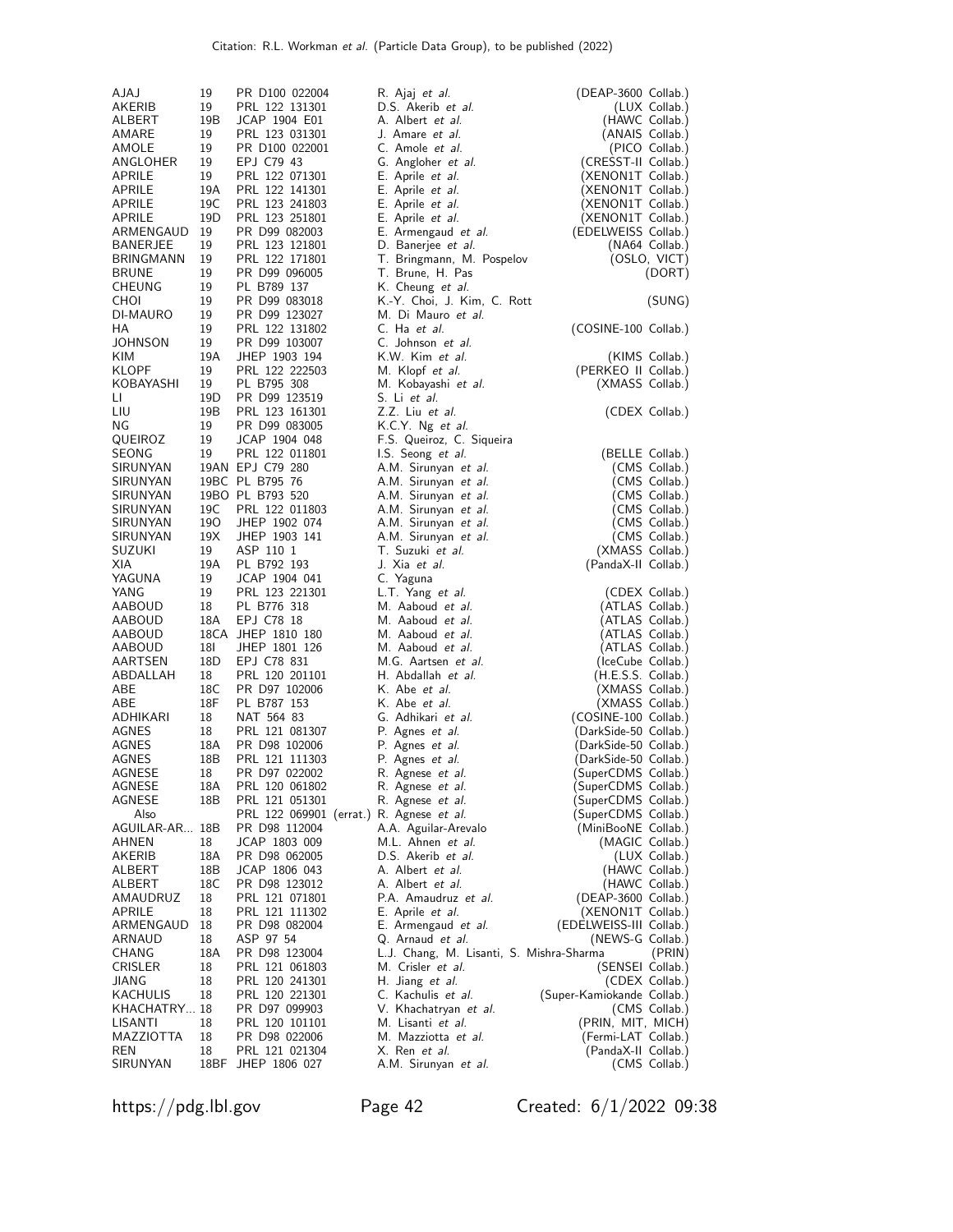| SIRUNYAN               |                 | 18BO JHEP 1808 130                     | A.M. Sirunyan et al.                                   | (CMS Collab.)                                  |
|------------------------|-----------------|----------------------------------------|--------------------------------------------------------|------------------------------------------------|
| SIRUNYAN               |                 | 18BV EPJ C78 291                       | A.M. Sirunyan et al.                                   | (CMS Collab.)                                  |
| SIRUNYAN               | 18C             | PR D97 032009                          | A.M. Sirunyan et al.                                   | (CMS Collab.)                                  |
| SIRUNYAN               |                 | 18CU JHEP 1801 056                     | A.M. Sirunyan et al.                                   | (CMS Collab.)                                  |
| SIRUNYAN               |                 | 18DH JHEP 1809 046                     | A.M. Sirunyan et al.                                   | (CMS Collab.)                                  |
| SIRUNYAN               | 18S             | PR D97 092005<br>CP C42 023002         | A.M. Sirunyan et al.                                   | (CMS Collab.)                                  |
| YANG<br>AABOUD         | 18<br>17A       | PL B765 11                             | L.T. Yang et al.<br>M. Aaboud et al.                   | (CDEX Collab.)<br>(ATLAS Collab.)              |
| AABOUD                 |                 | 17AM PRL 119 181804                    | M. Aaboud et al.                                       | (ATLAS Collab.)                                |
| AABOUD                 |                 | 17AQ PR D96 112004                     | M. Aaboud et al.                                       | (ATLAS Collab.)                                |
| AABOUD                 |                 | 17BD EPJ C77 765                       | M. Aaboud et al.                                       | (ATLAS Collab.)                                |
| AABOUD                 | 17R             | EPJ C77 393                            | M. Aaboud et al.                                       | (ATLAS Collab.)                                |
| AARTSEN                | 17              | EPJ C77 82                             | M.G. Aartsen et al.                                    | (IceCube Collab.)                              |
| AARTSEN                | 17A             | EPJ C77 146                            | M.G. Aartsen et al.                                    | (IceCube Collab.)                              |
| Also                   |                 | EPJ C79 214 (errat.)                   | M.G. Aartsen et al.                                    | (IceCube Collab.)                              |
| AARTSEN                | 17C             | EPJ C77 627                            | M.G. Aartsen et al.                                    | (IceCube Collab.)                              |
| AGUILAR-AR 17          |                 | PRL 118 141803                         | A. Aguilar-Arevalo et al.                              | (DAMIC Collab.)                                |
| AGUILAR-AR 17A         |                 | PRL 118 221803                         | A.A. Aguilar-Arevalo et al.                            | (MiniBooNE Collab.)                            |
| AKERIB                 | 17              | PRL 118 021303                         | D.S. Akerib et al.                                     | (LUX Collab.)                                  |
| AKERIB                 | 17A             | PRL 118 251302                         | D.S. Akerib <i>et al.</i>                              | (LUX Collab.)                                  |
| ALBERT<br>Also         | 17A             | PL B769 249                            | A. Albert et al.<br>A. Albert et al.                   | (ANTARES Collab.)                              |
| AMOLE                  | 17              | PL B796 253 (errat.)<br>PRL 118 251301 | C. Amole et al.                                        | (ANTARES Collab.)<br>(PICO Collab.)            |
| ANGLOHER               | 17A             | EPJ C77 637                            | G. Angloher et al.                                     | (CRESST Collab.)                               |
| APRILE                 | 17              | PRL 118 101101                         | E. Aprile <i>et al.</i>                                | (XENON100 Collab.)                             |
| APRILE                 | 17A             | PR D96 022008                          | E. Aprile et al.                                       | (XENON100 Collab.)                             |
| APRILE                 | 17D             | PR D96 042004                          | E. Aprile et al.                                       | (XENON100 Collab.)                             |
| APRILE                 | 17 <sub>G</sub> | PRL 119 181301                         | E. Aprile <i>et al.</i>                                | (XENON Collab.)                                |
| APRILE                 | 17H             | PR D96 122002                          | E. Aprile <i>et al.</i>                                | (XENON100 Collab.)                             |
| APRILE                 | 17K             | JCAP 1710 039                          | E. Aprile et al.                                       | (XENON100 Collab.)                             |
| ARCHAMBAU17            |                 | PR D95 082001                          | S. Archambault et al.                                  | (VERITAS Collab.)                              |
| AVRORIN                | 17              | JETP 125 80                            | A.D. Avrorin et al.                                    | (BAIKAL Collab.)                               |
| BANERJEE               | 17              | PRL 118 011802                         | D. Banerjee et al.                                     | (NA64 Collab.)                                 |
| BARBOSA-D 17           |                 | PR D95 032006                          | E. Barbosa de Souza et al.                             | (DM17 Collab.)                                 |
| BATTAT<br>BEHNKE       | 17<br>17        | ASP 91 65<br>ASP 90 85                 | J.B.R. Battat <i>et al.</i><br>E. Behnke et al.        | (DRIFT-IId Collab.)<br>(PICASSO Collab.)       |
| <b>BOUDAUD</b>         | 17              | PRL 119 021103                         | M. Boudaud, J. Lavalle, P. Salati                      |                                                |
| CHEN                   | 17E             | PR D96 102007                          | X. Chen <i>et al</i> .                                 | (PandaX-II Collab.)                            |
| CUI                    | 17A             | PRL 119 181302                         | X. Cui et al.                                          | (PandaX-II Collab.)                            |
| FU                     | 17              | PRL 118 071301                         | C. Fu et al.                                           | (PandaX-II Collab.)                            |
| Also                   |                 | PRL 120 049902 (errat.) C. Fu et al.   |                                                        | (PandaX-II Collab.)                            |
| KHACHATRY 17A          |                 | PRL 118 021802                         | V. Khachatryan et al.                                  | (CMS Collab.)                                  |
| KHACHATRY 17F          |                 | JHEP 1702 135                          | V. Khachatryan et al.                                  | (CMS Collab.)                                  |
| SIRUNYAN               | 17              | JHEP 1703 061                          | A.M. Sirunyan et al.                                   | (CMS Collab.)                                  |
| SIRUNYAN               |                 | 17AP JHEP 1710 180                     | A.M. Sirunyan et al.                                   | (CMS Collab.)                                  |
| SIRUNYAN               |                 | 17AQ JHEP 1710 073                     | A.M. Sirunyan et al.                                   | (CMS Collab.)                                  |
| SIRUNYAN               |                 | 17BB EPJ C77 845                       | A.M. Sirunyan et al.                                   | (CMS Collab.)                                  |
| SIRUNYAN<br>SIRUNYAN   | 17G<br>17U      | JHEP 1707 014<br>JHEP 1709 106         | A.M. Sirunyan et al.<br>A.M. Sirunyan et al.           | (CMS Collab.)<br>(CMS Collab.)                 |
| AABOUD                 |                 | 16AD PL B763 251                       | M. Aaboud et al.                                       | (ATLAS Collab.)                                |
| AABOUD                 | 16D             | PR D94 032005                          | M. Aaboud et al.                                       | (ATLAS Collab.)                                |
| AABOUD                 | 16F             | JHEP 1606 059                          | M. Aaboud et al.                                       | (ATLAS Collab.)                                |
| AAD                    | 16AF            | JHEP 1601 172                          | G. Aad et al.                                          | (ATLAS Collab.)                                |
| AAD                    |                 | 16AG JHEP 1602 062                     | G. Aad et al.                                          | (ATLAS Collab.)                                |
| AAD                    | 16M             | PR D93 072007                          | G. Aad et al.                                          | (ATLAS Collab.)                                |
| AARTSEN                | 16C             | JCAP 1604 022                          | M.G. Aartsen et al.                                    | (IceCube Collab.)                              |
| AARTSEN                | 16D             | EPJ C76 531                            | M.G. Aartsen et al.                                    | (IceCube Collab.)                              |
| ABDALLAH               | 16              | PRL 117 111301                         | H. Abdallah et al.                                     | (H.E.S.S. Collab.)                             |
| ABDALLAH               | 16A             | PRL 117 151302                         | H. Abdallah et al.                                     | (H.E.S.S. Collab.)                             |
| ADRIAN-MAR16           |                 | PL B759 69                             | S. Adrian-Martinez et al.<br>S. Adrian-Martinez et al. | (ANTARES Collab.)                              |
| ADRIAN-MAR16B<br>AGNES | 16              | JCAP 1605 016<br>PR D93 081101         | P. Agnes et al.                                        | (ANTARES Collab.)<br>(DarkSide-50 Collab.)     |
| AGNESE                 |                 |                                        |                                                        | (SuperCDMS Collab.)                            |
| AGUILAR-AR 16          |                 |                                        |                                                        |                                                |
|                        | 16              | PRL 116 071301                         | R. Agnese et al.                                       |                                                |
| AHNEN                  | 16              | PR D94 082006<br>JCAP 1602 039         | A. Aguilar-Arevalo et al.<br>M.L. Ahnen et al.         | (DAMIC Collab.)                                |
| AKERIB                 | 16              | PRL 116 161301                         | D.S. Akerib et al.                                     | (MAGIC and Fermi-LAT Collab.)<br>(LUX Collab.) |
| AKERIB                 | 16A             | PRL 116 161302                         | D.S. Akerib et al.                                     | (LUX Collab.)                                  |
| AMOLE                  | 16              | PR D93 052014                          | C. Amole et al.                                        | (PICO Collab.)                                 |
| AMOLE                  | 16A             | PR D93 061101                          | C. Amole et al.                                        | (PICO Collab.)                                 |
| ANGLOHER<br>ANGLOHER   | 16<br>16A       | EPJ C76 25<br>PRL 117 021303           | G. Angloher et al.<br>G. Angloher et al.               | (CRESST-II Collab.)<br>(CRESST-II Collab.)     |

https://pdg.lbl.gov Page 43 Created: 6/1/2022 09:38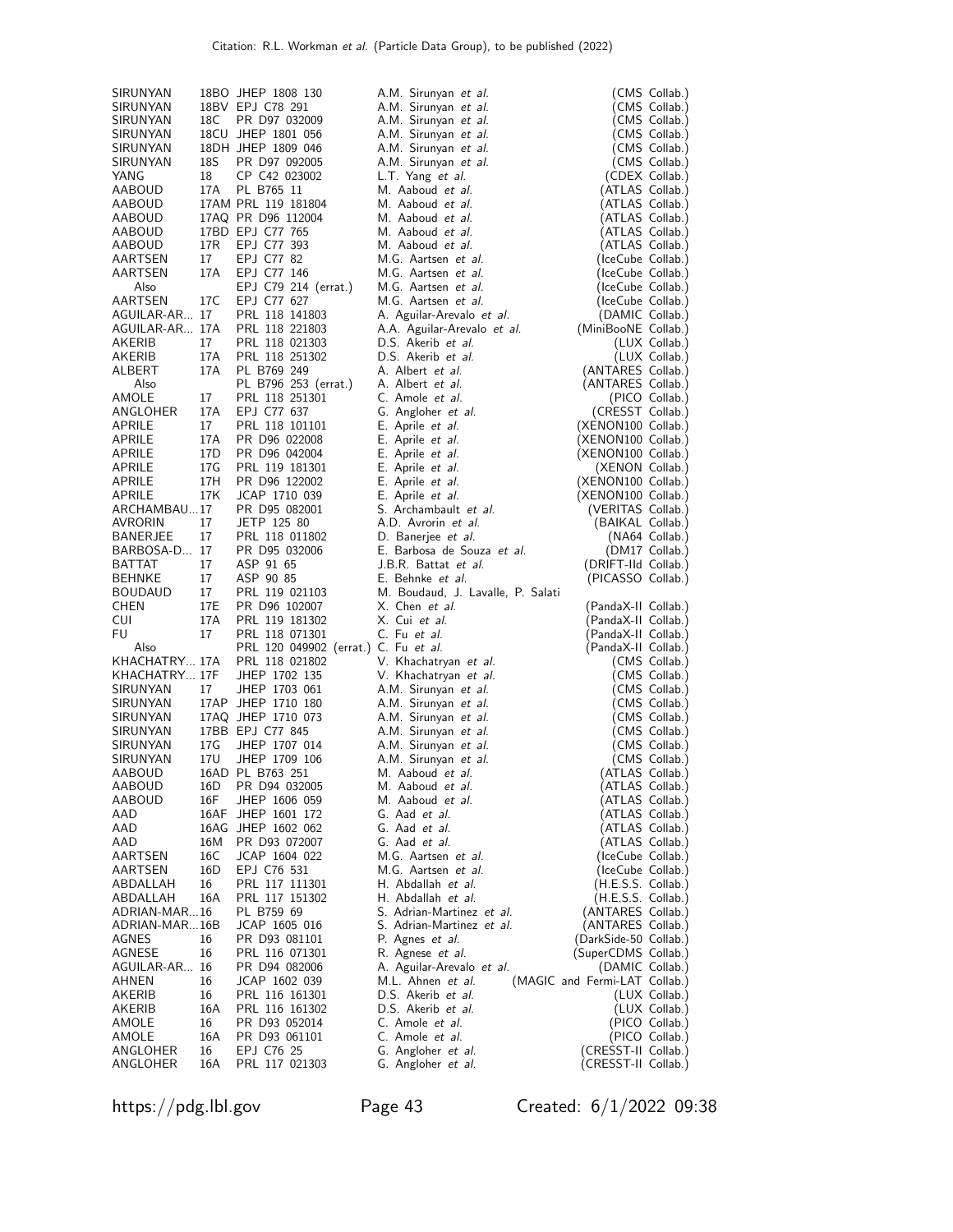| APRILE<br>APRILE                      | 16<br>16B      | PR D94 092001<br>PR D94 122001                 | E. Aprile <i>et al.</i><br>E. Aprile et al.                    | (XENON100 Collab.)<br>(XENON100 Collab.)    |                |
|---------------------------------------|----------------|------------------------------------------------|----------------------------------------------------------------|---------------------------------------------|----------------|
| ARMENGAUD<br>AVRORIN<br><b>CAPUTO</b> | 16<br>16<br>16 | JCAP 1605 019<br>ASP 81 12<br>PR D93 062004    | E. Armengaud et al.<br>A.D. Avrorin et al.<br>R. Caputo et al. | (EDELWEISS-III Collab.)<br>(BAIKAL Collab.) |                |
| FORNASA                               | 16             | PR D94 123005                                  | M. Fornasa et al.                                              | (Fermi-LAT Collab.)                         |                |
| HEHN                                  | 16             | EPJ C76 548<br>KHACHATRY 16AJ PR D93 052011    | L. Hehn <i>et al.</i><br>V. Khachatryan et al.                 | (EDELWEISS-III Collab.)                     | (CMS Collab.)  |
|                                       |                | KHACHATRY 16BZ JHEP 1612 083                   | V. Khachatryan et al.                                          |                                             | (CMS Collab.)  |
| Also                                  |                | JHEP 1708 035 (errat.) V. Khachatryan et al.   |                                                                |                                             | (CMS Collab.)  |
|                                       |                | KHACHATRY 16CA JHEP 1612 088                   | V. Khachatryan et al.                                          |                                             | (CMS Collab.)  |
| KHACHATRY 16N PL B755 102             |                |                                                | V. Khachatryan et al.                                          |                                             | (CMS Collab.)  |
| LEITE                                 | 16             | JCAP 1611 021                                  | N. Leite et al.                                                |                                             |                |
| LI.                                   | 16             | PR D93 043518                                  | S. Li et al.                                                   |                                             |                |
| LI.<br>LIANG                          | 16A<br>16      | JCAP 1612 028<br>PR D94 103502                 | Z. Li et al.<br>Y.-F. Liang et al.                             |                                             |                |
| LU                                    | 16             | PR D93 103517                                  | B-Q. Lu, H-S. Zong                                             |                                             |                |
| SHIRASAKI                             | 16             | PR D94 063522                                  | M. Shirasaki et al.                                            |                                             |                |
| TAN                                   | 16             | PR D93 122009                                  | T.H. Tan et al.                                                | (PandaX Collab.)                            |                |
| TAN                                   | 16B            | PRL 117 121303                                 | A. Tan et al.                                                  | (PandaX Collab.)                            |                |
| ZHAO                                  | 16             | PR D93 092003                                  | W. Zhao et al.                                                 |                                             | (CDEX Collab.) |
| AAD                                   |                | 15AS EPJ C75 92                                | G. Aad et al.                                                  | (ATLAS Collab.)                             |                |
| AAD                                   |                | 15BH EPJ C75 299                               | G. Aad et al.                                                  | (ATLAS Collab.)                             |                |
| Also<br>AAD                           |                | EPJ C75 408 (errat.)<br>15CF PRL 115 131801    | G. Aad et al.<br>G. Aad et al.                                 | (ATLAS Collab.)<br>(ATLAS Collab.)          |                |
| AAD                                   |                | 15CS PR D91 012008                             | G. Aad et al.                                                  | (ATLAS Collab.)                             |                |
| Also                                  |                | PR D92 059903 (errat.) G. Aad et al.           |                                                                | (ATLAS Collab.)                             |                |
| AARTSEN                               | 15C            | EPJ C75 20                                     | M.G. Aartsen et al.                                            | (IceCube Collab.)                           |                |
| AARTSEN                               | 15E            | EPJ C75 492                                    | M.G. Aartsen et al.                                            | (IceCube Collab.)                           |                |
| ABRAMOWSKI 15                         |                | PRL 114 081301                                 | A. Abramowski et al.                                           | (H.E.S.S. Collab.)                          |                |
| ACKERMANN                             | 15             | PR D91 122002                                  | M. Ackermann et al.                                            | (Fermi-LAT Collab.)                         |                |
| ACKERMANN                             | 15A            | JCAP 1509 008                                  | M. Ackermann et al.                                            | (Fermi-LAT Collab.)                         |                |
| ACKERMANN<br>ADRIAN-MAR15             | 15B            | PRL 115 231301<br>JCAP 1510 068                | M. Ackermann et al.<br>S. Adrian-Martinez et al.               | (Fermi-LAT Collab.)<br>(ANTARES Collab.)    |                |
| AGNES                                 | 15             | PL B743 456                                    | P. Agnes <i>et al.</i>                                         | (DarkSide-50 Collab.)                       |                |
| AGNESE                                | 15A            | PR D91 052021                                  | R. Agnese <i>et al.</i>                                        | (SuperCDMS Collab.)                         |                |
| AGNESE                                | 15B            | PR D92 072003                                  | R. Agnese <i>et al.</i>                                        | (SuperCDMS Collab.)                         |                |
| AMOLE                                 | 15             | PRL 114 231302                                 | C. Amole <i>et al.</i>                                         |                                             | (PICO Collab.) |
| APRILE                                | 15             | PRL 115 091302                                 | E. Aprile et al.                                               | (XENON Collab.)                             |                |
| APRILE                                | 15A            | SCI 349 851                                    | E. Aprile <i>et al.</i>                                        | (XENON Collab.)                             |                |
| CHOI                                  | 15             | PRL 114 141301<br>KHACHATRY 15AG JHEP 1506 121 | K. Choi et al.                                                 | (Super-Kamiokande Collab.)                  | (CMS Collab.)  |
| KHACHATRY 15AL EPJ C75 235            |                |                                                | V. Khachatryan et al.<br>V. Khachatryan et al.                 |                                             | (CMS Collab.)  |
| KHACHATRY 15T                         |                | PR D91 092005                                  | V. Khachatryan et al.                                          |                                             | (CMS Collab.)  |
| NAKAMURA                              | 15             | PTEP 2015 4 043F01                             | K. Nakamura et al.                                             | (NEWAGE Collab.)                            |                |
| <b>XIAO</b>                           | 15             | PR D92 052004                                  | X. Xiao et al.                                                 | (PandaX Collab.)                            |                |
| AAD                                   | 14AI           | JHEP 1409 037                                  | G. Aad et al.                                                  | (ATLAS Collab.)                             |                |
| AAD                                   |                | 14BK PRL 112 041802                            | G. Aad et al.                                                  | (ATLAS Collab.)                             |                |
| AAD                                   | 14K            | PR D90 012004                                  | G. Aad et al.                                                  | (ATLAS Collab.)                             |                |
| AAD<br>ACKERMANN                      | 140<br>14      | PRL 112 201802                                 | G. Aad et al.<br>M. Ackermann et al.                           | (ATLAS Collab.)                             |                |
| AGNESE                                | 14             | PR D89 042001<br>PRL 112 241302                | R. Agnese <i>et al.</i>                                        | (Fermi-LAT Collab.)<br>(SuperCDMS Collab.)  |                |
| AGNESE                                | 14A            | PRL 112 041302                                 | R. Agnese et al.                                               | (SuperCDMS Collab.)                         |                |
| AKERIB                                | 14             | PRL 112 091303                                 | D.S. Akerib et al.                                             |                                             | (LUX Collab.)  |
| <b>ALEKSIC</b>                        | 14             | JCAP 1402 008                                  | J. Aleksic et al.                                              | (MAGIC Collab.)                             |                |
| ANGLOHER                              | 14             | EPJ C74 3184                                   | G. Angloher et al.                                             | (CRESST-II Collab.)                         |                |
| APRILE                                | 14A            | ASP 54 11                                      | E. Aprile et al.                                               | (XENON100 Collab.)                          |                |
| AVRORIN                               | 14             | ASP 62 12                                      | A.D. Avrorin et al.                                            | (BAIKAL Collab.)                            |                |
| FELIZARDO<br>LEE                      | 14<br>14A      | PR D89 072013<br>PR D90 052006                 | M. Felizardo et al.<br>H.S. Lee et al.                         | (SIMPLE Collab.)                            | (KIMS Collab.) |
| LIU                                   | 14A            | PR D90 032003                                  | S.K. Liu et al.                                                |                                             | (CDEX Collab.) |
| <b>UCHIDA</b>                         | 14             | PTEP 2014 063C01                               | H. Uchida et al.                                               | (XMASS Collab.)                             |                |
| YUE                                   | 14             | PR D90 091701                                  | Q. Yue et al.                                                  |                                             | (CDEX Collab.) |
| AAD                                   |                | 13AD JHEP 1304 075                             | G. Aad et al.                                                  | (ATLAS Collab.)                             |                |
| AAD                                   | 13C            | PRL 110 011802                                 | G. Aad et al.                                                  | (ATLAS Collab.)                             |                |
| AALSETH                               | 13             | PR D88 012002                                  | C.E. Aalseth et al.                                            | (CoGeNT Collab.)                            |                |
| AARTSEN                               | 13             | PRL 110 131302                                 | M.G. Aartsen et al.                                            | (IceCube Collab.)                           |                |
| AARTSEN<br>ABE                        | 13C<br>13B     | PR D88 122001<br>PL B719 78                    | M.G. Aartsen et al.<br>K. Abe <i>et al.</i>                    | (IceCube Collab.)<br>(XMASS Collab.)        |                |
| ABRAMOWSKI 13                         |                | PRL 110 041301                                 | A. Abramowski et al.                                           | (H.E.S.S. Collab.)                          |                |
| ACKERMANN                             | 13A            | PR D88 082002                                  | M. Ackermann et al.                                            | (Fermi-LAT Collab.)                         |                |
|                                       |                |                                                |                                                                |                                             |                |

https://pdg.lbl.gov Page 44 Created: 6/1/2022 09:38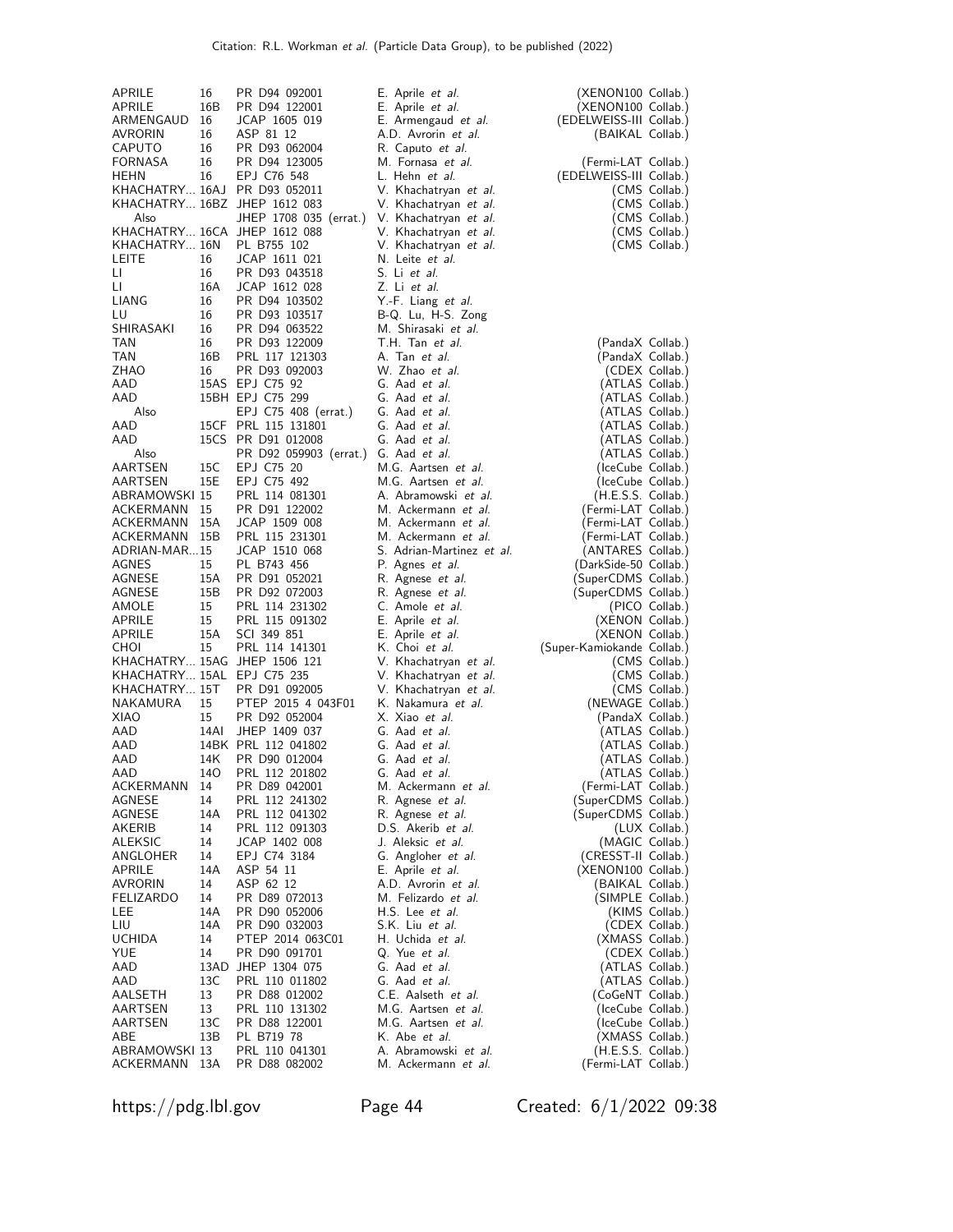| ADRIAN-MAR13<br>AGNESE<br>AGNESE<br>APRILE<br>BERNABEI<br><b>BOLIEV</b>                   | 13<br>13A<br>13<br>13A<br>13       | JCAP 1311 032<br>PR D88 031104<br>PRL 111 251301<br>PRL 111 021301<br>EPJ C73 2648<br>JCAP 1309 019                                       | S. Adrian-Martinez et al.<br>R. Agnese <i>et al.</i><br>R. Agnese et al.<br>E. Aprile <i>et al.</i><br>R. Bernabei et al.<br>M. Boliev et al.                          | (ANTARES Collab.)<br>(XENON100 Collab.)                                                                                                        | (CDMS Collab.)<br>(CDMS Collab.)<br>(DAMA Collab.)      |
|-------------------------------------------------------------------------------------------|------------------------------------|-------------------------------------------------------------------------------------------------------------------------------------------|------------------------------------------------------------------------------------------------------------------------------------------------------------------------|------------------------------------------------------------------------------------------------------------------------------------------------|---------------------------------------------------------|
| LI.<br>SUVOROVA                                                                           | 13B<br>13                          | PRL 110 261301<br>PAN 76 1367<br>Translated from YAF 76 1433.                                                                             | H.B. Li et al.<br>O.V. Suvorova et al.                                                                                                                                 | (TEXONO Collab.)                                                                                                                               | (INRM)                                                  |
| ZHAO<br>AALTONEN<br>AALTONEN<br>ABBASI<br>ABRAMOWSKI 12<br>ACKERMANN 12<br>AKIMOV<br>ALIU | 13<br>12K<br>12M<br>12<br>12<br>12 | PR D88 052004<br>PRL 108 201802<br>PRL 108 211804<br>PR D85 042002<br>APJ 750 123<br>PR D86 022002<br>PL B709 14<br>PR D85 062001         | W. Zhao et al.<br>T. Aaltonen et al.<br>T. Aaltonen et al.<br>R. Abbasi et al.<br>A. Abramowski et al.<br>M. Ackermann et al.<br>D.Yu. Akimov et al.<br>E. Aliu et al. | (IceCube Collab.)<br>$(H.E.S.S.$ Collab.)<br>(Fermi-LAT Collab.)<br>(ZEPLIN-III Collab.)<br>(VERITAS Collab.)                                  | (CDEX Collab.)<br>(CDF Collab.)<br>(CDF Collab.)        |
| ANGLOHER<br>APRILE<br>ARCHAMBAU12<br>ARMENGAUD 12<br>BARRETO<br>BEHNKE<br>Also            | 12<br>12<br>12<br>12               | EPJ C72 1971<br>PRL 109 181301<br>PL B711 153<br>PR D86 051701<br>PL B711 264<br>PR D86 052001<br>PR D90 079902 (errat.) E. Behnke et al. | G. Angloher et al.<br>E. Aprile <i>et al.</i><br>S. Archambault et al.<br>E. Armengaud <i>et al.</i><br>J. Barreto <i>et al.</i><br>E. Behnke et al.                   | (CRESST-II Collab.)<br>(XENON100 Collab.)<br>(PICASSO Collab.)<br>(EDELWEISS Collab.)<br>(DAMIC Collab.)<br>(COUPP Collab.)<br>(COUPP Collab.) |                                                         |
| <b>BROWN</b><br>CHATRCHYAN 12T<br>DAHL<br>DAW<br>FELIZARDO                                | 12<br>12<br>12<br>12               | PR D85 021301<br>CHATRCHYAN 12AP JHEP 1209 094<br>PRL 108 261803<br>PRL 108 259001<br>ASP 35 397<br>PRL 108 201302                        | A. Brown et al.<br>S. Chatrchyan et al.<br>S. Chatrchyan et al.<br>C.E. Dahl, J. Hall, W.H. Lippincott<br>E. Daw et al.<br>M. Felizardo et al.                         | (DRIFT-Ild Collab.)<br>(SIMPLE Collab.)                                                                                                        | (OXF)<br>(CMS Collab.)<br>(CMS Collab.)<br>(CHIC, FNAL) |
| KIM<br>AALSETH<br>AALSETH<br>ABBASI<br>ABRAMOWSKI 11                                      | 12<br>11<br>11A<br>11C             | PRL 108 181301<br>PRL 106 131301<br>PRL 107 141301<br>PR D84 022004<br>PRL 106 161301                                                     | S.C. Kim et al.<br>C.E. Aalseth et al.<br>C.E. Aalseth et al.<br>R. Abbasi et al.<br>A. Abramowski et al.                                                              | (CoGeNT Collab.)<br>(CoGeNT Collab.)<br>(IceCube Collab.)<br>$(H.E.S.S.$ Collab.)                                                              | (KIMS Collab.)                                          |
| ACKERMANN 11<br>AHLEN<br>AHMED<br>AHMED<br>AHMED<br>AJELLO                                | 11<br>11<br>11A<br>11B<br>11       | PRL 107 241302<br>PL B695 124<br>PR D83 112002<br>PR D84 011102<br>PRL 106 131302<br>PR D84 032007                                        | M. Ackermann et al.<br>S. Ahlen et al.<br>Z. Ahmed <i>et al.</i><br>Z. Ahmed et al.<br>Z. Ahmed et al.<br>M. Ajello <i>et al.</i>                                      | (Fermi-LAT Collab.)<br>(DMTPC Collab.)<br>(CDMS and EDELWEISS Collabs.)<br>(Fermi-LAT Collab.)                                                 | (CDMS Collab.)<br>(CDMS Collab.)                        |
| ANGLE<br>Also<br>APRILE<br>APRILE<br>APRILE                                               | 11<br>11<br>11A<br>11B             | PRL 107 051301<br>PRL 110 249901 (errat.) J. Angle et al.<br>PR D84 052003<br>PR D84 061101<br>PRL 107 131302                             | J. Angle <i>et al.</i><br>E. Aprile et al.<br>E. Aprile <i>et al.</i><br>E. Aprile et al.                                                                              | (XENON10 Collab.)<br>(XENON10 Collab.)<br>(XENON100 Collab.)<br>(XENON100 Collab.)<br>(XENON100 Collab.)                                       |                                                         |
| ARMENGAUD 11<br><b>BEHNKE</b><br>GERINGER-SA11<br><b>HORN</b><br>TANAKA                   | 11<br>11<br>11                     | PL B702 329<br>PRL 106 021303<br>PRL 107 241303<br>PL B705 471<br>APJ 742 78                                                              | E. Armengaud et al.<br>E. Behnke et al.<br>A. Geringer-Sameth, S.M. Koushiappas<br>M. Horn et al.<br>T. Tanaka <i>et al.</i>                                           | (EDELWEISS-II Collab.)<br>(COUPP Collab.)<br>(ZEPLIN-III Collab.)<br>(Super-Kamiokande Collab.)                                                |                                                         |
| ABBASI<br>AHMED<br>AKERIB<br>AKIMOV<br>APRILE<br>ARMENGAUD                                | 10<br>10<br>10<br>10<br>10<br>10   | PR D81 057101<br>SCI 327 1619<br>PR D82 122004<br>PL B692 180<br>PRL 105 131302<br>PL B687 294                                            | R. Abbasi <i>et al.</i><br>Z. Ahmed et al.<br>D.S. Akerib et al.<br>D.Yu. Akimov et al.<br>E. Aprile et al.<br>E. Armengaud et al.                                     | (IceCube Collab.)<br>(CDMS II Collab.)<br>(CDMS II Collab.)<br>(ZEPLIN-III Collab.)<br>(XENON100 Collab.)<br>(EDELWEISS-II Collab.)            |                                                         |
| FELIZARDO<br>MIUCHI<br>ABBASI<br>AHMED<br>ANGLE                                           | 10<br>10<br>09B<br>09<br>09        | PRL 105 211301<br>PL B686 11<br>PRL 102 201302<br>PRL 102 011301<br>PR D80 115005                                                         | M. Felizardo et al.<br>K. Miuchi et al.<br>R. Abbasi et al.<br>Z. Ahmed <i>et al.</i><br>J. Angle et al.                                                               | (The SIMPLE Collab.)<br>(NEWAGE Collab.)<br>(IceCube Collab.)<br>(XENON10 Collab.)                                                             | (CDMS Collab.)                                          |
| ANGLOHER<br>ARCHAMBAU09<br>LEBEDENKO<br>LIN<br>AALSETH                                    | 09<br>09A<br>09<br>08              | ASP 31 270<br>PL B682 185<br>PRL 103 151302<br>PR D79 061101<br>PRL 101 251301                                                            | G. Angloher et al.<br>S. Archambault et al.<br>V.N. Lebedenko et al.<br>S.T. Lin et al.<br>C.E. Aalseth et al.                                                         | (CRESST Collab.)<br>(PICASSO Collab.)<br>(ZEPLIN-III Collab.)<br>(TEXONO Collab.)<br>(CoGeNT Collab.)                                          |                                                         |
| Also<br>ANGLE<br>BEDNYAKOV                                                                | 08A<br>08                          | PRL 102 109903 (errat.) C.E. Aalseth et al.<br>PRL 101 091301<br>PAN 71 111<br>Translated from YAF 71 112.                                | J. Angle <i>et al.</i>                                                                                                                                                 | (CoGeNT Collab.)<br>(XENON10 Collab.)<br>V.A. Bednyakov, H.P. Klapdor-Kleingrothaus, I.V. Krivosheina                                          |                                                         |

https://pdg.lbl.gov Page 45 Created: 6/1/2022 09:38